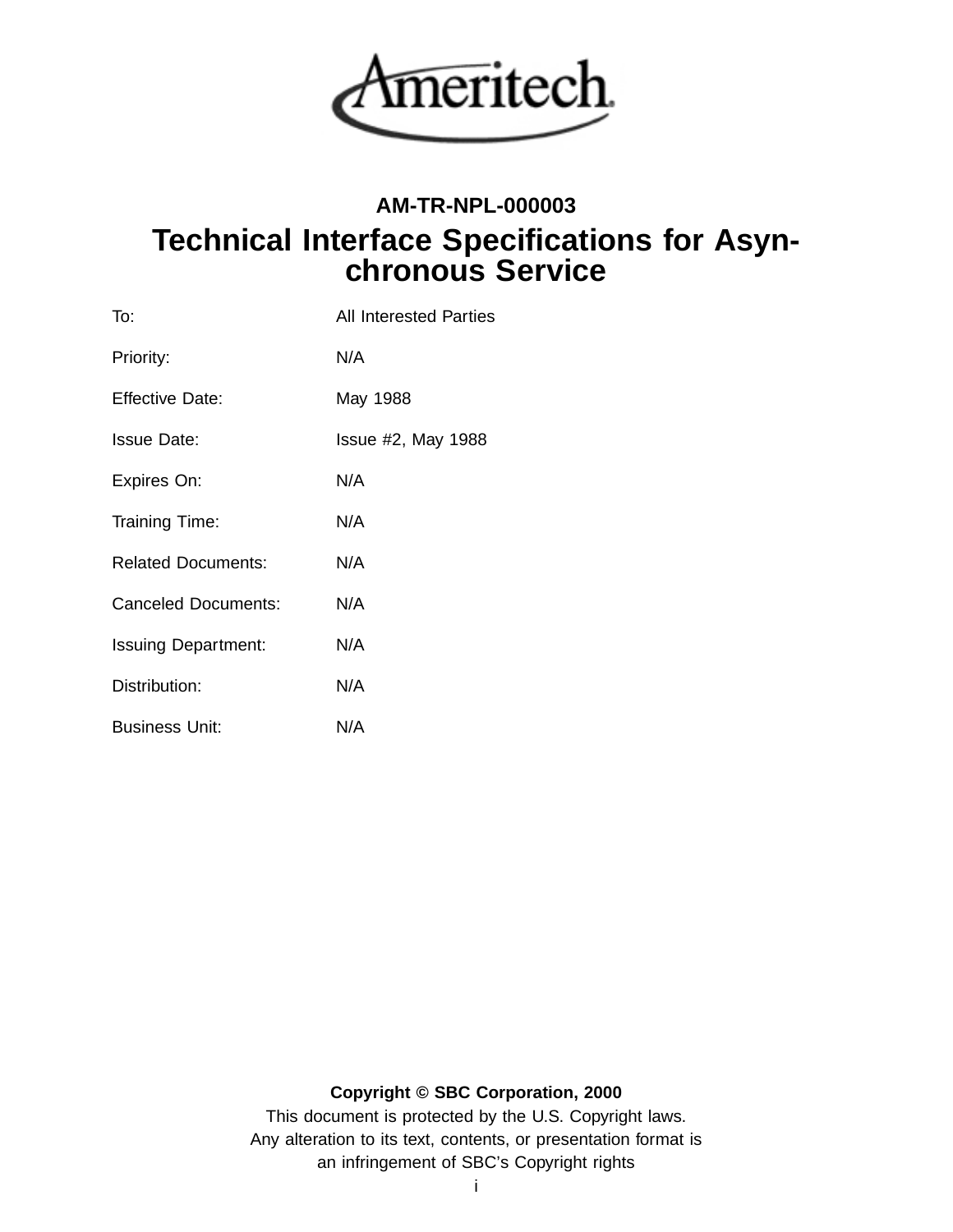## **Table of Contents**

| 1. |      |                 | Technical Interface Specifications for Asynchronous Service over a Northern Tele-<br>com, Inc. (NTI) Platform | 3  |
|----|------|-----------------|---------------------------------------------------------------------------------------------------------------|----|
|    | 1.1. | General         |                                                                                                               | 3  |
|    |      | 1.1.1.          | Introduction                                                                                                  | 3  |
|    |      | 1.1.2.          | <b>Reference Document</b>                                                                                     | 3  |
|    |      | 1.1.3.          | Description of Service(s)                                                                                     | 4  |
|    | 1.2. |                 | ITI - - SL-10 Implementation of CCITT Recommendations X.3, X.28, X.29                                         | 17 |
|    |      | 1.2.1.          |                                                                                                               | 17 |
|    |      | 1.2.2.          |                                                                                                               | 17 |
|    |      | 1.2.3.          |                                                                                                               | 17 |
|    | 1.3. |                 | <b>Subscription Options</b>                                                                                   | 36 |
|    |      | 1.3.1.          |                                                                                                               | 36 |
|    | 1.4. |                 | <b>System Timeouts</b>                                                                                        | 39 |
|    |      |                 | 1.4.1. System timouts are as follows:                                                                         | 39 |
| 2. |      |                 | Technical Interface Specifications for Asynchronous Service over a Bolt Bernack<br>Newman (BBN) Platform      | 39 |
|    | 2.1. | General         |                                                                                                               | 39 |
|    |      | 2.1.1.          | Introduction                                                                                                  | 39 |
|    |      | 2.1.2.          | <b>Reference Documents</b>                                                                                    | 40 |
|    |      | 2.1.3.          | Description of Service(s)                                                                                     | 41 |
|    | 2.2. | <b>AND X.29</b> | MBT PAD IMPLEMENTATION OF CCITT RECOMMENDATIONS X.3, X.28                                                     | 44 |
|    |      |                 | 2.2.1. MBT PAD Implementation of X.3                                                                          | 44 |
|    |      | 2.2.2.          | MBT PAD Implementation of X.28                                                                                | 45 |
|    |      | 2.2.3.          | MBT PAD Implementation of X.29                                                                                | 45 |
| 3. | form |                 | Technical Interface Specifications for Asynchronous Service over a Siemens Plat-                              | 67 |
|    | 3.1. | Introduction    |                                                                                                               | 67 |
|    |      |                 | 3.1.1. Reasons for Reissue                                                                                    | 67 |
|    |      |                 |                                                                                                               |    |

## **Copyright © SBC Service, Inc. 2000**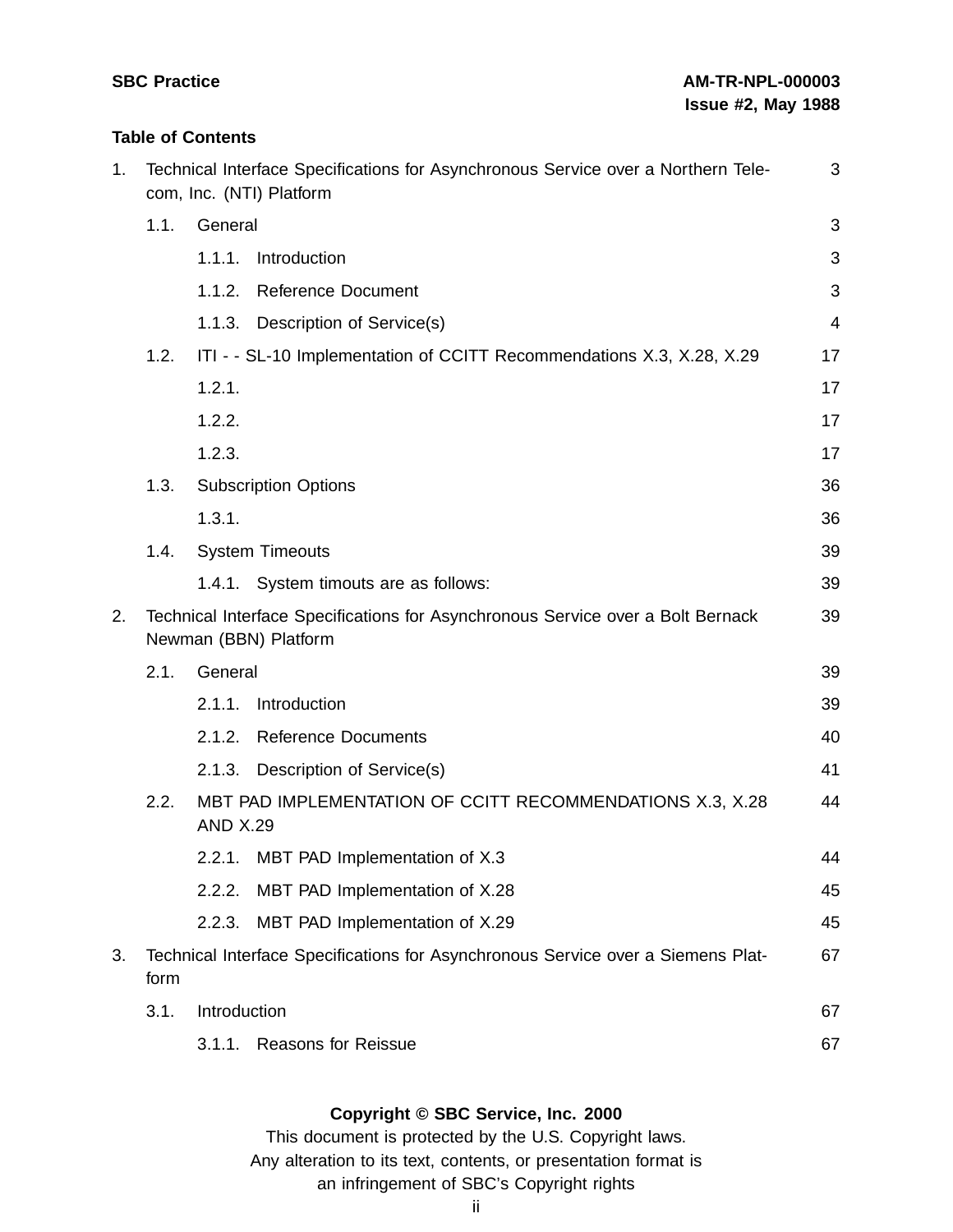|      |          | 3.1.2. Terms                                                     | 68 |
|------|----------|------------------------------------------------------------------|----|
|      |          | 3.1.3. Companion Documentation                                   | 68 |
| 3.2. | Overview |                                                                  | 68 |
| 3.3. |          | DCE Functions and PAD Parameters                                 | 69 |
|      |          | 3.3.1. DCE Functions                                             | 70 |
|      |          | 3.3.2. PAD Parameters                                            | 71 |
| 3.4. |          | <b>Physical Access</b>                                           | 71 |
|      |          | 3.4.1. Direct Access                                             | 71 |
|      |          | 3.4.2. Dial-In Access                                            | 71 |
| 3.5. |          | Interface Subscription Options                                   | 72 |
|      | 3.5.1.   | Profiles                                                         | 73 |
|      |          | 3.5.2. Closed User Groups                                        | 73 |
|      | 3.5.3.   | <b>RPOA Selection</b>                                            | 76 |
|      |          | 3.5.4. Calling Card Service                                      | 76 |
|      | 3.5.5.   | <b>Hunt Group</b>                                                | 77 |
|      |          | 3.5.6. Abbreviated Addressing                                    | 77 |
|      |          | 3.5.7. Reverse Charging                                          | 77 |
|      | 3.5.8.   | <b>Fast Select</b>                                               | 77 |
|      | 3.5.9.   | <b>Incoming Calls Barred</b>                                     | 78 |
|      |          | 3.5.10. Outgoing Calls Barred                                    | 78 |
| 3.6. |          | X.28 Interface Procedures                                        | 78 |
|      |          | 3.6.1. Character Interchange and Service Initialization          | 79 |
|      | 3.6.2.   | Procedures for Virtual circuit Call Control                      | 81 |
|      | 3.6.3.   | Procedures for the Exchange of User Data                         | 87 |
| 3.7. |          | X.29 Interface Procedures for Support of Asynchronous DTEs       | 92 |
|      | 3.7.1.   | Procedures for the Exchange of User Data and Control Information | 92 |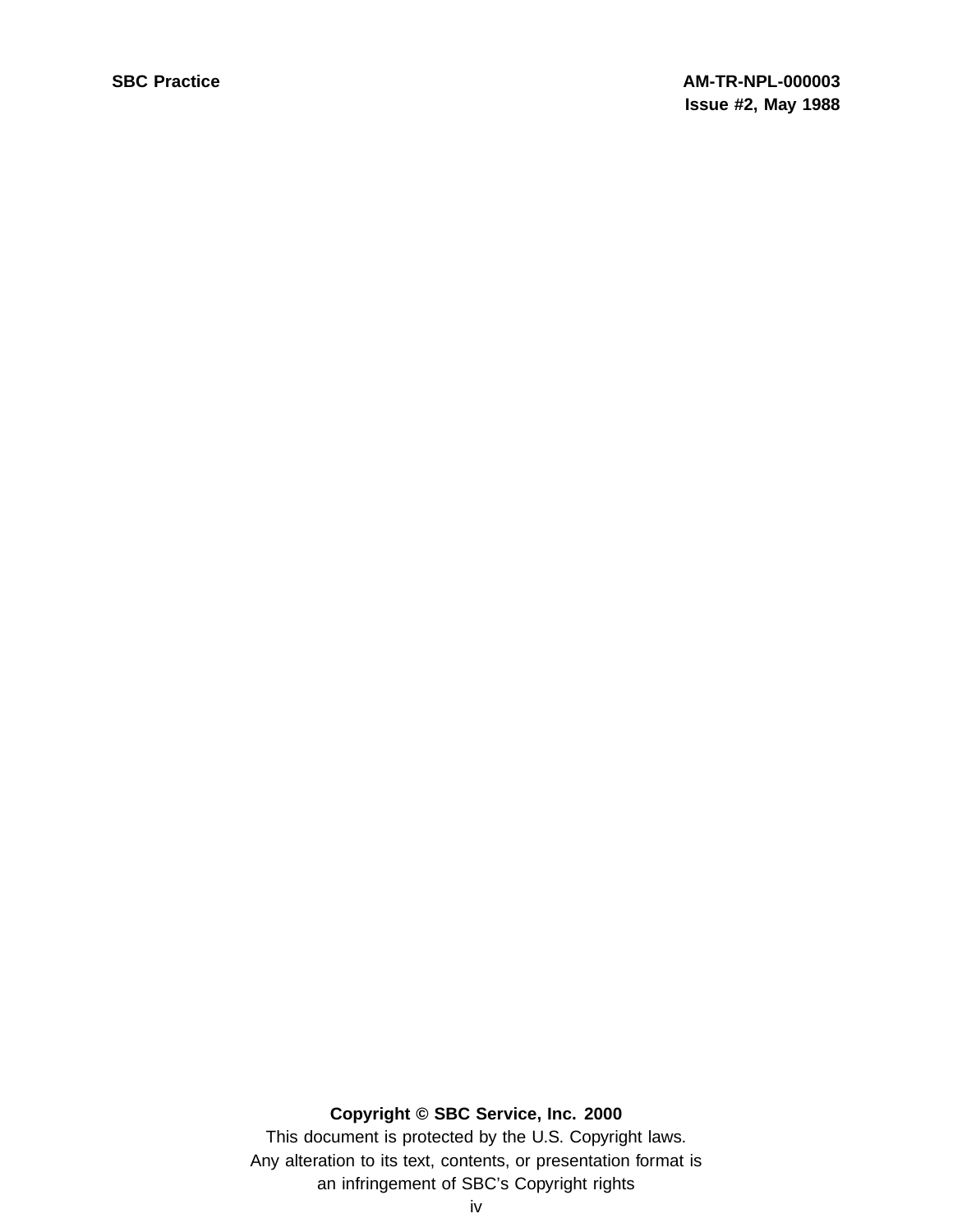## **TECHNICAL REFERENCE NOTICE**

Section 1 (Technical Interface Specifications for Asynchronous Service over a Northern Telecom, Inc. (NTI) Platform) of this Technical Reference is published by Ameritech to inform the industry of a view of the generic requirements describing the Ameritech Region's Technical Interface Specifications for Asynchronous Service.

Section 2 (Technical Interface Specifications for Asynchronous Service over a Bolt Bernack Newman (BBN) Platform) of this technical reference is published by Michigan Bell Telephone (MBT) to inform the industry of a view of the requirements describing the interface specifications for asynchronous service from the MBT packet-switched network.

Section 2 is meant to parallel the Ameritech Service, Inc. Technical Reference AM TR-NPL-000003 (Issue 1, August 1985), titled "Technical Interface Specifications for Asynchronous Service." That document described the generic requirements for packet-switched network asynchronous service for the Ameritech region.

The organization of Section 2 will follow the organization of the Ameritech document described above. It will also provide additional information about MBT's specific requirements.

## **Nomenclature for Section 2**

The following notation conventions will be used in the command language examples in this manual:

- A. Items in UPPERCASE should be entered exactly as shown.
- B. Items in lowercase represent arguments that should be replaced with an appropriate value.
- C. Items that are **bolded** represent items displayed by the PAD on the terminal.
- D. Items in square brackets ([ ]) are optional.
- E. Items in ({ }) indicate required arguments.
- F. A bar  $( )$  separating items indicates that the item list is the list of optional arguments.
- G. Ellipses (. . .) indicate optional additional parameters.

Section 3 is published by Ameritech to inform the industry of Ameritech's Packet Switched Network service offering.

## **Copyright © SBC Service, Inc. 2000**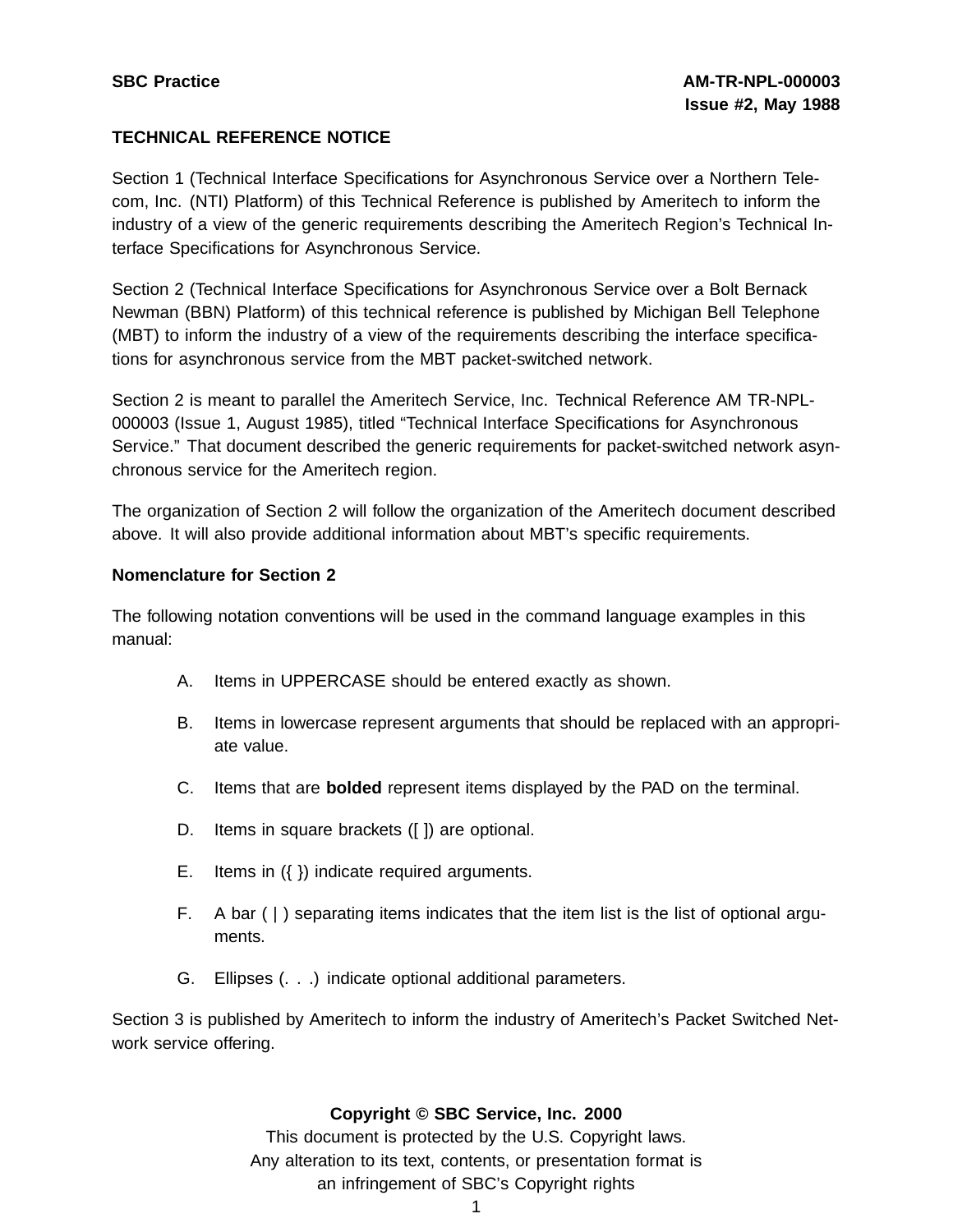Section 3 contains generic requirements for X.3, X.28 and X.29 implementation. It has been written specifically for Ameritech Operating Companies.

Ameritech reserves the right to revise this document for any reason including, but not limited to, conformity with standards promulgated by various agencies, utilization of advances in the state of the technical arts, or the reflection of changes in the design of any equipment, techniques or procedures described or referred to herein. Liability to anyone arising out of use or reliance upon any information set forth herein is expressly disclaimed, and no representations or warranties, expressed or implied, are made with respect to the accuracy or utility of any information set forth herein.

This document is not to be construed as a suggestion to any manufacturer to modify or change any of its products, nor does this document represent any commitment by Ameritech or any Ameritech operating company (AOC) to purchase any product, whether or not it provides the described characteristics.

Nothing contained herein shall be construed as conferring in implication, estoppel or otherwise any license or right under any patent, whether or not the use of any information herein necessarily employs an invention of any existing or later issued patent.

Ameritech does not recommend products, and nothing contained herein is intended as a recommendation of any product to anyone.

This document contains generic requirements for Northern Telecom's Asynchronous Service implementation. It has been written specifically for the Illinois and Ohio Bell Telephone Companies.

Document may be ordered from Ameritech by contacting the Document Order Center at (847) 248-4324.

## **Copyright © SBC Service, Inc. 2000**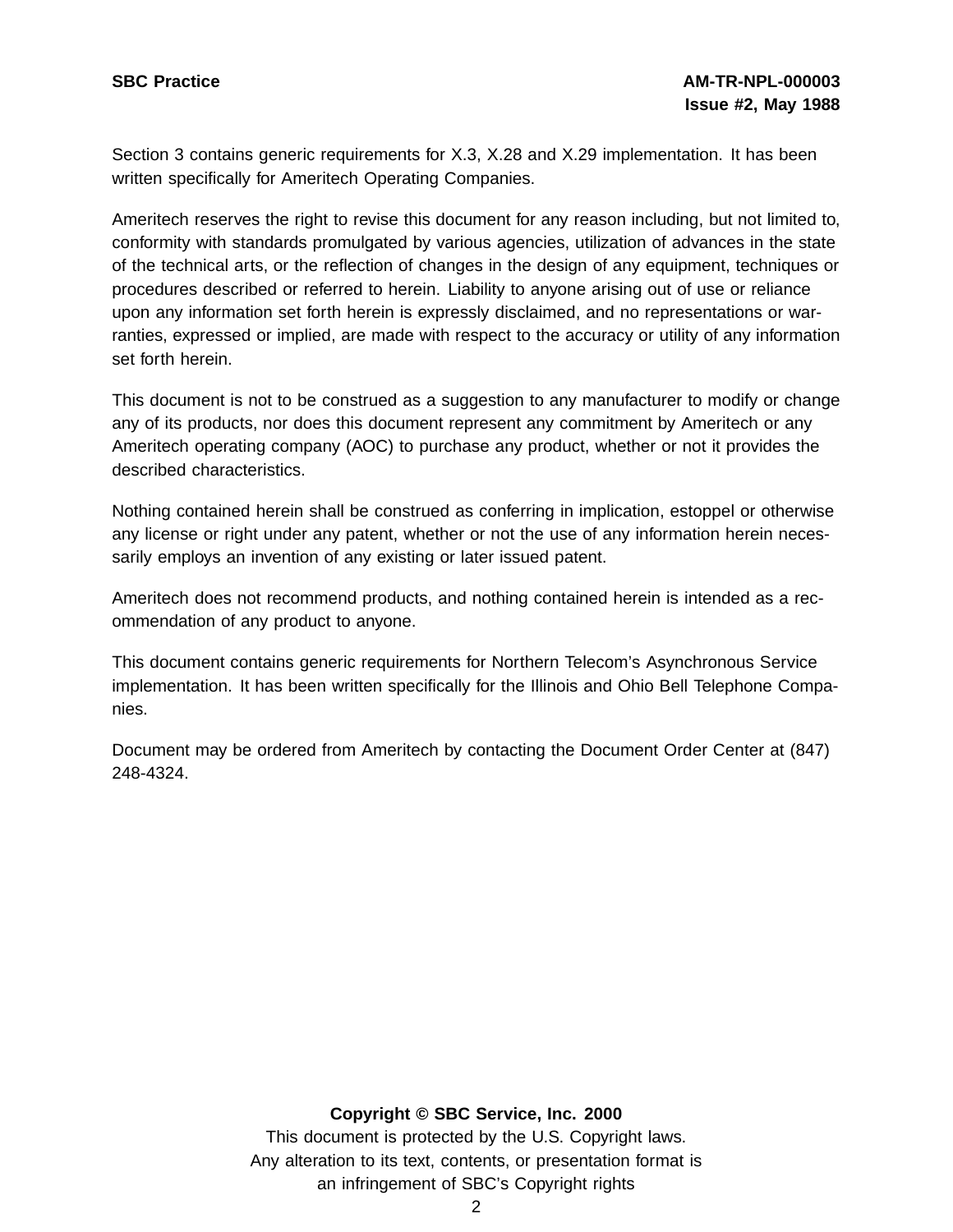## **1. Technical Interface Specifications for Asynchronous Service over a Northern Telecom, Inc. (NTI) Platform**

## **1.1. General**

## 1.1.1. Introduction

This practice describes the Northern Telecom SL-10 Interactive Terminal Interface (ITI). The ITI is based on CCITT recommendations X.3, X.28 and X.29, which define a Packet Assembly/Disassembly (PAD) for connecting asynchronous, nonpacket mode terminals (start / stop mode Data Terminal Equipment [DTE] to a public packet switched network. This practice provides brief descriptions of service, network access, service offerings, standardization, capabilities, ITI command language (Table A), ITI parameters and profiles (Table B), parameter definitions (Table C), subscription options and timeouts. The implementation of this interface is subject to BOC business decisions and final tariff approval. For specific implementation details the user should consult with the particular BOC from which service is provided.

The ITI protocol is compatible with CCITT Recommendation X.300. The bilateral closed user group is not supported on SL-10.

1.1.2. Reference Document

1.1.2.1.

The following documents are referenced to in this practice.

| List of Definitions for Interchange Circuits Between Data-Terminal Equipment and<br>Data Circuit                                                                         | <b>CCITT V-24</b> |
|--------------------------------------------------------------------------------------------------------------------------------------------------------------------------|-------------------|
| Terminating Equipment. Packet Assembly/Disassembly (PAD) in a Public Data Net-<br>work.                                                                                  | CCITT X.3         |
| Interface Between Data Terminal Equipment (DTE) and Data Circuit Terminating<br>Equipment (DCE) for Terminals Operating in the Packet Mode on Public Data Net-<br>works. | CCITT X.25        |
| DTE/DCE Interface for a Strat-Stop Mode Data Terminal Equipment Assessing the<br>PAD Facility in a Public Data Network Situated in the Same Country.                     | CCITT X.28        |
| Procedures for the Exchange of Control Information and User Data Between a Packet<br>Mode DTE and a Packet. Assembly/Disassembly (PAD) Facility.                         | CCITT X.29        |
| Principles and Procedures for Realization of International User Facilities and Network<br>Utilities in Public Data Networks.                                             | CCITT X.300       |

## **Copyright © SBC Service, Inc. 2000**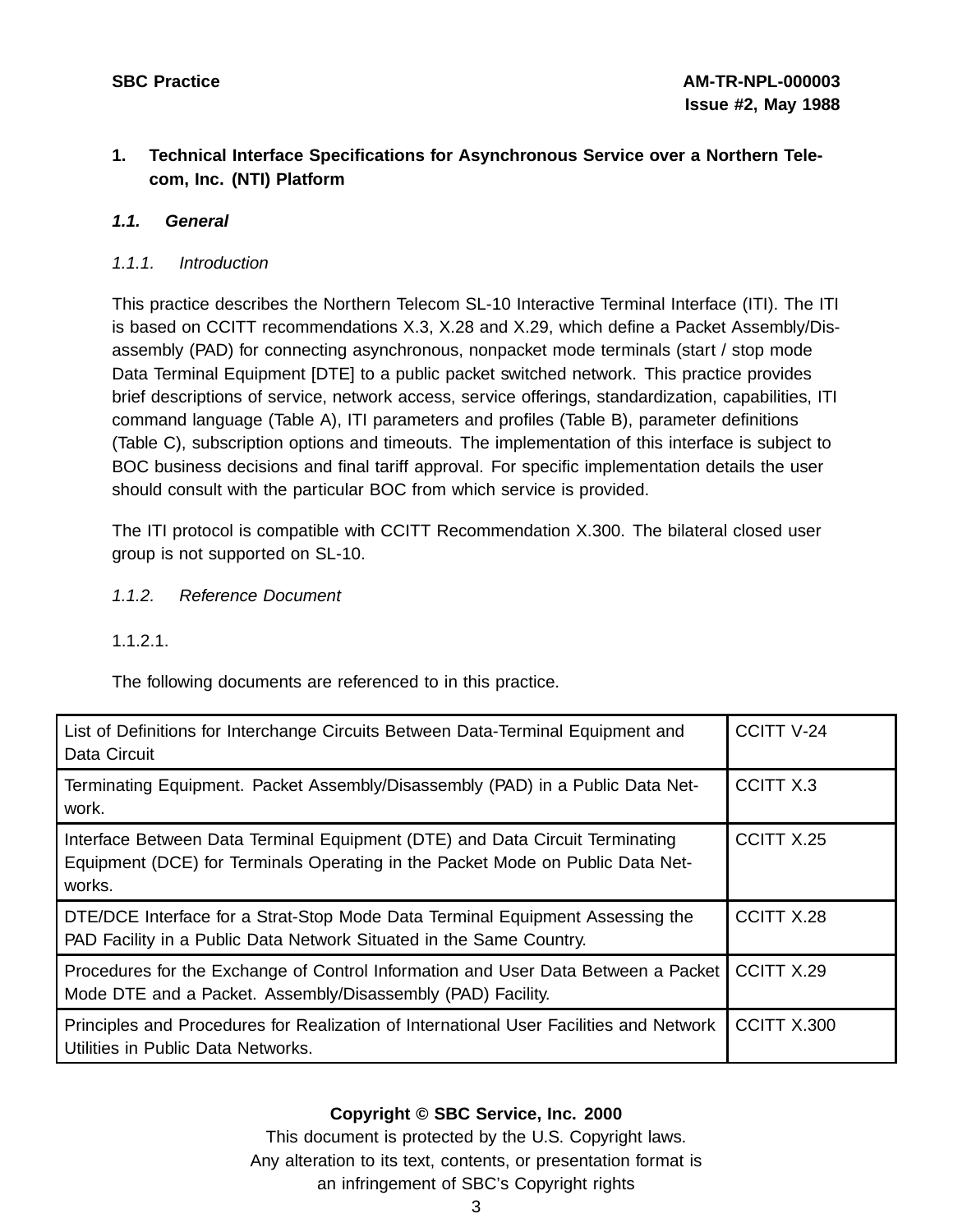## 1.1.3. Description of Service(s)

## 1.1.3.1. Service

The ITI performs the call setup and packetizing functions required to interface directly to the SL-10 network. ITI adapts to a wide range of terminal characteristics by providing each terminal with its own buffers and a database that describes its features.

This database consists of 12 international and 8 national parameters (see Table B) each describing a feature of the terminal. These are initialized to 1 of a set of standard values (profiles) at terminal connection and may be changed at any time by the host computer (packet mode DTE) protocol. The data flow between their terminal and the network is managed entirely by the ITI, so any terminal can talk, through ITI, to any other type of process connected to the SL-10 network, including hosts that support X.25 or X.29 protocol. If the host computer has X.29 software, then it is able to modify the parameter values in the terminal database, and alter the terminal operation to suit the host.

## 1.1.3.2. Network Access

| <b>Physical Condition</b>                                          | Dial-up or dedicated line.                                                                                                                       |  |  |  |
|--------------------------------------------------------------------|--------------------------------------------------------------------------------------------------------------------------------------------------|--|--|--|
| <b>Electrical Interface</b>                                        | CCITT V.24 compatible.                                                                                                                           |  |  |  |
| Dial-up Line                                                       | Only terminals operating at 110 bps (11-bit character frame) and<br>300 bps or 1200 bps (10-bit character frame) may dial into the net-<br>work. |  |  |  |
| Dedicated Line                                                     | Terminals may subscribe for data rates of 75, 110, 150, 200, 300,<br>600, or 1200 bps.                                                           |  |  |  |
| Parity Types Supported                                             | Even, odd, mark, space.                                                                                                                          |  |  |  |
| Code                                                               | International Alphabet No. 5 (ASCII).                                                                                                            |  |  |  |
| <b>NOTE:</b> No character translation is performed by the network. |                                                                                                                                                  |  |  |  |

Network access features are as follows:

## 1.1.3.3. Service Available

The SL-10 network offers a wide choice of services to meet the specific requirements of subscribers (see Part 3 for a list of options).

## **Copyright © SBC Service, Inc. 2000**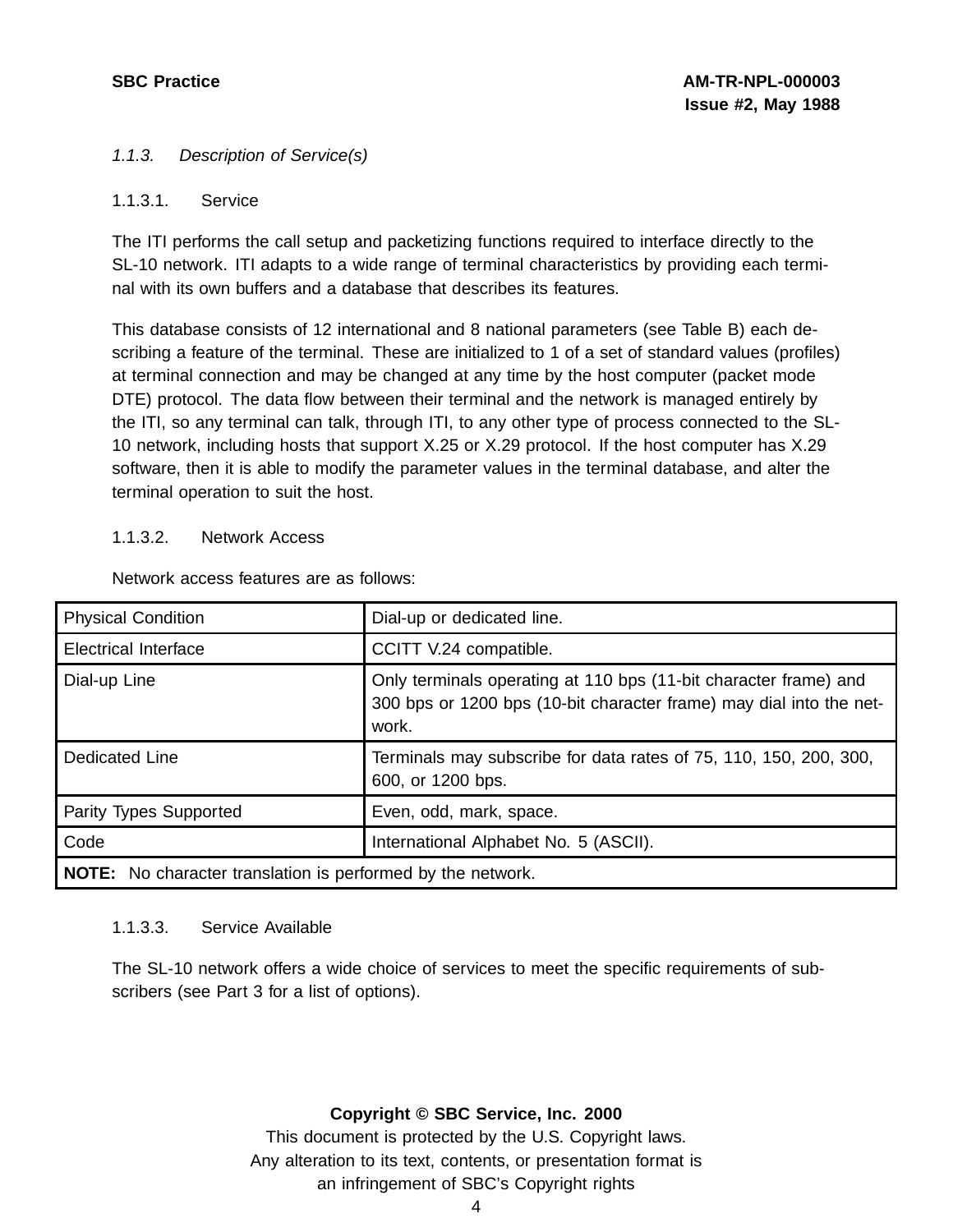## 1.1.3.4. Standardization

The ITI protocol is standardized internationally through the use of CCITT recommendations X.3, X.29, and X.25.

## 1.1.3.5. Capabilities

The ITI can easily be adapted by the user to support his unique terminal. The ITI is driven by a set of parameters (see Table B), modifiable either by the user at the terminal or by the communicating host. The parameters (see Table C) define the operating characteristics of the terminal and the format of the data to be displayed. In addition to the 12 international parameters defined in the CCITT recommendations, additional national parameters are provided by the SL-10 ITI.

Initially, the parameters have values established according to 1 of 6 standard sets known as profiles (see Table B) after physical connection has been established between the terminal and the network. There is also a capability of users to specify their own profiles.

A command language (see Table A) is provided by the network to the terminal user to perform such control functions as establishing a virtual call, modifying the parameters, and clearing a virtual call. It is possible for the user at the terminal to enter commands for the network or for the communicating host.

Procedures are provided for the exchange of control information between the ITI PAD and the host in communication with the terminal. The host can interrogate the ITI PAD for parameter values, request changes to parameter values and invite the network to clear a virtual call (Table A.)

## 1.1.3.6. ITI Parameters and Terminal Profiles

The ITI has been divided into 20 functions, each of which is controlled by a parameter. These sets of parameters constitute profiles that define the operation of the ITI. Profiles are accessible by using the Profile and Parameter commands in the command language. A list of ITI parameters and terminal profiles as shown in Table 1-B, is an example of profile definitions currently employed by an ITI user. A list of parameter definitions is given in Table 1-C.

## 1.1.3.7. ITI Multi-Language

The aspect of natural language usage in service signal is not covered in CCITT Recommendations. However, as a user convenience, SL-10 offers a choice of natural languages for ITI service signals. Note that the multi-language feature may not be implemented in all SL-10 installations.

## **Copyright © SBC Service, Inc. 2000**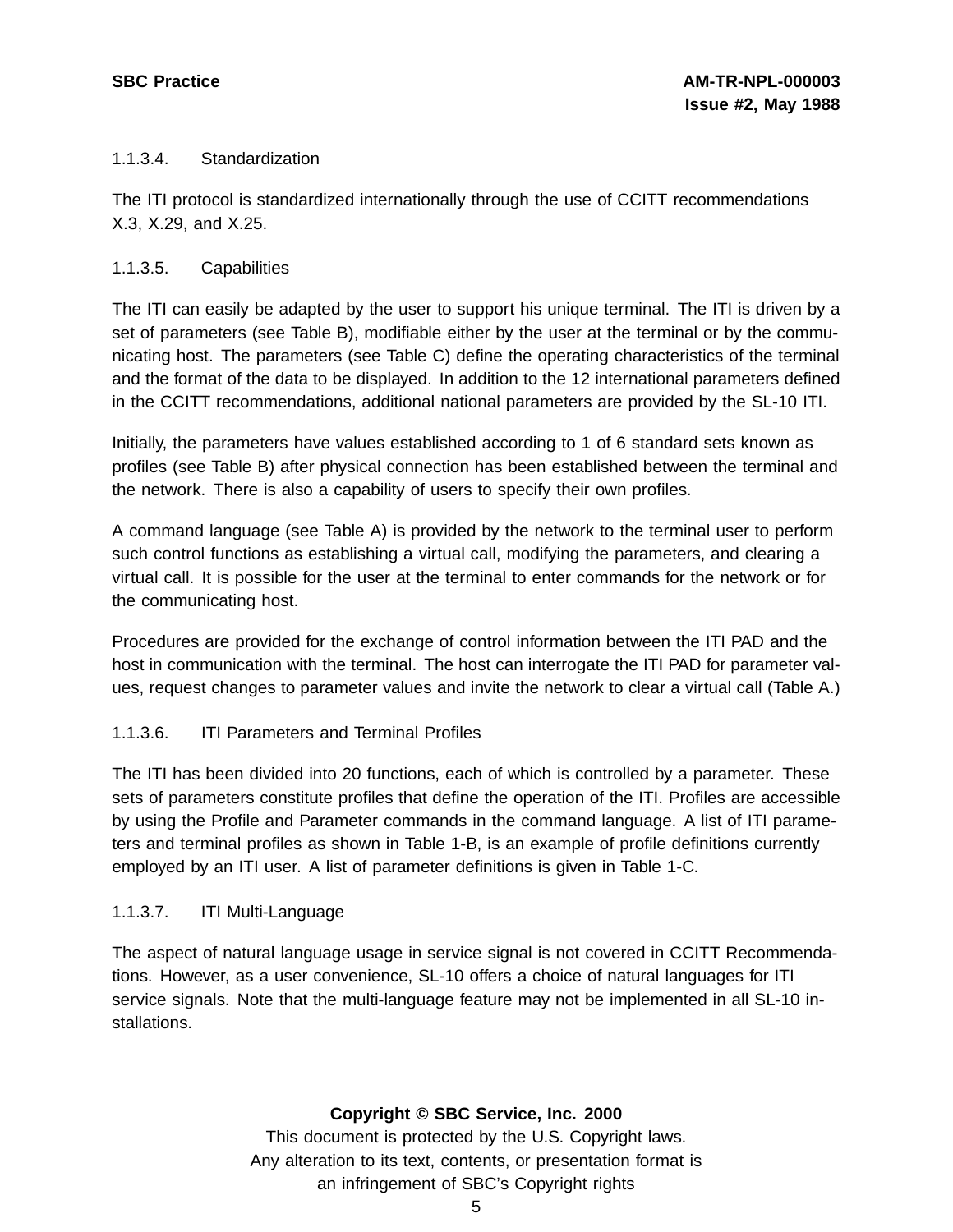The user may select from available natural languages for SL-10 service signals (system responses). Service signal test is set up in SL-10 data files. User commands to determine language availability and to change service signal language are described in Table 1-A.

## 1.1.3.8. Network User Identifier (NUI)

SL-10 supports the Network User Identifier (NUI) feature as per CCITT recommendation 3.2.1.2 (see Table 2-B). The NUI feature allows an ITI user to make locally-charged calls and accept reversed-charged calls from an ITI port by charging the call to the user's NUI number. For security reasons, the NUI has corresponding password which, in turn, is related to a specific account number. Table 1-A describes the commands associated with the NUI feature. Note that NUI may not be implemented on all SL-10 installations.

## 1.1.3.9. Fast Select

SL-10 supports the Fast Select feature described in CCITT recommendation X.25, section 7.2.4 (see NTP 240-4061-184). For ITI the Fast Select feature is implemented to allow outgoing

## **Copyright © SBC Service, Inc. 2000**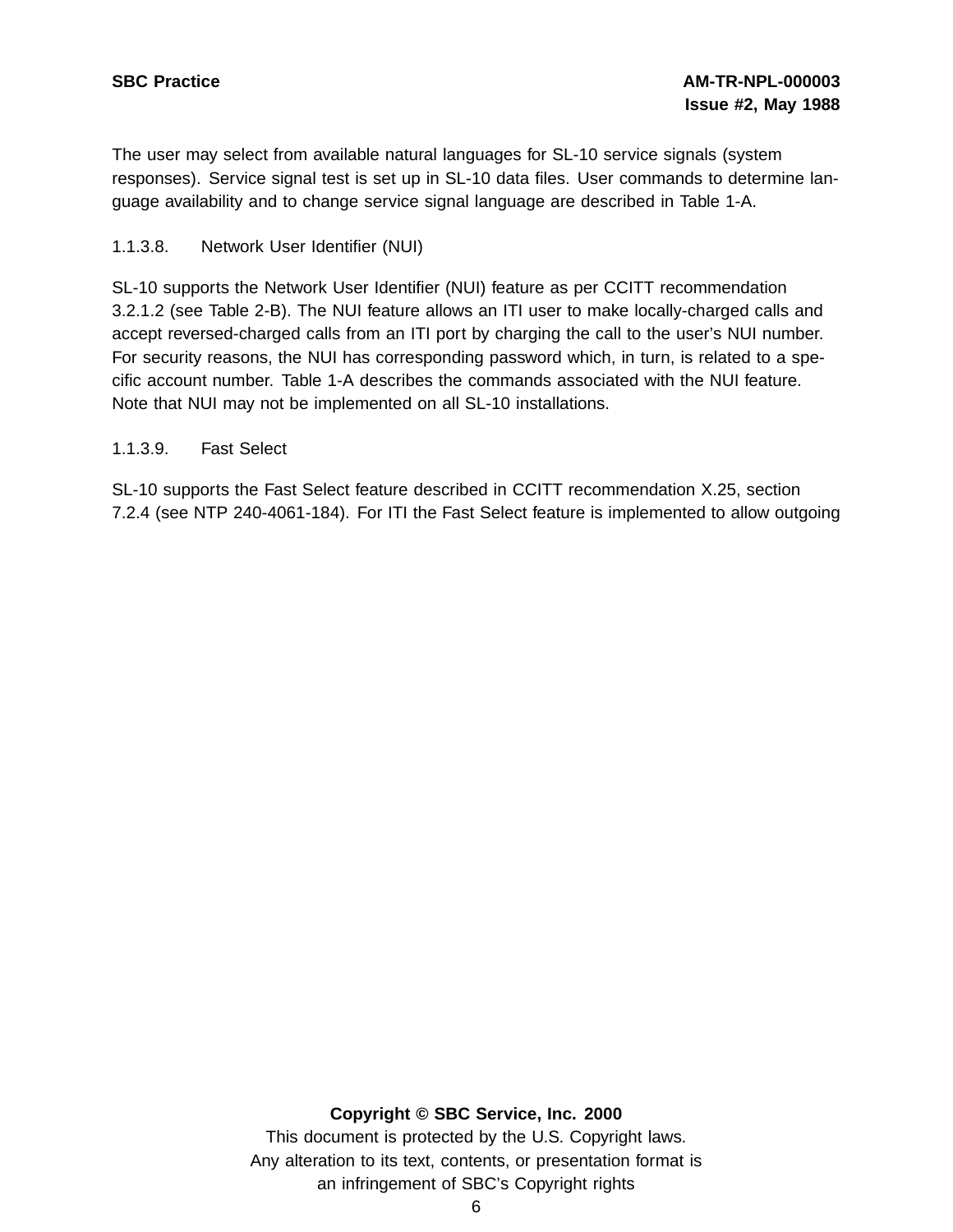fast select calls of either the restricted or non-restricted type. Table 1-A describes the commands associated with the Fast Select feature.

### TABLE A

#### ITI COMMAND LANGUAGE

| A command language is available with the ITI service. This language allows a terminal to |
|------------------------------------------------------------------------------------------|
| control the ITI and to issue reset, interrupt, and clear calls. The SL-10 provides for   |
|                                                                                          |
| will be supplied upon request. .                                                         |
|                                                                                          |

Command abbreviations are defined at the end of this table.

The commands are as follows:

CALL SETUP COMMANDS

(a) Service Request Signal

Function To request a service from the SL-10 network.

Format: . < CR> repeated until a herald message is received.

Response: ntwk name: address

Note: The service request signal is the character 'period' (.).

- (b) Call Request Command
	- Function To establish a virtual connection through the SL-10 network to a destination computer.
	- $[P/ N]$  [R] [CUG(mm)] [Transit(<RPOA>)] Form at: dna, user data <CR>

Note: user data is a maximum of 12 characters and must immediately follow the comma. All other items should be separated by a single blank, / indicates alternative.

- Response: ntwk name: Call Connected, or failure reason
- (c) Call Command (Direct Call Options Only)
	- Function: To retry an unsuccessful attempt to establish a SVC with Direct Call Option
	- Format:  $CALL < CR$
	- Response: ntwk name: Call Connected, or failure reason

## **Copyright © SBC Service, Inc. 2000**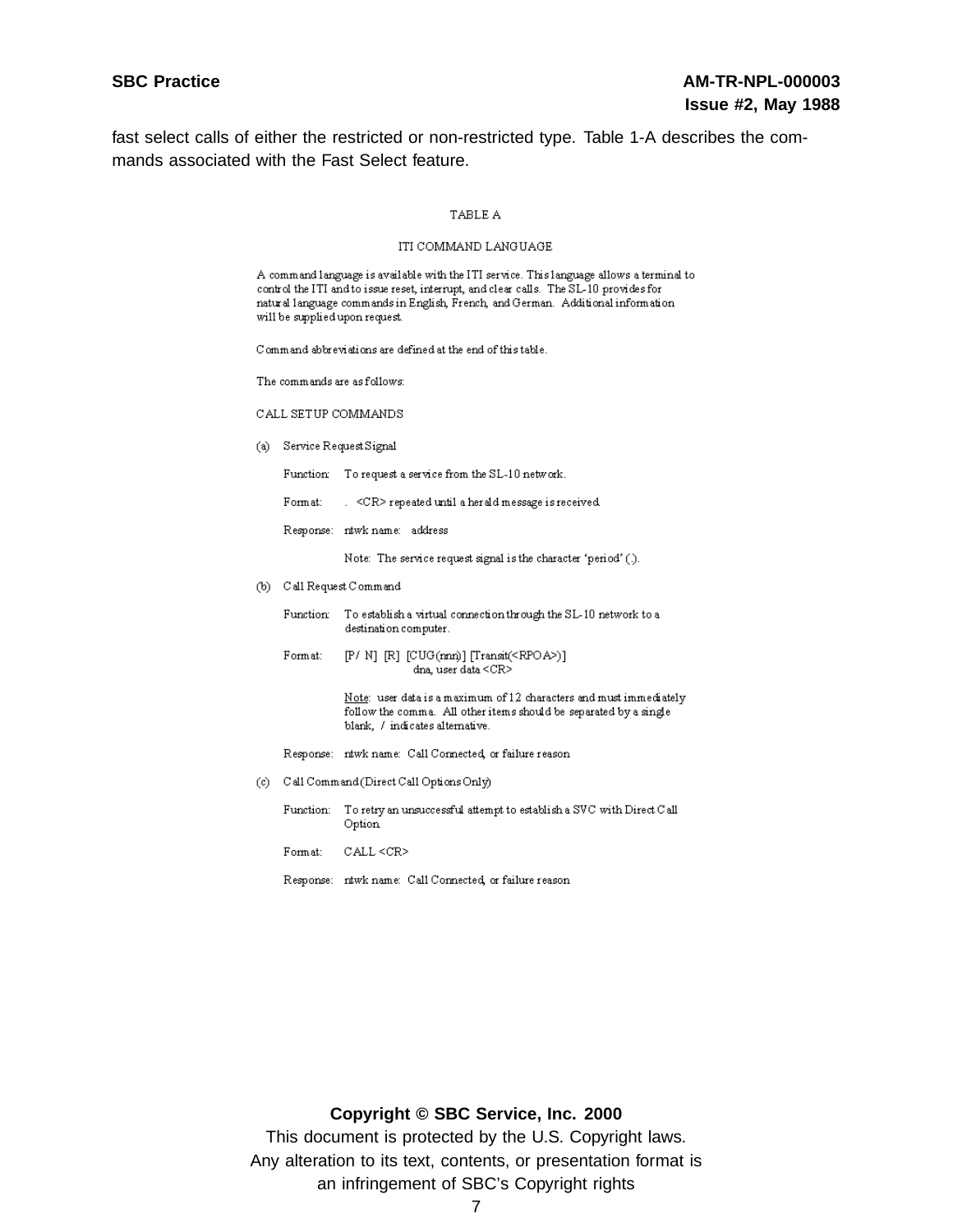### ITI COMMAND LANGUAGE

(d) Request Network User Identifier (NUI) Feature

Function To activate the NUI facility.

Format: NUI nui<CR> password<CR>

### Response: ntwk name: NETWORK USER IDENTIFIER nui ACTIVE or ntwk name: NETWORK USER IDENTIFIER ERROR or RE-ENTER PASSWORD

(e) Cancel NUI Feature

Function To cancel NUI facility (when no calls are in progress). NUIOFF <CR> Format:

Response: ntwk name: NETWORK USER IDENTIFIER NOT ACTIVE

(f) Query NUI Feature

Function To determine whether or not a user's NUI is active.

NUI? <CR> Format:

Response: ntwk name: NETWORK USERIDENTIFIER  $<$ nui ACTIV E $\,$ / NOT ACTIVE>

## PARAMETER AND PROFILE COMMANDS

Notes:

- 1. Refer to Table B for additional information on parameters and profiles.
- 2. Square brackets (i.e., [ ] ) identify that the information within them is optional; they should be ignored if they are not applicable.
- 3. Items enclosed is angle brackets (<>) are character or function mnemonics.
- 4. Capital letters indicate fixed keywords: lower case indicates variables.

## **Copyright © SBC Service, Inc. 2000**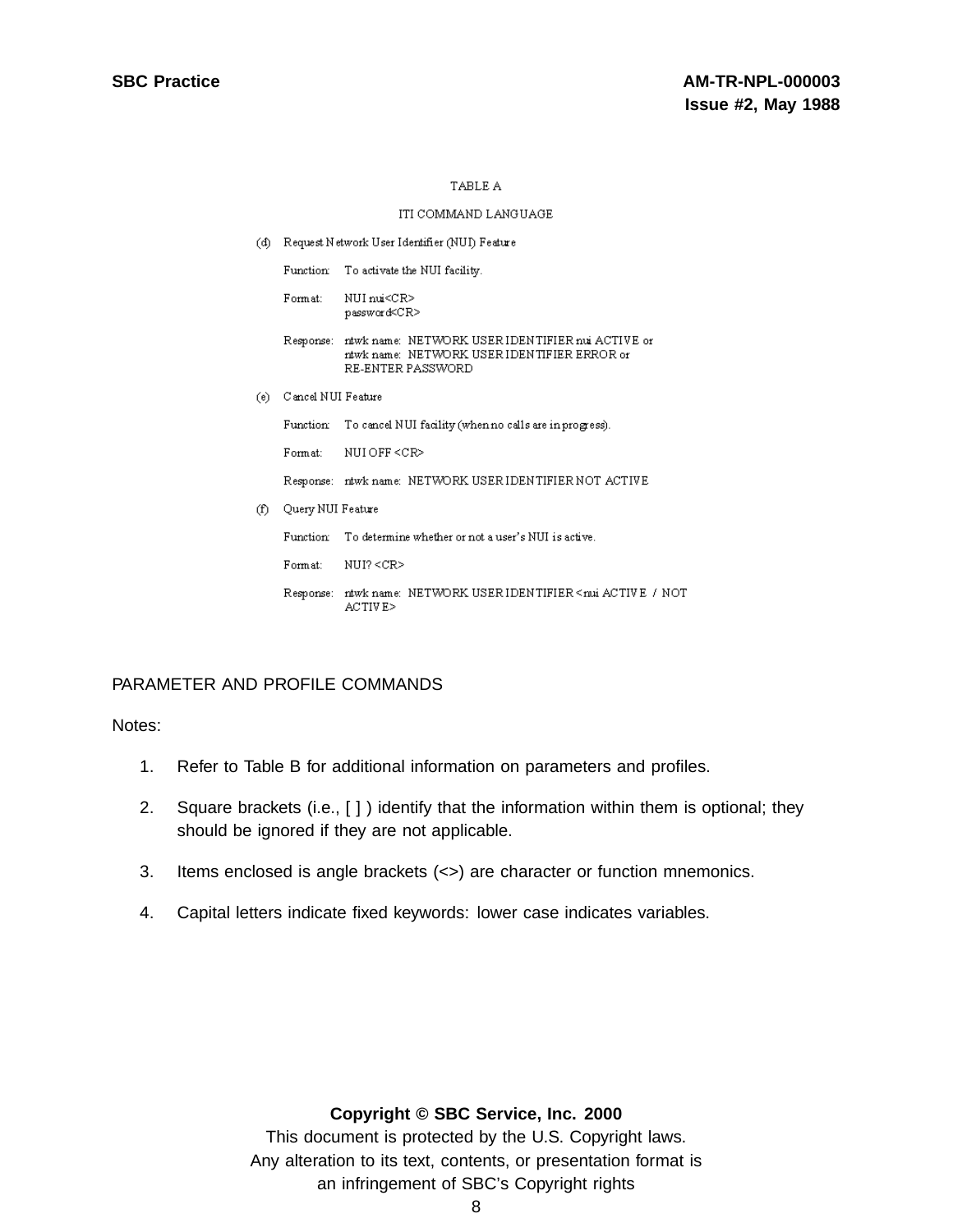5. If the reference number in INV, then it indicates that the parameter number is invalid.

### TABLE A

### ITI COMMAND LANGUAGE

(g) Par Command

|                        |                 | Function To read the specific value of ITI parameters.                                                                                                                                                                                          |
|------------------------|-----------------|-------------------------------------------------------------------------------------------------------------------------------------------------------------------------------------------------------------------------------------------------|
|                        | Form at:        | PAR ref $#$ [,ref $#$ ] $\langle$ CR $\rangle$ (note)<br>(note, a maximum of 19 characters may be used)                                                                                                                                         |
|                        |                 | Response: ntwk name: PAR ref #: value, ref #: value.                                                                                                                                                                                            |
|                        | Function:       | To read the value of all ITI parameters in the current profile.                                                                                                                                                                                 |
|                        | Form at:        | PAR                                                                                                                                                                                                                                             |
|                        |                 | Response: ntwk name: par001: value, par002: value,                                                                                                                                                                                              |
| (h)                    | Set Command     |                                                                                                                                                                                                                                                 |
|                        | Function        | To set (SET) the value of ITI parameters or to set and read (SET?) the<br>value of parameters.                                                                                                                                                  |
|                        | Format:         | SET ref #: value [.ref #: value] $\langle$ CR>                                                                                                                                                                                                  |
|                        |                 | SET? ref #: value [.ref #: value] $\langle$ CR>                                                                                                                                                                                                 |
|                        |                 | Response: <cr><lf> (to SET Command)<br/>ntwk name: par <ref #="">: value (to SET? Command)<br/>ntwk name: par <ref #="">: inv(if reference value is invalid)<br/>ntwk name: par inv.000 (if parameter number is invalid).</ref></ref></lf></cr> |
|                        | Note:           | Value may be a 1- to 3- digit decimal value or a single character within<br>paranthesis, i.e., (A), or a 3-character mnemonic. A maximum of 16<br>characters may be used in the SET command.                                                    |
| $\rm \scriptstyle (i)$ | Profile Command |                                                                                                                                                                                                                                                 |

## **Copyright © SBC Service, Inc. 2000**

Function: To select a particular terminal profile (profile 2 is the default on dial access lines).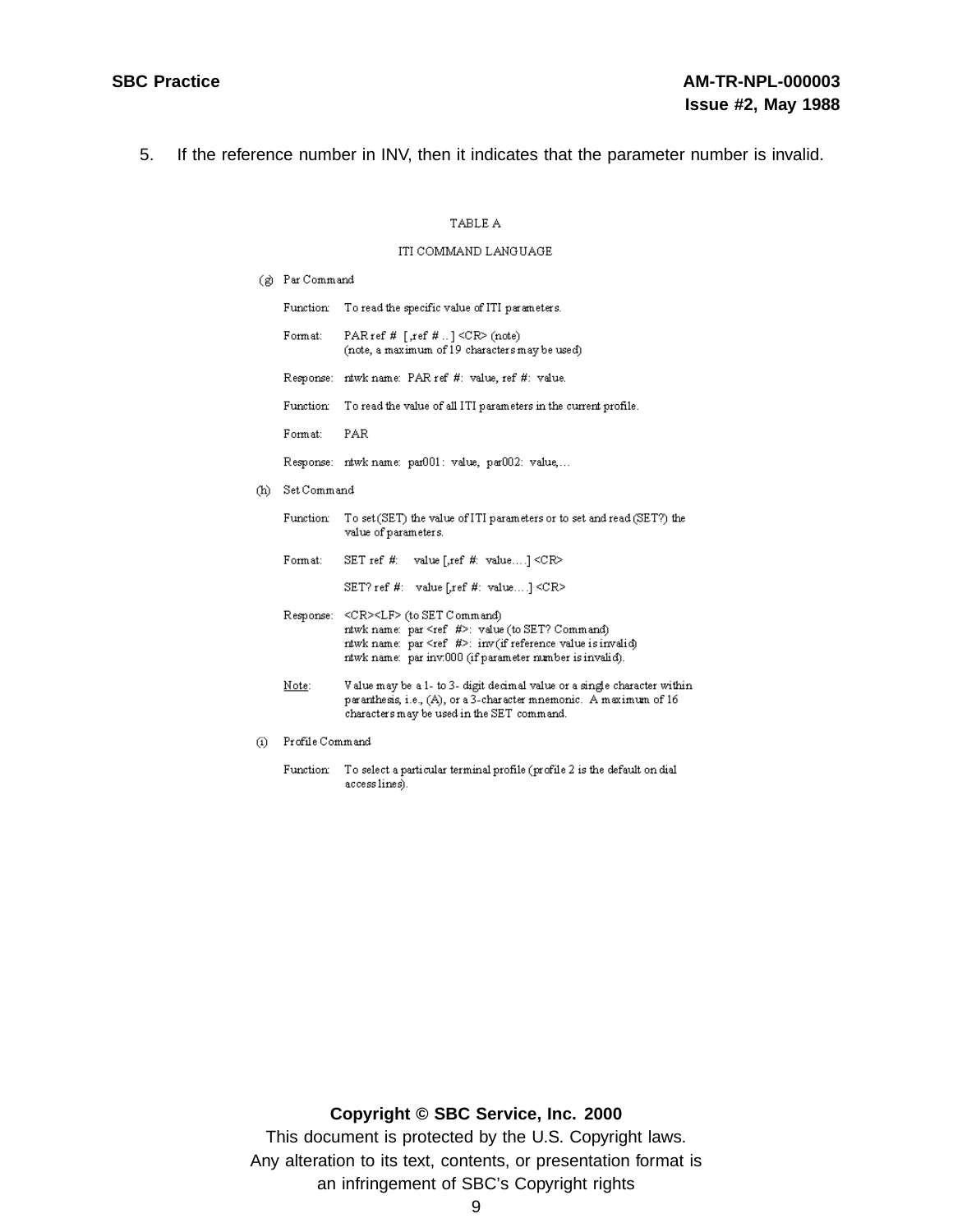#### ITI COMMAND LANGUAGE

PROF  $n < CR$ Format:

where  $n =$ 

- $0$  (optional user-defined profile)
- 1 (international)
- $2 (basic (default))$
- 3 (transparent)
- 4 (internetworking)
- 5 (terminal to terminal)
- $6 (ITHI profile)$

 $\begin{minipage}{.4\linewidth} \textbf{Response:} & \textbf{<}\textbf{CR}\textbf{>}\textbf{~}\textbf{<}\textbf{LF}\textbf{>}. \end{minipage}$ 

- Note: These profiles  $(0 \text{ to } 6)$  are defined in the ITI Parameter Table:
- Query Profile Command  $\circ$
- Function To display the parameter values in a profile.
- PROF? prof #<CR>  $\hbox{Format:}$
- Response: ntwk name: PROF n ref#1: value 1, ref#2: value 2 etc.

SESSION COMMANDS

| Œ)        | Escape Signal                                                                                                            |  |  |  |  |
|-----------|--------------------------------------------------------------------------------------------------------------------------|--|--|--|--|
| Function: | To escape from the data transfer state to the command state. ITI<br>parameters can only be changed in the command state. |  |  |  |  |
| Format:   | "DLE" or "CNTL P", if $Parameter #1 = 1$<br>"BREAK", if $P$ arameter $\#7 = 8$ .                                         |  |  |  |  |
|           | (1) Reset Command                                                                                                        |  |  |  |  |
| Function: | To reinitialize a virtual circuit.                                                                                       |  |  |  |  |
| Note:     | A reset issued for a SVC does not clear the call.                                                                        |  |  |  |  |
| Format:   | RESET < CP                                                                                                               |  |  |  |  |
|           | Response: ntwk name: RESET-LOCAL DIRECTIVE.                                                                              |  |  |  |  |

## **Copyright © SBC Service, Inc. 2000**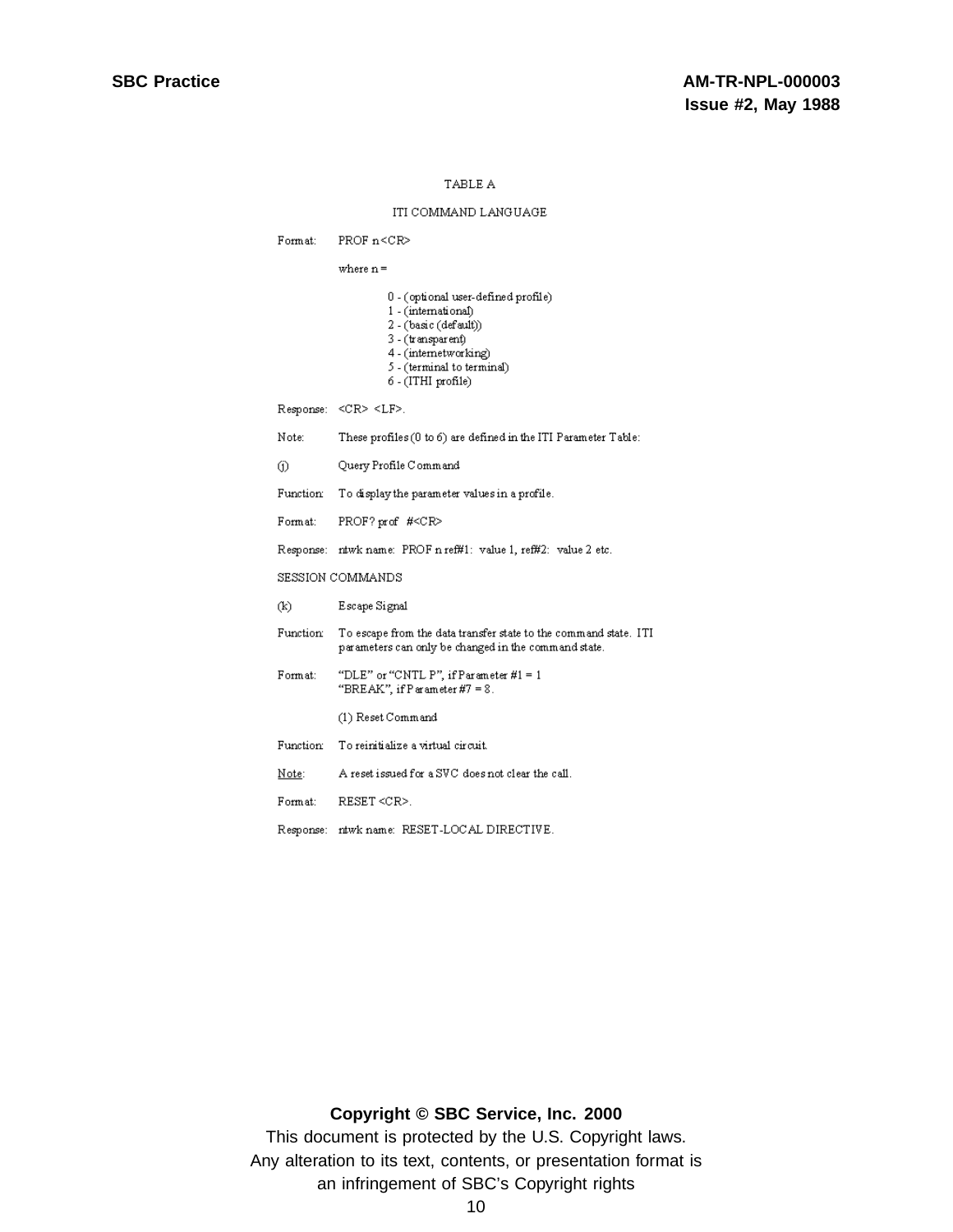#### ITI COMMAND LANGUAGE

(m) Status Command

Function: To determine the status (i.e., free or engaged) of a virtual circuit.

Format: STAT or STATUS <CR>

|  | Response: ntwk name: ENGAGED local dna<br>$[(p/h)$ , $[r]$ , $]$<br>[CUG: cug # used]<br><remote dna=""><cr><br/>ntwk name: FREE <local dna=""><br/><math>ICUGS: cue</math>#<br/>[IN] [OUT] [PRIVILEDGED]] <cr></cr></local></cr></remote> |
|--|--------------------------------------------------------------------------------------------------------------------------------------------------------------------------------------------------------------------------------------------|
|  |                                                                                                                                                                                                                                            |

OUTGOING OPTIONS: list of terminal subscription options.

INCOMING OPTIONS: list of terminal subscription options.

(n) Interrupt Command

Function To send an interrupt package to the destination computer.

Format:  $INT < **CR**$ 

Response: <CR><LF>

(o) Interrupt and Discard Output Command

Function To send an interrupt packet to the destination computer and discard output for the terminal.

 $\mbox{Form} \, \mbox{at:}$  $\text{INTD} \lll \text{R}$  .

Response: <CR><LF>

(p) Clear Request Command

Function To terminate a call on an existing SVC.

- $\hbox{Form at:}$  $\text{{\sc C}NTRL}$  -P and  $\text{{\sc CLEAR}} \! < \! \text{{\sc C}R} \! >$  or  $\texttt{CNTRL-P}$  and  $\texttt{CLR}\texttt{<}\texttt{CR}\texttt{>}$
- Response: ntwk name: CALL CLEARED-LOCAL DIRECTIVE.

## **Copyright © SBC Service, Inc. 2000**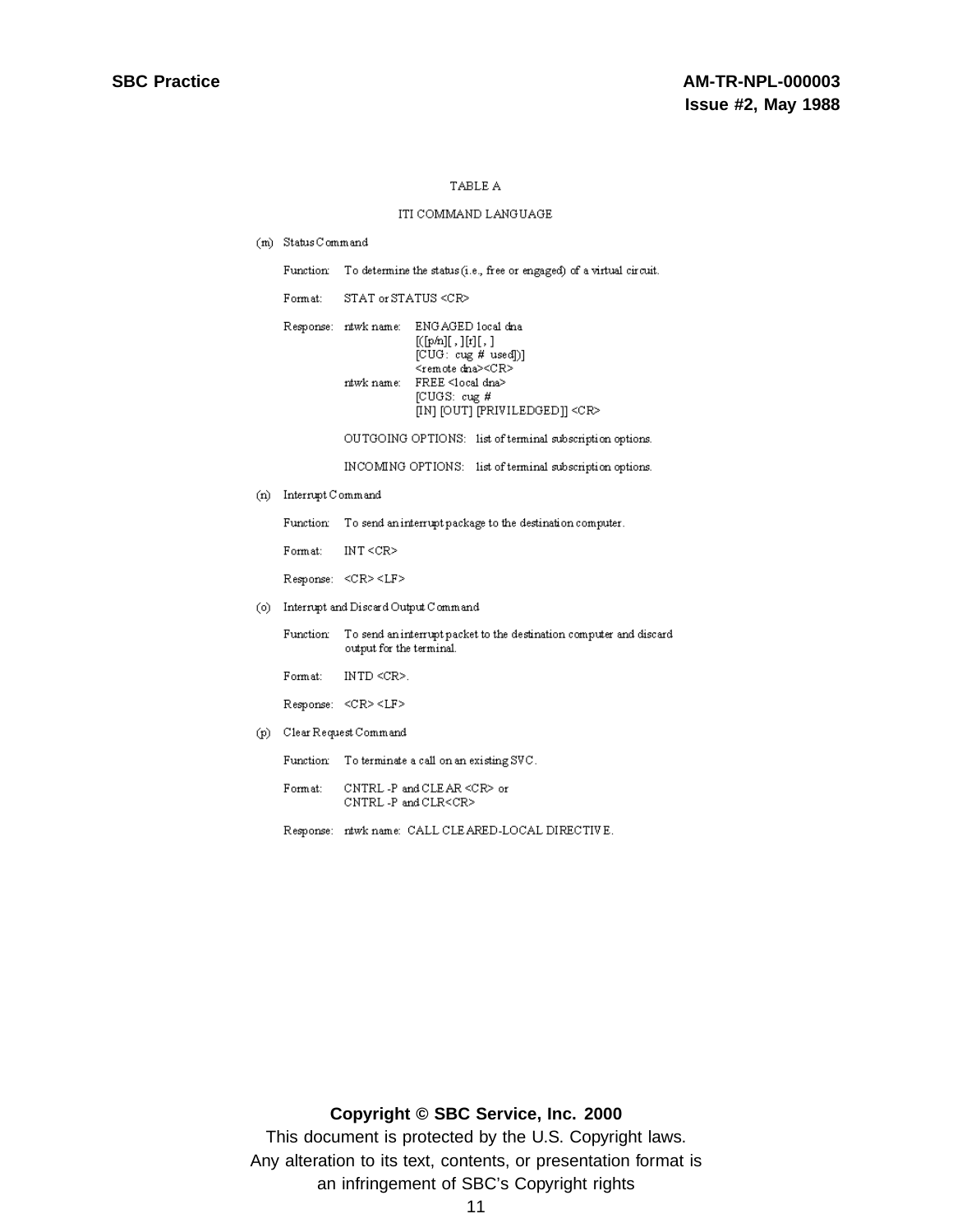#### ITI COMMAND LANGUAGE

(q) Halting and Resuming Output

|           | Function     | Parameter 12, if set to 1, permits the use XON/XOFF to temporarily<br>stop the outputting of data to the terminal. |
|-----------|--------------|--------------------------------------------------------------------------------------------------------------------|
|           | Format:      | $\langle X$ -OFF $\rangle$ (to halt output, see N ote)<br><x-on>(to resume output, see Note)</x-on>                |
|           | Note:        | These are control characters.<br>$X-OFF = ASCII-19$<br>$X-ON = ASCII-17$                                           |
| (r)       |              | Language Availability Command                                                                                      |
|           | Function     | To determine which service signal (system response)<br>languages are available.                                    |
|           | Format:      | LANGUAGE? <cr></cr>                                                                                                |
|           |              | Response: ntwk name: LANGUAGES AV AILABLE: 1ang IN/OUT<br>: Lang OUT                                               |
| (s)       |              | Language Specifications Command                                                                                    |
|           | Function:    | To specify which language shall be used for system dialogue.                                                       |
|           | Format:      | LANGUAGE lang [IN/OUT] <cr></cr>                                                                                   |
|           |              | Response: <cr><lf></lf></cr>                                                                                       |
| (t)       | Exit Command |                                                                                                                    |
|           | Function:    | To return to the data transfer state from the command state.                                                       |
|           | Format:      | $\leq$ CR> on a blank input line                                                                                   |
| $\lambda$ |              | $P: A \times A: A \times A \times D: A \times A \times A$                                                          |

(v) Fast Select Call Request Command

Function  $\;$  To establish a fast select SVC

a) for restricted fast select call, Format: [RF / F] [PM] [R] [CUG(mm)]<br>[Transit(<RPOA>)] dna, user data

## **Copyright © SBC Service, Inc. 2000**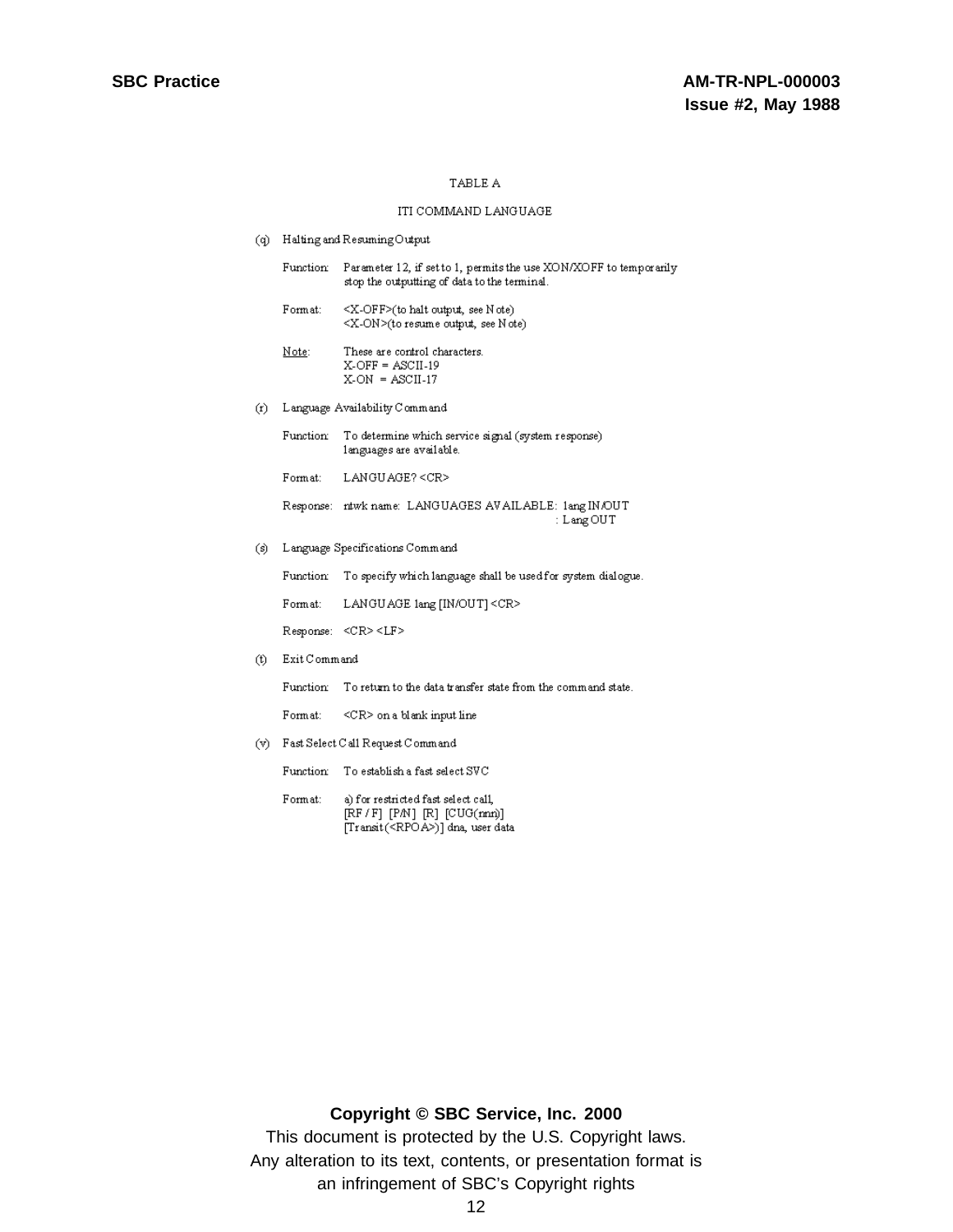ITI COMMAND LANGUAGE

Response: ntwk name: CALL CLEARED, (user data)

b) for nonrestricted fast select call, Format:  $[NF]$   $[PM]$   $[R]$   $[CUG(mn)]$ [Transit(<RPOA>)] dna, user data

Response: ntwk name: CALL CONNECTED, (user data)

Notes:

- 1. User data on call request is a maximum of 124 characters and must appear immediately after the comma. User data on the clear and accept can be a maximum of 128 characters.
- 2. RF=F= (restricted) fast select option.
- 3. NF=nonrestricted fast select option.
- 4. RPOA=Registered Private Operating Agency. It may be specified as a four digit DNIC or a mnemonic string which can be a maximum of 10 characters in upper or lower case.
- 5. P=Priority call option.
- 6. N=Normal call option.
- 7. R=Reverse charge option.

## **Copyright © SBC Service, Inc. 2000**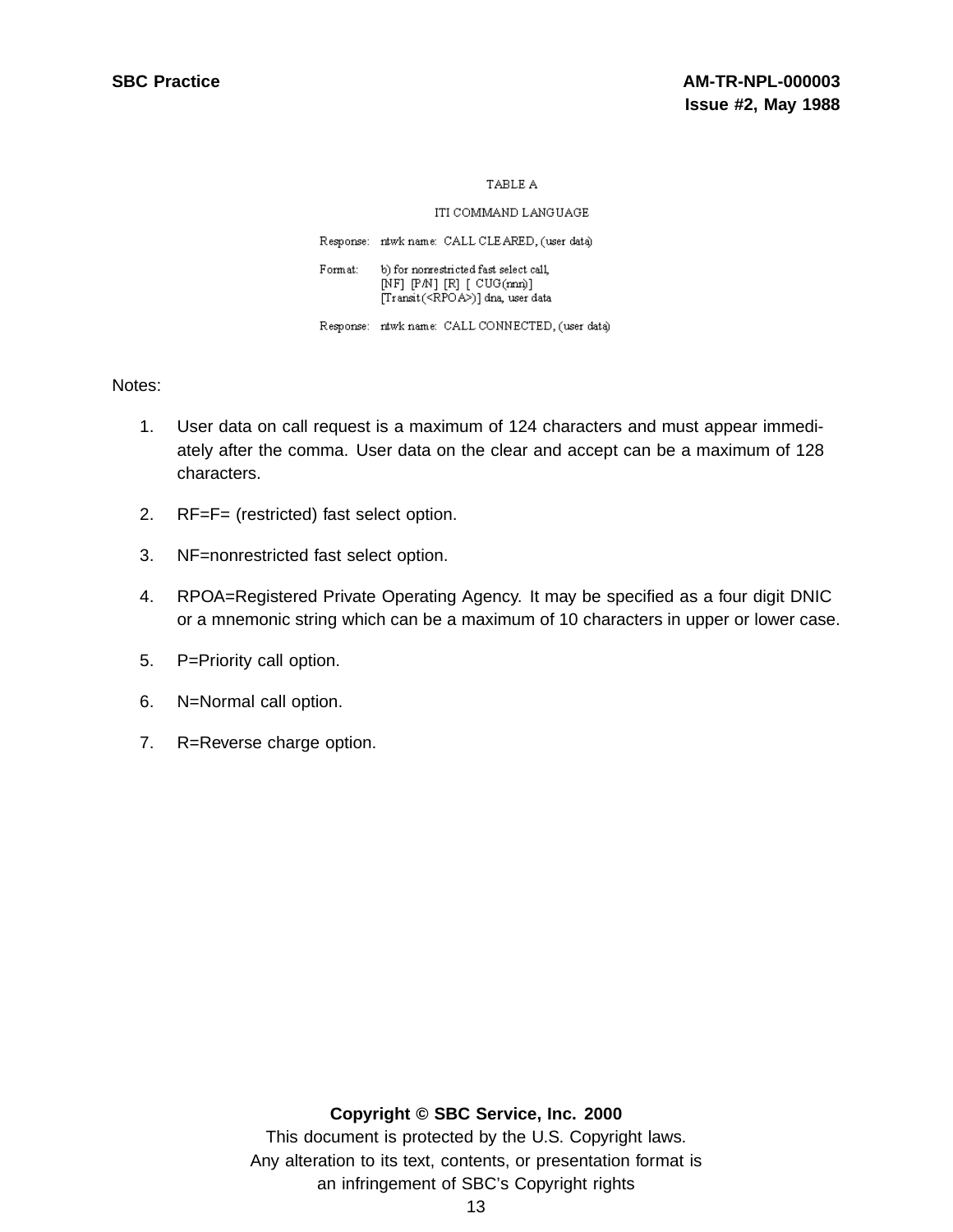8. dna=Network address (8 to 11 digits).

|              | ITI PARAMETERS AND TERMINAL PROFILES |    |                |     |    |              |    |                                                                                                                                                                                        |
|--------------|--------------------------------------|----|----------------|-----|----|--------------|----|----------------------------------------------------------------------------------------------------------------------------------------------------------------------------------------|
| PARA-        | PROFILE                              |    |                |     |    |              |    |                                                                                                                                                                                        |
| METER<br>NO. | <b>VALUES</b>                        | P1 | P <sub>2</sub> | P3. | P4 | P5           | P6 | SIGNIFICANCE                                                                                                                                                                           |
| PAR1         | $0 = no < DLE > escape$              |    |                | 0   |    |              | n  | No ITI commands<br>possible to the network<br>with <dle>.</dle>                                                                                                                        |
|              | $1 =  escape$                        | 1  | 1              |     | 1  | $\mathbf{1}$ |    | ITI commands possible<br>after <dle>.</dle>                                                                                                                                            |
| PAR2         | $0 =$ no echo                        | 0  | 0              | 0   | 0  | 0            | 0  | No character from the<br>terminal is sent back for<br>verification                                                                                                                     |
|              | $1 = e$ cho                          |    |                |     |    |              |    | All characters from the<br>terminal are echoed to<br>the terminal.                                                                                                                     |
| PAR3         | 0 = No data<br>forwarding<br>signal  |    |                | 0   |    |              | Ω. | None of the characters<br>from the terminal will<br>cause the forwarding of<br>the assembled<br>characters to the host<br>computer; however, a<br>network command or<br>BREAK will do. |
|              | $2 = $ for warding                   |    | 2              |     | 2  | 2            |    | On reception of <cr><br/>the assembled<br/>characters are<br/>forwarded to the host.<br/>Also, a network<br/>command or BREAK</cr>                                                     |

forwards the data

## $\operatorname{\mathsf{TABLE}} B$

## **Copyright © SBC Service, Inc. 2000**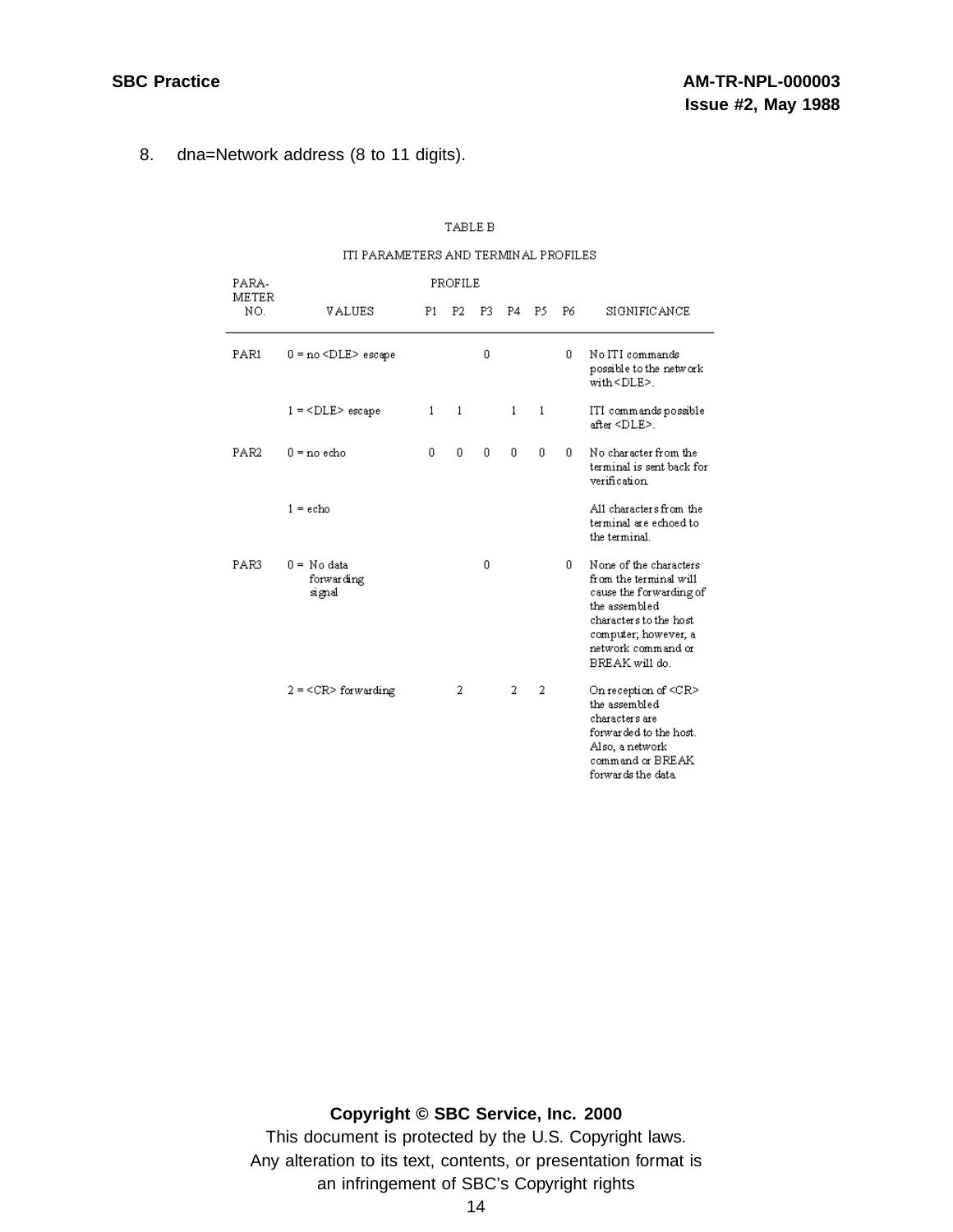| <b>TABLE C</b>                        |                                 |                                                                                                                                                                              |  |  |  |  |  |
|---------------------------------------|---------------------------------|------------------------------------------------------------------------------------------------------------------------------------------------------------------------------|--|--|--|--|--|
| PARAMETER DEFINITIONS                 |                                 |                                                                                                                                                                              |  |  |  |  |  |
| <b>PARAMETER</b>                      | <b>NAME</b>                     | <b>DESCRIPTION</b>                                                                                                                                                           |  |  |  |  |  |
| 1<br>Escape to Command Mode           |                                 | Permits terminal user to send commands to<br>the ITI for setting or displaying parameters,<br>resetting or clearing a call, or sending inter-<br>rupts to the host computer. |  |  |  |  |  |
| $\overline{2}$                        | Echo                            | Permits ITI to echo input characters from<br>terminal.                                                                                                                       |  |  |  |  |  |
| 3                                     | Data Forwarding Signal          | Defines certain characters (e.g., carriage<br>return) top signal the preparation and trans-<br>mission of a packet to the host.                                              |  |  |  |  |  |
| <b>Idle Timer</b><br>$\overline{4}$   |                                 | Another packet forwarding signal which<br>transmits a packet (if not empty) after a<br>fixed interval of line idle; e.g., one second.                                        |  |  |  |  |  |
| 5                                     | <b>Auxiliary Device Control</b> | Controls input from an auxiliary device, such<br>as paper tape or magnetic tape reader.                                                                                      |  |  |  |  |  |
| 6<br><b>Suppress Network Messages</b> |                                 | Allows or inhibits the display of interface<br>and network generated messages at the<br>terminal.                                                                            |  |  |  |  |  |
| $\overline{7}$<br>Procedures on BREAK |                                 | Defines action to be taken upon receipt of a<br><b>BREAK</b> from the terminal.                                                                                              |  |  |  |  |  |
| 8                                     | <b>Discard Output</b>           | Indicates whether or not output from the re-<br>mote end is being discarded.                                                                                                 |  |  |  |  |  |

| TABLE C                                               |  |  |
|-------------------------------------------------------|--|--|
| PARAMETER DEFINITIONS                                 |  |  |
| <b>DESCRIPTION</b><br><b>PARAMETER</b><br><b>NAME</b> |  |  |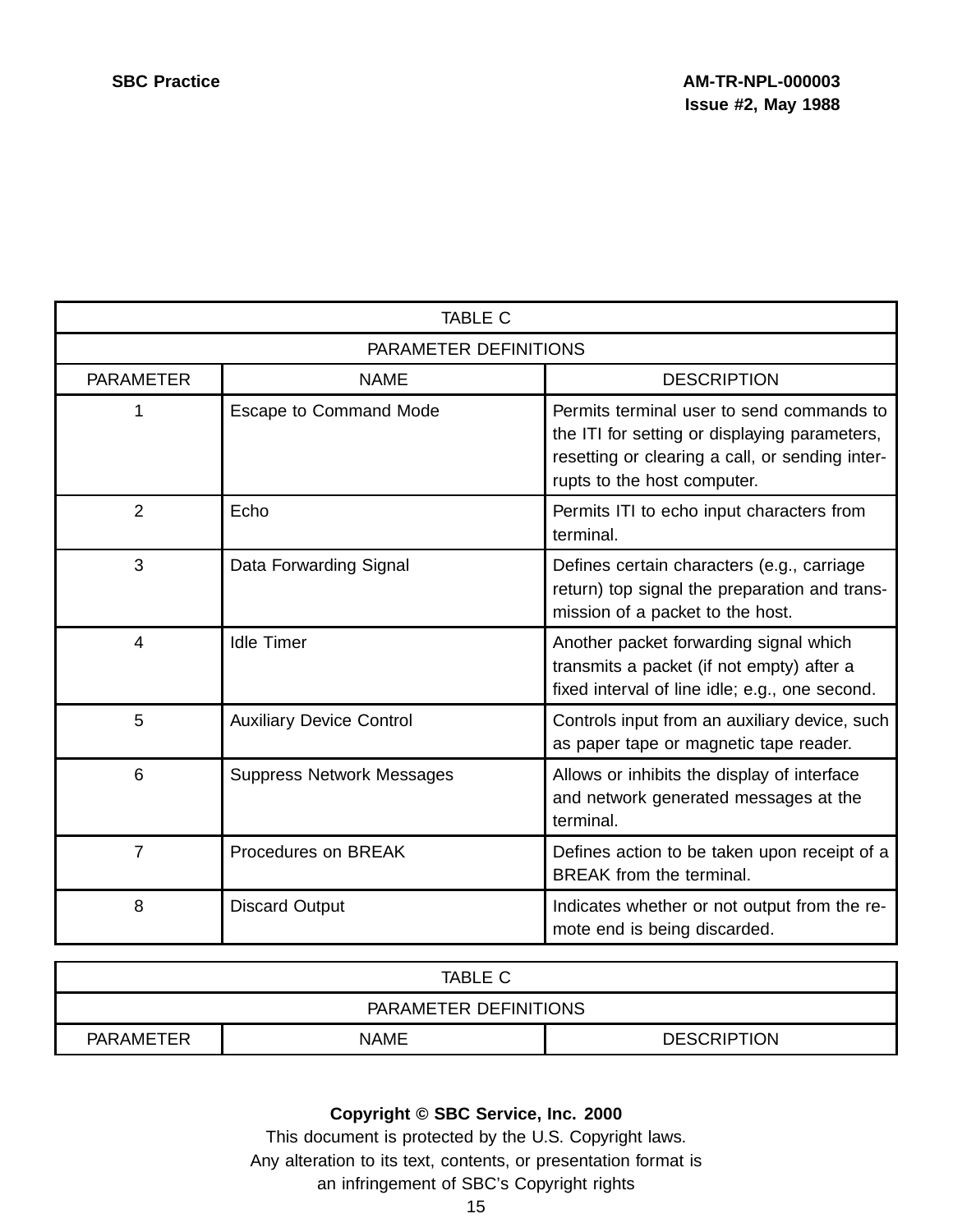## **SBC Practice AM-TR-NPL-000003 Issue #2, May 1988**

| 9      | Padding After CR                                       | Specifies number of padding characters<br>(i.e., NUL) to be inserted by the ITI after a<br>CR is received from the terminal or trans-<br>mitted to the terminal. |
|--------|--------------------------------------------------------|------------------------------------------------------------------------------------------------------------------------------------------------------------------|
| 10     | Line Folding                                           | Defines the length of a line on the terminal.<br>A CR and LF are automatically sent to the<br>terminal when this line limit is exceeded.                         |
| 11     | <b>Transmission Speed</b>                              | Indicates the speed of the terminal.                                                                                                                             |
| 12     | <b>Terminal Flow Control</b>                           | Enables the terminal user to temporarily<br>suspend output.                                                                                                      |
| $118*$ | <b>Character Deletion</b>                              | Receipt of character from terminal causes<br>deletion of previous character typed in, up<br>to packet boundary.                                                  |
| $119*$ | <b>Line Deletion</b>                                   | Receipt of characters deletes all of current<br>packet.                                                                                                          |
| $120*$ | Line Display                                           | Receipt of character causes all of current<br>packet to be displayed.                                                                                            |
| $121*$ | <b>Additional Data Forwarding</b>                      | Specifies one or two additional characters<br>to be used as data forwarding signals. They                                                                        |
| &      |                                                        | are in addition to those specified by param-                                                                                                                     |
| $122*$ |                                                        | eters 3 and 4.                                                                                                                                                   |
| $123*$ | Parity Treatment                                       | Permits or suppresses parity checking.                                                                                                                           |
| $125*$ | <b>Output Pending Timer</b>                            | Specifies the length of time that terminal<br>output can be blocked by terminal input.                                                                           |
| $126*$ | <b>LF</b> Insertion                                    | Specifies when the ITI should insert <lf><br/>after a <cr>.</cr></lf>                                                                                            |
|        | All others are defined by CCITT in Recommendation X.3. | * Parameters 118, 119, 120, 121, 122, 123, 125 and 126 are National Parameters recognized only by SL-10.                                                         |

**NOTE:** Profiles are defined by the network administrating authority at subscription time. Each parameter can be changed while in command mode. Profiles can be changed during a session, but the changed parameters are only in effect for the duration of the current or subsequent call.

## **Copyright © SBC Service, Inc. 2000**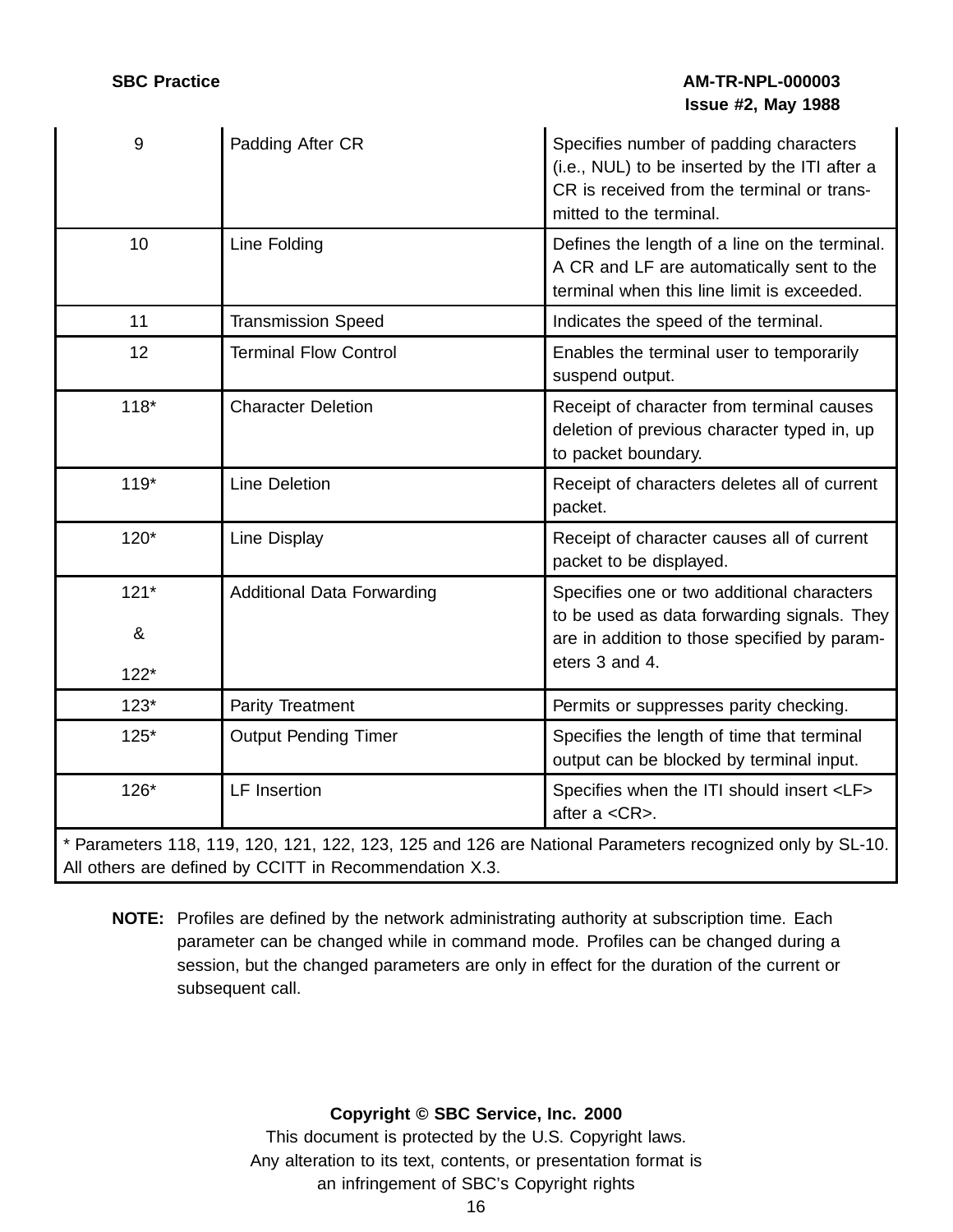## **1.2. ITI - - SL-10 Implementation of CCITT Recommendations X.3, X.28, X.29**

1.2.1.

The SL-10 implements the standards defined in X.3 and X.28 with the interpretations shown in Tables 2-B and 2-E.

1.2.2.

The SL-10 implements the standards defined in X.29 with only one exception. The extension of the parameter field by using 1111111 (as defined in X.29, 4.4.5.3) is not implemented by SL-10.

1.2.3.

The SL-10 implementation is based upon the 1976 version of the CCITT Recommendations.

| TABLE D                                          |                                                                                |                                                                             |
|--------------------------------------------------|--------------------------------------------------------------------------------|-----------------------------------------------------------------------------|
| SL-10 IMPLEMENTATION OF CCITT RECOMMENDATION X.3 |                                                                                |                                                                             |
|                                                  | X.3                                                                            | <b>SL-10 IMPLEMENTATION</b>                                                 |
| 1.                                               | Description of the Basic Functions and<br>User Selectable Functions of the PAD | Implemented as specified, with SL-10 variations<br>detailed as shown below. |
| 1.3                                              | Basic Functions of the PAD                                                     | Implemented as specified.                                                   |
| 1.4                                              | User selectable Functions which may be<br>Provided by the PAD                  | Implemented as specified.                                                   |
| 1.4.1                                            | PAD Recall by Escaping from the Data<br><b>Transfer State</b>                  | Implemented as specified.                                                   |
| 1.4.2                                            | Echo                                                                           | Implemented as specified.                                                   |
| 1.4.3                                            | Recognition of Data Forwarding Signals                                         | Implemented as specified.                                                   |
| 1.4.4                                            | Selection of Idle Timer Delay                                                  | Implemented as specified.                                                   |
| 1.4.5                                            | <b>Ancillary Device Control</b>                                                | Implemented as specified.                                                   |
| 1.4.6                                            | Suppression of PAD Service Service                                             | Implemented as specified.                                                   |
| 1.4.7                                            | Selection of Operation of PAD on Receipt<br>of the Break Signal                | Implemented as specified.                                                   |
| 1.4.8                                            | <b>Discard Output</b>                                                          | Implemented as specified.                                                   |
| 1.4.9                                            | Padding after Carriage Return                                                  | Implemented as specified.                                                   |

## **Copyright © SBC Service, Inc. 2000**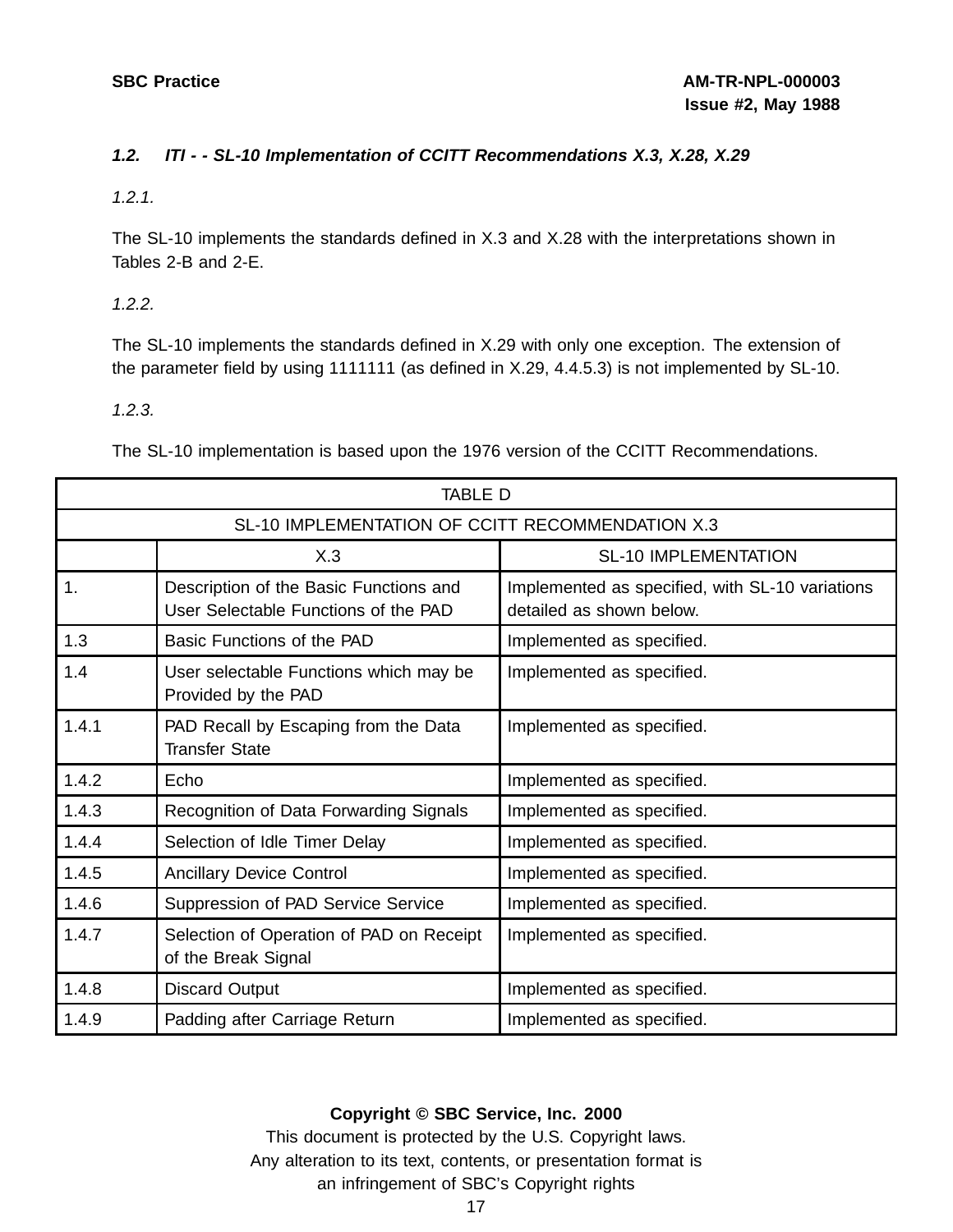## **SBC Practice AM-TR-NPL-000003 Issue #2, May 1988**

| 1.4.10 | Line Folding                                                                      | I Implemented as specified. |
|--------|-----------------------------------------------------------------------------------|-----------------------------|
| 1.4.11 | Flow Control of the PAD by The start-stop   Implemented as specified.<br>mode DTE |                             |

|       | <b>TABLE D</b>                                                                                                                         |                                               |  |
|-------|----------------------------------------------------------------------------------------------------------------------------------------|-----------------------------------------------|--|
|       | SL-10 IMPLEMENTATION OF CCITT RECOMMENDATION X.3                                                                                       |                                               |  |
|       | X.3                                                                                                                                    | <b>SL-10 IMPLEMENTATION</b>                   |  |
| 2.4   | Description of the Values of PAD Parame-<br>ters                                                                                       | Implemented as specified.                     |  |
| 2.4.1 | Initial Values of PAD Parameters                                                                                                       | Implemented as specified.                     |  |
| 2.4.2 | <b>Current Values of PAD Parameters</b>                                                                                                | Implemented as specified.                     |  |
| 3.    | List of PAD Parameters and Possible Val-<br>ues                                                                                        | Implemented as specified.                     |  |
| 3.1   | PAD Recall by Escaping from the Data<br><b>Transfer State</b>                                                                          | Implemented as specified.                     |  |
| 3.2   | Echo                                                                                                                                   | Implemented as specified.                     |  |
| 3.3   | Selection of Data Forwarding Signal                                                                                                    | Implemented as specified.                     |  |
| 3.4   | Selection of Idle Timer Delay<br>The parameter value of 0 to 255 indicating<br>the value of the delay in intervals of 1/20<br>seconds. | The SL-10 value of delay is 40 ms. $(1/25 s)$ |  |
| 3.5   | <b>Ancillary Device Control</b>                                                                                                        | Implemented as specified (1984).              |  |
| 3.6   | Suppression of PAD Service Signals                                                                                                     | Implemented as specified.                     |  |
| 3.7   | Selection of Operation of PAD on Receipt<br>of Break Signal from the Start-Stop Mode<br>DTE                                            | Implemented as specified.                     |  |

| I TABLE D                                        |                       |                             |
|--------------------------------------------------|-----------------------|-----------------------------|
| SL-10 IMPLEMENTATION OF CCITT RECOMMENDATION X.3 |                       |                             |
|                                                  | X.3                   | <b>SL-10 IMPLEMENTATION</b> |
| 3.8                                              | <b>Discard Output</b> | Implemented as specified.   |

## **Copyright © SBC Service, Inc. 2000**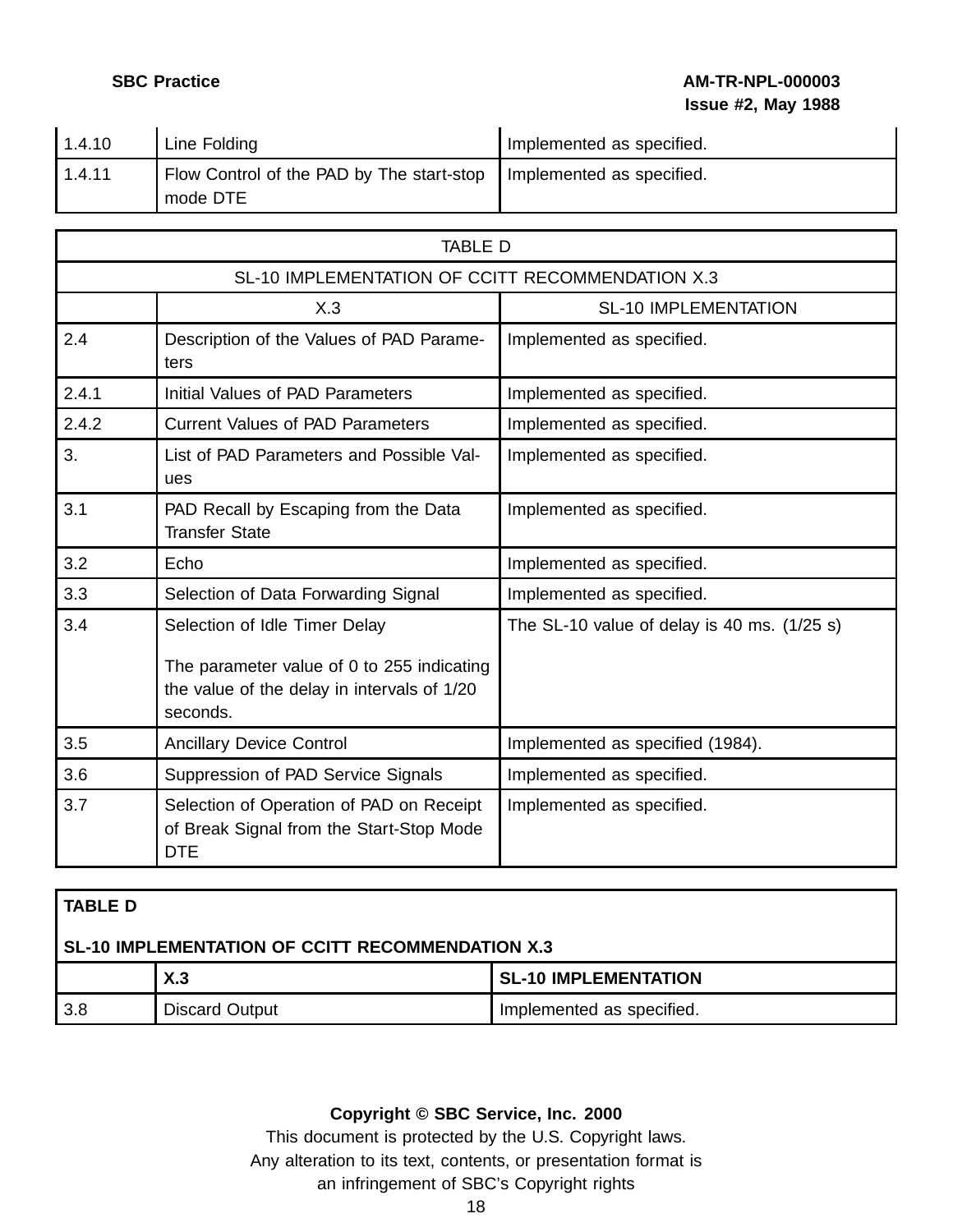| 3.9  | Padding after Carriage Return<br>Parameter 9 is a value between 0 and 7<br>indicating the number of padding charac-<br>ters. | In SL-10, Parameter 9 may have any value up to<br>255. |
|------|------------------------------------------------------------------------------------------------------------------------------|--------------------------------------------------------|
| 3.10 | Line Folding                                                                                                                 | Implemented as specified.                              |
| 3.11 | <b>Binary Speed</b>                                                                                                          | Parameter 11 has the following values:                 |
|      |                                                                                                                              | 0 110 bps                                              |
|      |                                                                                                                              | 1 134.5 bps                                            |
|      |                                                                                                                              | 2 300 bps                                              |
|      |                                                                                                                              | 3 1200 bps*                                            |
|      |                                                                                                                              | 4 600 bps*                                             |
|      |                                                                                                                              | 5 75 bps*                                              |
|      |                                                                                                                              | 6 150 bps*                                             |
|      |                                                                                                                              | 7 1800 bps*                                            |
|      |                                                                                                                              | 8 200 bps                                              |
|      |                                                                                                                              | 9 100 bps                                              |
|      |                                                                                                                              | 10 50 bps                                              |
|      |                                                                                                                              | * Additional values supported by SL-10                 |
| 3.12 | Flow Control of the PAD by the Start-Stop<br>Mode DTE                                                                        | Implemented as specified.                              |

| TARI F F                                    |  |  |
|---------------------------------------------|--|--|
| IMPLEMENTATION OF CCITT RECOMMENDATION X.28 |  |  |
| X 28<br><b>SL-10 IMPLEMENTATION</b>         |  |  |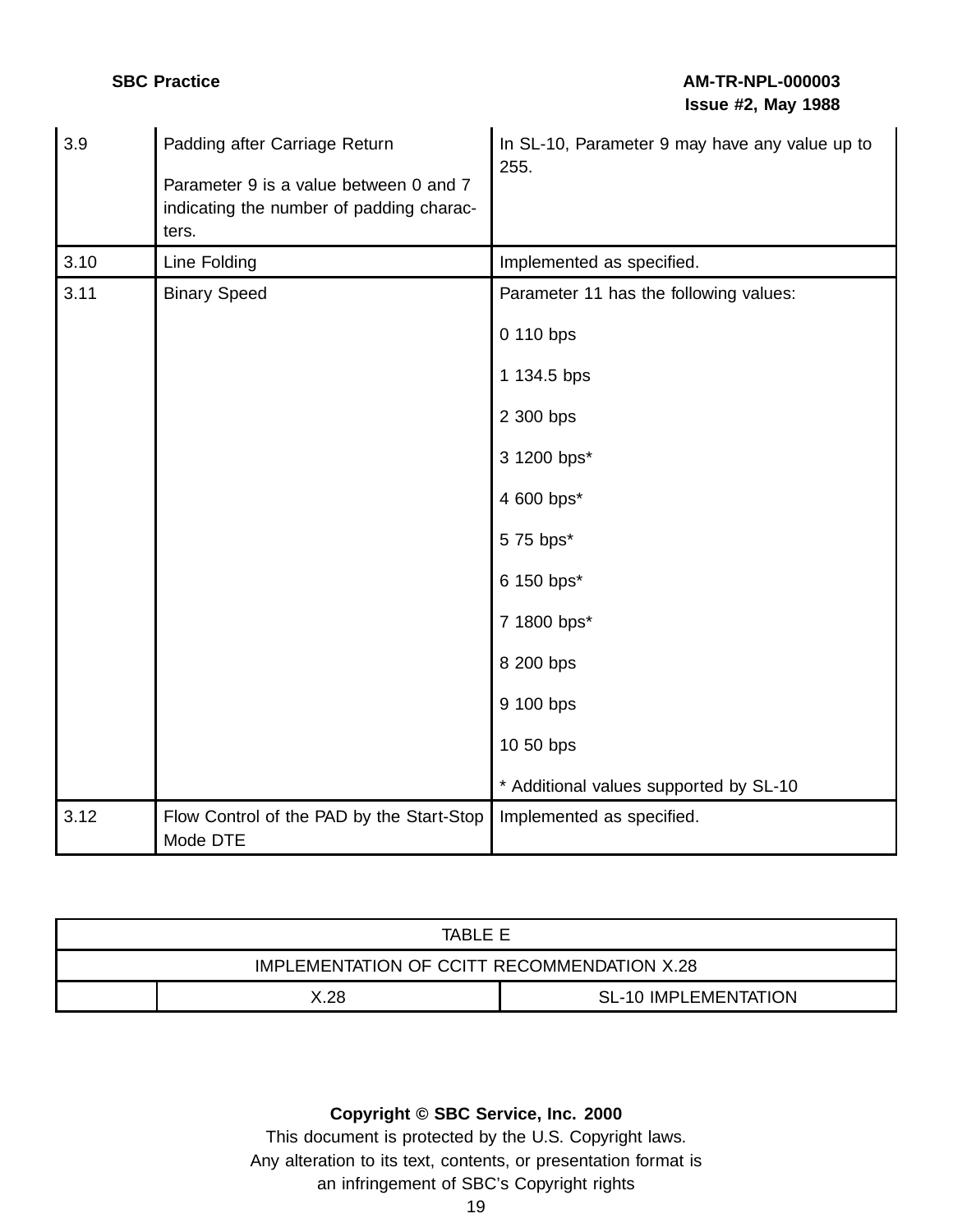| 1.      | Procedures for the Establishment of a Na-<br>tional Access Information Path Between a<br>Start-Stop Mode DTE and a PAD | Implemented as specified. |
|---------|------------------------------------------------------------------------------------------------------------------------|---------------------------|
| 1.1     | Access Via a Public Switched Telephone<br>Network or Leased Lines with V Servies<br>Interfaces                         | Implemented as specified. |
| 1.1.1   | <b>DTE/DCE Interface</b>                                                                                               | Implemented as specified. |
| 1.1.2   | <b>Electrical Characteristics</b>                                                                                      | Implemented as specified. |
| 1.1.3   | Procedure for Setting Up and Disconnect-<br>ing the Access Information Path                                            | Implemented as specified. |
| 1.1.3.1 | Setting Up the Access Information Path by<br>the DTE                                                                   | Implemented as specified. |
| 1.1.3.2 | Disconnecting the Access Information Path<br>by the PAD                                                                | Implemented as specified. |
| 1.1.3.3 | Setting Up the Access Information PAD by<br>the PAD                                                                    | Implemented as specified. |
| 1.1.3.4 | Disconnecting the Access Information PAD<br>by the PAD                                                                 | Implemented as specified. |
| 1.2     | <b>Access Via Public Switched Data Network</b><br>or Via Leased Lines with X-Series Inter-<br>faces                    | Implemented as specified. |
| 1.2.1.1 | <b>Physical Characteristics</b>                                                                                        | Implemented as specified. |

| TABLE E |                                                                                                |                             |  |
|---------|------------------------------------------------------------------------------------------------|-----------------------------|--|
|         | IMPLEMENTATION OF CCITT RECOMMENDATION X.28                                                    |                             |  |
|         | X.28                                                                                           | <b>SL-10 IMPLEMENTATION</b> |  |
| 1.2.1.2 | Procedures for Setting Up and Disconnect-<br>ing the Access Information Path (Call<br>Control) | Implemented as specified.   |  |
| 1.2.2   | DTE/DCE Interface Designed for Opera-<br>tion on Telephone Type Networks (X.20bis)             | Implemented as specified.   |  |
| 1.2.2.1 | Characteristics                                                                                | Implemented as specified.   |  |
| 1.2.2.2 | <b>Operational Requirements</b>                                                                | Implemented as specified.   |  |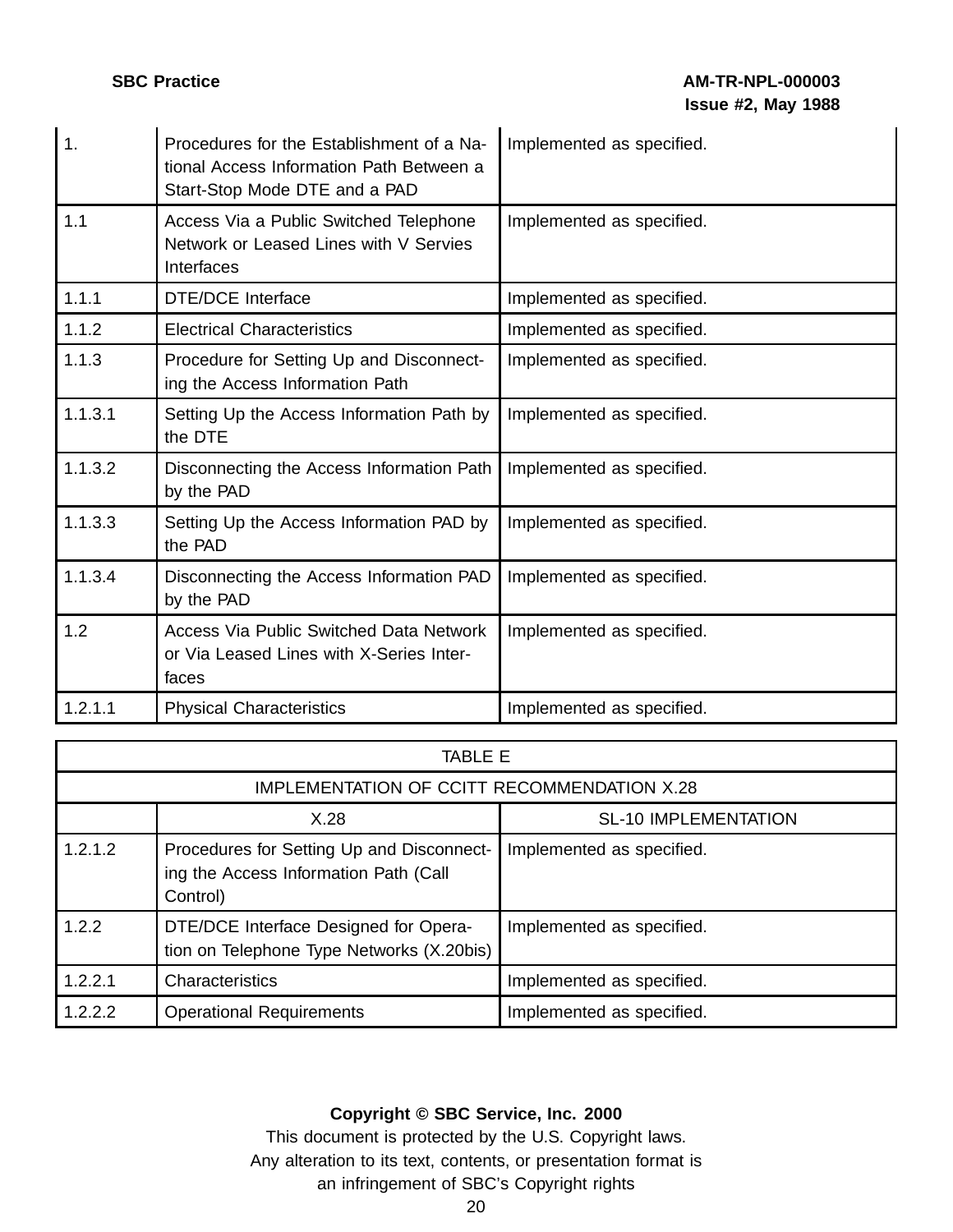| 1.2.2.3 | <b>Operational Requirements for Disconnect-</b><br>ing the Access Information Path by the<br>DTE              | Implemented as specified.                                                                                                                                                     |
|---------|---------------------------------------------------------------------------------------------------------------|-------------------------------------------------------------------------------------------------------------------------------------------------------------------------------|
| 1.2.2.4 | Indication of disconnection by the PAD                                                                        | Implemented as specified.                                                                                                                                                     |
| 1.2.2.5 | Setting Up the Access Information Path by<br>the PAD.                                                         | Implemented as specified.                                                                                                                                                     |
| 1.2.2.6 | Operational Constraints for Maintaining the<br>Access Information Path During Informa-<br>tion Transfer       | Implemented as specified.                                                                                                                                                     |
| 2.      | Procedures for Character Interchange and<br>Service Initialization Between a Start-Stop<br>Mode DTE and a PAD | Implemented as specified.                                                                                                                                                     |
| 2.1     | Format of Characters Interchanged                                                                             | Implemented as specified, with the exception that<br>a service option is available which causes ITI to<br>provide two stop bits for the speeds of 200 bit/s<br>and 300 bit/s. |

| TABLE E                                     |                                                                                                |                             |
|---------------------------------------------|------------------------------------------------------------------------------------------------|-----------------------------|
| IMPLEMENTATION OF CCITT RECOMMENDATION X.28 |                                                                                                |                             |
|                                             | X.28                                                                                           | <b>SL-10 IMPLEMENTATION</b> |
| 2.2                                         | Procedures for Initialization                                                                  | Implemented as specified.   |
| 2.2.1                                       | Active Link (State 1)                                                                          | Implemented as specified.   |
| 2.2.2                                       | Service Request (State 2)                                                                      | Implemented as specified.   |
| 2.2.3                                       | DTE Waiting (State 3A)                                                                         | Implemented as specified.   |
| 2.2.4                                       | Service Ready (State 4)                                                                        | Implemented as specified.   |
| 2.2.5                                       | <b>Fault Condition</b>                                                                         | Implemented as specified.   |
| 3.                                          | Procedures for the Exchange of Control In-<br>formation Between a Start-Stop Mode and<br>a DTE | Implemented as specified.   |
| 3.1                                         | General                                                                                        | Implemented as specified.   |
| 3.1.1                                       | PAD Command Signals and PAD Service<br>Signals                                                 | Implemented as specified.   |
| 3.1.2                                       | <b>Break Signal</b>                                                                            | Implemented as specified.   |
| 3.2                                         | <b>Procedures for Virtual Call Control</b>                                                     | Implemented as specified.   |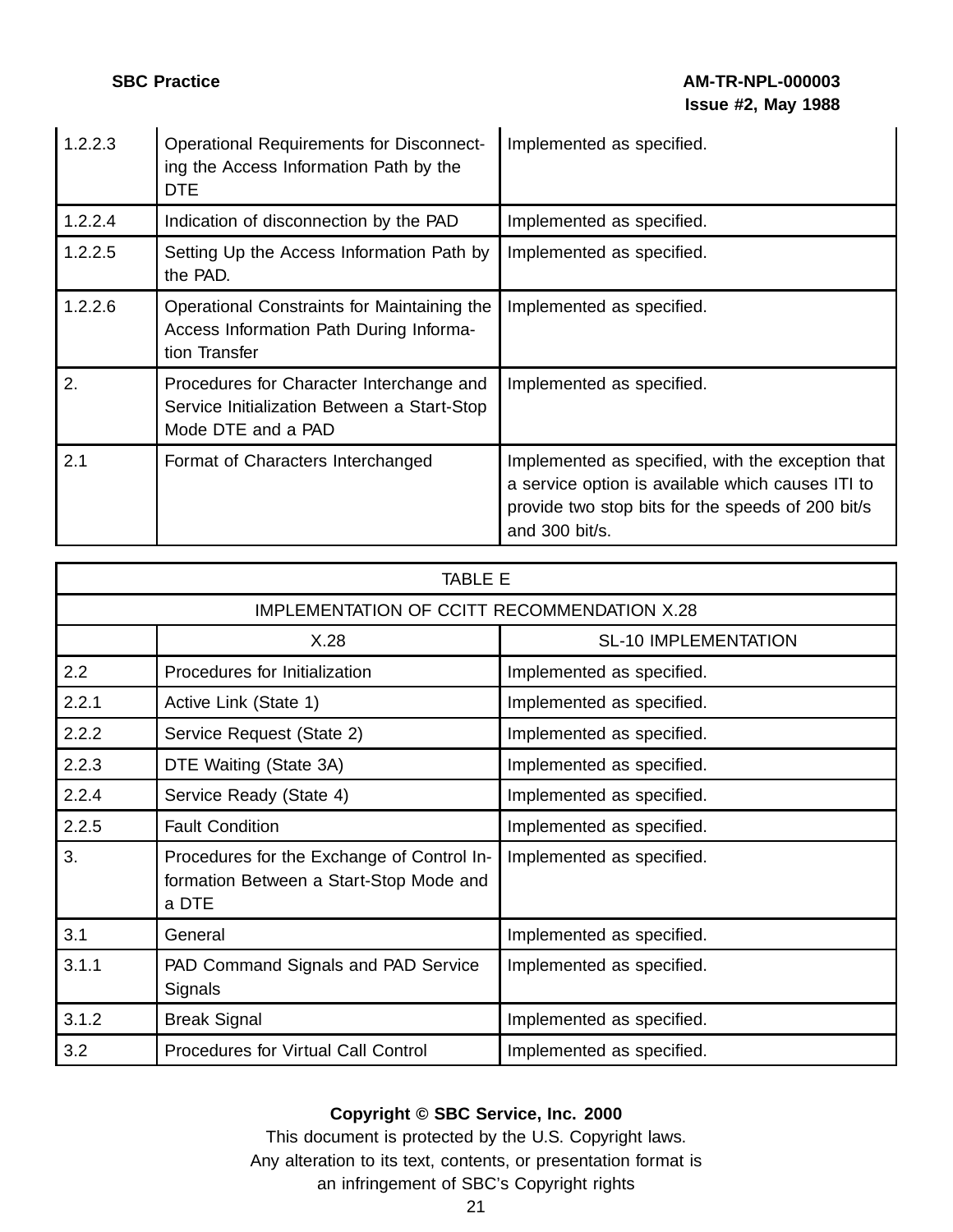## **SBC Practice AM-TR-NPL-000003 Issue #2, May 1988**

| 3.2.1   | <b>Call Establishment</b>                                                                     | Implemented as specified.                                                                                                                                                                                                     |
|---------|-----------------------------------------------------------------------------------------------|-------------------------------------------------------------------------------------------------------------------------------------------------------------------------------------------------------------------------------|
| 3.2.1.1 | PAD Waiting (State 5)                                                                         | Implemented as specified.                                                                                                                                                                                                     |
| 3.2.1.2 | Network User Identifications (NUI)<br>Some administrations may not implement<br>a NUI signal. | NUI facility granting is condition upon NUI string<br>encrypting to its associated password. NUI is<br>composed of 6, 7 or 8 alphanumeric characters<br>and the password is a fixed-length of 6 alphanu-<br>meric characters. |
| 3.2.1.3 | PAD Command (State 6)                                                                         | Implemented as specified.                                                                                                                                                                                                     |

|         | <b>TABLE E</b>                                                                                                                                                                                      |                                                                                                               |  |
|---------|-----------------------------------------------------------------------------------------------------------------------------------------------------------------------------------------------------|---------------------------------------------------------------------------------------------------------------|--|
|         | IMPLEMENTATION OF CCITT RECOMMENDATION X.28                                                                                                                                                         |                                                                                                               |  |
|         | X.28                                                                                                                                                                                                | <b>SL-10 IMPLEMENTATION</b>                                                                                   |  |
| 3.2.1.4 | DTE Waiting (State 3B)                                                                                                                                                                              | Implemented as specified.                                                                                     |  |
| 3.2.1.5 | Connection in Progress                                                                                                                                                                              | Implemented as specified.                                                                                     |  |
|         | (State 7)                                                                                                                                                                                           |                                                                                                               |  |
| 3.2.1.6 | <b>PAD Service Signals</b>                                                                                                                                                                          | Implemented as specified.                                                                                     |  |
|         | (State 8)                                                                                                                                                                                           |                                                                                                               |  |
| 3.2.1.7 | <b>Incoming Calls</b>                                                                                                                                                                               | If the Incoming Call options match and the link is<br>up, the SL-10 will accept the call and respond<br>with: |  |
|         |                                                                                                                                                                                                     | <network name="">: call connected.</network>                                                                  |  |
| 3.2.2   | Clearing                                                                                                                                                                                            | Implemented as specified.                                                                                     |  |
| 3.2.2.1 | Clearing by the Start-Stop Mode DTE                                                                                                                                                                 | Implemented as specified.                                                                                     |  |
| 3.2.2.2 | PAD Clearing                                                                                                                                                                                        | Implemented as specified.                                                                                     |  |
| 3.2.3   | <b>Unsuccessful Calls</b><br>A call is cleared if the first character is not<br>entered within a to be determined amount<br>of time, or a complete command has not<br>been entered with 30 seconds. | In SL-10, calls must be established within one<br>minute, or within 10 ITI commands on public dial<br>port.   |  |
| 3.2.3.1 | <b>Fault Conditions</b>                                                                                                                                                                             | Implemented as specified.                                                                                     |  |
| 3.2.3.2 | Failure of the Access Information Path                                                                                                                                                              | Implemented as specified.                                                                                     |  |

## **Copyright © SBC Service, Inc. 2000**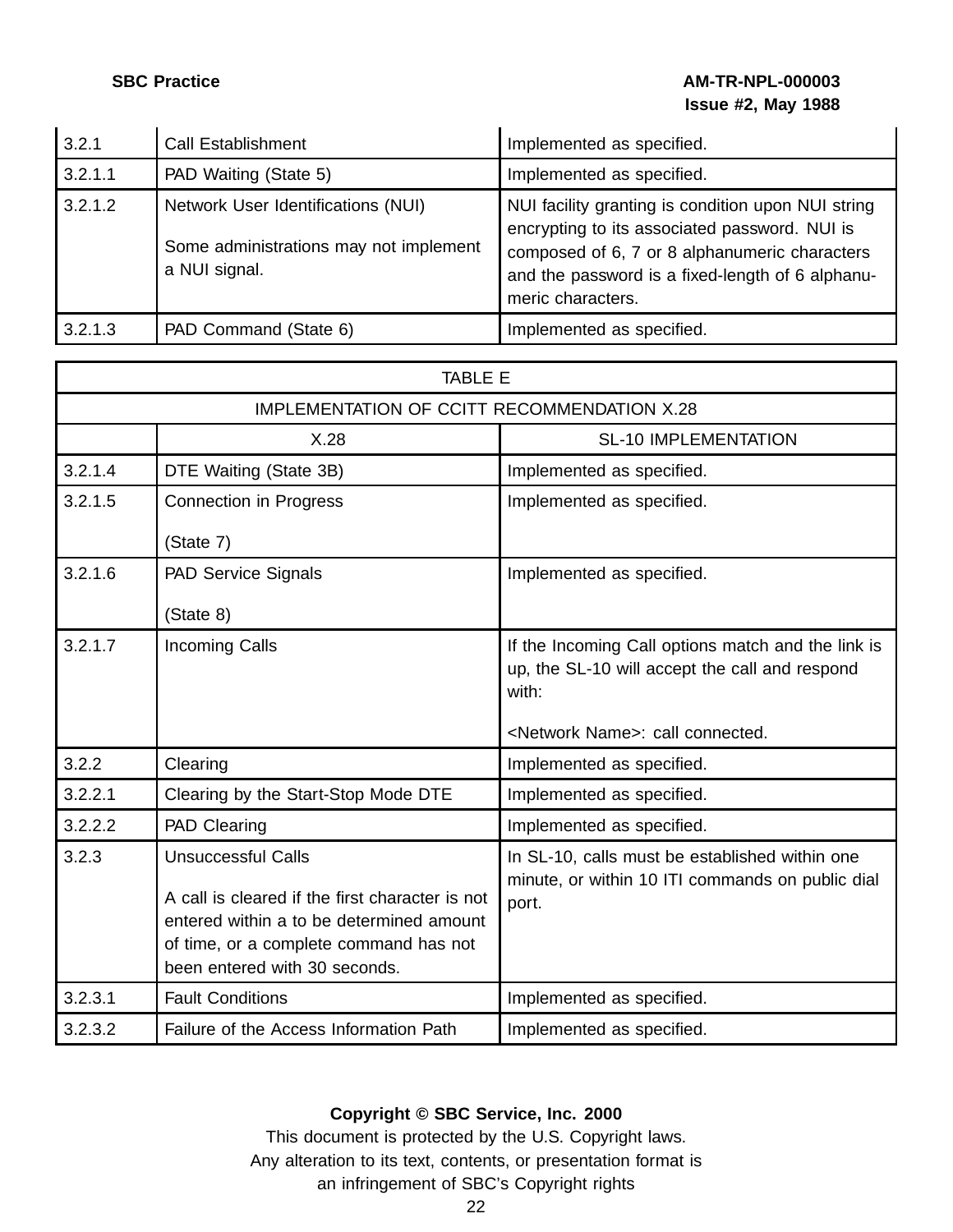**SBC Practice AM-TR-NPL-000003 Issue #2, May 1988**

| 3.2.4 | Data Transfer                            | Implemented as specified. |
|-------|------------------------------------------|---------------------------|
| 3.3   | Procedures for Setting the Values of the | Implemented as specified. |
|       | <b>PAD Parameters</b>                    |                           |

|       | <b>TABLE E</b>                                                                                                                                                                                        |                                                                                                                                                                                               |  |
|-------|-------------------------------------------------------------------------------------------------------------------------------------------------------------------------------------------------------|-----------------------------------------------------------------------------------------------------------------------------------------------------------------------------------------------|--|
|       | IMPLEMENTATION OF CCITT RECOMMENDATION X.28                                                                                                                                                           |                                                                                                                                                                                               |  |
|       | X.28                                                                                                                                                                                                  | <b>SL-10 IMPLEMENTATION</b>                                                                                                                                                                   |  |
| 3.3.1 | Selection of a Standard Profile by the<br><b>Start-Stop Mode DTE</b><br>The Transparent and Simple Standard<br>Profiles are defined as Standard Profiles.                                             | The SL-10 supports these profiles and also pro-<br>vides an International Simple Profile and<br>Canadian Internetworking Profile (see Table 1-B).                                             |  |
| 3.3.2 | Procedures for Setting or Changing One or<br>Several Parameters by the Start-Stop<br>Mode DTE                                                                                                         | Implemented as specified.                                                                                                                                                                     |  |
| 3.4   | Procedures for Reading the Values of One<br>or Several Parameters by the Start-Stop<br>Mode DTE                                                                                                       | Implemented as specified.                                                                                                                                                                     |  |
| 3.5   | Formats of PAD Command Signals and<br><b>PAD Service Signals</b>                                                                                                                                      | In SL-10, space and delete characters are not<br>recognized in the command signal. However, the<br>space character must follow the command signal<br>separating it from the parameter string. |  |
| 3.5.1 | Format of the PAD Command Signal De-<br>limiter<br>The Command Signal delimiter is a CR, or<br>$a +$                                                                                                  | The Command Signal Delimiter is a CR or it is af-<br>ter 128 characters excluding preceding blanks<br>and control characters.                                                                 |  |
| 3.5.2 | Format of the Format Effector<br>If parameter 9 is set to 0 and the DTE op-<br>erates at 110 bps then two padding<br>characters are sent. At 200 or 300 bps,<br>four padding characters will be sent. | When parameter 9 is 0 no padding is done at any<br>speed.                                                                                                                                     |  |

| TABI F F                                    |  |  |
|---------------------------------------------|--|--|
| IMPLEMENTATION OF CCITT RECOMMENDATION X.28 |  |  |
| <b>SL-10 IMPLEMENTATION</b><br>X.28         |  |  |

## **Copyright © SBC Service, Inc. 2000**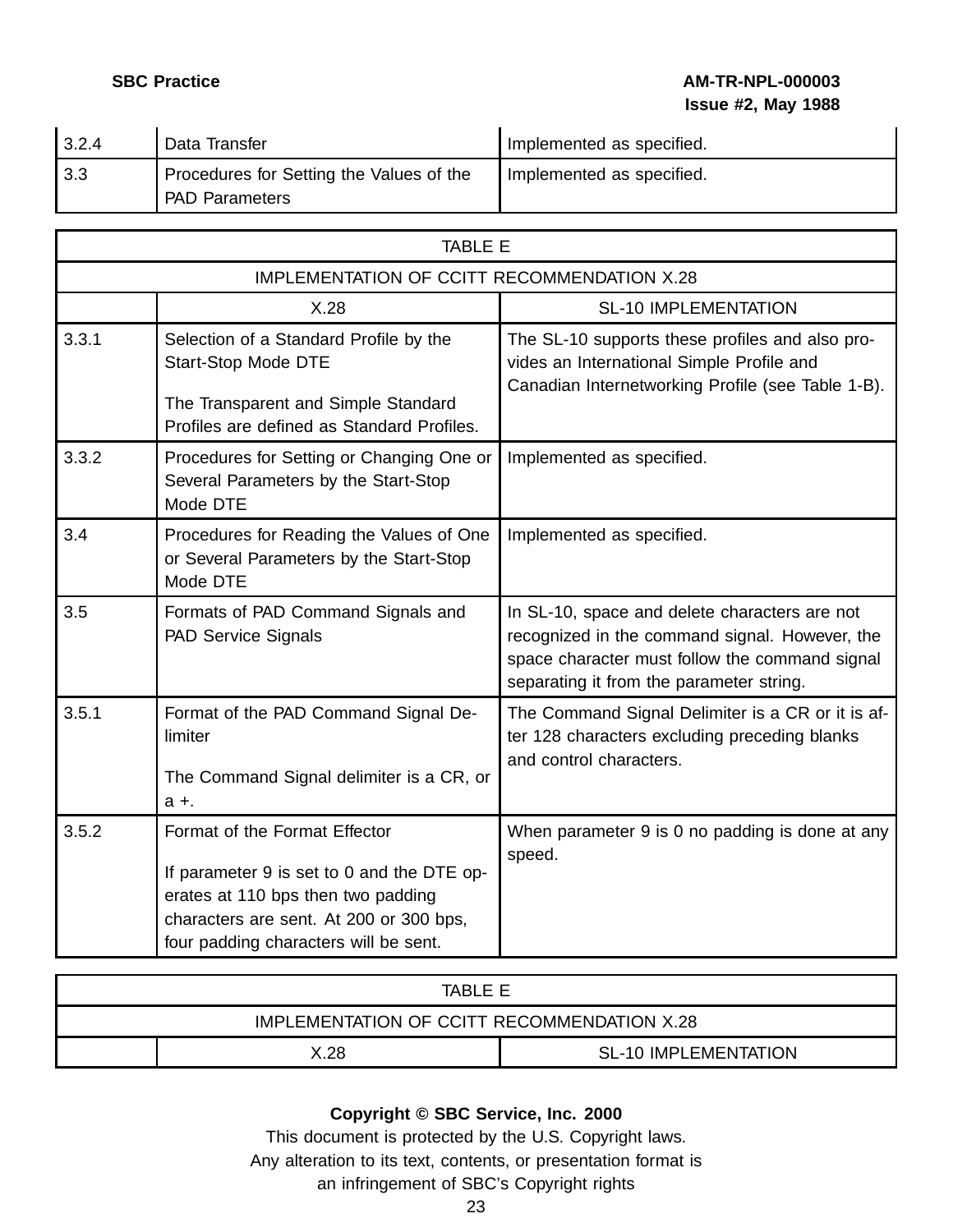| 3.5.4 | Format or Read PAD Command Signal<br>PAR?x,y,                                                            | PAR? X, Y, X,  OR<br>PAR x, y, x                                                                                                                                                                                                     |
|-------|----------------------------------------------------------------------------------------------------------|--------------------------------------------------------------------------------------------------------------------------------------------------------------------------------------------------------------------------------------|
| 3.5.5 | Format of Standard Profile Selection PAD<br><b>Command Signal</b><br><b>PROFn</b>                        | PROF n                                                                                                                                                                                                                               |
| 3.5.6 | Format of Set PAD Command Signal and<br>the Set and Read PAD Command Signal<br>SET2:0,3:2,9:4<br>SET?2:0 | SET 2:0,3:2,9:4<br>SET ? 2:0 or<br><b>SET? 2:0</b><br>Character parameters may be input inparenthesis<br>rather than decimal,<br>e.g., SET 118: (A)                                                                                  |
| 3.5.7 | Format of the Reset PAD Service Signal<br><b>RESET DTE</b><br><b>RESET ERR</b><br><b>RESET NC</b>        | ntwk name: reset - xxx<br>where:<br>$xxx = local$ directive<br>$xxx = by destination$<br>$xxx = temporary$ network problem<br>$xxx = destination not responding$<br>$xxx = local procedure error$<br>$xxx = remote procedure error.$ |

| TABLE E                                     |  |  |
|---------------------------------------------|--|--|
| IMPLEMENTATION OF CCITT RECOMMENDATION X.28 |  |  |
| <b>SL-10 IMPLEMENTATION</b><br>X.28         |  |  |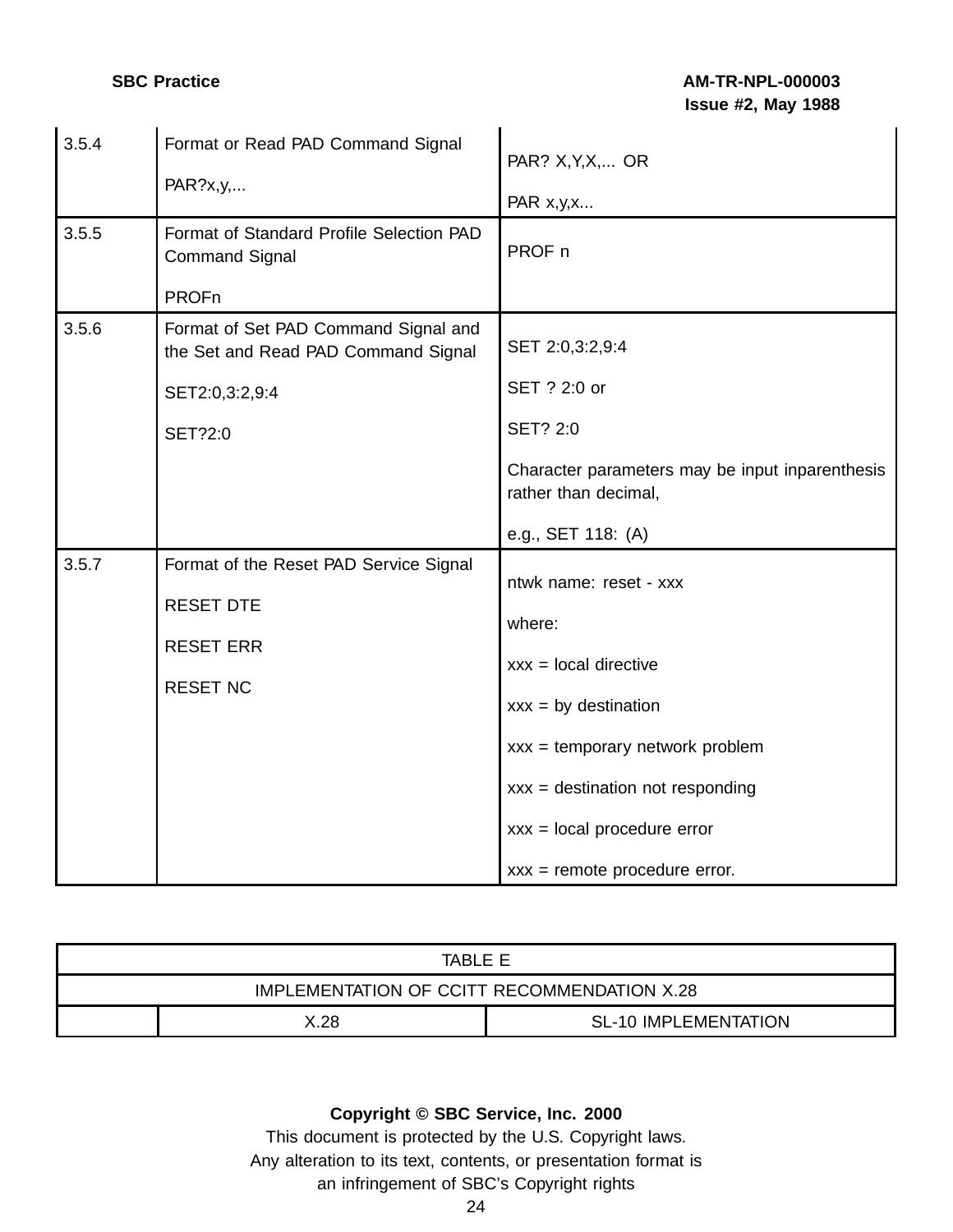| 3.5.8  | Format of the Clear Request PAD Com-<br>mand Signal     | <b>CLEAR or CLR</b>                              |
|--------|---------------------------------------------------------|--------------------------------------------------|
|        | <b>CLR</b>                                              |                                                  |
| 3.5.9  | Format of the Clear Configuration PAD<br>Service Signal | ntwk name: call cleared - xxx                    |
|        | <b>CLR CONF</b>                                         | where:                                           |
|        |                                                         | $xxx = local$ directive                          |
|        |                                                         | $xxx =$ remote directive                         |
|        |                                                         | $xxx =$ remote request.                          |
| 3.5.10 | Format of the Clear-In-Error PAD Ser-<br>vice Signal    | ntwk name: call cleared - local procedure error. |
|        | <b>CLR ERR</b>                                          |                                                  |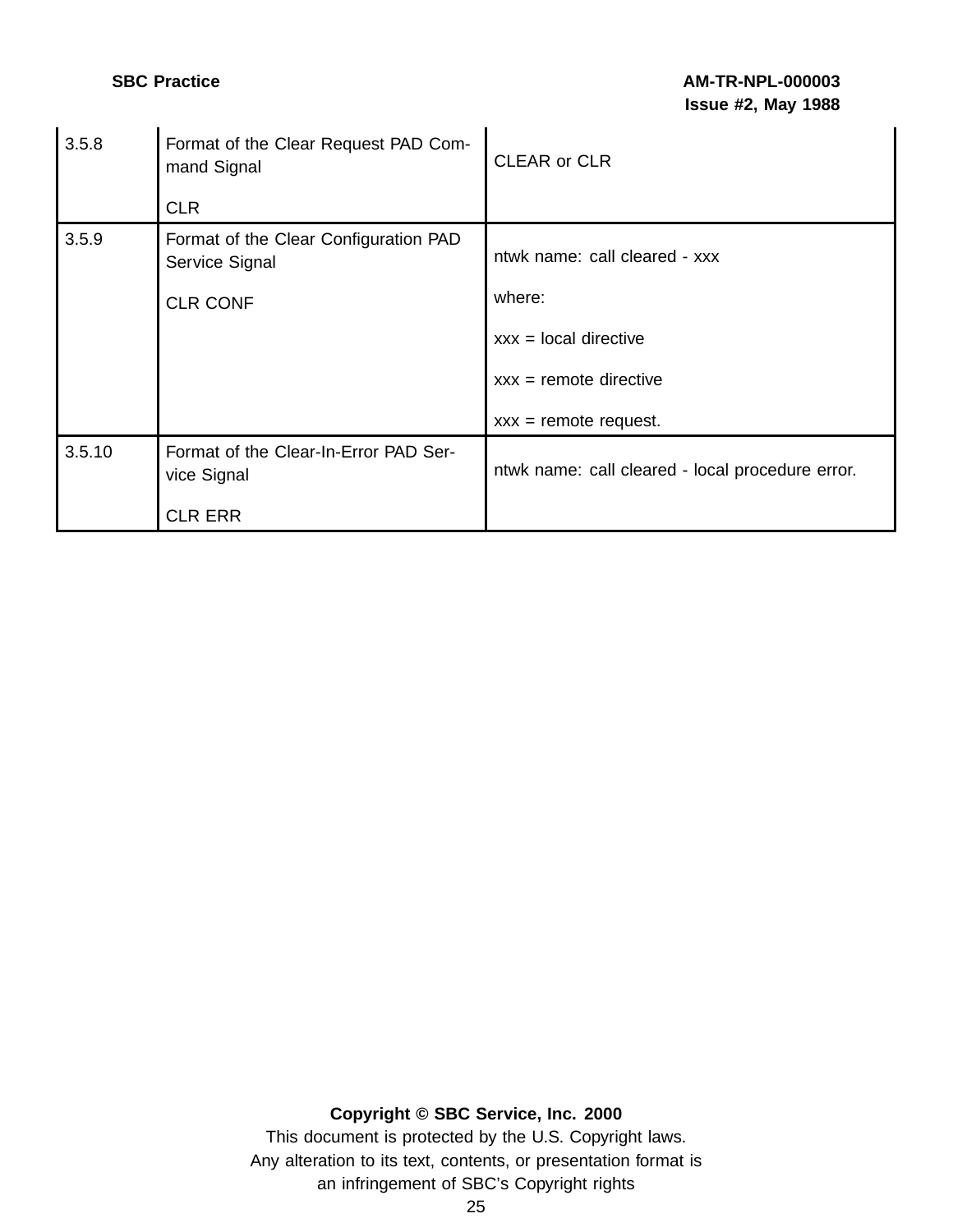| 3.5.11 | Format of the Status PAD Command<br>Signal                                                             | <b>STAT or STATUS</b>                                                                                                                                                                                                                                                                                          |
|--------|--------------------------------------------------------------------------------------------------------|----------------------------------------------------------------------------------------------------------------------------------------------------------------------------------------------------------------------------------------------------------------------------------------------------------------|
|        | <b>STAT</b>                                                                                            |                                                                                                                                                                                                                                                                                                                |
| 3.5.12 | Format of the Status Engaged and sta-<br>tus Free PAD Service Signals<br><b>ENGAGED</b><br><b>FREE</b> | ntwk name:<br>Free (local dna) OUTGOING<br><b>OPTIONS:</b><br>[CUGS: (cug#[in] [out])] <cr><br/>[REMOTE CHARGING [-default]<cr>]<br/>[LOCAL CHARGING [-default]<cr>]<br/>[NORMAL [-default]<cr>]<br/>[PRIORITY [-default]<cr>]<br/>[NOT ALLOWED <cr]<br>[NONRESTRICTED FAST]</cr]<br></cr></cr></cr></cr></cr> |
|        |                                                                                                        | [RESTRICTED FAST] (NO PRESELECT RPOA/<br>PRESELECT= <rpoa></rpoa>                                                                                                                                                                                                                                              |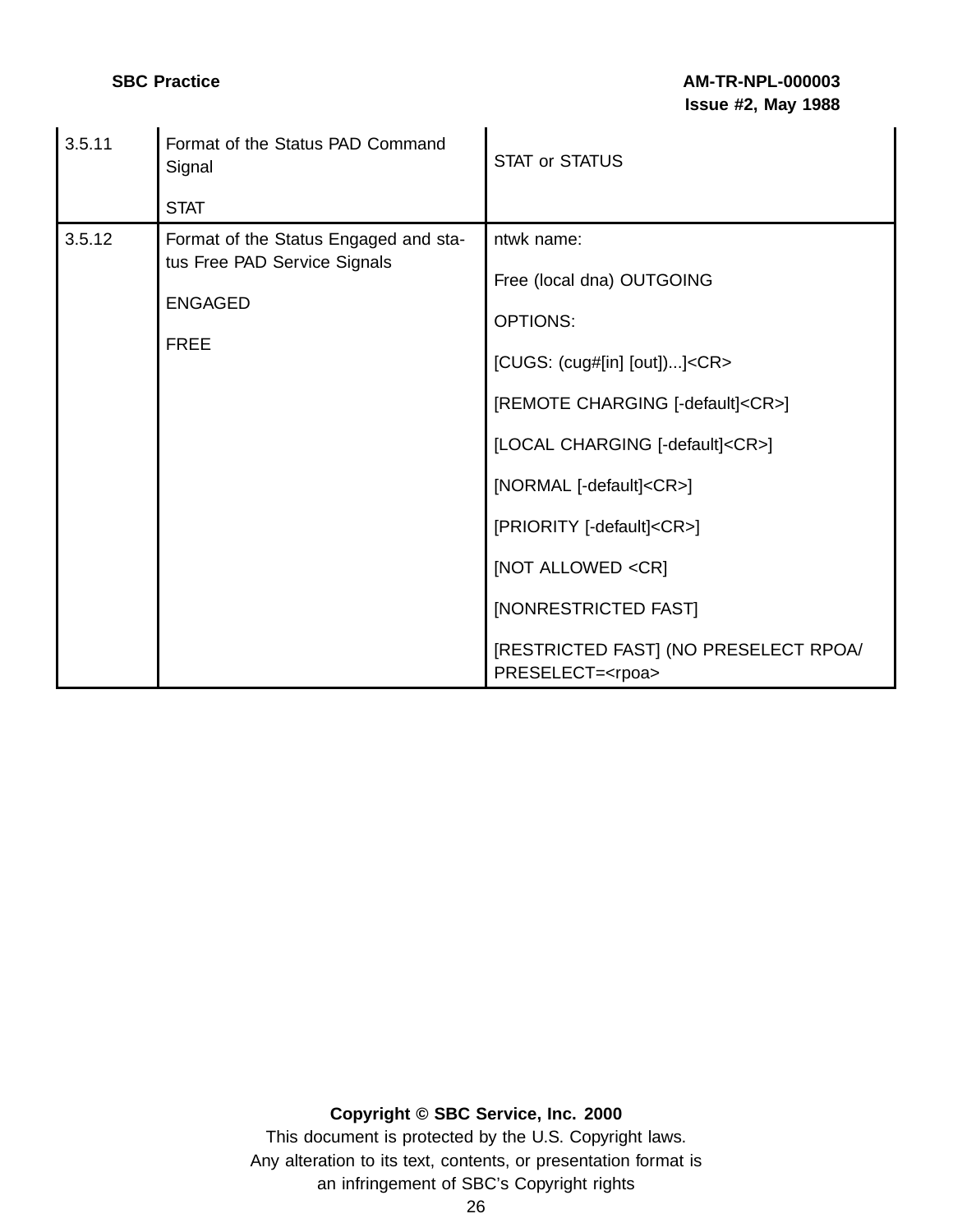| TABLE E                                     |                                       |  |
|---------------------------------------------|---------------------------------------|--|
| IMPLEMENTATION OF CCITT RECOMMENDATION X.28 |                                       |  |
| X.28                                        | <b>SL-10 IMPLEMENTATION</b>           |  |
|                                             | (NO SELECT RPOS/ SELECT RPOA ALLOWED) |  |
|                                             | <b>INCOMING OPTIONS:</b>              |  |
|                                             | [LOCAL CHARGING                       |  |
|                                             | [-normal&priority]                    |  |
|                                             | [-all network] <cr>]</cr>             |  |
|                                             | [-norma]                              |  |
|                                             | [-priority]                           |  |
|                                             | [REMOTE CHARAGING <cr>]</cr>          |  |
|                                             | [NOT ALLOWED <cr>]</cr>               |  |
|                                             | or                                    |  |
|                                             | ntwk name:                            |  |
|                                             | ENGAGED (local dna) [P] {,}           |  |
|                                             | [R] [nfast/ rfast] [;]                |  |
|                                             | [CUG (cug# used) ] remote dna         |  |
|                                             | $<$ CR $>$                            |  |
|                                             | where:                                |  |
|                                             | dna = data network address            |  |
|                                             | $cug = closed$ user group             |  |
|                                             | priority, normal = priority,          |  |
|                                             | normal call facility                  |  |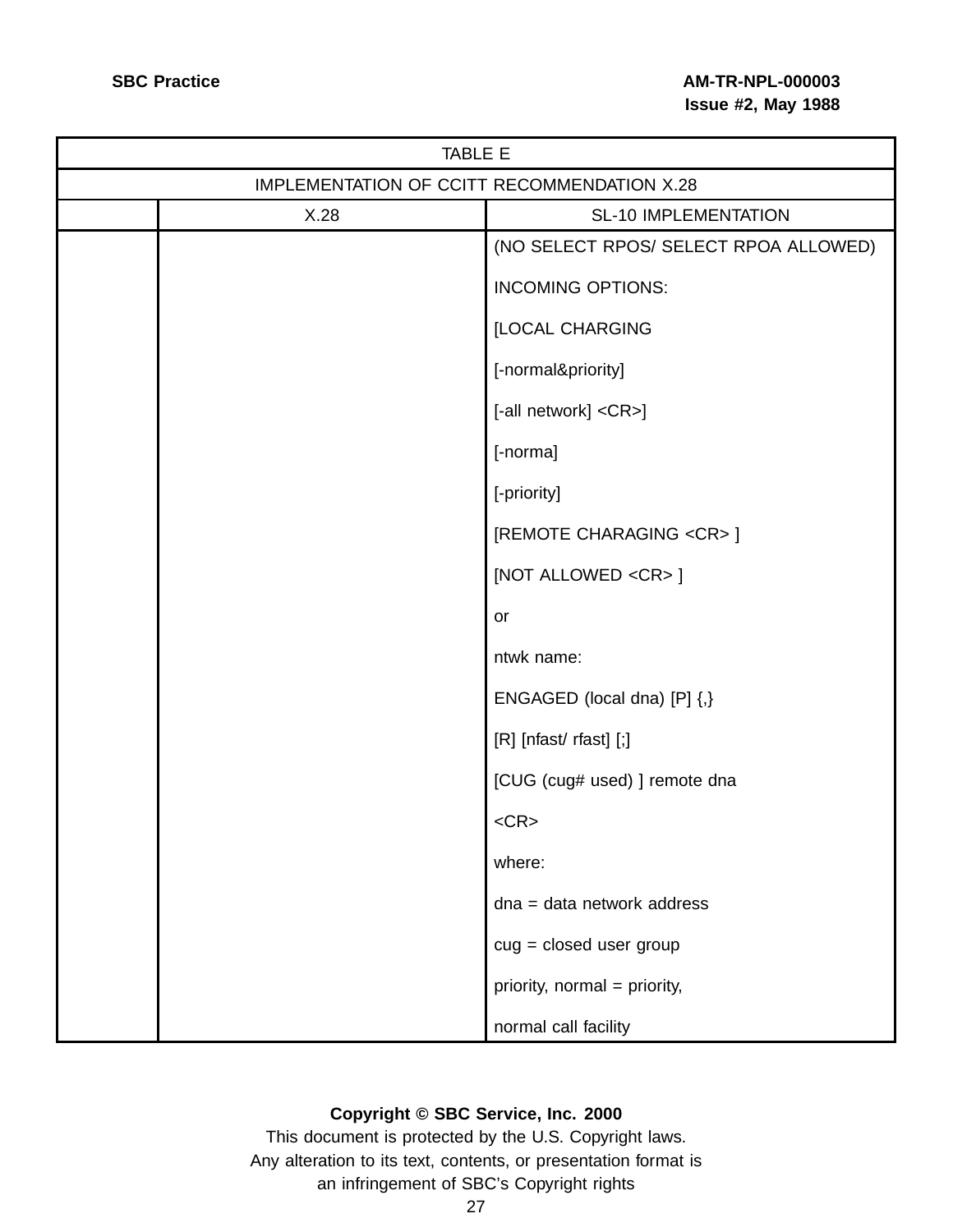|  | $P = priority$             |
|--|----------------------------|
|  | $R =$ remote charging      |
|  | nfast = nonrestricted fast |
|  | select                     |
|  | $r$ fast = restricted fast |
|  | select                     |

| 3.5.13 | Format of Reset PAD Command Signal                                 | Implemented as specified. |
|--------|--------------------------------------------------------------------|---------------------------|
| 3.5.14 | Format of Interrupt PAD Command Signal   Implemented as specified. |                           |
| 3.5.15 | Format of the Interrupt and Discard Out-<br>put PAD Command Signal | Implemented as specified. |

| <b>TABLE E</b> |                                                                                                                                                    |                                                                                                                                                     |  |
|----------------|----------------------------------------------------------------------------------------------------------------------------------------------------|-----------------------------------------------------------------------------------------------------------------------------------------------------|--|
|                | IMPLEMENTATION OF CCITT RECOMMENDATION X.28                                                                                                        |                                                                                                                                                     |  |
|                | X.28                                                                                                                                               | <b>SL-10 IMPLEMENTATION</b>                                                                                                                         |  |
| 3.5.16         | Format of the Parameter Value PAD<br>Service Signal                                                                                                | ntwk name: par $2:1, 3:2$                                                                                                                           |  |
|                | PAR:1,3:2,64:INV                                                                                                                                   | ntwk name: par inv:0, 7: inv                                                                                                                        |  |
|                |                                                                                                                                                    | ntwk name: par 119: DEL                                                                                                                             |  |
|                |                                                                                                                                                    | The invalid parameter reference and value are<br>flagged separately. Character or mnemonics are<br>used for representation of character parameters. |  |
| 3.5.17         | Format of the Selection PAD Command<br>Signal                                                                                                      | Implemented as specified.                                                                                                                           |  |
| 3.5.17.1       | Format of Facility Request Block<br>A comma (,) is used to separate the fa-<br>cility request codes and $a - i s$ sent<br>after the final facility | A list of facilities is entered with space delimiters<br>and a space after the final facility.                                                      |  |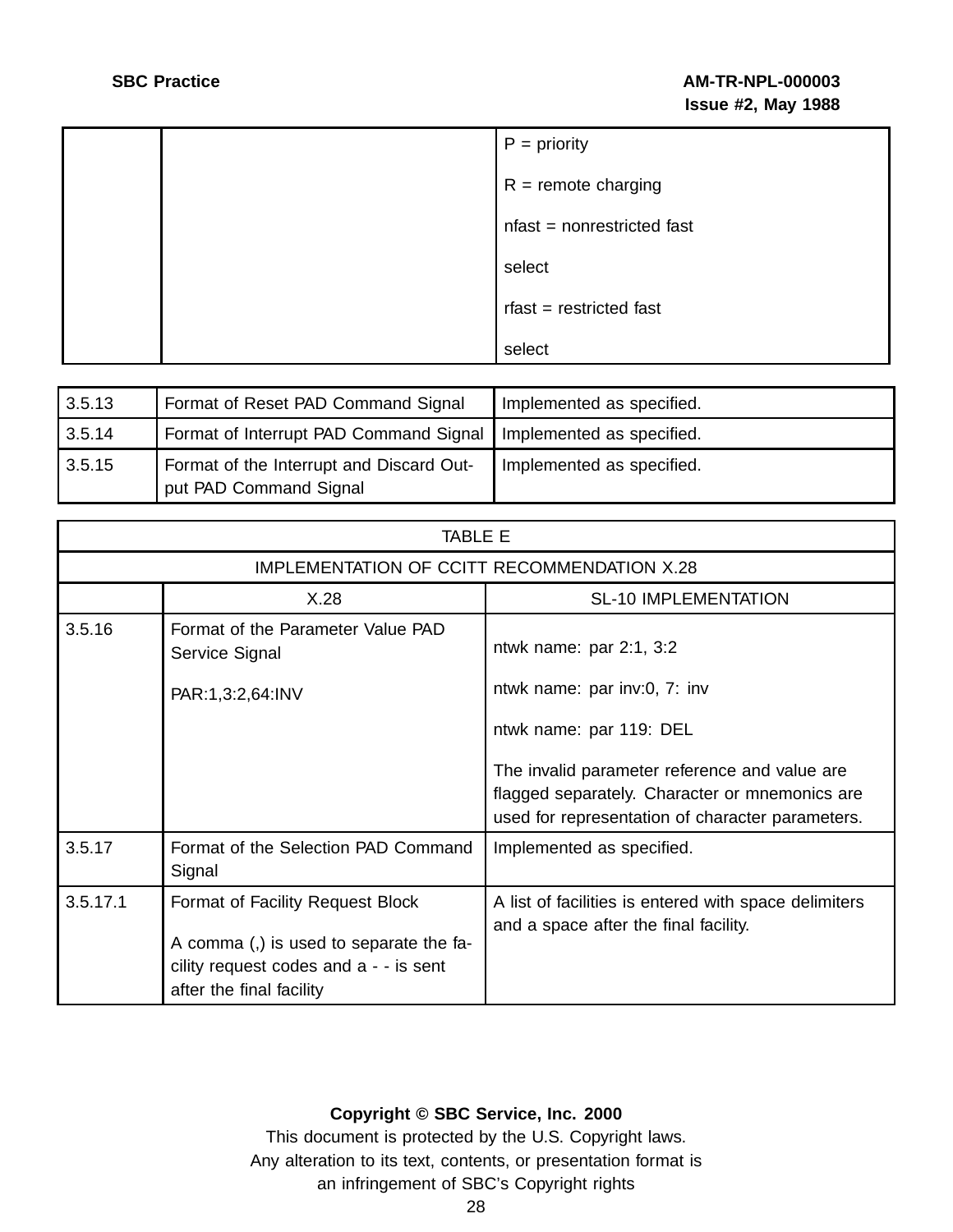## **SBC Practice AM-TR-NPL-000003 Issue #2, May 1988**

| 3.5.17.2 | Format of the Address Block<br>A period (.) precedes the abbreviated<br>address. When more than one address,<br>a comma (c) separates teh addresses. | No abbreviated addressing is supported and only<br>one address can be entered. However, it can pro-<br>vide the SL-10 extended addressing capability. |
|----------|------------------------------------------------------------------------------------------------------------------------------------------------------|-------------------------------------------------------------------------------------------------------------------------------------------------------|
| 3.5.17.3 | Format of Call User Data Field<br>(P) or (D) precedes user data                                                                                      | User data is preceded by a, (comma).                                                                                                                  |

| <b>TABLE E</b>                              |                                                     |                                                                |
|---------------------------------------------|-----------------------------------------------------|----------------------------------------------------------------|
| IMPLEMENTATION OF CCITT RECOMMENDATION X.28 |                                                     |                                                                |
|                                             | X.28                                                | <b>SL-10 IMPLEMENTATION</b>                                    |
| 3.5.18                                      | Format of Service Request Signal<br>Not Defined     | The service request signal is .< CR> repeated as<br>necessary. |
| 3.5.19                                      | Format of Clear Indication PAD Ser-<br>vice Signals | ntwk name: call cleared - xxx<br>where:                        |
| 3.5.19.1                                    | <b>CLR OCC</b>                                      | $xxx =$ destination busy                                       |
| 3.5.19.2                                    | <b>CLR NC</b>                                       | $xxx = temporary network problem$                              |
| 3.5.19.3                                    | <b>CLR INV</b>                                      | $xxx = incompatible call options$                              |
| 3.5.19.4                                    | <b>CLR NA</b>                                       | $xxx = access\,bared$                                          |
| 3.5.19.5                                    | <b>CLR ERR</b>                                      | $xxx = local procedure error$                                  |
| 3.5.19.6                                    | <b>CLR RPE</b>                                      | $xxx =$ remote procedure error                                 |
| 3.5.19.7                                    | <b>CLR NP</b>                                       | $xxx = address not in service$                                 |
| 3.5.19.8                                    | <b>CLR DER</b>                                      | $xxx = destination not responding$                             |

## **Copyright © SBC Service, Inc. 2000**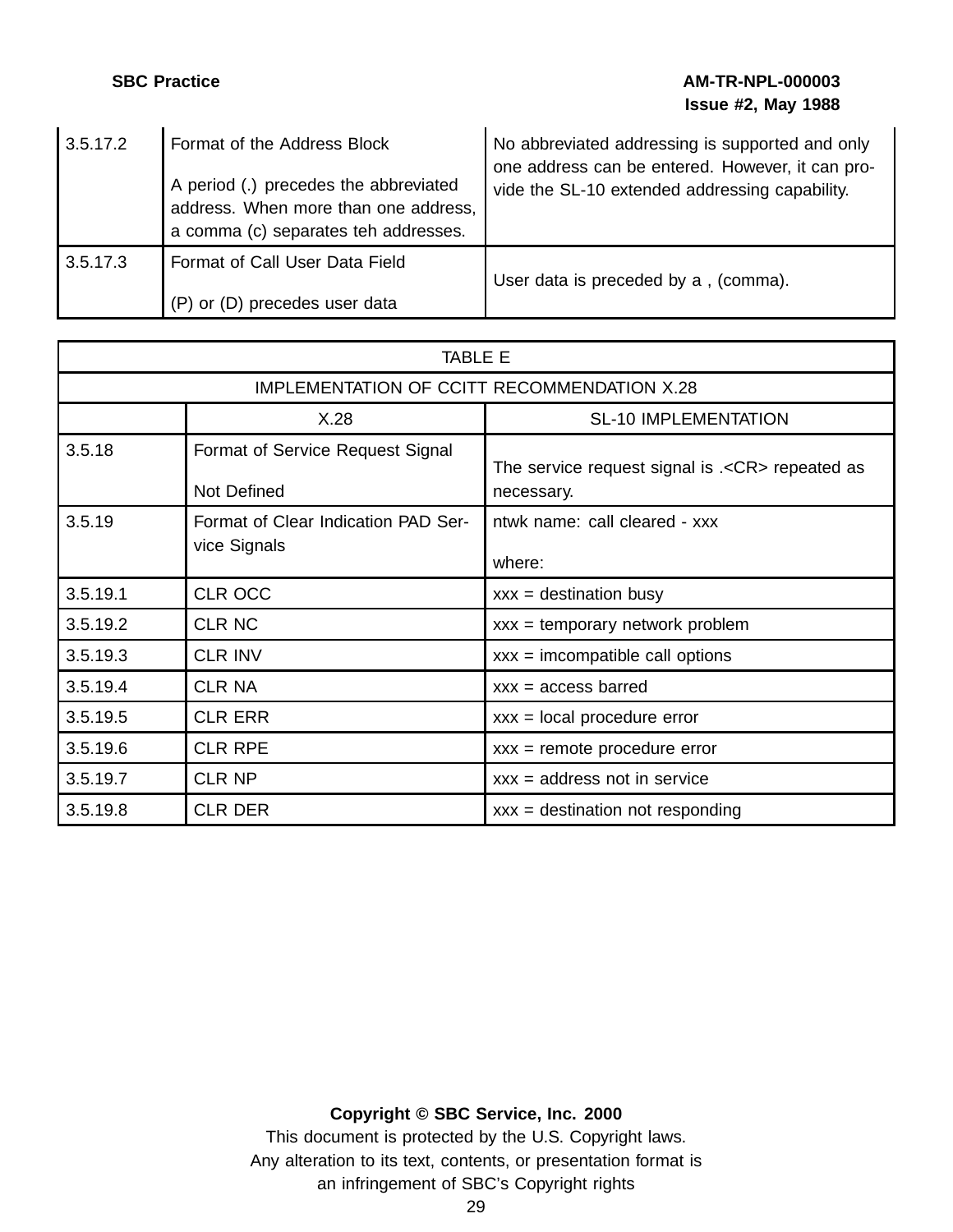| 3.5.19.9  | <b>CLR PAD</b>                              | $xxx = collect call refused$       |
|-----------|---------------------------------------------|------------------------------------|
|           |                                             | ntwk name: pvc discontinued        |
|           |                                             | - XXX                              |
|           |                                             | where:                             |
|           |                                             | $xxx = temporary network problems$ |
|           |                                             | $xxx = destination not responding$ |
|           |                                             | $xxx =$ remote request.            |
| 3.5.19.21 | Format of the Error PAD Service Sig-<br>nal | ntwk name:                         |
|           | <b>ERR</b>                                  |                                    |

| TABLE E                                     |                              |                                                                                            |
|---------------------------------------------|------------------------------|--------------------------------------------------------------------------------------------|
| IMPLEMENTATION OF CCITT RECOMMENDATION X.28 |                              |                                                                                            |
|                                             | X.28                         | <b>SL-10 IMPLEMENTATION</b>                                                                |
| 3.5.21<br>(Cont'd)                          |                              | Invalid command<br>Command not allowed<br>More than 12 data characters<br>Invalid address. |
| 3.5.22                                      | Format of Padding Characters | Implemented as specified                                                                   |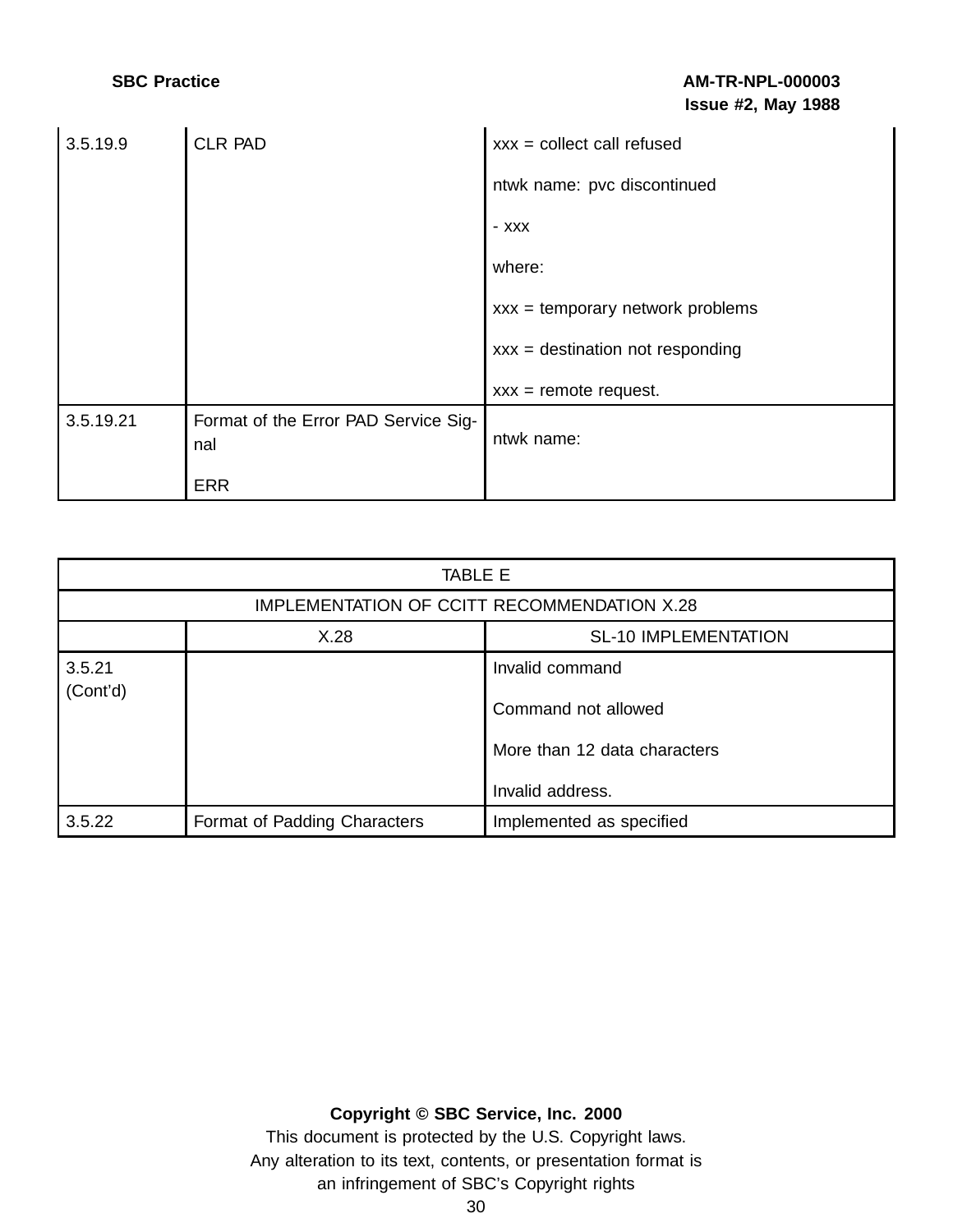| 3.5.23 | Format of the Connected PAD Ser-<br>vice Signal<br>COM or (ACK)                        | <b>Outgoing SVC</b><br>ntwk name: call connected<br>Incoming SVC<br>ntwk name: called by<br>( <facility>)<address> <logical> channel number&gt;<br/><b>PVC</b><br/>ntwk name: (<facility>)<local address=""> <logical<br>channel number&gt;</logical<br></local></facility></logical></address></facility> |
|--------|----------------------------------------------------------------------------------------|------------------------------------------------------------------------------------------------------------------------------------------------------------------------------------------------------------------------------------------------------------------------------------------------------------|
| 4.     | Procedures for the Exchange of User<br>Data Between a Start-Stop Mode<br>DTE and a PAD | Implemented as specified.                                                                                                                                                                                                                                                                                  |
| 4.1    | Data Transfer State                                                                    | Implemented as specified.                                                                                                                                                                                                                                                                                  |
| 4.2    | Data from the Start-Stop Mode DTE<br>Received by the PAD                               | Implemented as specified.                                                                                                                                                                                                                                                                                  |
| 4.3    | Delivery of user Data to the Start-<br>Stop Mode DTE Received by the<br><b>PAD</b>     | Implemented as specified.                                                                                                                                                                                                                                                                                  |

## TABLE E

| IMPLEMENTATION OF CCITT RECOMMENDATION X.28 |                                                                                                                                                                                   |                                                                                    |
|---------------------------------------------|-----------------------------------------------------------------------------------------------------------------------------------------------------------------------------------|------------------------------------------------------------------------------------|
|                                             | X.28                                                                                                                                                                              | <b>SL-10 IMPLEMENTATION</b>                                                        |
| 4.4                                         | <b>Packet Forwarding Conditions</b>                                                                                                                                               | Implemented as specified.                                                          |
| 4.5                                         | Procedure for the PAD to Indicate to<br>the Start-Stop Mode DTE, by Means<br>of a PAD Service Signal, a Tempo-<br>rary Inability to Accept Additional<br>Information<br>Undefined | A BEL character is sent and if P6 is set to zero, the<br>virtual circuit is reset. |

## **Copyright © SBC Service, Inc. 2000**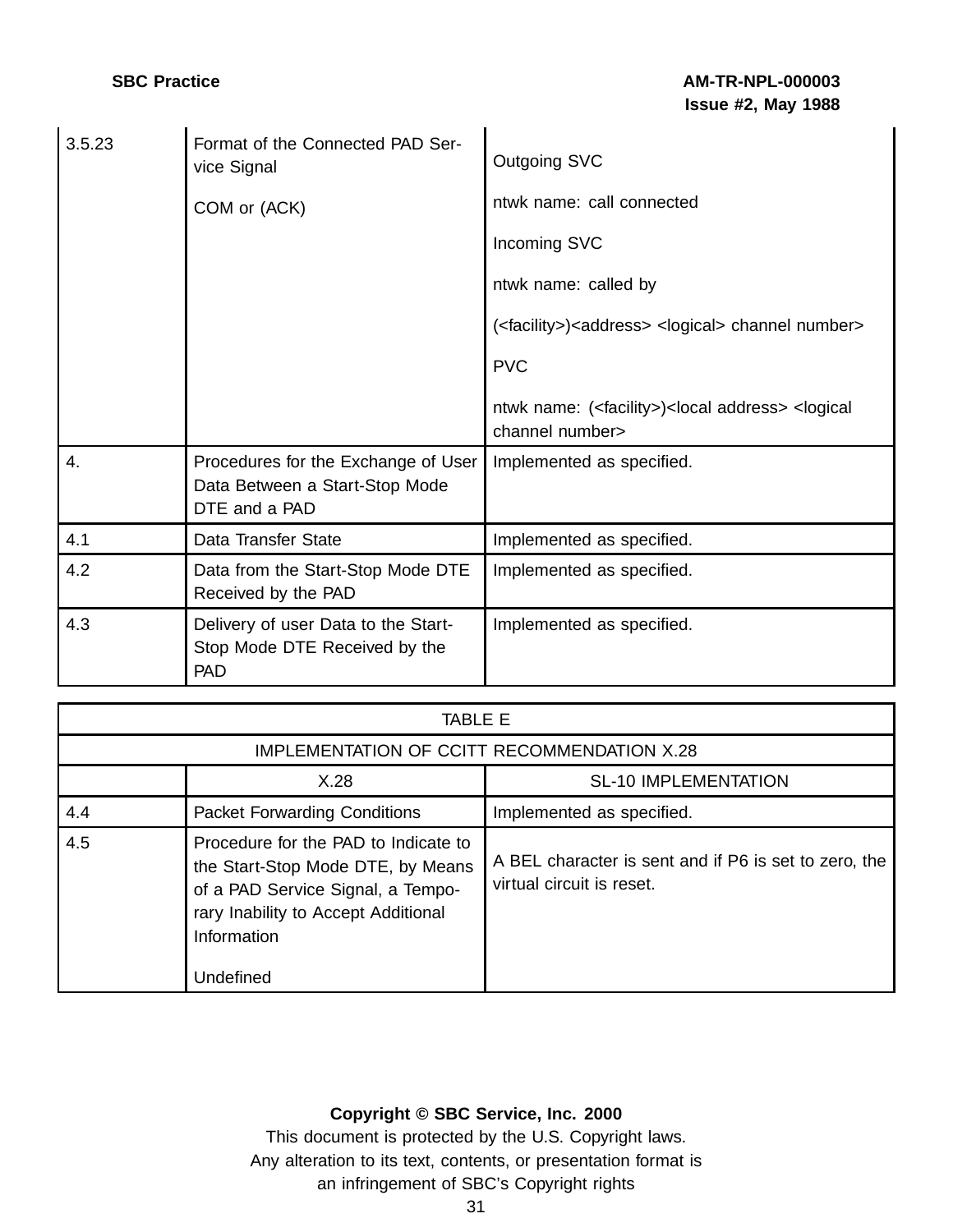| 4.6     | Procedure for Ancillary Device Con-<br>trol<br>M is to be defined<br>An XOFF is sent before the interface<br>leaves the data transfer state. | $M = 6$<br>An XOFF is not sent in order that commands may<br>be input |
|---------|----------------------------------------------------------------------------------------------------------------------------------------------|-----------------------------------------------------------------------|
| 4.7     | <b>Procedures for Reset</b>                                                                                                                  | Implemented as specified.                                             |
| 4.7.1   | <b>Procedures for Reset</b>                                                                                                                  | Implemented as specified.                                             |
| 4.7.2   | Start-Stop Mode DTE Sending a Re-<br>set PAD Command Signal                                                                                  | Implemented as specified.                                             |
| 4.8     | Procedures for Indication of Break                                                                                                           | Implemented as specified.                                             |
| 4.9     | Escape from the Data Transfer State                                                                                                          | Implemented as specified.                                             |
| 4.9.1.1 |                                                                                                                                              |                                                                       |
| 4.9.1.2 | Command Signal delimiters are (+),<br>$<$ CR $>$                                                                                             | Command signal delimiter is <cr></cr>                                 |

| TABI F F                                    |                                                                                                                              |                                                                                                                                                   |
|---------------------------------------------|------------------------------------------------------------------------------------------------------------------------------|---------------------------------------------------------------------------------------------------------------------------------------------------|
| IMPLEMENTATION OF CCITT RECOMMENDATION X.28 |                                                                                                                              |                                                                                                                                                   |
|                                             | X.28                                                                                                                         | <b>SL-10 IMPLEMENTATION</b>                                                                                                                       |
| 4.9.1.3                                     | If the complete PAD command signal<br>is not entered within 30 seconds, an<br>error occurs, and a service signal is<br>sent. | Space characters internal to the commands are not<br>ignored, and + is not used as a delimiter. Also<br>there is no time limit for command input. |
| 4.9.2                                       | PAD Command Signals                                                                                                          | The SL-10 utilizes all of the PAD command signals<br>plus:<br><b>INTD</b><br><b>PROF</b><br>Call (auto direct).                                   |
| 4.10                                        | Echo                                                                                                                         |                                                                                                                                                   |
| 4.10.3                                      | In the PAD command state the char-<br>acters following the character P in the<br>selection command are not echoed.           | Not available in SL-10.                                                                                                                           |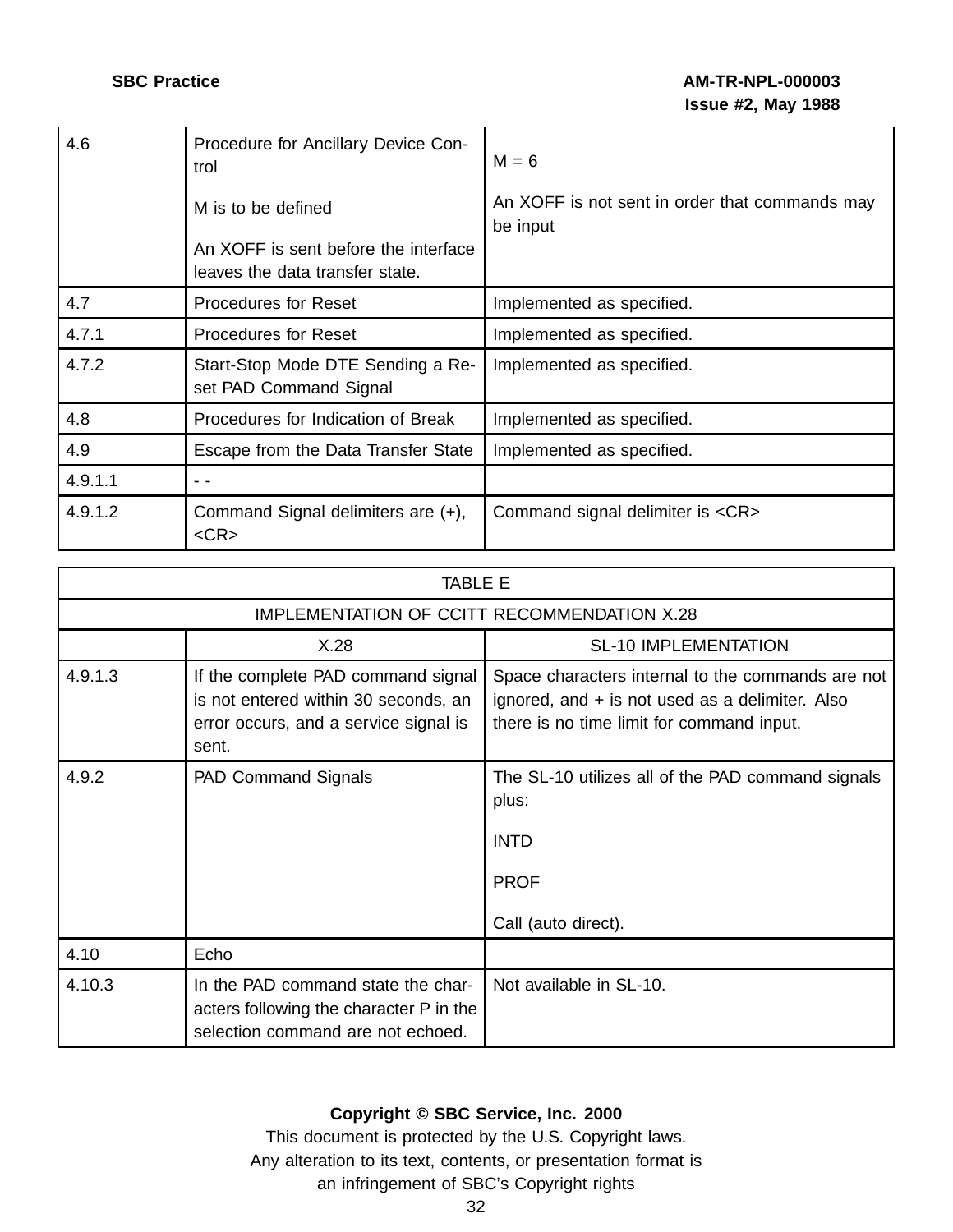| 4.11 | Selection of the Procedures or Re-<br>ceipt of the Break Signal from the<br>Start-Stop Mode DTE | Implemented as specified. |
|------|-------------------------------------------------------------------------------------------------|---------------------------|
| 4.12 | Selection of Padding Characters to<br>be Inserted after the Character 0/<br>13 < CR             | Implemented as specified. |
| 4.13 | Selection of Line Folding                                                                       | Implemented as specified. |
| 4.14 | Selection of Start-Stop DTE Flow<br>Control                                                     | Implemented as specified. |

### **Table F**

SL-10 ITI Enhancements

• Additional Data Forwarding Signals

National parameters 121 and 122 allow the definition of one or two additional data forwarding signals. These signals are in addition to any that are specified by parameters 3 and 4.

Parameter numbers: 121, 122

Parameter values:

 $0 = none$ 

- 1-127 = ASCII code of additional data forwarding signal.
- Parity Treatment

This parameter specifies whether or not the PAD should detect and check parity.

Parameter number: 123

Parameter values:

 $0 =$  parity not checked

1= parity detected and checked

• Output Pending Timer

### **Copyright © SBC Service, Inc. 2000**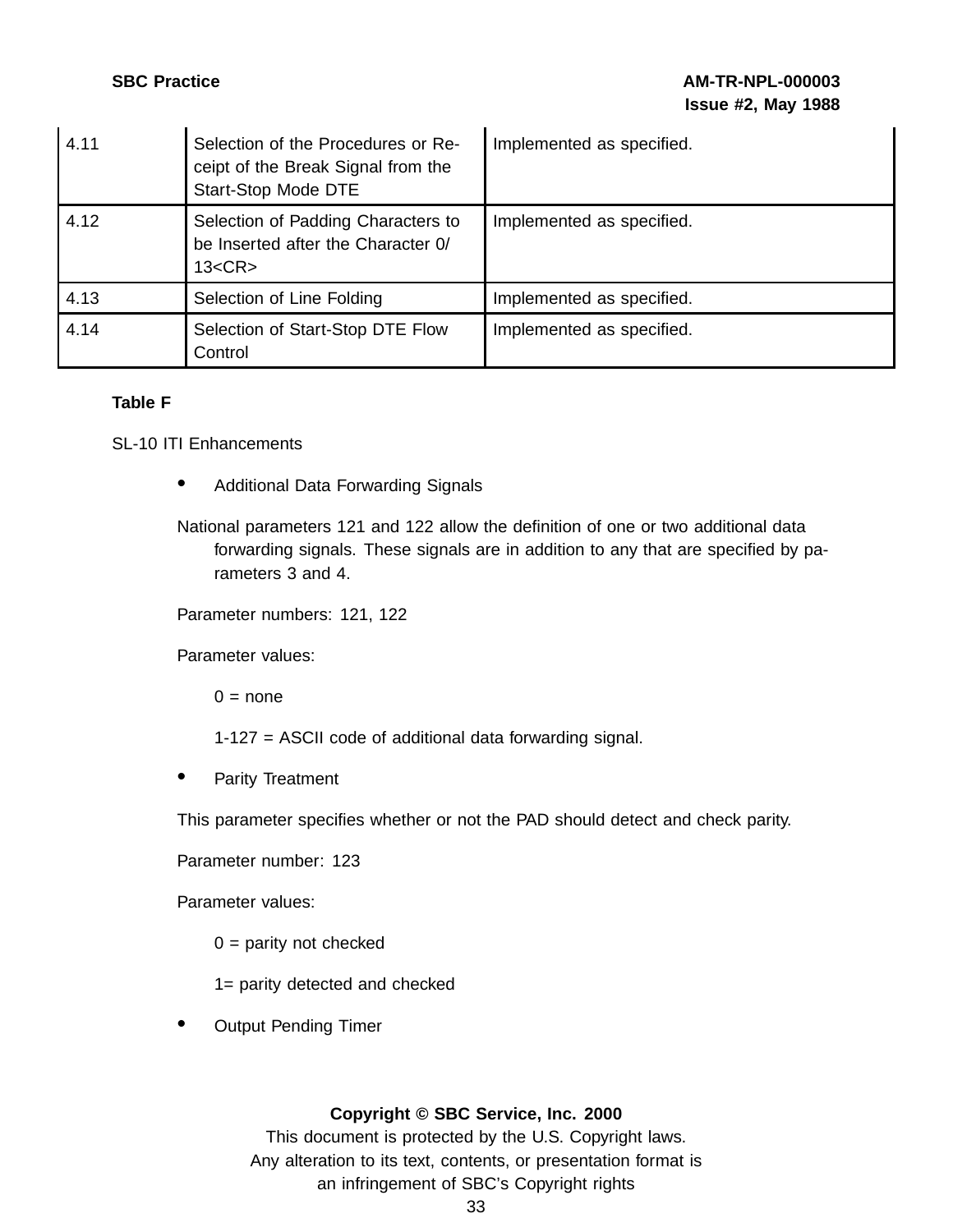This parameter specifies the length of time, if any, that terminal output is blocked by terminal input.

Parameter number: 125

Parameter values:

 $0 =$  output not to be blocked by input, effectively providing full-duplex transmission

1-255 = value of the delay in seconds.

- Line Feed Insertion
- This parameter specifies when the PAD should insert LF upon receipt of carriage return form the terminal or the host. As the parameter value is bit-encoded, any combination of the options is permissible.

Parameter number: 126

Parameter values:

 $0 = LF$  not inserted

1 = Insert LF to terminal upon receipt of CR from host

4 = Send LF to terminal upon receipt of CR from terminal

 $5 = 1$  and 4 combined.

- **Local Editing Capability**
- Three national parameters are used to specify local editing (PAD editing) characters. Parameters 118, 119, 120 are used for character deleted, line delete and line display, respectively.

Parameter values:

 $0 = not specified (no editing)$ 

1-127 = ASCII code of editing character.

Local editing applies to both command and data input and applies to command input unconditionally. The defaults for command input, if parameters 118, 119, or 120 is not specified, are as follows:

### **Copyright © SBC Service, Inc. 2000**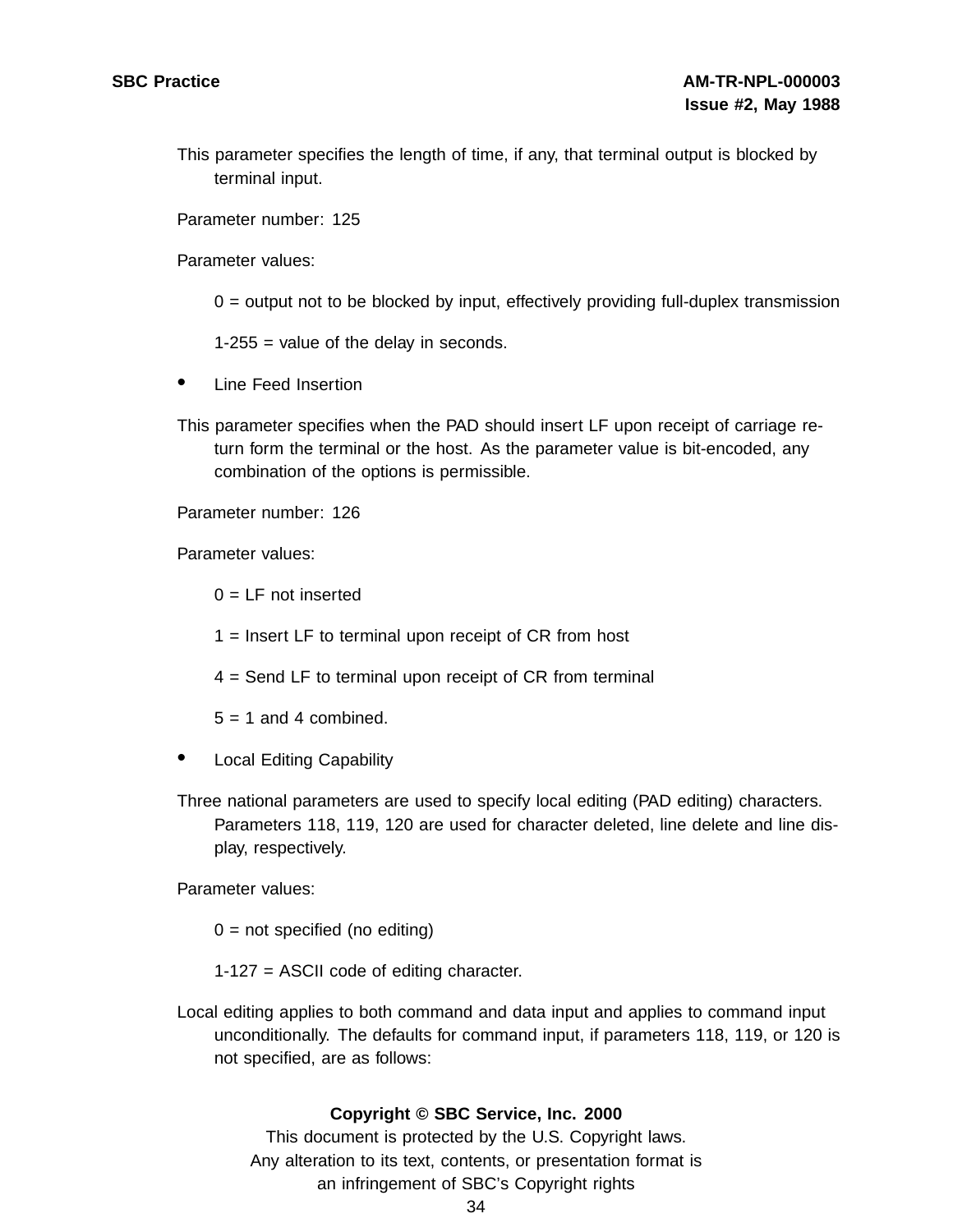Character delete: 7/15 (DEL)

Line delete: 1/8 (CAN)

Line display: 1/2 (DC2)

- User Defined Profile
- This allows the user to specify at subscription time a default profile. The profile is referenced as profile 0 and be recalled with the PROF 0 PAD command. In addition a profile can be displayed using a PAD command signal.

For example:

PROF? 0

or PROF ? 0

ntwk name: prof 0 001:000, 002:001...

- Automatic speed and/or parity detection on entry of the service request signal.
- SVC, auto-direct and private virtual circuit calls.
- Specification of normal and priority classes of traffic.
- Input error service signals:

ntwk name: re-enter

ntwk name: parity error

ntwk name: input error

ntwk name: input data lost

• On an SL-10 processor if parameter 6 is 0, a character with a parity error is replaced by a (?). Also if input rejection occurs the circuit is rest.

### **Copyright © SBC Service, Inc. 2000**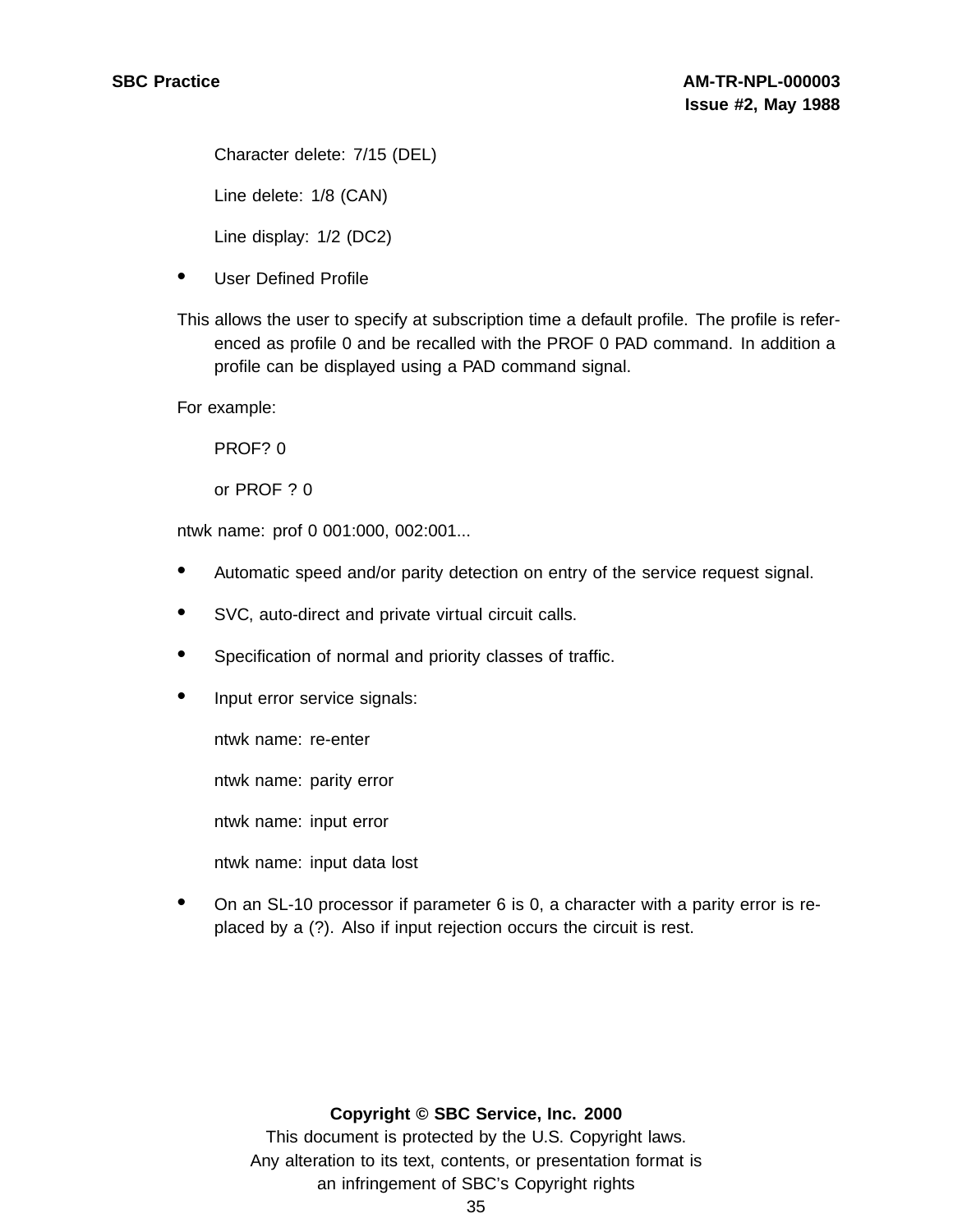### **1.3. Subscription Options**

1.3.1.

The subscription options for dedicated and private dial access ports are as follows:

Note: (D) Implies Default Value. OPTION **ITEM** Code ASCII (D) Character Size 7 bits maximim (7 is default). Mark, Odd, Space, Even. When detected (par 123 Parity Type set), the parity checked is the value of this option. Speed (baud) 110 **200** 300 600 1200 No speed specified (must use Service Request - - see Note 1). PROF 0 (User Selectable) (Initial) Profile PROF 1 (INTL simple)<br>PROF 2 (Canadian simple) (D) PROF 3 (Transparent) PROF 4 (Internetworking) PROF 5 (Terminal to terminal) PROF 6 (ITHI). Closed User Group UNIVERSAL (D). One or more CUG's with options such as: No outgoing access, no incoming access. Outgoing access. Incoming access (dedicated access only). Direct Call OFF $(D)$ . ON - - one address for one line (dedicated); one address for one port (private dial). Virtual Circuit Type Switched virtual circuit (D). Permanent virtual circuit.

### **Copyright © SBC Service, Inc. 2000**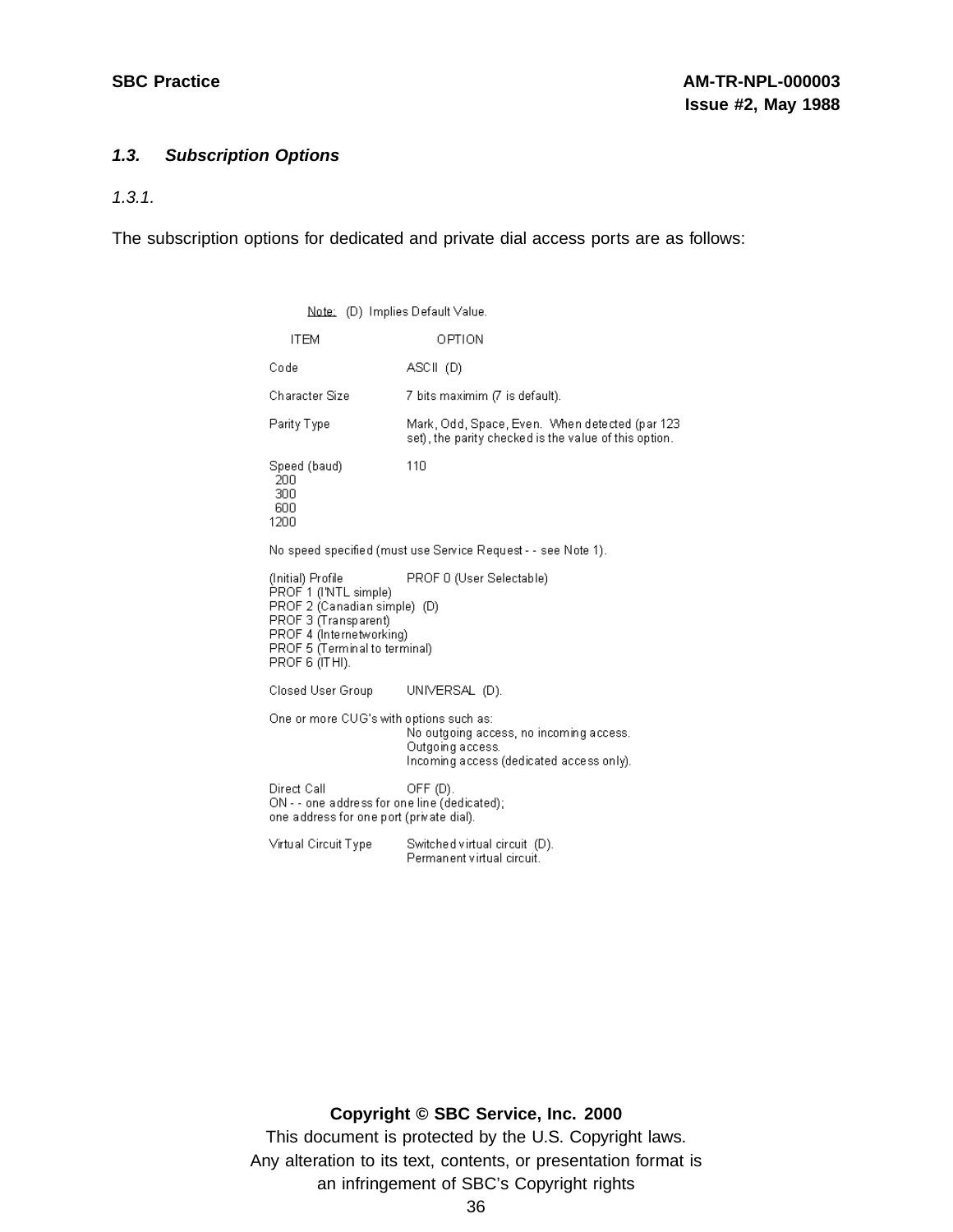| <b>ITEM</b>                   | <b>OPTION</b>                                  |
|-------------------------------|------------------------------------------------|
| Priority (Note 2)             | Priority enforced.                             |
|                               | Normal enforced.                               |
|                               | Priority nonenforced.                          |
|                               | Normal nonenforced (D).                        |
| Charging (Note 2)             | Charge (i.e., normal) nonenforced.             |
|                               | Charge enforced (dedicated access only).       |
|                               | Reverse enforced.                              |
| <b>Outgoing Calls Blocked</b> | OFF(D).                                        |
| Incoming Calls Blocked        | OFF (default dedicated access only)            |
|                               | ON (mandatory for dial ports).                 |
| <b>ITI Calls Blocked</b>      | OFF <sub>(D)</sub>                             |
|                               | ON (Refuses any call from another ITI terminal |

**Copyright © SBC Service, Inc. 2000**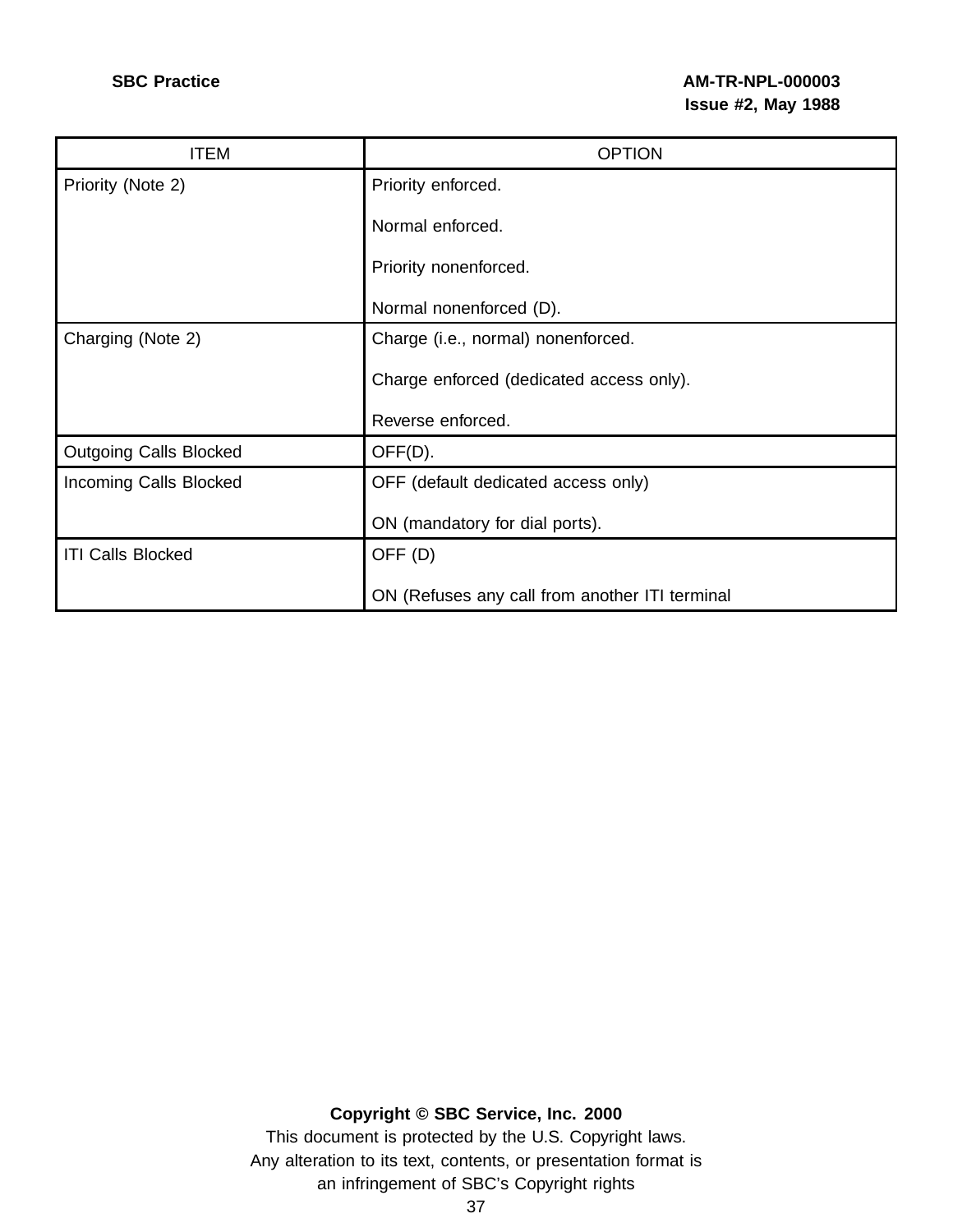# **SBC Practice AM-TR-NPL-000003 Issue #2, May 1988**

| Reverse Charge Calls Blocked | Refuses any collect (i.e., reverse charge)                                             |
|------------------------------|----------------------------------------------------------------------------------------|
|                              | calls (D).                                                                             |
|                              | Accepts normal collect calls within SL-10.                                             |
|                              | Accepts normal + priority collect calls within SL-10.                                  |
|                              | Accepts normal collect calls from all networks.                                        |
|                              | Accepts normal + priority calls from all networks.                                     |
|                              | Other combinations are possible, but will be provided if needs are<br>identified.      |
| <b>Fast Select Calls</b>     | Fast Select Restricted - - allow/disallow outgoing restricted fast se-<br>lect call.   |
|                              | Fast Select Unrestricted - - allow/disallow outgoing unrestricted fast<br>select call. |
|                              | Fast Select Restricted Only - - allow/disallow only restricted fast se-<br>lect calls. |

### **Notes:**

- 1. If either speed or parity is left undefined, then a Service Request signal shall be issued. Speed specified by subscription options cannot be altered by Service Request. Parity specified by the subscription option is overridden by detected parity in the Service Request.
- 2. Nonenforced priority and charging options may be overridden at call time by the Selection ITI Command. Enforced priority and charging options cannot be overridden by Selection ITI command.

### **Copyright © SBC Service, Inc. 2000**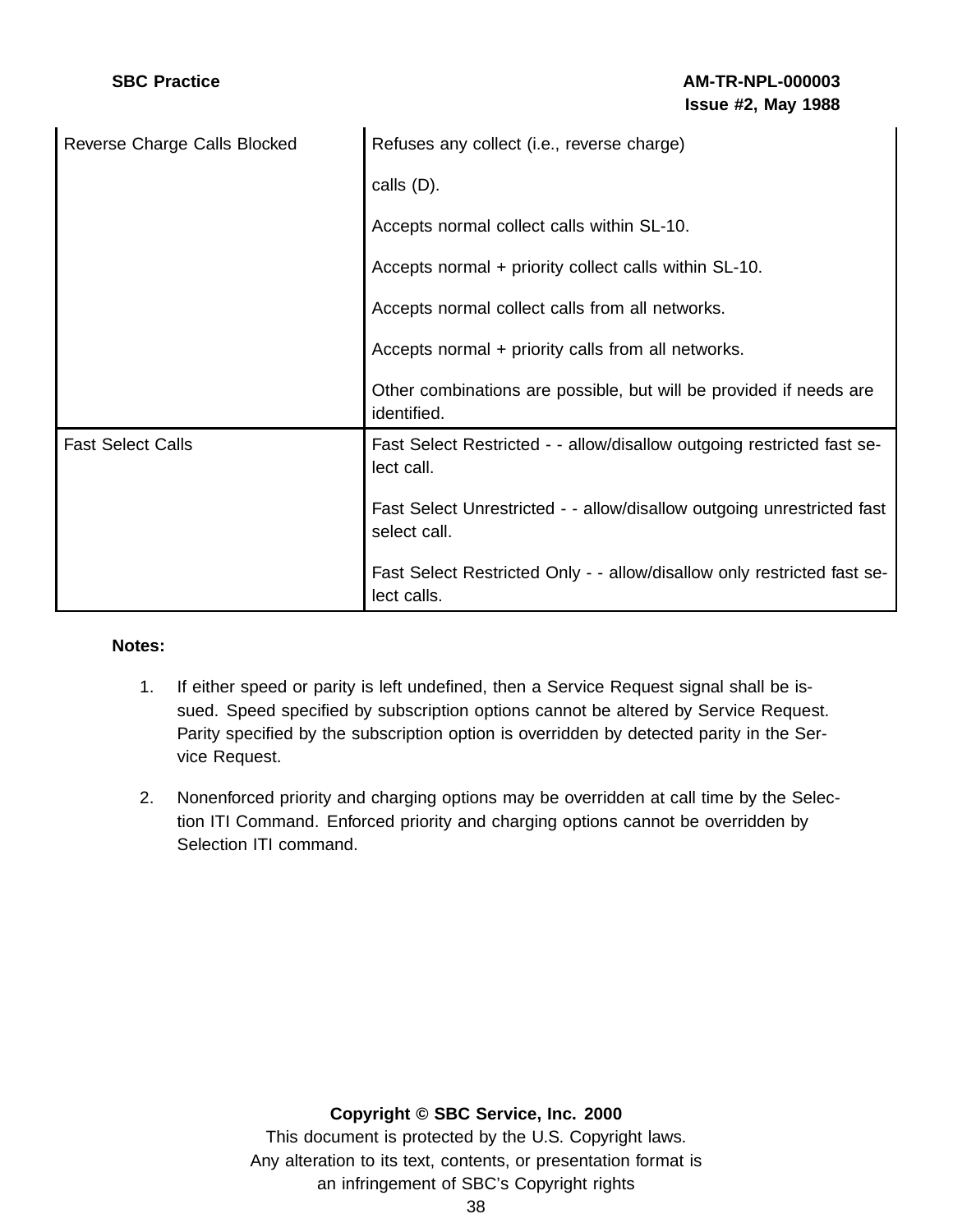### **1.4. System Timeouts**

### 1.4.1. System timouts are as follows:

| <b>DURATION</b>                                                                                     | <b>EVENT WHICH STARTS</b><br>OR RESTARTS TIMER                                          | <b>EVENT WHICH STOPS</b><br><b>TIMER</b>         | <b>EVENT WHICH OC-</b><br><b>CURS ON TIMEOUT</b>                |
|-----------------------------------------------------------------------------------------------------|-----------------------------------------------------------------------------------------|--------------------------------------------------|-----------------------------------------------------------------|
| 1 minute                                                                                            | Service Ready                                                                           | Call connected                                   | ITI disconnect of ac-<br>cess line.                             |
| 0-4.5 minutes (Note)                                                                                | ITI waiting for input ot be<br>complete and output data<br>pending and termianl idle    | Input complete                                   | Output data transmit-<br>ted to termianl.                       |
| 22 seconds                                                                                          | ITI receipt of call from dial<br>up port                                                | ITI receipt of carrier from<br>termianl          | ITI disconnect of ac-<br>cess line.                             |
| 60 seconds                                                                                          | Exchange of READY signals<br>on access line                                             | ITI receipt of Service Re-<br>quest from termial | ITI disconnect of ac-<br>cess line.                             |
| 400 milliseconds                                                                                    | Absence of carrier on ac-<br>cess line (except in access<br>link not established state) | Carrier present on ac-<br>cess line              | Virtual circuit is<br>cleared. ITI dis-<br>conects access link. |
| <b>Idle Timer</b><br>(Note)<br>(Parameter 4)                                                        | Receipt of character from<br>terminal (Data Transfer<br>State only)                     | <b>Expiration of Timer</b>                       | Transmit packet to<br>host.                                     |
| <b>NOTE:</b> These events are not coded rigidly into the system. They are controlled by parameters. |                                                                                         |                                                  |                                                                 |

# **2. Technical Interface Specifications for Asynchronous Service over a Bolt Bernack Newman (BBN) Platform**

### **2.1. General**

### 2.1.1. Introduction

This technical Interface Specification meant as a description of the operation of the Michigan Bell Telephone (MBT) packet assembly / disassembly (PAD) facility. The PAD facility is one of the services offered by the MBT packet-switched network (PSN).

The MBT PAD is based on CCITT Recommendations X.3, X.28 and X.29, which define the functions of a PAD for connecting asynchronous (start-stop mode) Data Terminal Equipment (DTE) to a packet-switched, public data network.

### **Copyright © SBC Service, Inc. 2000**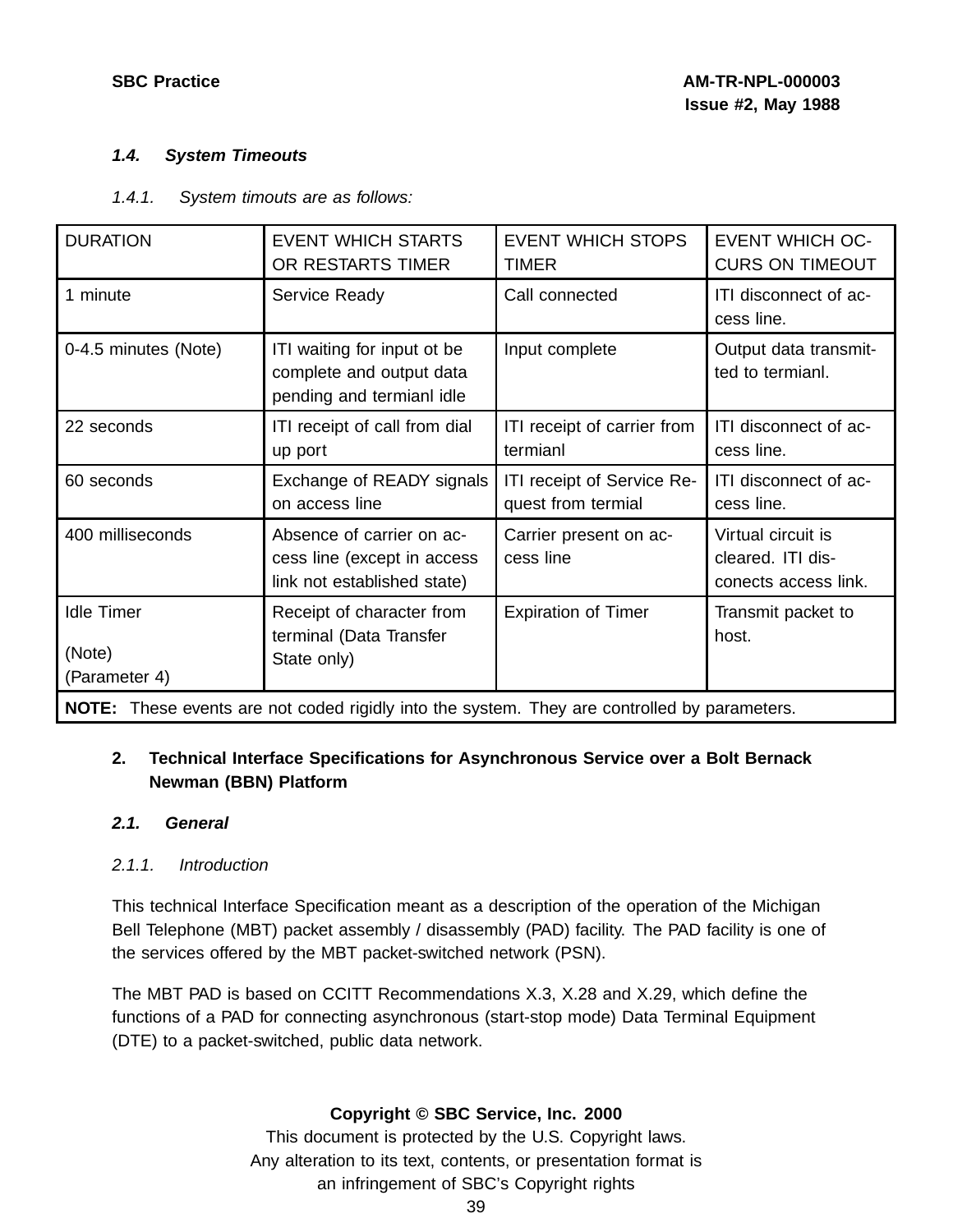This reference includes a brief description of a number of topics, among them the MBT network services, network access mechanisms, standardization, capabilities, PAD command language and PAD parameters.

This manual is aimed at a technical audience. Specifically, it is aimed at individuals who will act as network managers, or vendors who will be building equipment that must be compatible with the MBT PSN. Much of the relevant information for these users has been documented in companion manuals, which are referenced in Section 1.2, below.

### 2.1.2. Reference Documents

The following documents are referenced in this manual and/or provide useful background information for the reader.

**CCITT Recommendation V.24: List of Definitions for Interchange Circuits Between Data Terminal Equipment (DTE) and Data Circuit-terminating Equipment (DCE).** 1980.

**CCITT Recommendation V.35: Data Transmission at 48 Kbps Using 60-108 KHz Group Band Circuits.** 1980.

**CCITT Recommendation X.3: Packet Assembly/Disassembly (PAD) Facility in a Public Data Network.** 1980.

**CCITT Recommendation X.25: Interface Between Data Terminal Equipment (DTE) and Data Circuit-terminating Equipment (DCE) for Terminals Operating in a Packet Mode on Public Data Networks.** 1980.

**CCITT Recommendation X.28: DTE/DCE Interface for a Start-Stop Mode Data Terminal Equipment Accessing the Packet Assembly/Disassembly Facility (PAD) in a Public Data Network Situated in the Same Country.** 1980.

**CCITT Recommendation X.29: Procedures for the Exchange of Control Information and user Data Between a Packet Assembly/Disassembly Facility (PAD) and a Packet Mode DTE or Another PAD.** 1980.

**CCITT Recommendation X.300: Principles and Procedures for Realization on International User Facilities and Network Utilities in Public Data Networks.** 1980.

**NOTE:** Although all CCITT Recommendations were updated in 1984, the current MBT PAD facilities are compatible with the 1980 recommendations.

**MICHIGAN BELL TELEPHONE Packet-Switched Network Dial-Up Users Guide.** November, 1986.

### **Copyright © SBC Service, Inc. 2000**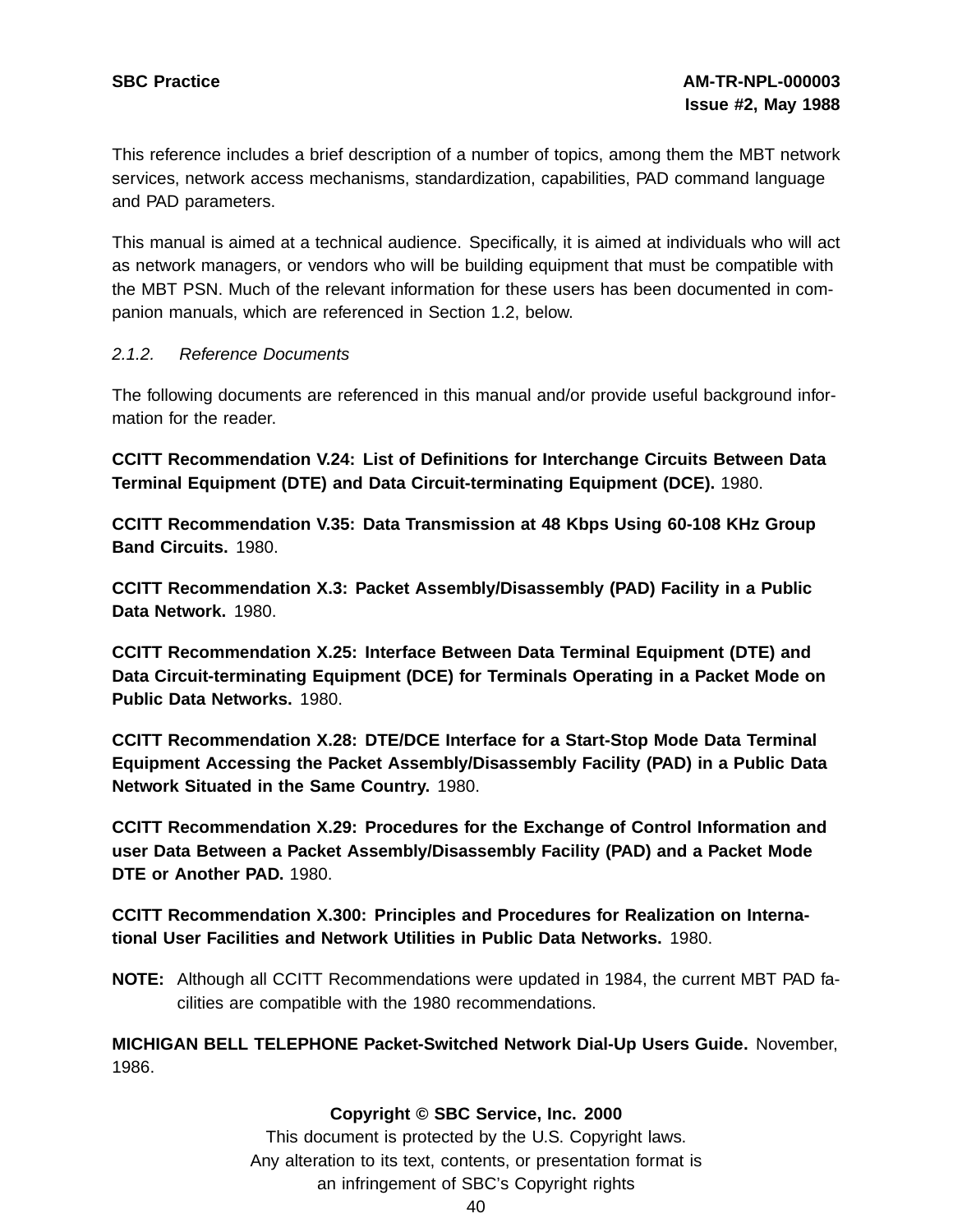**MICHIGAN BELL TELEPHONE Packet Assembly/Disassembly (PAD) Technical Users Guide.** November, 1986.

### 2.1.3. Description of Service(s)

### 2.1.3.1. Service

The MBT PAD performs the call setup and packetizing function required for an asynchronous device to interface directly to the PSN. The PAD adapts to a wide range of terminal characteristics by providing each terminal with its own data buffers and a database describing the terminal's features.

The terminal database is comprised of 62 PAD parameters describing different features, characteristics and capabilities of the terminal. These parameters are initialized to some set of values when the terminal port connection is assigned. Terminal parameters may be changed at any time by either the user or host computer. The data flow between the terminal and the network is managed entirely by the PAD, so any terminal may communicate to any other type of process connected to the PSN, including hosts that support the X.25 and X.29 protocols.

If the host computer has X.29 software, it will be able to modify PAD parameter values. The user may alter PAD parameters by using either the X.28 command language or the special MBT PAD Command Language (PCL).

### 2.1.3.2. Network Access

MBT packet-switched network access features are described below:

PAD connection to PSN:

- Dial-up or direct line.
- Single composite link using the RS-232-C interface at speeds from 2.4 to 19.2 Kbps.
- Dual high-speed link, providing increased reliability and redundancy, using either the RS-232-C or V.35 interface at speeds up to 64 Kbps.

Terminal connection to PAD:

- Dial-up or leased line.
- RS-232-C interface. (Similar to CCITT V.24.)

### **Copyright © SBC Service, Inc. 2000**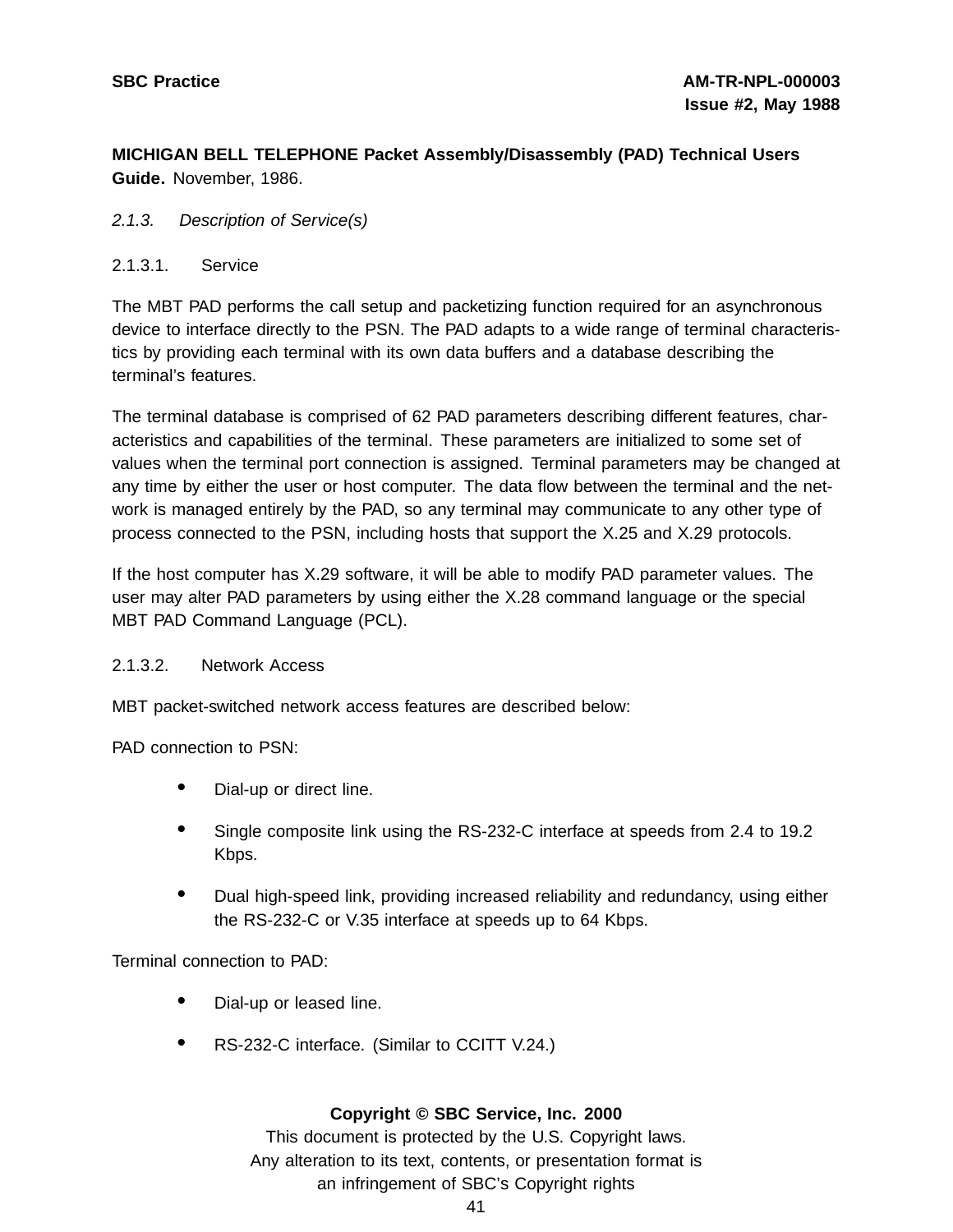- Dial-up speeds supported are 110, <sup>300</sup> and <sup>1200</sup> bps.
- Dedicated line speed may be set automatically using PAD speed hunting. Supported speeds are: 50, 75, 75/1200, 110, 134.5, 150, 200, 300, 600, 1200, 1800, 2400, 4800, 9600 and 19200 bps.

**NOTE:** 75/1200 means bps terminal-to-PAD, 1200 bps PAD-to-terminal.

Character format:

- Character codes is International Alphabet No. <sup>5</sup> (ASCII).
- Supported parity options: even, odd, mark, space
- Number of bits per character allowed: <sup>7</sup> or <sup>8</sup>
- Number of STOP bits per character: 1, 1.5 or 2

### 2.1.3.3. Service Available

The MBT PSN offers the PAD user a variety of services to meet specific needs. The available services include:

- Switched virtual circuits (virtual calls)
- Reverse charging
- Packet size of 128 octets
- Window size from 1 to 7 (default  $= 2$ )
- X.121 addressing or arbitrary addressing support

Among the services **not** supported are:

- Permanent virtual circuits
- Fast select
- Bilateral closed user groups

### **Copyright © SBC Service, Inc. 2000**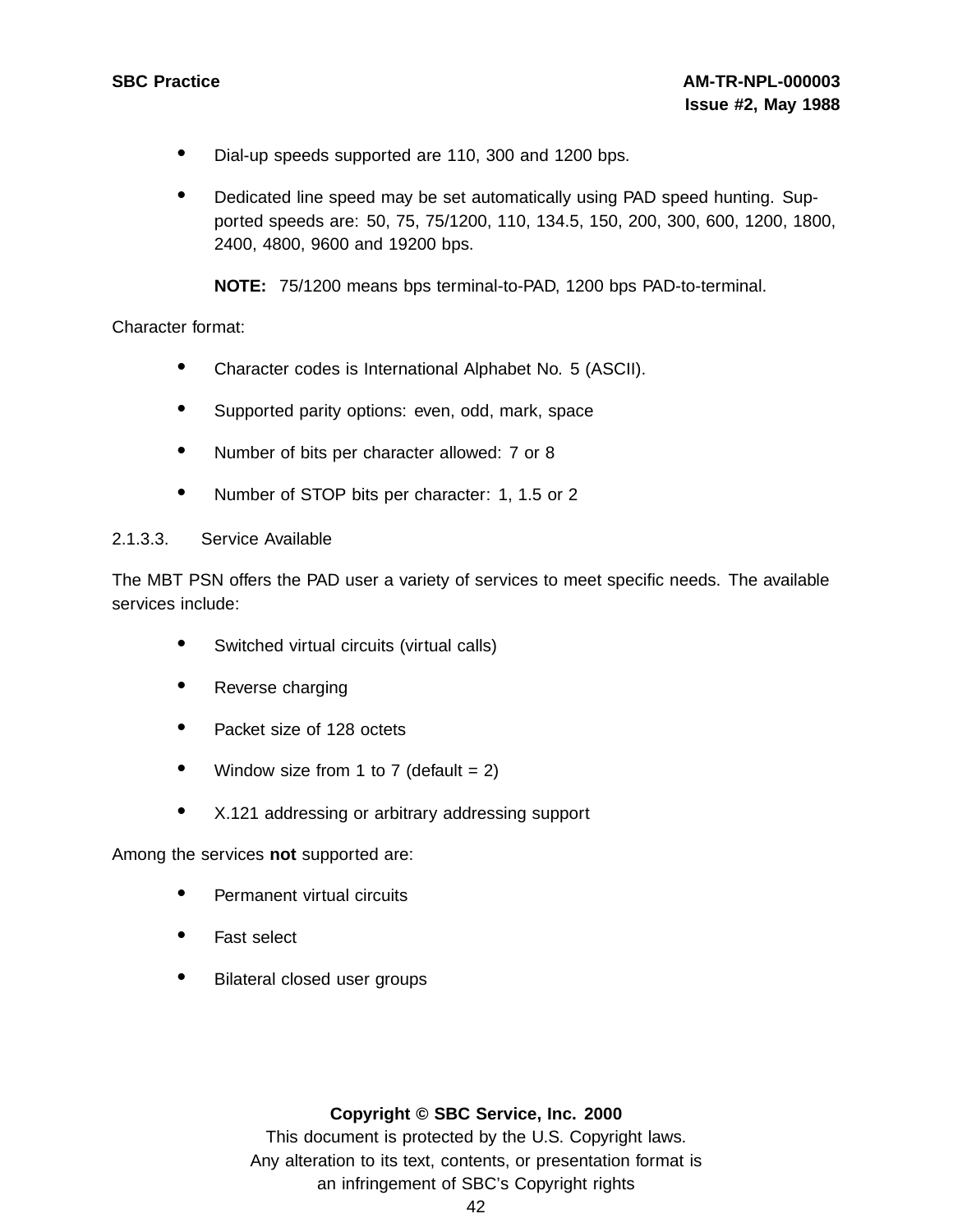### 2.1.3.4. Standardization

The MBT PAD supports PAD parameters described in CCITT Recommendation X.3, the command language described in Recommendation X.28, and the CCITT X.25 and X.29 protocols.

In addition, the MBT PAD defines an extended set of PAD parameters and an extended command language, called the PAD Command Language (PCL).

The MBT PAD is also compatible with CCITT Recommendation X.300.

### 2.1.3.5. Capabilities

The MBT PAD can support most asynchronous terminals. the PAD terminal port is configured by a set of parameters associated with that port. These parameters are modifiable by either the user or host computer. The PAD parameters define the operating environment of the terminal and the format of the data to be displayed.

Initially, the PAD parameters have a value defined by a standard set of values, called a "profile." Profiles may be created by the MBT network administrator, a local system manager or by the user.

Two command languages are supported by the MBT PAD to allow the user to perform control functions, such as establishing or clearing a virtual call, modifying or examining PAD parameters, or obtaining PAD status information. The user may enter commands directed to either the PAD, the network or the host computer.

When users use the X.28 PAD common language, only 21 of the PAD parameters may be altered. These include 19 of the 20 X.3 parameters plus two of the extended MBT PAD parameters. When users use PCL, 37 of the 62 extended PAD parameters may be altered. (Only the system manager may alter the remaining 25 PAD parameters.)

X.29 procedures are supported to allow the exchange of control information between the MBT PAD and the X.25 host computer that is in communication with the user terminal.

### 2.1.3.6. MBT PAD Parameters and Terminal Profiles

The MBT PAD is controlled by 62 parameters. The set of values for all parameters constitute a PAD, or user, profile. Profiles may be examined or modified by using the X.28 PROF, PAR?, SET or SET? commands, or by using the PCL PROFILE, PARAMETERS, SET or SET-AND-VERIFY commands.

### **Copyright © SBC Service, Inc. 2000**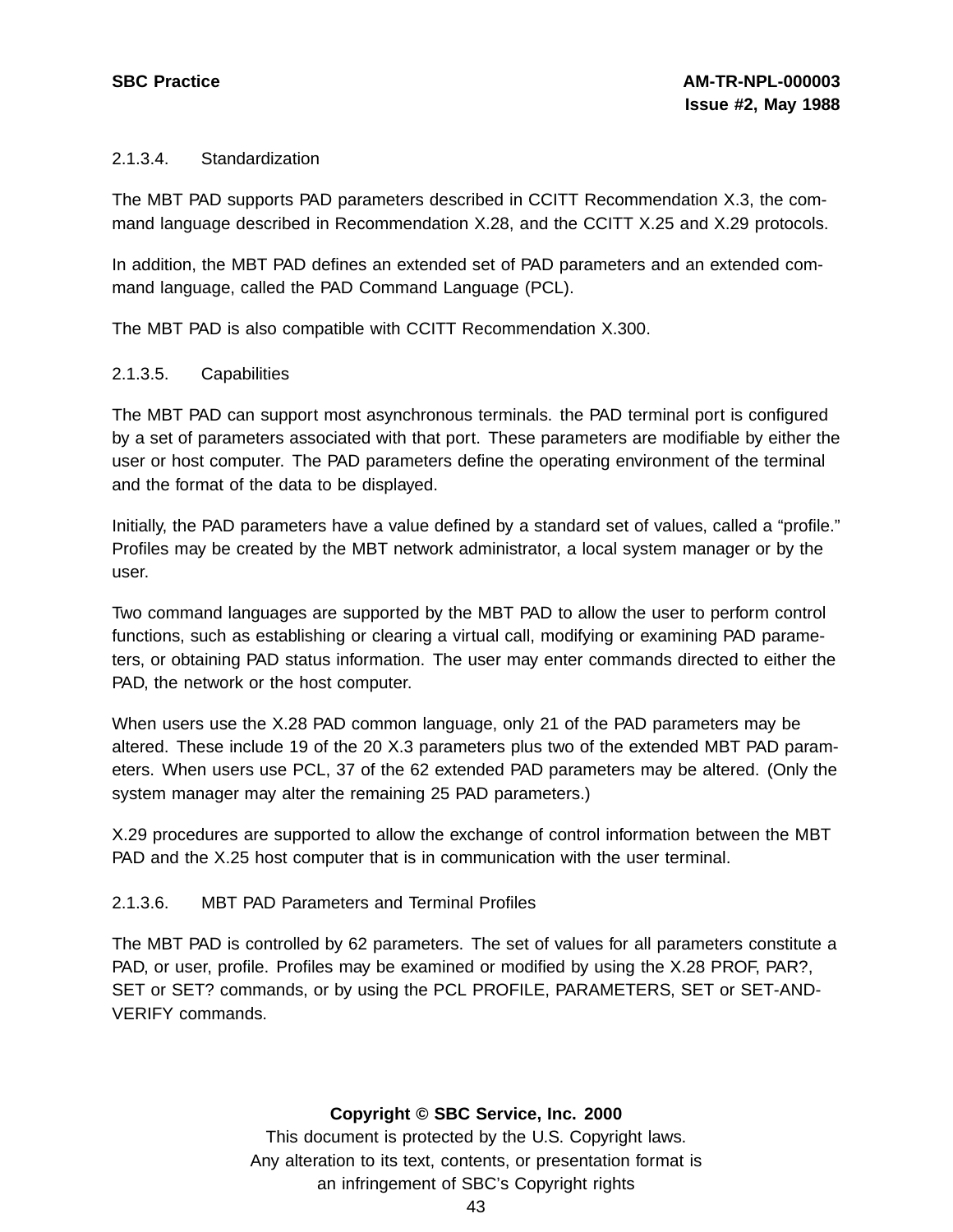A list of the 37 user-accessible MBT PAD extended parameters is provided in Appendix A. The remaining 25 PAD parameters may be modified only by a network administrator, and are described in Appendix B. A list of PCL commands is provided in Appendix C. (PAD parameters and PCL are described in greater detail in the **PAD Technical Users Guide.**)

### 2.1.3.7. Multi-Language Features

The aspect of natural language usage in service signals is not covered in any CCITT Recommendation. The MBT PAD provides only limited flexibility in this matter.

While using the X.28 command language, command names are comprised of three or four character mnemonics. PAD parameters are referenced by number, and values are assigned by specifying an integer value. Service signals are typically comprised of short abbreviations.

While using PCL, however, command names are comprised of English words. (Although command names in PCL are fairly long, the user only has to specify the first four or five characters of each command; i.e., enough characters to uniquely identify the command.) Parameters are referred to by parameter name, values are assigned by short mnemonic names, and PAD service signals are usually complete sentences.

### 2.1.3.8. Network User Identification

The MBT PSN supports the Network User Identifier (NUI) feature, as defined in Recommendation X.28 ([3.2.1.2]). The NUI feature allows a PAD user to make locally-charged calls and accept reverse-charged calls form anther PAD port, by charging the call to the NUI associated with the user's port.

The PORT-DEFAULT-NUI Parameter is used to assign an NUI to a PAD port.

### 2.1.3.9. Fast Select

The MBT PAD does not support the establishment of calls using the Fast Select facility, as described in CCITT Recommendation X.25 ([7.2.4]).

### **2.2. MBT PAD IMPLEMENTATION OF CCITT RECOMMENDATIONS X.3, X.28 AND X.29**

### 2.2.1. MBT PAD Implementation of X.3

The MBT PAD implements two versions of PAD parameters. The MBT implementation of X.3 parameters is nearly identical to the 1982 CCITT Interim X.3 Recommendation. One of the major differences is with Parameter 11 (Terminal Speed). First, not all of the X.3 terminal speeds

### **Copyright © SBC Service, Inc. 2000**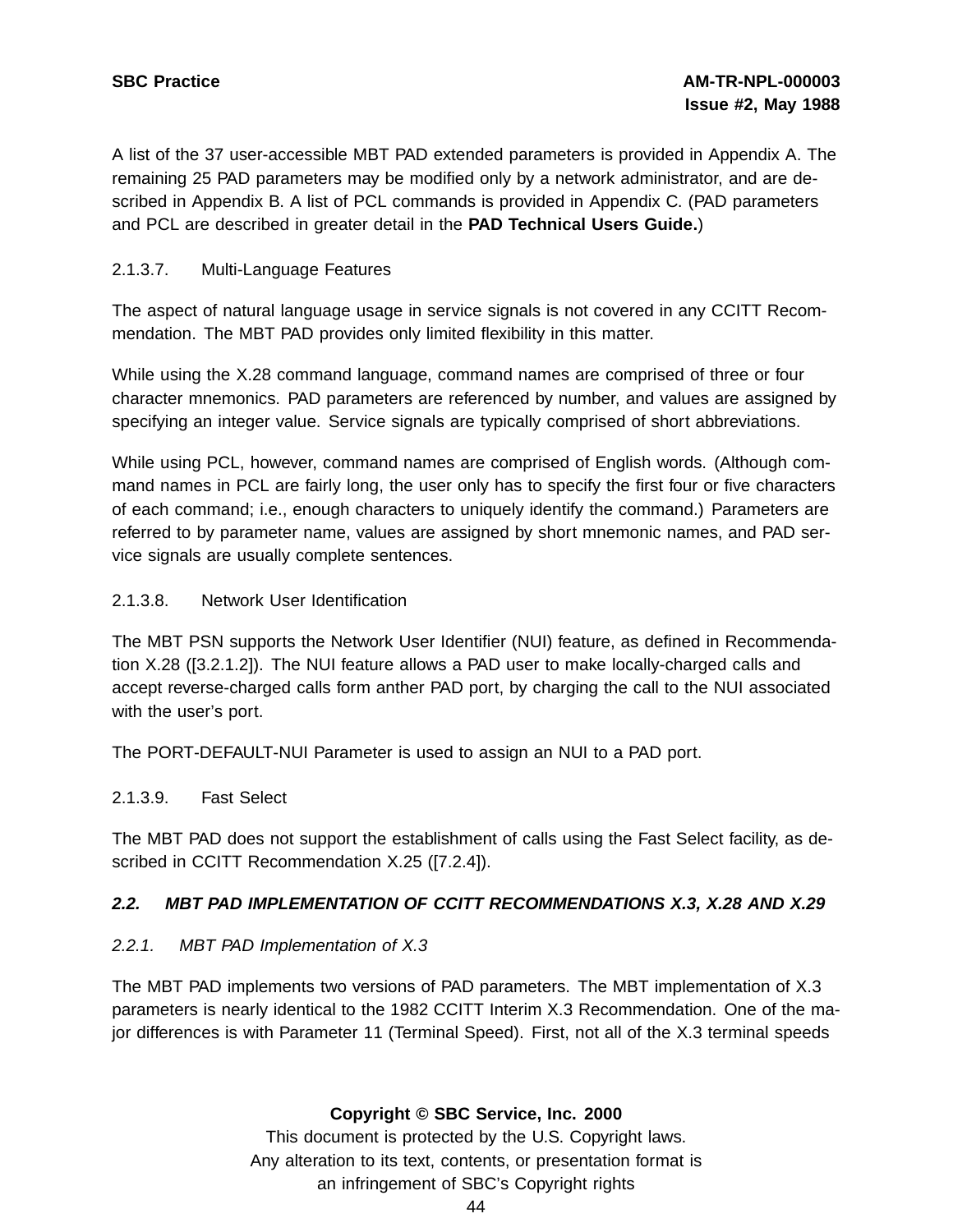are available in the MBT PSN. Second, this parameter may not be changed with X.28 commands: it must be changed with PCL.

Some of the MBT extended PAD parameters have slightly different values from their corresponding X.3 parameters. This most notably affects Parameters 9 (Carriage Return Padding) and 14 (Linefeed Padding). The X.3 parameters, assigned values by X.28 commands, may take on any integer value form 0 to 7; the MBT extended version of these parameters, assigned values by PCL commands, may take on any integer value form 0 to 255.

Appendix B of the **MBT PAD Technical Users Guide (TUG)** lists the MBT X.3 parameters and their values. Differences between the MBT implementation and the X.3 recommendation are noted. Appendix A of this document lists the MBT extended parameters and their values.

### 2.2.2. MBT PAD Implementation of X.28

The MBT PAD implements two versions of the user command language. The MBT implementation of X.28 commands is nearly identical to the 1980 CCITT recommendation. One of the major differences is the definition of a CONNECT command to initiate a virtual call.

MBT also defines an extended command language, called PCL. PCL is a proper superset of the X.28 command language, providing more flexibility and readability than X.28.

Appendix C of the**MBT PAD TUG** lists the MBT implementation of X.28 commands. Appendix C of this document lists the MBT PCL commands.

### 2.2.3. MBT PAD Implementation of X.29

### 2.2.3.1. Compatibility to CCITT

The MBT PAD implements the X.29 protocol as specified by the CCITT (1980). This implementation is handled totally by the PAD and is invisible to the user.

The X.29 protocol is described briefly in the sections below.

### 2.2.3.2. Initiating X.29

Recommendation X.29 provides a mechanism whereby the PAD and the X.25 host DTE can communicate with each other. This communication includes the ability of the DTE to read and/ or set PAD parameters, indicate the clearing or resetting of a call, or indicate the occurrence of a BREAK signal.

X.29 is automatically initiated when the PAD user sends an X.28 CONNECT command, or a PCL CALL or CONNECT command. These user commands direct the PAD to generate an

### **Copyright © SBC Service, Inc. 2000**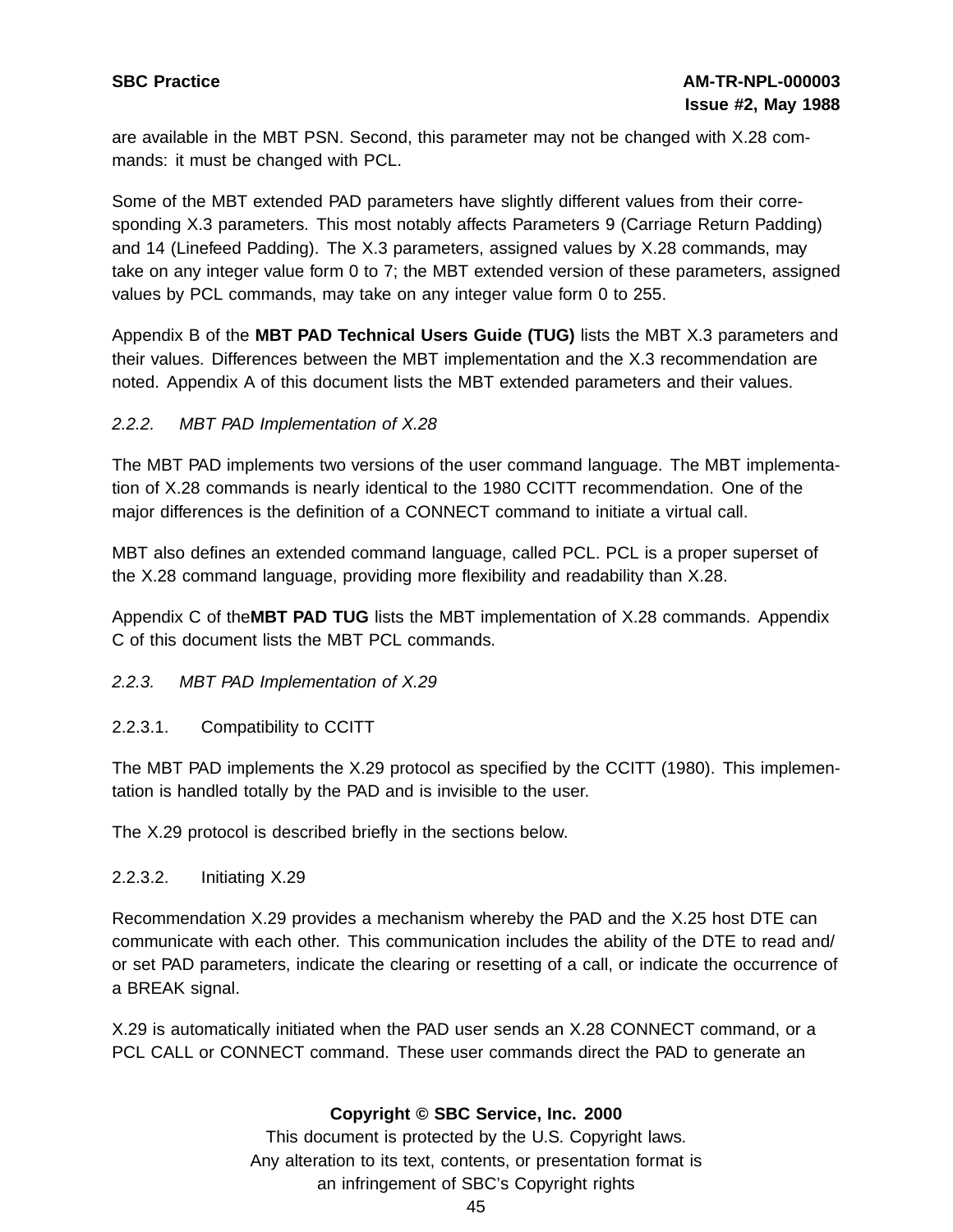# **SBC Practice AM-TR-NPL-000003 Issue #2, May 1988**

X.25 CALL REQUEST packet for the X.25 DTE. The Call User Data field in the CALL RE-QUEST packet indicates the use of X.29 by coding the first four octets of the field as follows:

| Octet 1: | 00000001 |
|----------|----------|
| Octet 2: | 00000000 |
| Octet 3: | 00000000 |
| Octet 4: | 00000000 |

The remaining octets of the Call User Data field may be filled with a 1 to 12 character ASCII string specified by the terminal user. This string is specified with the "P" or "D" argument of the X.28 CONNECT command, or with the "DATA" or "PASSWORD" argument of the PCL CALL/ CONNECT command.

### 2.2.3.3. X.29 Messages

The PAD and X.25 DTE may exchange X.29 messages by sending the messages in X.25 DATA packets, where the Qualified Data bit (Q-bit) is set to 1.

There are eight X.29 commands. They are described in the sections below. Note that:

- A. All values are in binary.
- B. All octets are shown with the most significant bit (bit 8) on the left.
- C. X.29 messages are completely contained in the Information field of X.25 DATA packets.

### **2.2.3.3.1. Parameter Indication**

The Parameter Indication message allows the PAD to indicate one or more PAD parameter value to the X.25 DTE.

The format of the Parameter Indication message is:

| Octet 1: | 00000000        |
|----------|-----------------|
| Octet 2: | parameter #     |
| Octet 3: | parameter value |

### **Copyright © SBC Service, Inc. 2000**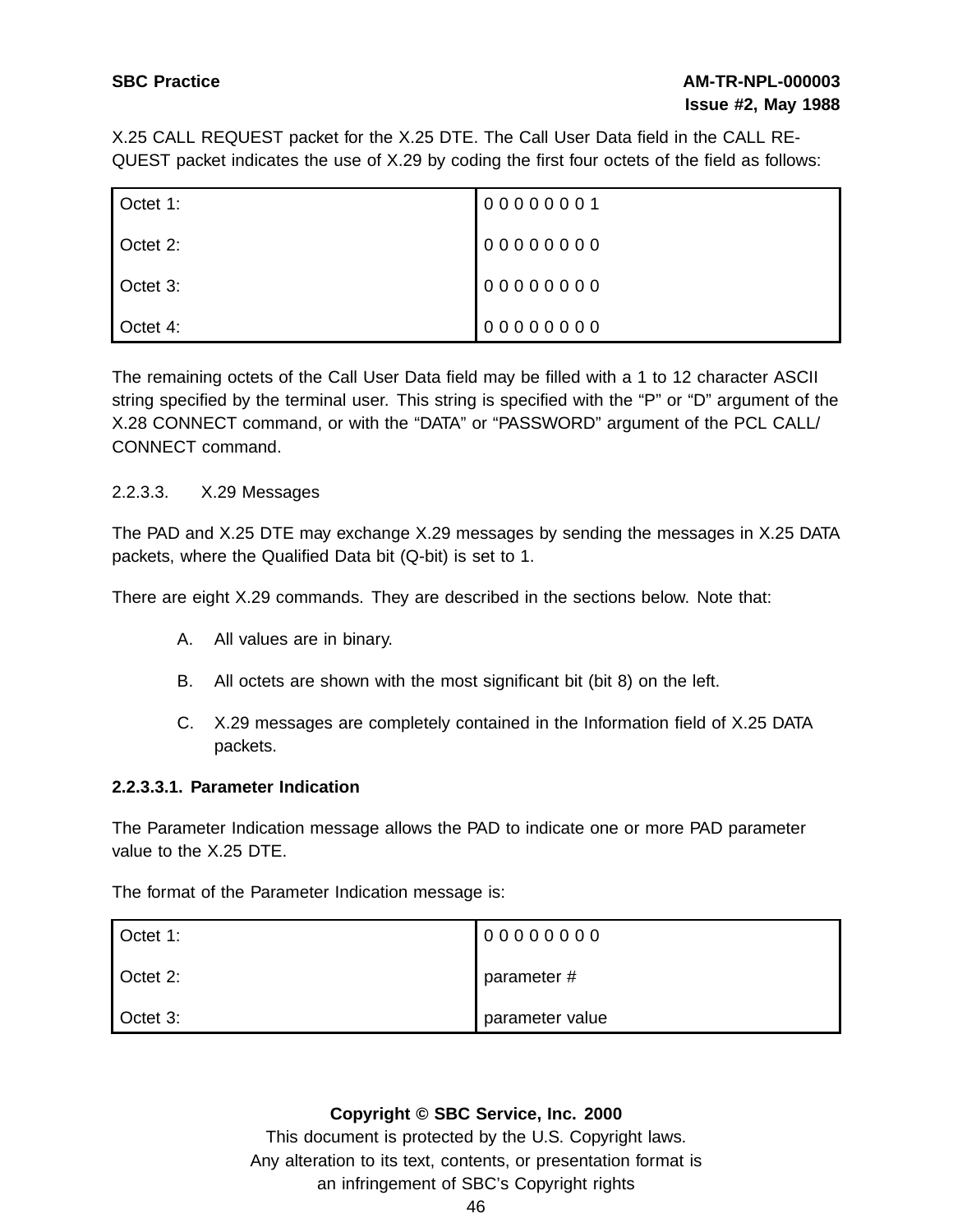where "parameter #" is one of the PAD parameters and "parameter value" is the value of that parameter. Additional pairs of octets containing a parameter number and value may be a part of this message. Non-CCITT PAD parameters may be supported by X.29. If non-CCITT PAD parameters are specified in a parameter list, they will be listed after 'parameter separator". The parameter separator is two octets, filled with zeros. The parameter separator and non-CCITT parameters, if used, will follow the CCITT parameters.

If the action taken on a parameter is invalid for some reason, the "parameter #" field will contain a 1 in bit 8, and the "parameter value" will take on an error code, per the following table:

| Error Type | Parameter Value Field                             |
|------------|---------------------------------------------------|
| 00000000   | No additional information.                        |
| 00000001   | Invalid parameter number.                         |
| 00000010   | Invalid parameter value.                          |
| 00000011   | Parameter value may not be changed.               |
| 00000100   | Parameter is read-only.                           |
| 00000101   | Parameter follows an invalid parameter separator. |

### **2.2.3.3.2. Invitation to Clear**

The Invitation to Clear message may be sent by either the PAD or the X.25 DTE to indicate that this virtual call should be cleared.

The format of this message is:

|  | Octet 1: | 0000<br>0 <sub>0</sub><br>$\mathbf 0$ |
|--|----------|---------------------------------------|
|--|----------|---------------------------------------|

### **2.2.3.3.3. Set PAD Parameters**

The Set PAD Parameters message allows the X.25 DTE to set the value of one or more PAD parameters. If no parameter octets are provided (i.e., if only octet 1 appears), all PAD parameters are reset to their initial value.

The format of this message is:

### **Copyright © SBC Service, Inc. 2000**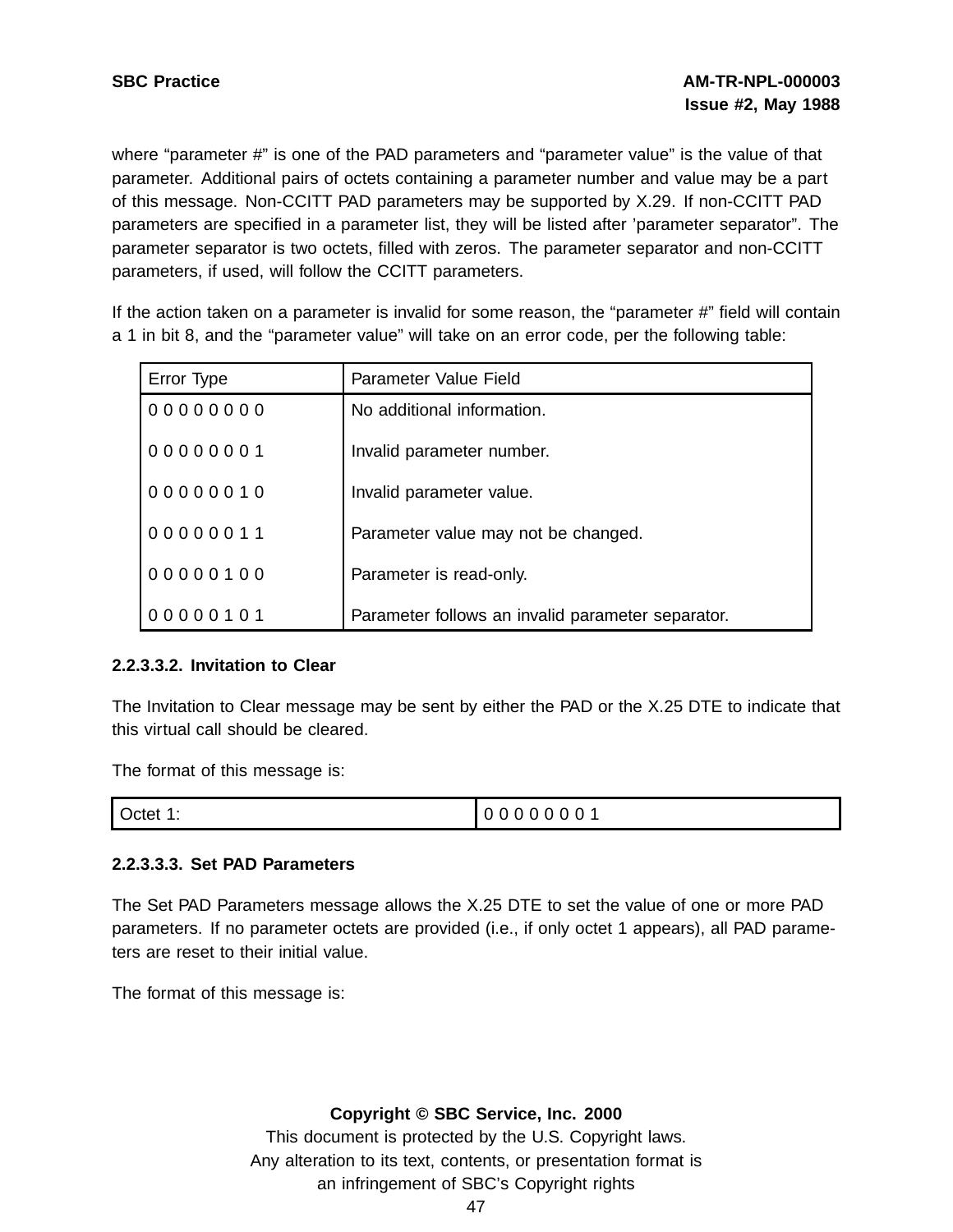| Octet 1: | 00000010        |
|----------|-----------------|
| Octet 2: | parameter #     |
| Octet 3: | parameter value |

where "parameter #" and "parameter value" are as described in Section 2.3.3.1., above.

### **2.2.3.3.4. Indication of BREAK**

The Indication of BREAK message is used by the PAD to indicate that a BREAK signal has been transmitted by the user. Note that when the BREAK key is pressed at the terminal, no character is sent; instead, an electrical short is transmitted. This electrical signal cannot be transmitted through the network, thus this message is used.

The format of the Indication of BREAK is:

| Octet 1:               | 00000011 |
|------------------------|----------|
| Octet 2 <sup>*</sup> : | 00001000 |
| Octet 3 <sup>*</sup> : | 00000001 |

**NOTE:** Octets 2 and 3 are optional. Both octets will be present or both will be absent.

### **2.2.3.3.5. Read PAD Parameters**

The Read Parameters message allows the X.25 DTE to request to read the value of one or more PAD parameters. The PAD will send the DTE the parameter values by using the Parameter Indication message (Section 2.2.3.3.1). If no parameter octets are provided (i.e., if only octet 1 appears), all PAD parameter values will be displayed.

The format of this message is:

| Octet 1:               | 00000100    |
|------------------------|-------------|
| Octet 2 <sup>*</sup> : | parameter # |
| Octet 3 <sup>*</sup> : | 00000000    |

where "parameter #" is as described in Section 2.2.3.3.1., above.

### **2.2.3.3.6. Error**

### **Copyright © SBC Service, Inc. 2000**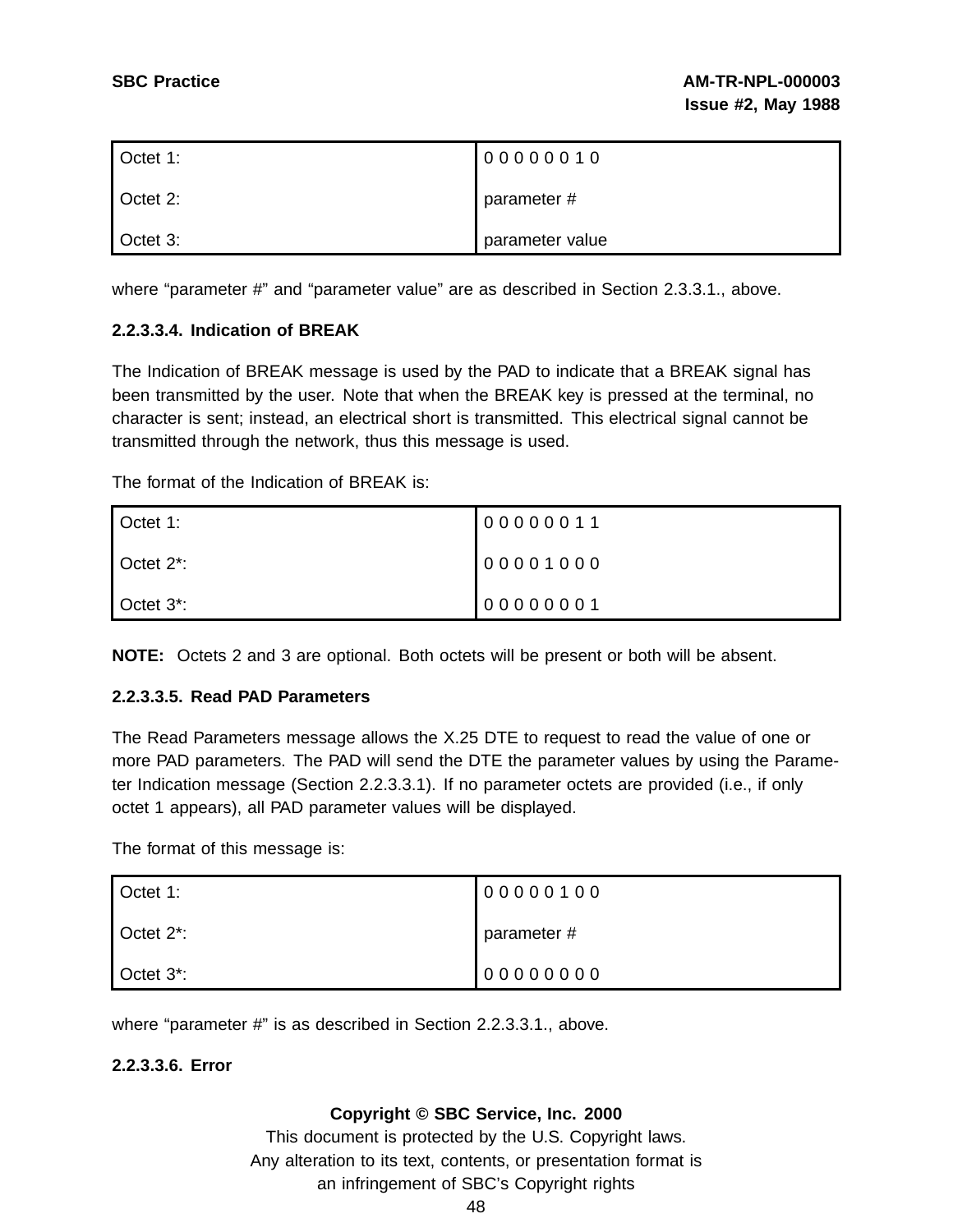The Error message allows the PAD or X.25 DTE to indicate that an error has occurred.

The format of the Error message is:

| Octet 1:               | 00000101   |
|------------------------|------------|
| Octet 2 <sup>*</sup> : | Error type |
| Octet 3 <sup>*</sup> : | Code       |

The Error Type field is coded per the following table:

| Error Type field | Meaning                                                                 |
|------------------|-------------------------------------------------------------------------|
| a. 00000000      | Received PAD message contained less than 8 bits.                        |
| b. 00000001      | Unrecognized message type.                                              |
| c. 00000010      | Parameter field format of received PAD message incor-                   |
| d. 00000011      | rect or incompatible with message type.                                 |
| e. 00000100      | Received PAD message did not contain an integral num-<br>ber of octets. |
| g. 00000101      | Received an unsolicited Parameter Indication message.                   |
|                  | Received PAD message was too long.                                      |

In cases b, c, d, e and f, the Code field will contain the Message Type field (octet 1) of the received PAD message that was in error. In case a, the Code field will be absent.

### **2.2.3.3.7. Set and Read PAD Parameters**

The Set and Read PAD Parameters message allows the X.25 DTE to set, and then read, the value of ore or more PAD parameters. After the parameters have been set to their new value, the PAD will reply with a Parameter Indication message (Section 2.2.3.3.1). If no parameter octets are provided (i.e., if only octet 1 appears), all PAD parameters are reset to their initial value, and then are displayed.

The format of this message is:

### **Copyright © SBC Service, Inc. 2000**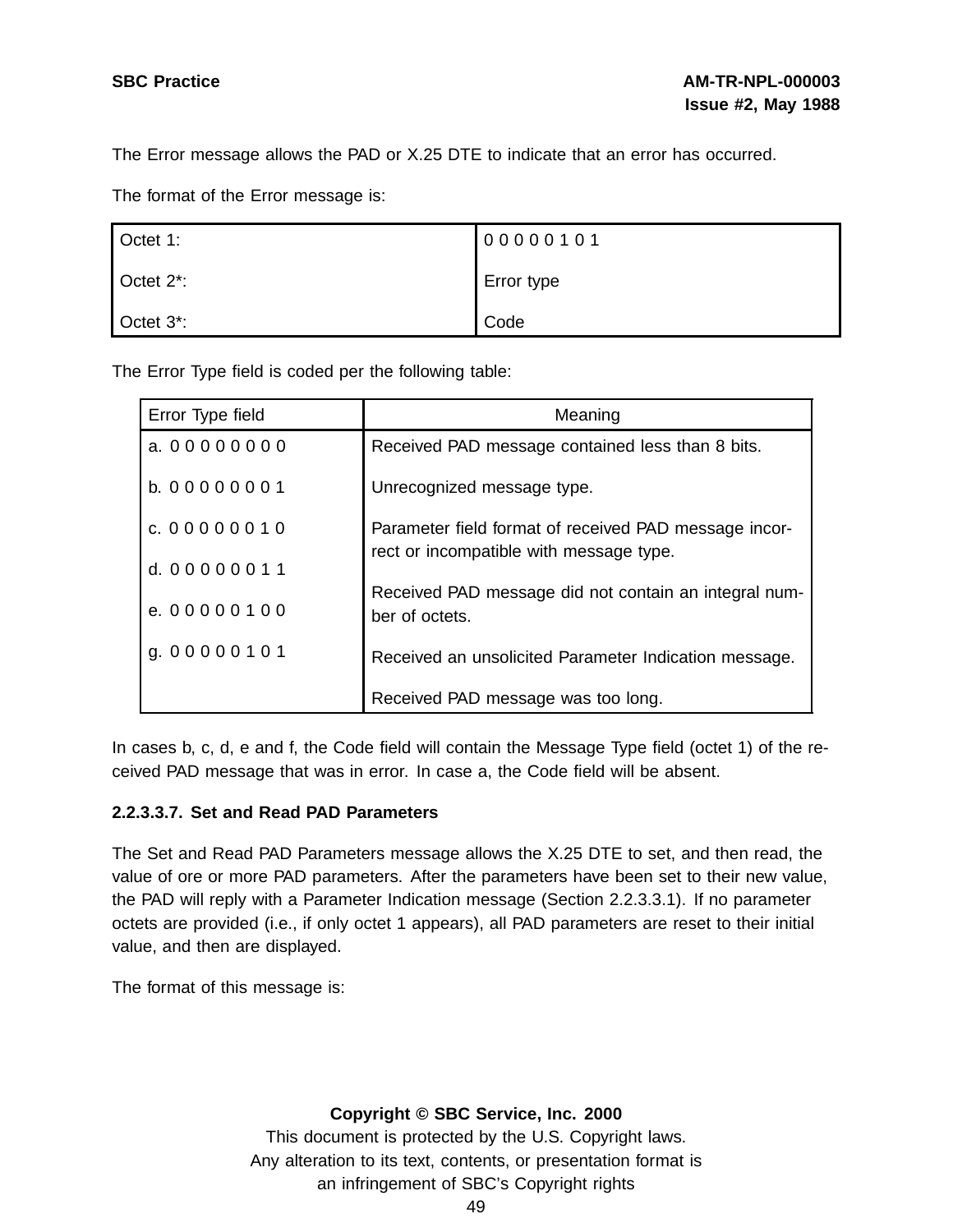| Octet 1: | 00000110        |
|----------|-----------------|
| Octet 2: | parameter #     |
| Octet 3: | parameter value |

where "parameter #" and "parameter value" are as described in Section 2.2.3.3.1, above.

### **2.2.3.3.8. Reselection**

The Reselection message is used by an X.25 DTE to request that the PAD clear the virtual call after the start-stop mode DTE had received all previously transmitted data, and then establish a new virtual call to the reselected DTE. (According to CCITT Recommendation X.29, support of the Reselection message is optional.)

The format of the Reselection message is

 $\texttt{Octet1:}\qquad \texttt{00000111}$ Octet2: 0000 ALEN...<br>Octets 3 - N: ....ADDRESS....  $\text{Octets N+1}: \quad \text{-} \quad \text{...} \text{FLEN} \text{....}$ Octets N+2 - N+2+FLEN: ...FACILITIES Octets N+3+FLEN - ??: CALL USER DATA. where: ALEN is number of digits in address field, coded in binary (4 bits, value 0-15). ADDRESS is the DTE address, coded in binary-coded decimal (BCD) (<8 octets). FLEN is number of octets in facility field, coded in binary (7 bits, value 0-109). FACILITIES is the Facilities field (<109 octets). CALL USER DATA is the C all U ser D ata field ( $\leq\!12$  octets).

**Copyright © SBC Service, Inc. 2000**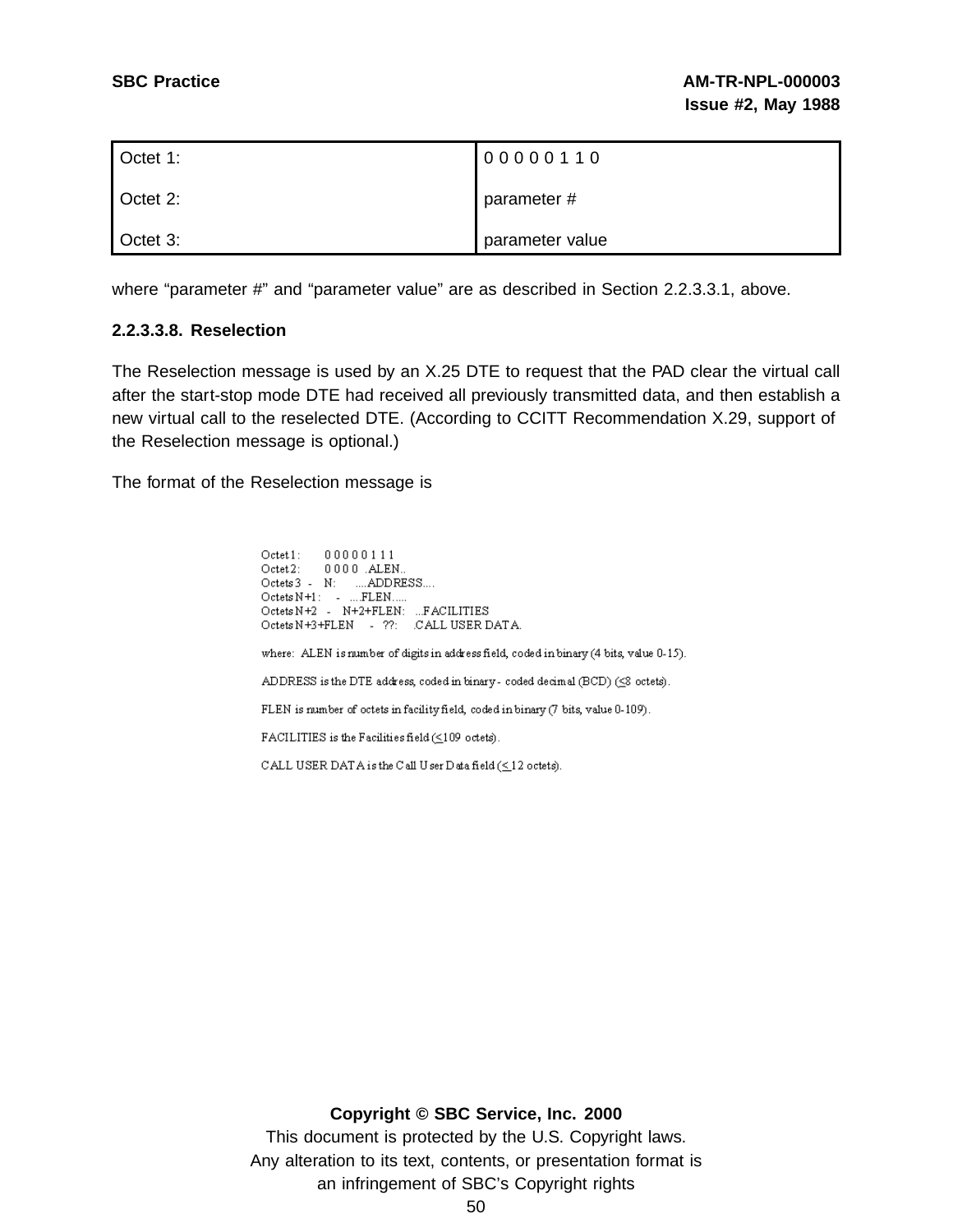### **Appendix A**

#### MBT PAD PARAMETER SUMMARY (User-Accessible Parameters)

RECALL Parameter - Escape from Data Transfer Mode

**NONE** Escape from data transfer mode is not possible.

- Escape from data transfer mode by using the ASCII character  $1 - 127$ corresponding to the specified decimal value.
	- $"x"$ Any ASCII character, except <NULL>, enclosed in single or double quotes.  $(\text{default} = "p")$

ECHO - DATA Parameter - PAD Echo of Input

- OFF No PAD echo
- ON. PAD echo

FORWARD-SET Parameter - Data Forwarding Signal

| NONE.        | No data forwarding character                                 |
|--------------|--------------------------------------------------------------|
| ALL.         | All characters act as data forwarding characters; thus, each |
|              | character is indivudually transmitted                        |
| ALPHANUMERIC | Any alphanumeric character (A-Z, a-z, 0-9)                   |
| СR           | CR (M)                                                       |
| CT RL1       | ESC, BEL (^G), ENQ (^E), ACK (^F)                            |
| CTRL2        | DEL, CAN ('X), DC2 ('R)                                      |
| CTRL3        | $EXT$ (^C), $EOT$ (^D)                                       |
| CTRL4        | HT(T), LF(TJ), VT(TK), FF(TL)                                |
| CTRL-OTHER   | All control characters, except for those listed in options   |
|              | CRTL1, CRTL2, CRTL3 and CRTL4.                               |
|              |                                                              |

IDLE-DELAY Parameter - Idle Delay Timer

OFF Idle timer not used

 $1 - 255$ Timeout value, in 1/20th of a second (i.e., 0.05-12.75 seconds).

TERMINAL-FLOW Parameter - Device Flow Control by PAD

- **OFF** No PAD flow control of device
- ON PAD flow control of device enabled

### **Copyright © SBC Service, Inc. 2000**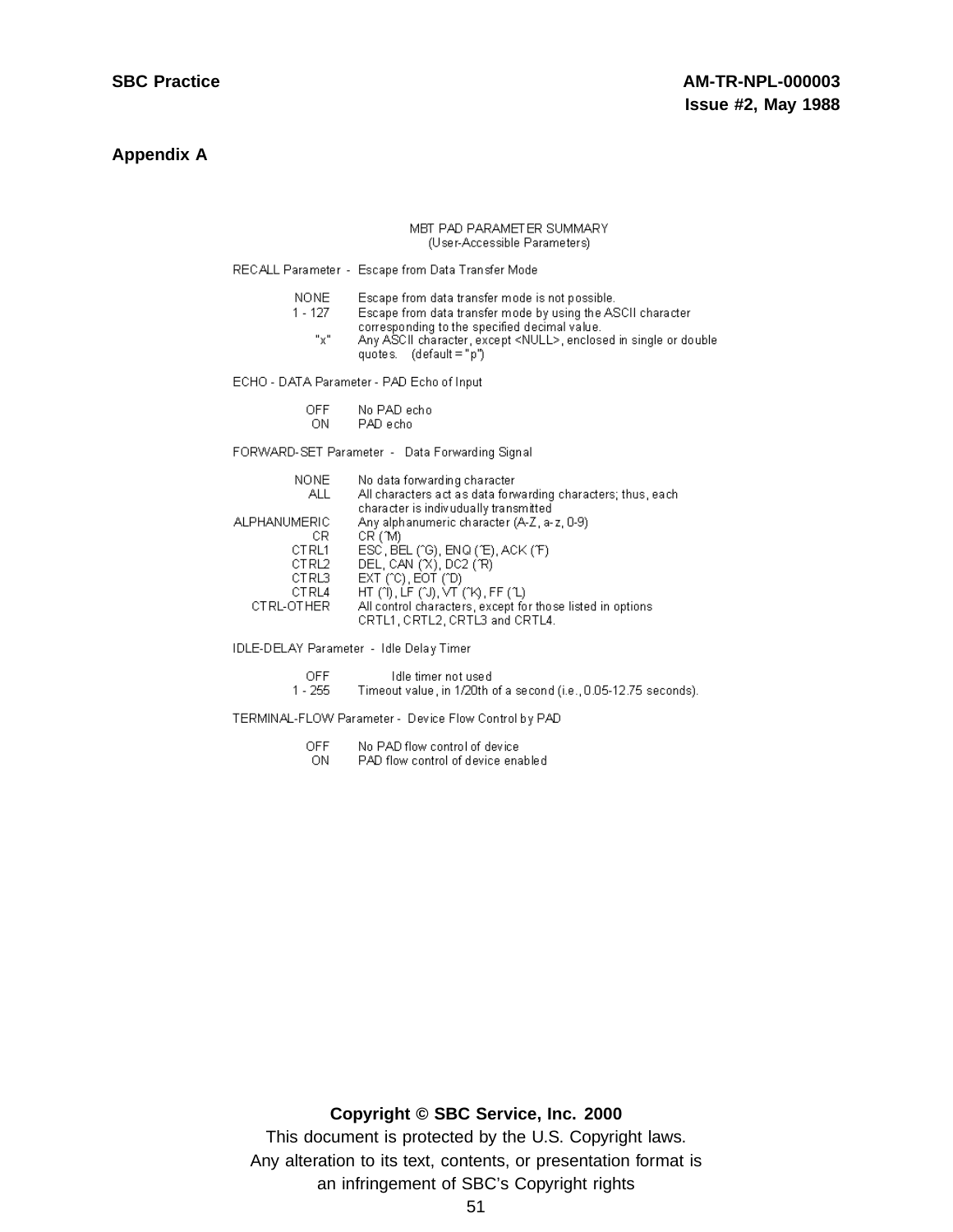SERMCE-SIGNALS Parameter - PAD Service Signals

| NONE.             | No service signals allowed             |
|-------------------|----------------------------------------|
| NON-PROMPT        | All service signals, except PAD prompt |
| <b>PROMPT</b>     | PAD prompt service signal only         |
| <b>EVERYTHING</b> | All service signals                    |

BREAK-HANDLING Parameter - Procedures on BREAK

| <b>NONE</b>       | Do nothing                                                 |
|-------------------|------------------------------------------------------------|
| <b>INTERRUPT</b>  | Send an X.25 INTERRUPT packet to the host                  |
| RESET.            | Send an X.25 RESET REQUEST packet to the host              |
| SEND-BREAK        | Send an X.29 Indication-of-Break message to the host       |
| RECALL            | Escape from data transfer state                            |
| <b>DISCARD</b>    | Discard subsequent output to the terminal                  |
| <b>EVERYTHING</b> | Perform all actions specified in the other options, except |
|                   | ∩FF                                                        |

DISCARD-OUTPUT Parameter - Discard Output

| <b>NORMAL</b>  | Normal data delivery |
|----------------|----------------------|
| <b>DISCARD</b> | Discard output       |

### RETURN-PADDING Parameter - Carriage Return Padding

**NONE** No padding Number of nonprinting (null) pad characters or time fill  $1 - 255$ units

LINE-LENGTH Parameter - Long Line Folding

- **NONE** No line folding  $1 - 255$ Number of characters per line
- SPEED Parameter Terminal Speed

| HUNT | 50   | 75   | 11N       | 134.5 | 150. |
|------|------|------|-----------|-------|------|
| 200  | ЗΩΩ  | 6NN  | 75 / 1200 | 1200. | 18NC |
| 2400 | 4800 | 9600 | 19200     |       |      |

### **Copyright © SBC Service, Inc. 2000**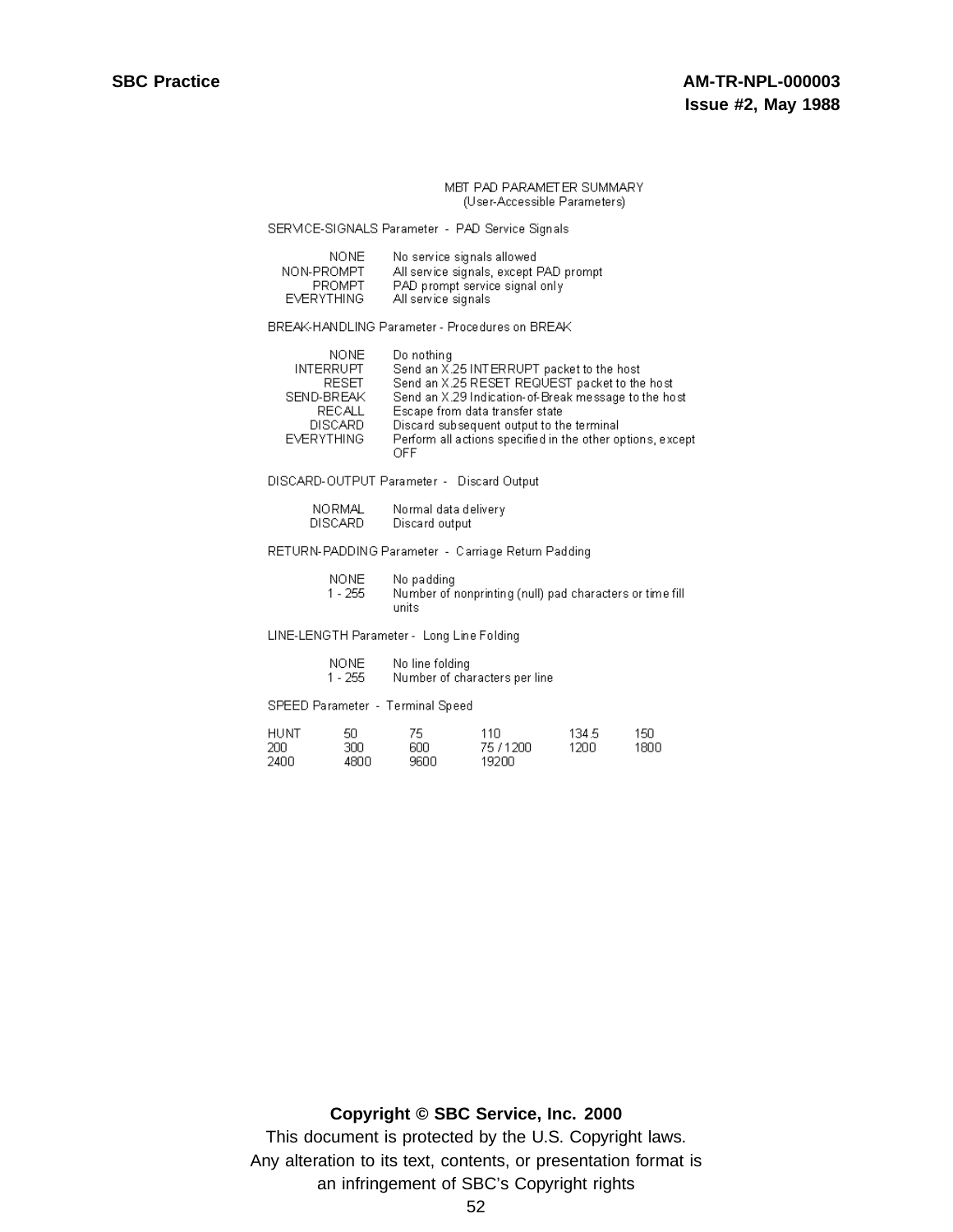PAD-FLOW Parameter - PAD Flow Control by Terminal

| <b>OFF</b> | No PAD flow control by terminal      |
|------------|--------------------------------------|
| ON.        | PAD flow control by terminal enabled |

**INSERT-LF Parameter - Linefeed Insertion** 

| OEE                    | No Linefeed insertion                                                          |
|------------------------|--------------------------------------------------------------------------------|
| TO-TERMINAL            | Insert LF after each CR sent to the terminal                                   |
| FROM-TERMINAL          | Insert LF after each CR received from the terminal                             |
|                        | (Note that the LF is included in the data sent to the<br>host)                 |
| ECHO-TO-TERMINAL<br>AH | Insert LF after each CR echoed to the terminal<br>All of the above excent OFF. |

LINEFEED-PADDING Parameter - Linefeed Padding

| NONE.   | No linefeed padding                             |
|---------|-------------------------------------------------|
| 1 - 255 | Number of nonprinting (null) padding characters |

EDITING Parameter - Editing in Data Transfer Mode

| <b>OFF</b> | No editing during data transfer       |
|------------|---------------------------------------|
| ΟN         | Editing possible during data transfer |

DELETE-CHAR Parameter - Character-delete Character

- $1 127$ Decimal value of ASCII character to be used as characterdelete character
	- $"\chi"$ Any ASCII character, except <NULL>, enclosed in single or double quotes

LINE-DELETE-CHAR Parameter - Line delete Character

- NONE No line-delete character
- $1 127$ Decimal value of ASCII character to be used as line-delete character
	- $\mathrm{``x}"$ Any ASCII character, except <NULL>, enclosed in single or double quotes

### **Copyright © SBC Service, Inc. 2000**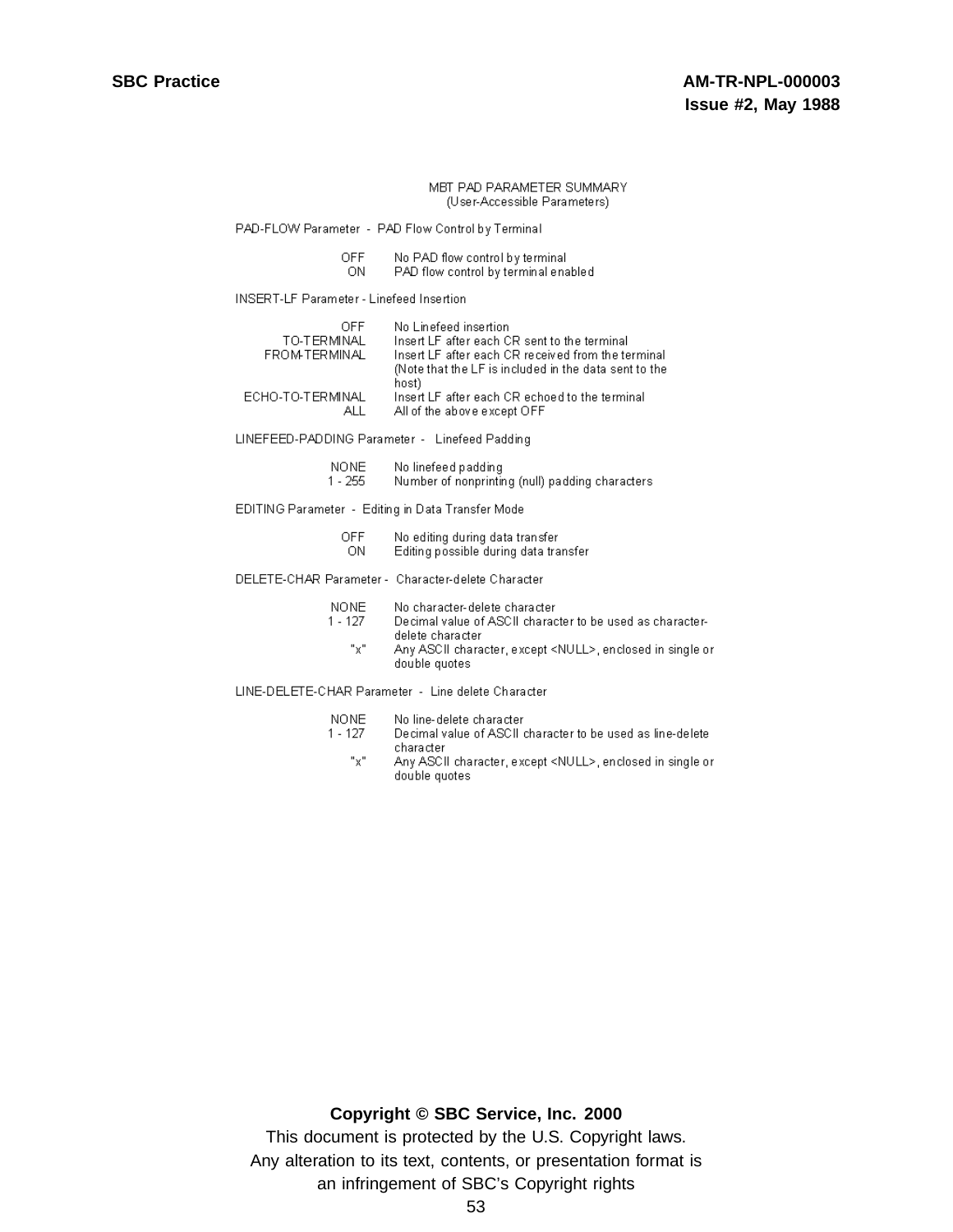REDISPLAY-CHAR Parameter - Line-redisplay Character

- **NONE** No line-redisplay character
- $1 127$ Decimal value of ASCII character to be used as lineredisplay character
- $"x"$ Any ASCII character, except <NUL>, enclosed in single or double quotes

TERMINAL-TYPE Parameter - Device Type

| <b>HARDCOPY</b> | Hardcopy display terminal |  |  |
|-----------------|---------------------------|--|--|
| CRT             | CRT display terminal      |  |  |

ECHO-SET Parameter - Characters to Echo

| ALL        | All characters are echoed                                                                             |
|------------|-------------------------------------------------------------------------------------------------------|
| CR.        | No echo of CR                                                                                         |
| ΙF         | No echo of LF                                                                                         |
| CT RL1     | No echo of VT, HT, and FF.                                                                            |
| CTRL2      | No echo of BEL and BS                                                                                 |
| CTRL3      | No echo of ESC and ENQ                                                                                |
| CTRL4      | No echo of ACK, NAK, STX, SOH, EDT, ETB and ETX                                                       |
| CTRL5      | No editing characters (character-delete, line-delete, word-                                           |
|            | delete and line-redisplay) are echoed                                                                 |
| CTRL-OTHER | No ASCII control characters are echoed, except those listed<br>in options CTRL1 through CTRL5, above. |
|            |                                                                                                       |

COMMAND-MODE Parameter - X.28 or PCL Command Mode

 $X.28$ X.28 command language, X.28, interface, X.3 PAD parameters PCL MBT PCL interface and command language, MBT extended PAD parameters

QUOTE-CHAR Parameter - Quote Character

- **NONE** No quote character
- Decimal value of ASCII character to be used as quote  $1 - 127$ character
	- $"x"$ Any ASCII character, except <NUL>, enclosed in single or double quotes

### **Copyright © SBC Service, Inc. 2000**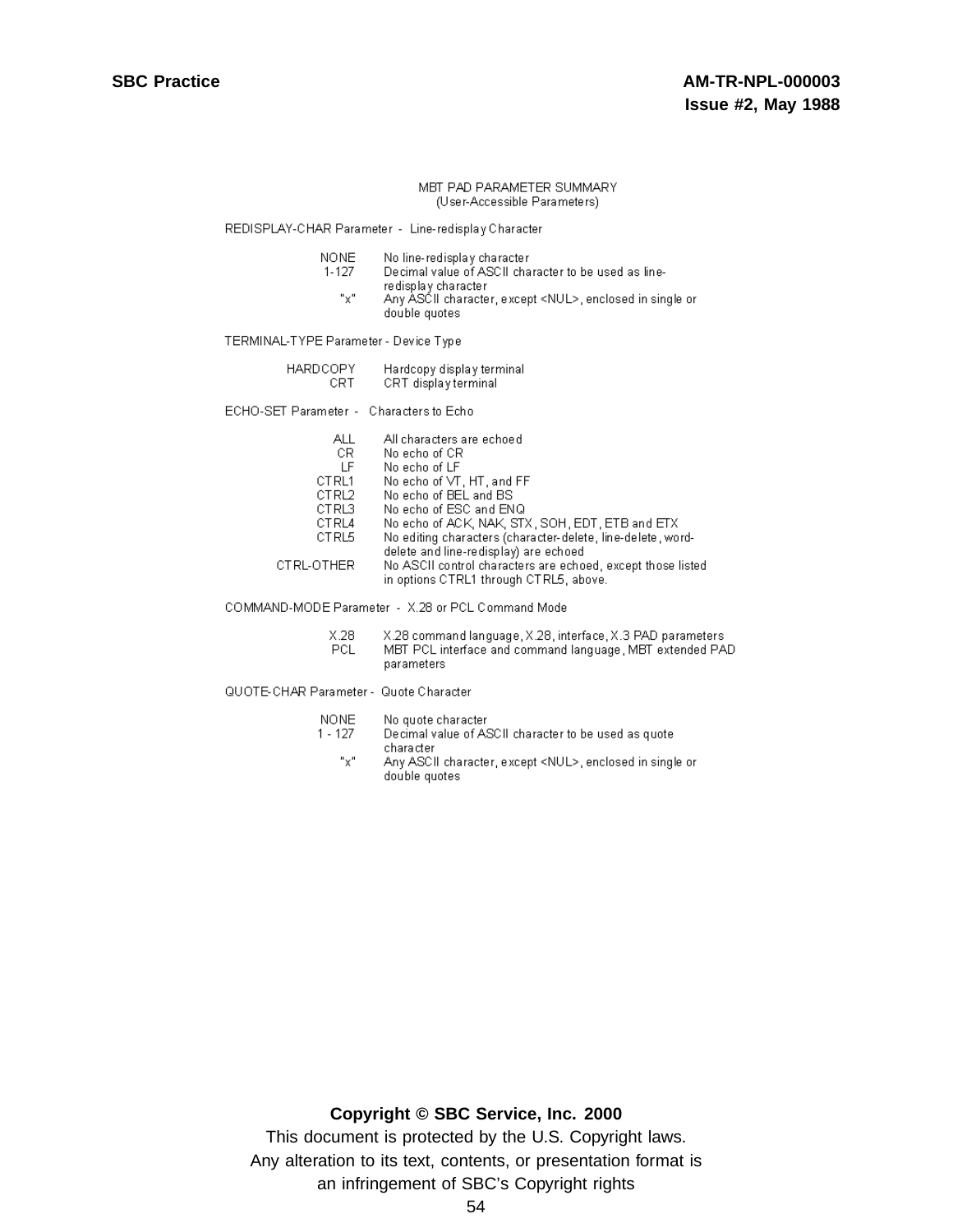#### WORD-DELETE-CHAR Parameter - Word-delete Character

- **NONE** No word-delete character
- $1 127$ Decimal value of ASCII character to be used as word-delete character
	- $"x"$ Any ASCII character, except <NUL>, enclosed in single or double quotes

#### COMPLETION-CHAR Parameter - Command Completion Character

- **NONE** No command-completion character
- $1 127$ Decimal value of ASCII character to be used as commandcompletion character
	- $"x"$ Any ASCII character, except <NUL>, enclosed in single or double quotes  $(\text{default} = \text{ESC})$

#### HELP-CHAR Parameter - PCL Command Help Character

- **NONE** No help character is used
- $1 127$ The decimal value of the ASCII character to be used as the Help character.
	- $"x"$ Any ASCII character, except <NUL>, enclosed by single or double quotes.  $(\text{default} = "?")$

#### BITS-CHAR Parameter - Number of Bits per Character

- 2 Seven bits per character
- 3 Eight bits per character

#### PARITY Parameter - Character Parity Setting

- **EVEN** Output even-parity characters to the terminal and ignore (discard) terminal input characters with an odd parity. ODD Output odd-parity characters to the terminal and ignore
	- (discard) terminal input characters with an even parity. **ON** Output characters to the terminal with the parity bit on (1)
	- and accept input characters of any parity. **OFF** Output characters to the terminal with the parity bit off
		- (D) and accept input characters of any parity.

### Copyright © SBC Service, Inc. 2000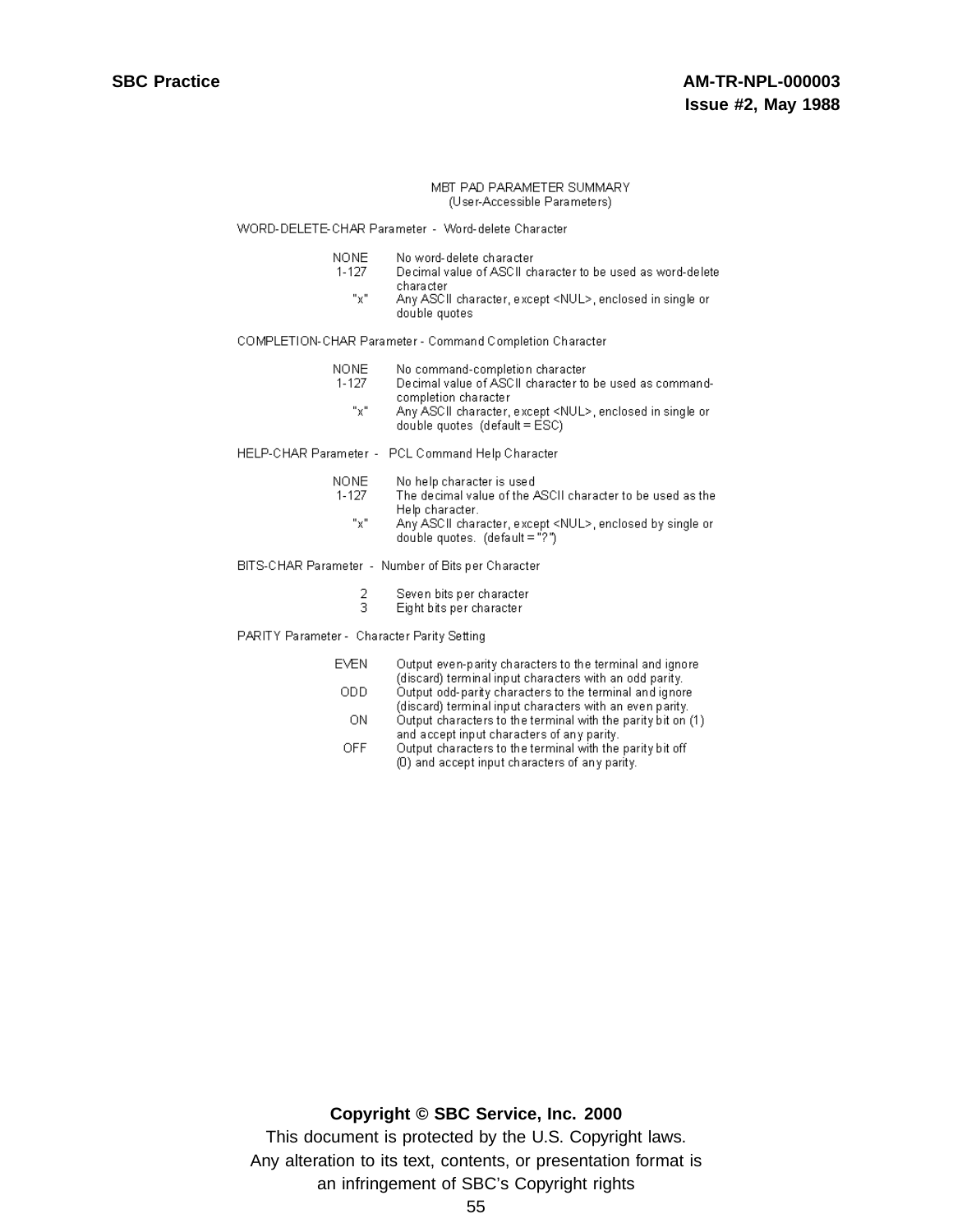STOP-BITS Parameter - Number of Stop Bits per Character

- Append on stop bit after each character  $\mathbf{1}$
- 1.5 Append 1-1/2 stop bits after each character
- $\mathcal{D}$ Append two stop bits after each character

PAD-FLOW-OFF-CHAR Parameter - PAD Flow Control Character

- **NONE** No PAD flow-control-off character is used.
	- $1 127$ The decimal value of the ASCII character to be used as the PAD flow-control-off character.
		- "х" Any ASCII character, except <NUL>, enclosed by single or double quotes.

PAD-FLOW-ON-CHAR Parameter - PAD Flow Control Character

- **NONE** No PAD flow-control-on character is used.
- The decimal value of the ASCII character to be used as the  $1 - 127$ PAD flow-control-on character.
	- $"x"$ Any ASCII character, except <NUL>, enclosed by single or double quotes.

TERMINAL-FLOW-ON-CHAR Parameter - Terminal Flow Control Character

- **NONE** No terminal flow-control-on character is used.
- The decimal value of the ASCII character to be used as the  $1 - 127$ terminal flow-control-on character. "x" Any ASCII character, except <NUL>, enclosed by single or
- TERMINAL-FLOW-OFF-CHAR Parameter Terminal Flow Control Character

double quotes.

| NONE- | No terminal flow-control-off character is used.            |
|-------|------------------------------------------------------------|
| 1-127 | The decimal value of the ASCII character to be used as the |
|       | terminal flow-control-off character.                       |

 $"x"$ Any ASCII character, except <NUL>, enclosed by single or double quotes.

TERMINAL-OVERFLOW-CHAR Parameter - Input Buffer Overflow Signal

**NONE** No terminal overflow character is used.

### Copyright © SBC Service, Inc. 2000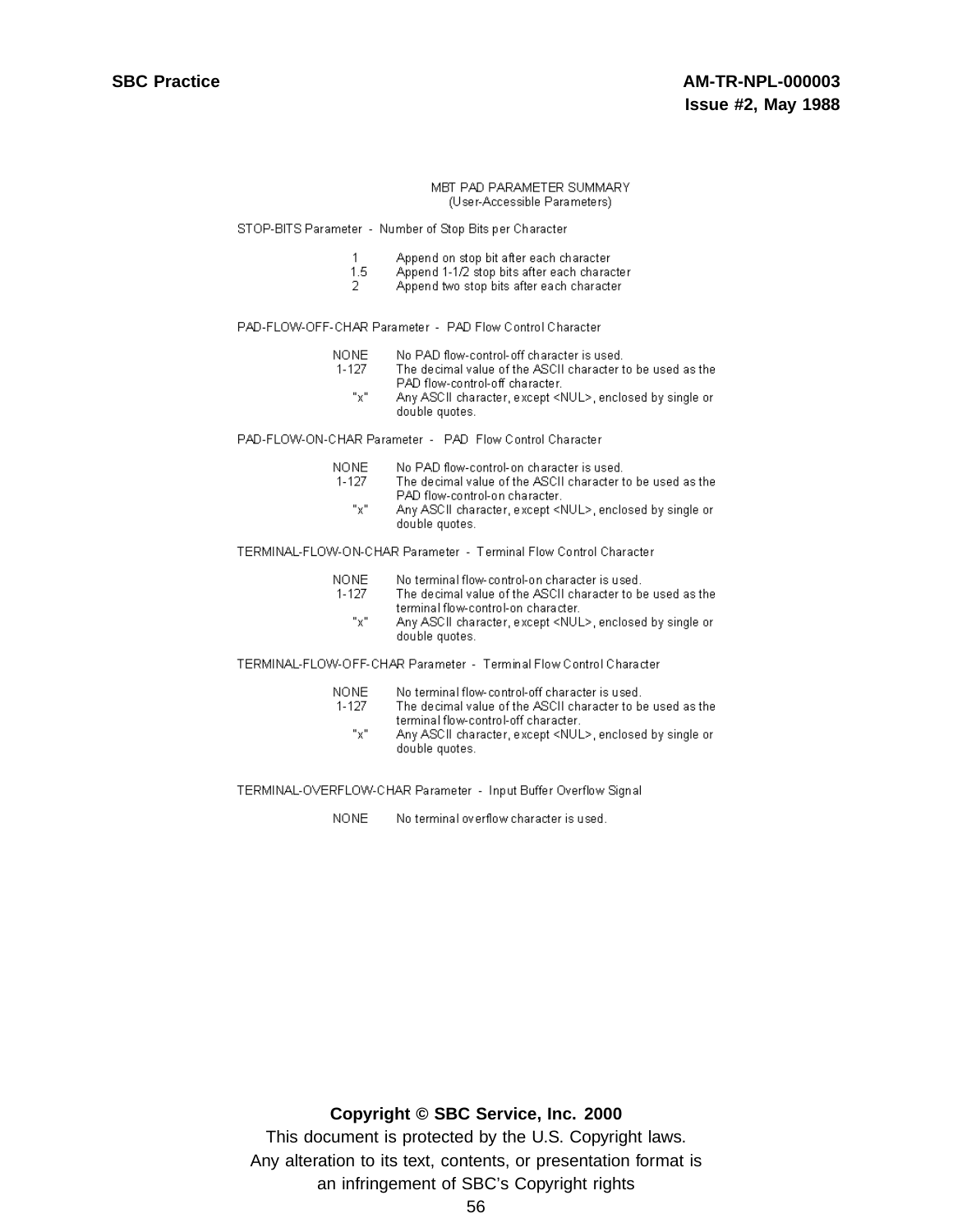1-127 The decimal value of the ASCII character to be used as the terminal

- overflow character.
- "x" Any ASCII character, except <NUL>, enclosed by single or double quotes.

ECHO-COMMANDS Parameter - Echoing in PCL Command Mode

- Echo characters back to the terminal while in PCL command ON. mode
- **OFF** Do not echo characters back to the terminal while in PCL command mode

SERMCE-SIGNAL-PREFIX Parameter - PAD Service Signal Prefix

- **NONE** No prefix character to PAD service signals.
- $1 127$ The decimal value of the ASCII character to be used as the prefix to PAD service signals.  $"x"$ 
	- Any ASCII character, except <NUL>, enclosed by single or double quotes.

PROMPT-SUFFIX Parameter - PAD Prompt Suffix

- **NONE** No PAD prompt suffix is used.  $1 - 127$ The decimal value of the ASCII character to be used as the PAD prompt suffix.
	- $"x"$ Any ASCII character, except <NUL>, enclosed by single or double quotes.

CRLF-MAP Parameter - Carriage Return-Linefeed Map

- **OFF** Treat LF characters as normal input data.
- Discard the first LF following a carriage return and do not -ON echo the LF back to the terminal.

### **Appendix B**

### **MBT PAD PARAMETER SUMMARY**

### **(Network administration parameters)**

The network administration parameters will not be described since they are intended for use by network and system administrators.

### **Appendix C**

### **MBT PAD COMMAND LANGUAGE**

### **Copyright © SBC Service, Inc. 2000**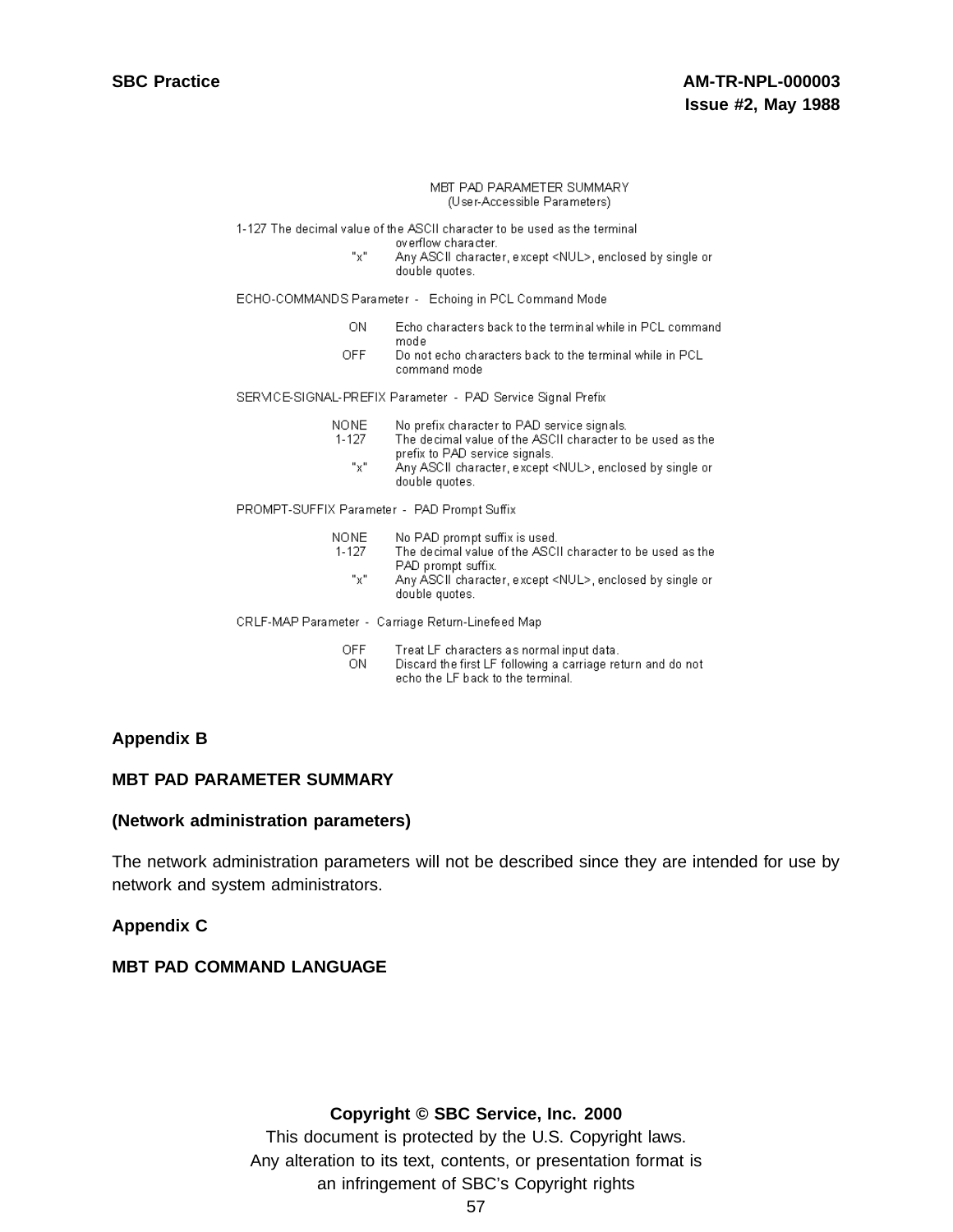This table provides a list of the commands in the MBT PAD Command Language (PCL). Both user and supervisory commands are listed. PCL provides a superset of the X.28 command language.

|     | Call Setup Commands      |                                                |                                                                                                                                                                                                                                |  |
|-----|--------------------------|------------------------------------------------|--------------------------------------------------------------------------------------------------------------------------------------------------------------------------------------------------------------------------------|--|
| a). | Service Request Signal   |                                                |                                                                                                                                                                                                                                |  |
|     | Function:                | connected                                      | To request service from the MBT PAD after making a dial-up<br>connection, or after powering up a terminal that is directly                                                                                                     |  |
|     | Format:                  | $\langle CR \rangle \langle CR \rangle$        |                                                                                                                                                                                                                                |  |
|     | Response: <b>pad&gt;</b> |                                                |                                                                                                                                                                                                                                |  |
| b). | Call Request Command     |                                                |                                                                                                                                                                                                                                |  |
|     | Function:                |                                                | — To establish a virtual call.                                                                                                                                                                                                 |  |
|     | Format:                  | CONNECT                                        | {host_number/PSN_number}<br>${X.121}$ address}                                                                                                                                                                                 |  |
|     |                          |                                                | [DATA: string]<br>[PASSWORD:string]                                                                                                                                                                                            |  |
|     |                          |                                                | [REVERSE-CHARGE]<br>[PACKET-SIZE:128]<br>[WINDOW-SIZE:window_size]<br>[SUB-ADDRESS:host_sub-address]                                                                                                                           |  |
|     | NOTES:                   | 1 and 12 characters.<br>c)<br>in this command. | a) The DATA and PASSWORD parameters may not appear<br>together. Only one, or neither, is allowed.<br>b) The argument "string" is any ASCII character string, between.<br>The word CALL may be used instead of the word CONNECT |  |

### **Copyright © SBC Service, Inc. 2000**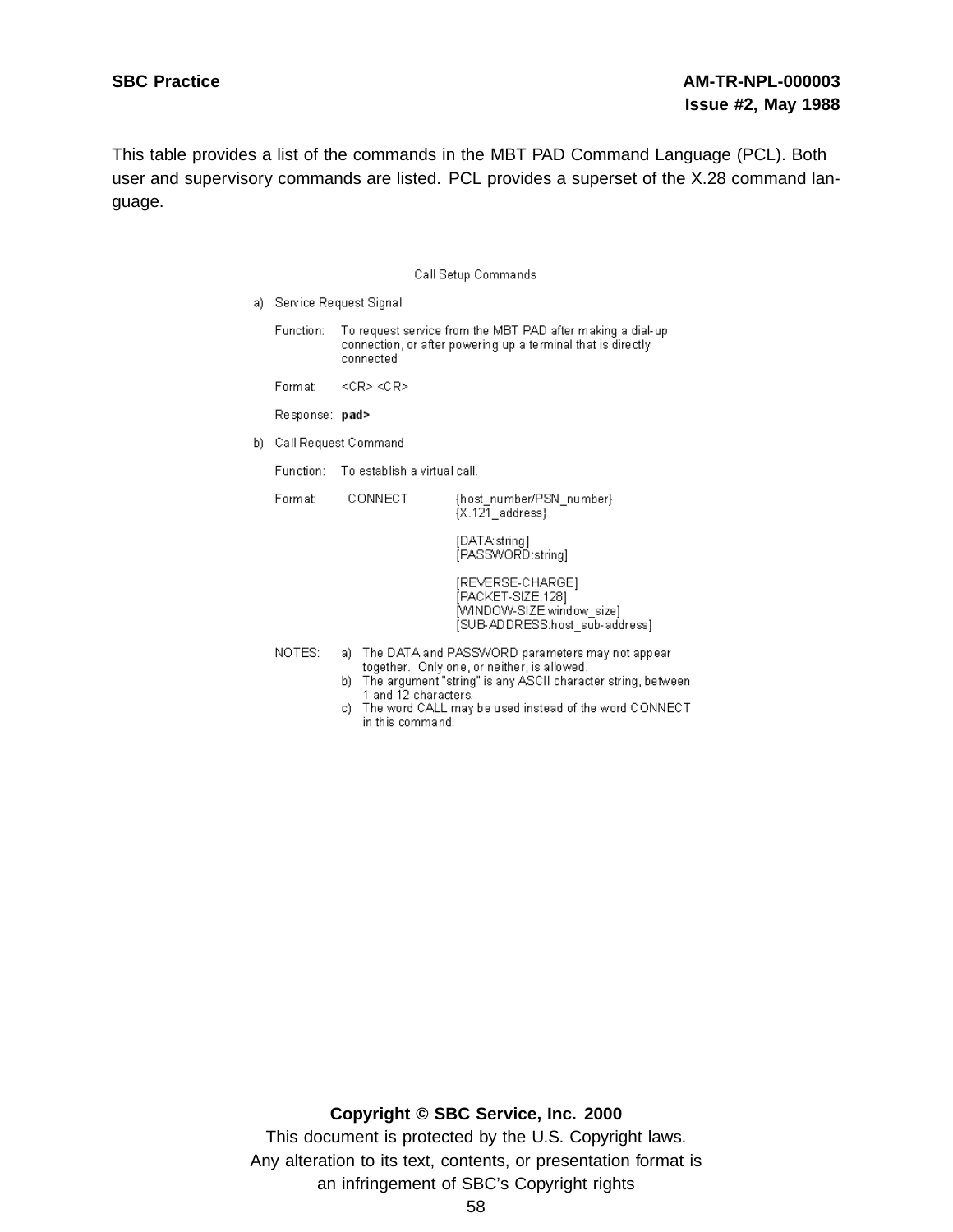### Response: Connection opened.,

or appropriate error message.

c) ACCEPT-CONNECTIONS Command

Function: Enables user's PAD port to accept incoming calls. Port typically connot accept incoming calls until this command is ussued.

Format: ACCEPT-CONNECTIONS

Parameter Commands

- d) PARAMETERS Command
	- Function: To examine all PAD parameters.

PARAMETERS Format:

| Response: | par-name:value<br>par-name:value |  |
|-----------|----------------------------------|--|
|           | par-name:value                   |  |
|           |                                  |  |

(All 37 user accessible parameters listed)

Function: To examine a specified set of parameters.

PARAMETER par\_name [.par\_name [...]] Format:

Response: par-name:value par-name:value

(Only specified parameters listed)

e) SET Command

Function: Set the value of PAD parameters.

 $\cdot$ :

### Copyright © SBC Service, Inc. 2000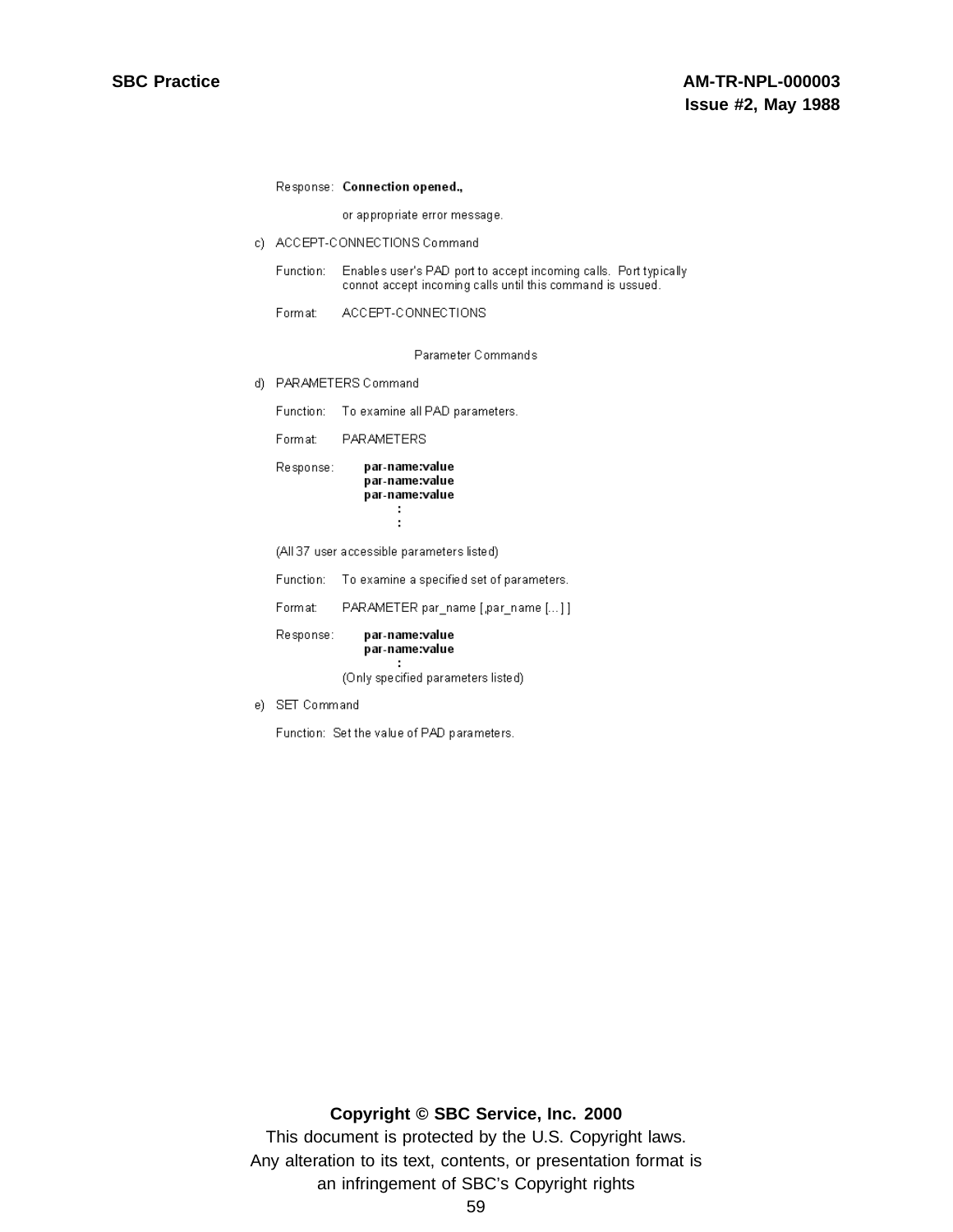|     | Format:                | SET par name:value[+value[]]<br>$[$ ,par_name:value[+value[]] $[$ ]]                                 |  |
|-----|------------------------|------------------------------------------------------------------------------------------------------|--|
| f)  | SET-AND-VERIFY Command |                                                                                                      |  |
|     | Function:              | Set the value of PAD parameters and examine their value.                                             |  |
|     | Format:                | SET-AND-VERIFY par_name:value[+value[]]<br>[par name:value[+value[]] []]                             |  |
|     | Response:              | par name:value<br>par name:value<br>÷                                                                |  |
|     |                        | (Only specified parameters listed)                                                                   |  |
| g)  | <b>PROFILE Command</b> |                                                                                                      |  |
|     | Function:              | To select a terminal profile.                                                                        |  |
|     | Format:                | PROFILE profile_name                                                                                 |  |
|     |                        | where "profile_name" is a file name.                                                                 |  |
|     |                        | Session Command                                                                                      |  |
| h). | PAD Recall Character   |                                                                                                      |  |
|     | Function:              | To escape from data transfer mode to PAD command mode.                                               |  |
|     | Format:                | <dle> or &lt;^P&gt; is PCL/X.3 default. PAD Recall character<br/>selected by RECALL Parameter.</dle> |  |
|     |                        | <break> if BREAK-HANDLING Parameter includes RECALL<br/>action.</break>                              |  |
|     | Response: pad>         |                                                                                                      |  |

i) RESET Command

Function: To reset a virtual call.

### **Copyright © SBC Service, Inc. 2000**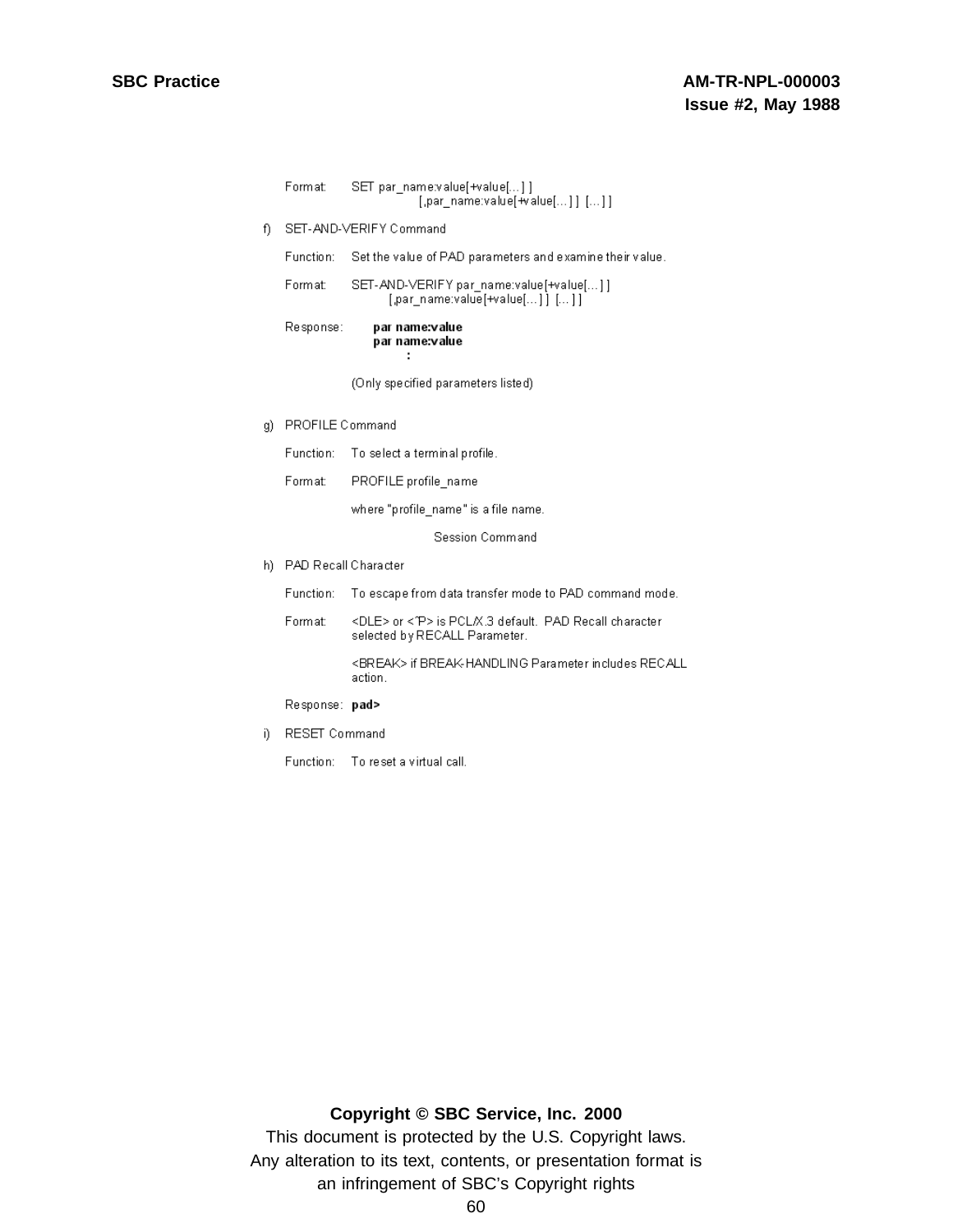Format: **RESET** Response: reset or appropriate error message. j) STATUS Command Function: To determine the communication status of the PAD port. Format: **STATUS** Response: There is no connection activity. Port is accepting connections. There is an active connection. There is an initiated connection. k) INTERRUPT Command Function: To send an X.25 INTERRUPT packet to the host computer. Format: **INTERRUPT** Response: Appropriate status message. CLEAR Command I) Function: To terminate a call. Format: CLEAR Response: Call cleared. or appropriate error message. m) Flow Control Function: Flow control characters are used by the terminal to stop the PAD output to the terminal, or are used by the PAD to stop terminal input. Format: The TERMINAL-FLOW Parameter indicates if the PAD may flow control the terminal, or not. By default, the XOFF (

### **Copyright © SBC Service, Inc. 2000**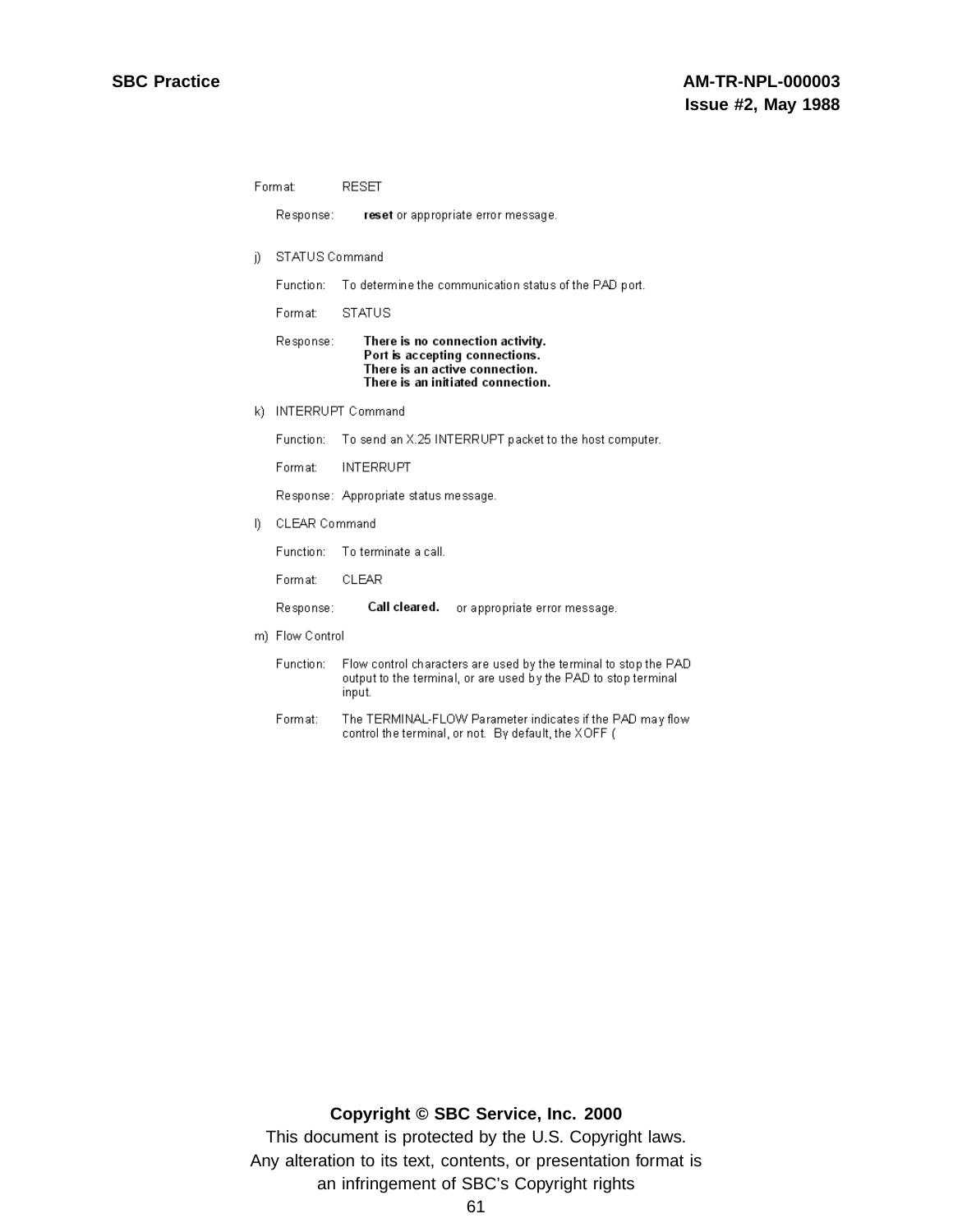Other characters may be used, as specified by the TERMINAL-FLOW-ON-CHAR and TERMINAL-FLOW-OFF CHAR Parameters.

The PAD-FLOW Parameter indicates if the terminal may flow control the PAD, or not. By default, the XOFF ("S) and XON ("Q) characters are used for PAD flow control. Other characters may be used as specified by the PAD-FLOW-ON-CHAR and PAD-FLOW-OFF-CHAR Parameters.

**Information Commands** 

n) PORT-INFORMATION Command

Function: Display information about the user's PAD port.

Format: PORT-INFORMATION

Response: Port-related information, including:

- PAD port to which terminal is connected
	- $\star$ Current state of port
	- User interface (X.28 or PCL)
	- \* Call status of port
	- \* Current state of terminal
	- $\star$ Modem signals asserted on the port
	- $\star$ Call statistics for this port
- o) PAD-INFORMATION Command
	- Function: Display information about the status of the PAD.
	- Format: PAD-INFORMATION
	- Response: PAD-related information, including:

### Copyright © SBC Service, Inc. 2000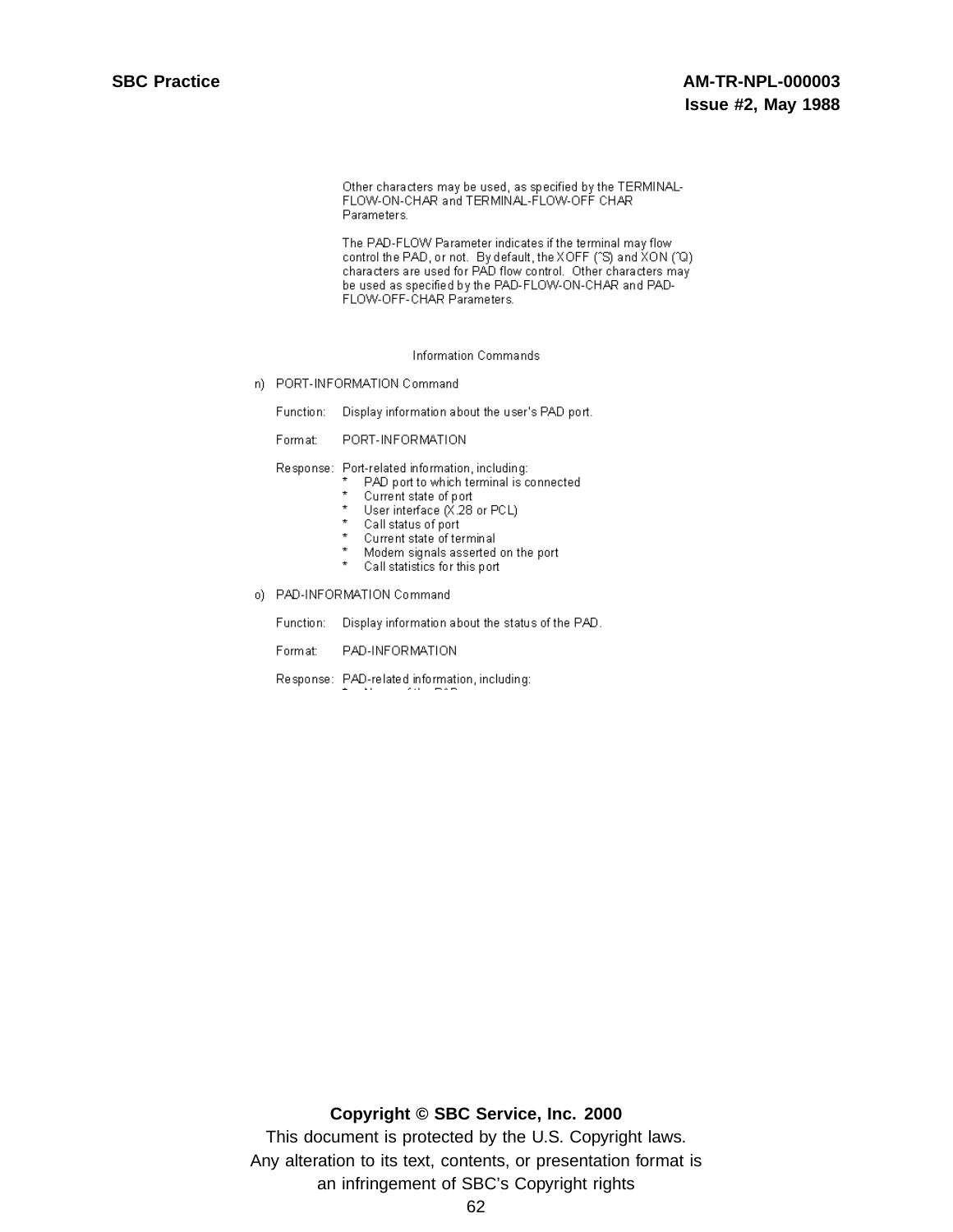#### Network Manager Commands

- p) LOCAL Command
	- Used to prefix other PCL commands. Used by network Function: managers. Ignored if used by standard PCL commands and nonprivileged users.
	- LOCAL PCL\_command Format:

where "PCL\_command" is any PCL command except LOCAL

#### Supervisory Commands

PCL supports a number of supervisory commands, for use by operations and development personnel. Supervisory commands may be executed only after a LOCAL PRIVILEDGES or REMOTE PRIVILEGES command has been issued. Supervisory commands are briefly described below:

BROADCAST message\_string

Sends the string "message\_string" to all users currently connected to the PAD. The string must be no more than 72 characters in length.

#### CALL-HISTORY

Displays the number of incoming and outgoing calls associated with each PAD port, since the last time the PAD was restarted.

| CONTROL link_number__ | {EXTERNAL-LOOP} | {HARDWARE-LOOP} |  |
|-----------------------|-----------------|-----------------|--|
|                       | {SOFTWARE-LOOP} | {LOOPING-OFF}   |  |

This command affects the looping of the X.25 port specified by "link\_number". EXTERNAL-LOOP indicates that the X.25 port is looped externally. HARDWARE-LOOP indicates the PAD sets the loop-back mode in the USART for the X.25 port. SOFTWARE-LOOP indicates that the Link Layer software of X.25 loops back the output data. LOOPING-OFF is used to nullify a previously issued loop command.

LOCAL PORT port\_number DISABLE-PORT port number DISABLE-PORT REMOTE PORT

### **Copyright © SBC Service, Inc. 2000**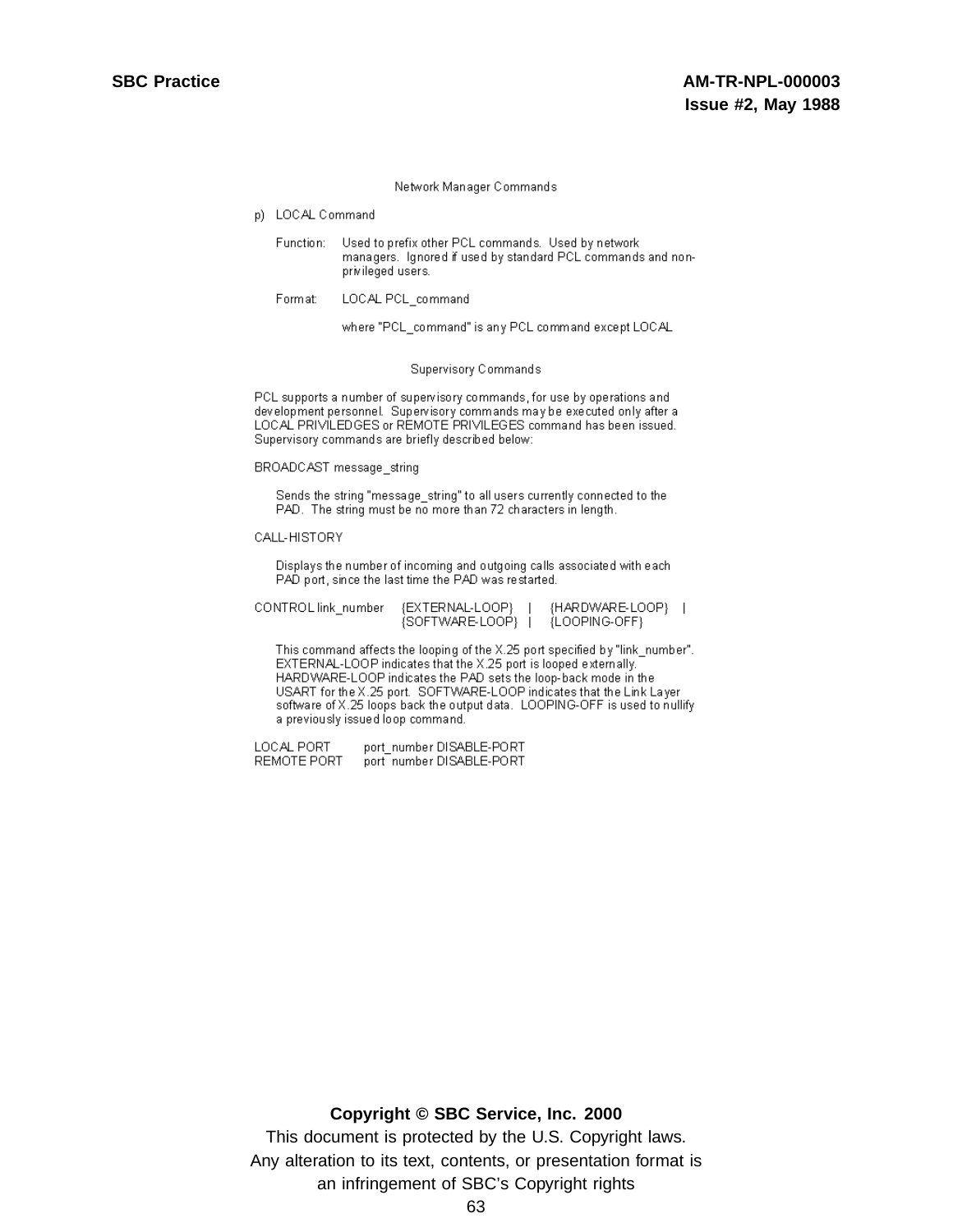Used to prevent the PAD from servicing the port in any way. Sets the port into not-accepting-connections state. This mechanism is commonly used to "busy out" a dial-up modem. When the port is disabled, the modem control signals are set to the state specified by the MODEM-DISABLED-OUTPUTS. Parameter.

LOCAL PORT port\_number\_ENABLE-PORT REMOTE PORT port number ENABLE-PORT

Used to reverse a DISABLE-PORT command, and is valid only for a port that is currently disabled. A newly enabled port is placed in the idle modem state.

#### END-ALLOC-TRACE

Turns off the tracing of memory allocations and deallocations.

#### END-LOCAL-PRIVILEGES

After execution of this command, the port no longer has access to the supervisory commands (until another LOCAL PRIVILEGES command is issued).

#### END-PRIMLEGES

Disables local and remote privileges, if enabled.

#### END-REMOTE-PROVILEGES

Disables remote commands. Valid only after a REMOTE PRIVILEGES command has been executed.

#### ENTER-LOADER

Stops execution of the PAD program and starts the loader/dumper program. All open connections are lost.

#### EXECUTION-PROFILING

THIS COMMAND FOR DEVELOPMENT PRESONNEL ONLY! IT MAY CAUSE THE PAD TO CRASH IF USED BY OTHER USERS!!

[DURATION: {FOREVER} | {time\_in\_seconds}]<br>[MESSAGE-LENGTH: {RANDOM} | {length}] GENERATE-TRAFFIC [PERIOD: {CONTINUOUS} | {time in seconds}] [PATTERN: {RANDOM} | {RIPPLE}]

### Copyright © SBC Service, Inc. 2000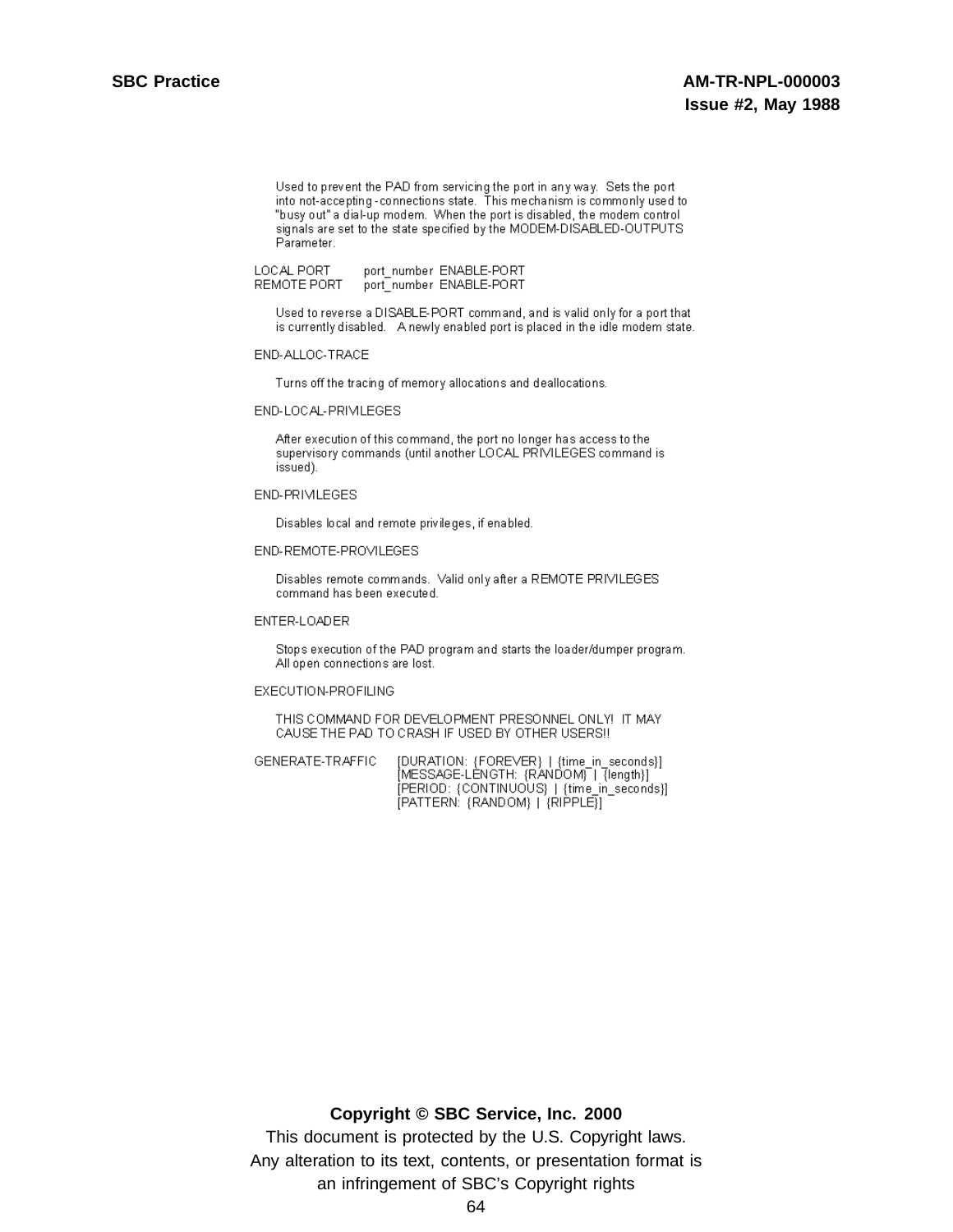### **AM-TR-NPL-000003 Issue #2, May 1988**

Causes the PAD to generate a stream of test traffic. Default argument settings generate a CONTINUOUS stream of 80 character messages, using a RIPLE pattern, where the test is continued FOREVER.

If no open connection exists, the traffic will be generated locally and sent to the terminal. If the user issues the command while a virtual circuit is open, the traffic will be generated locally and sent to the remote end of the connection. The generation of traffic may be haulted by entering a Recall character.

#### LOCAL PORT port\_number command

Used to execute commands on behalf of another port on the same PAD that the user terminal is connected to. Local privileges must be enabled to use this command. "Command" may be one of the following:

| ACCEPT-CONNECTIONS | CLEAR             |
|--------------------|-------------------|
| DISABLE-PORT       | ENABLE-PORT       |
| MESSAGE            | <b>PARAMETERS</b> |
| PORT-INFORMATION   | SET.              |
| SET-AND-VERIFY     |                   |

LOCAL PRIVILEGES local privileges password

Enables access to the supervisory commands and allows the user to execute commands on behalf of other ports. The "password" is a configurable parameter. The "password" argument is not echoed by the PAD when entered.

MESSAGE {LOCAL PORT port\_number MESSAGE message\_string} | {REMOTE PORT port\_number MESSAGE message \_string}

Send a "message\_string" of up to 72 characters to the designated PAD port.

#### PORT-ADDRESS

Prints out all the addresses by which the port in use is known; i.e., one address per configured network link.

#### PRINT-ALLOC-TRACE

If the PAD has been running an allocation trace, this command will output the accumulated trace information.

#### ENTER-LOADER

Stops execution of the PAD program and starts the loader/dumper program. All open connections are lost.

### EXECUTION-PROFILING

THIS COMMAND FOR DEVELOPMENT PRESONNEL ONLY! IT MAY CAUSE THE PAD TO CRASH IF USED BY OTHER USERS!!

GENERATE-TRAFFIC [DURATION: {FOREVER} | {time in seconds}]

### Copyright © SBC Service, Inc. 2000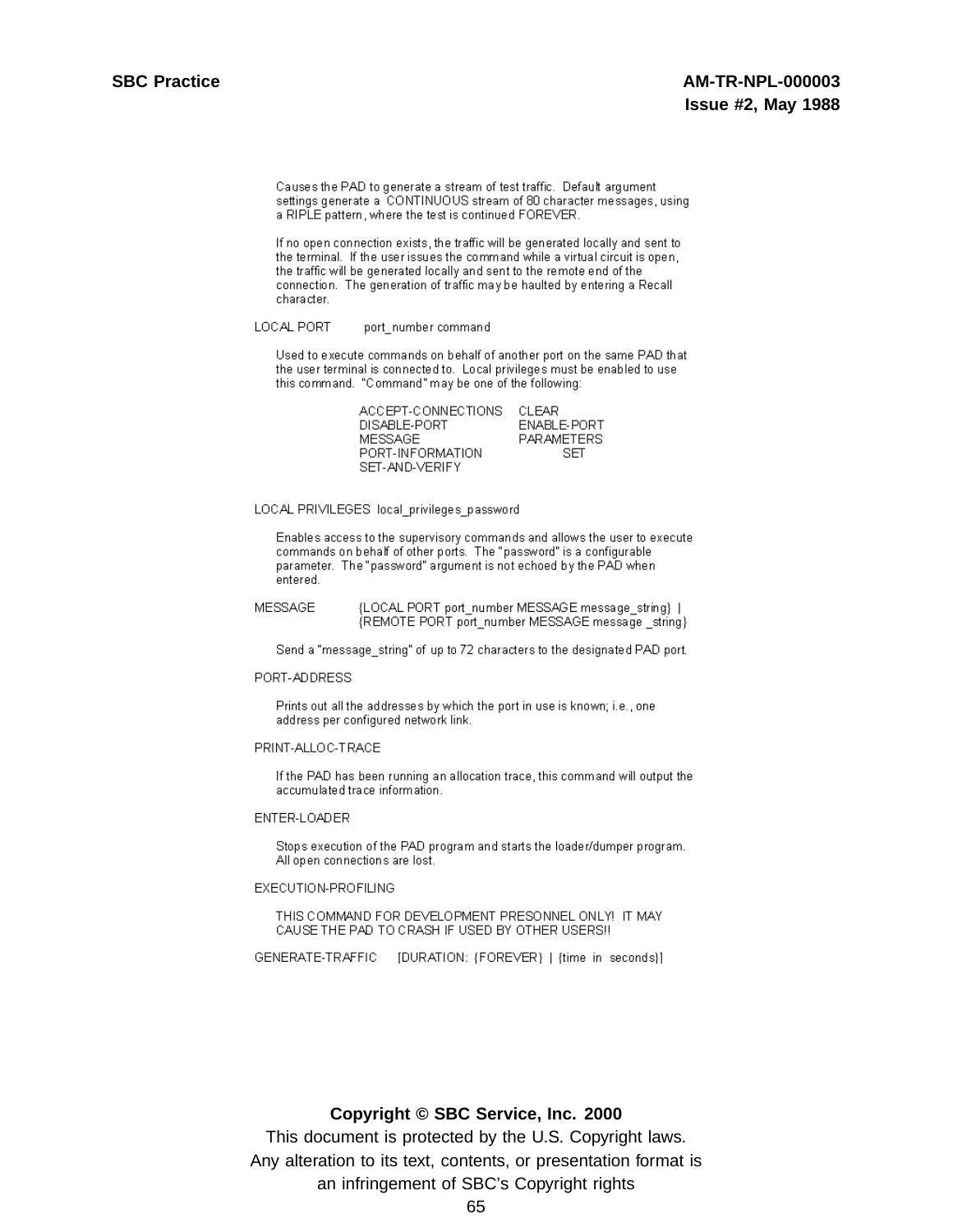#### REMOTE PORT port\_number command

Used to execute commands on behalf of a port on a PAD on the remote end of a virtual circuit. This command is valid only when a virtual circuit is open at this prot, the X.25 DTE at the other end of the virtual circuit is an MBT PAD. and remote privileges have been enabled. "Command" may be one of the following:

> ACCEPT-CONNECTIONS CLEAR DISABLE-PORT **ENABLE-PORT** MESSAGE PARAMETERS PORT-INFORMATION SET SET-AND-VERIFY

#### REMOTE PRIVILETES

#### remote\_privileges\_password

Enables use of the REMOTE AND REMOTE PORT commands. The REMOTE command allows control over the remote PAD; the REMOTE PORT command allows control over the port at the remote end of a virtual circuit. The "password" is a configurable parameter, and is not echoed by the PAD when entered.

REMOTE command

Used to execute commands for the PAD which is at the remote end of the virtual circuit. It is valid only if there is a virtual circuit open on this port, the X.25 DTE at the other end of the virtual circuit is an MBT PAD and remote privileges have been enabled. "Command" may be one of the following:

> **BROADCAST** ENABLE-PORT port PORT-INFORMATION **RESTART**

DISABLE-PORT port ENTER-LOADER **REBOOT** 

**RESTART** 

Causes the PAD to reinitialize itself, as if it had just been loaded. The X.25 link is restarted and all terminal ports are reset to their idle states.

START-ALLOC-TRACE

Causes the PAD to start recording information about allocations and deallocations of memory.

#### TIME [hh[:mm[:ss]]]

This command, without an argument, causes the PAD to display the current time. Since many networks span more than one time zone, the time is kept in Universal Time (UTC), also known as Greenwich Mean Time (GMT).

With an argument, this command may be used to set the time at the PAD.

### Copyright © SBC Service, Inc. 2000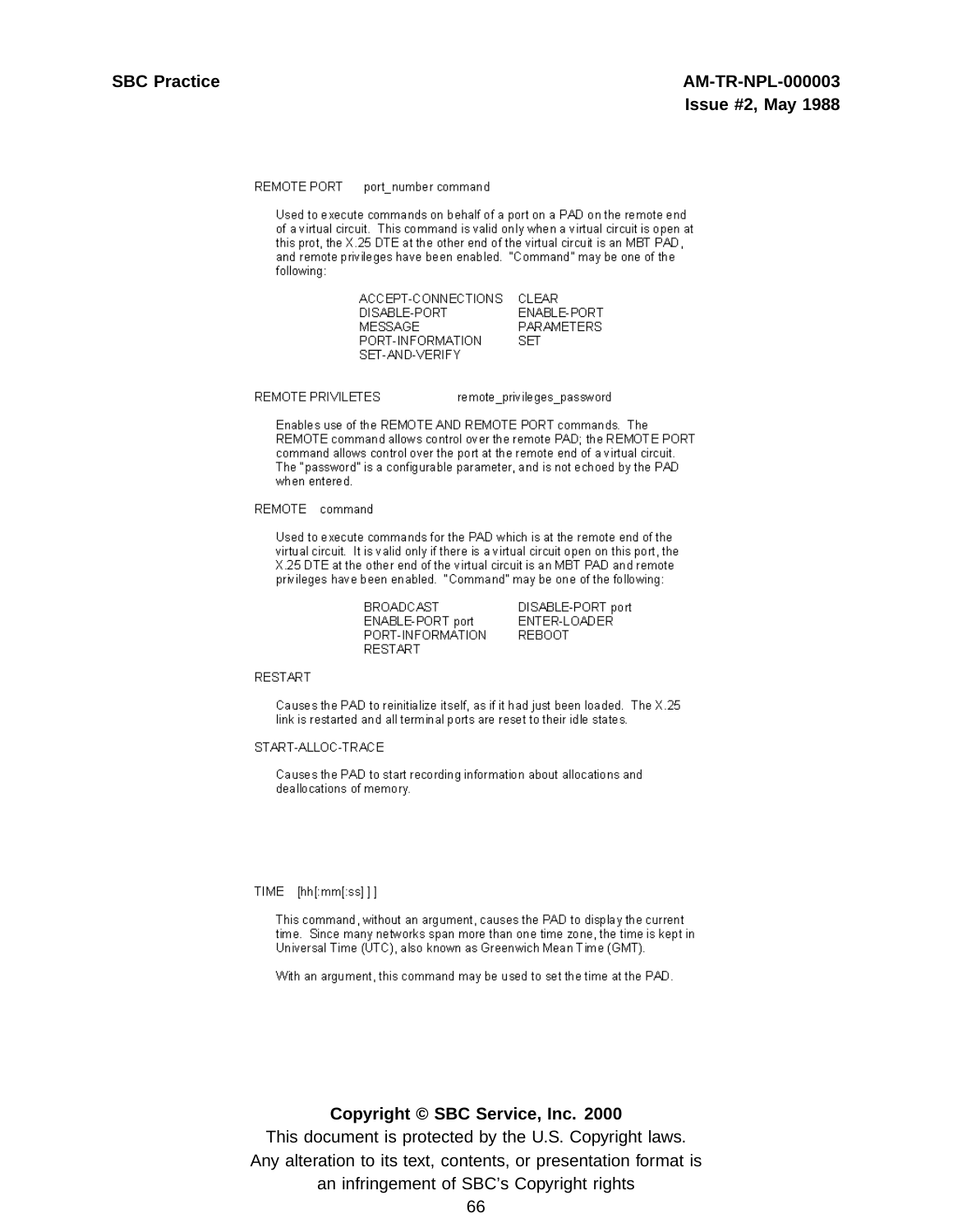# **3. Technical Interface Specifications for Asynchronous Service over a Siemens Platform**

### **3.1. Introduction**

This technical reference describes the interface protocols necessary for asynchronous devices to communicate with packet mode DTEs or other asynchronous DTEs via the Siemens Packet Switched Network (PSN). The asynchronous interface is based on the 1980 and 1984 International Telegraph and Telephone Consultative Committee (CCITT) Recommendation X.28 [1]. The network fully supports 1980 Recommendations and selected 1984[1]. The network fully supports 1980 Recommendations and selected 1984 [1]. The network fully supports 1980 Recommendations and selected 1984 Recommendations. Unless otherwise indicated, specific references to sections of CCITT Recommendations are per the 1980 issue (Yellow Book).

The asynchronous interface defines the protocol between an asynchronous DTE and Public Data Network. The asynchronous DTE/X.25 DTE [4] interface (based on CCITT Recommendation X.29 [2] specifies the protocol between a packet-mode DTE and the Public Data Network. CCITT Recommendation X.3 [3] defines a packet assembly/disassembly (PAD) facility in a Public Data Network.

The asynchronous interface supports originating virtual circuit call service (permits DTE to set up a call) to X.25 or other asynchronous DTEs. The interface also supports terminating virtual circuit call service (allows the DTE to receive incoming calls) from X.25 DTEs and other asynchronous DTEs.

The interface at both ends of a connection between two asynchronous DTEs is identical, whether the remote end DTE is an asynchronous terminal or an asynchronous host computer. This connection supports all capabilities of the asynchronous DTE/X.25 DTE connection. X.29 is supported between respective DCEs.

Sections 2 through 5 of this document provide introductory information on the asynchronous interface. Section 6 presents the Siemens supported version of X.28 and Section 7 describes the Siemens supported version of X.29. Parameter and signal formats have been compiled within the attached tables for convenient reference.

### 3.1.1. Reasons for Reissue

This document describes capabilities of the asynchronous DTE interface from the Siemens PSN. Updates to this document may be issued as new capabilities become available. When the document is reissued, the reasons for reissue will be given in this section.

### **Copyright © SBC Service, Inc. 2000**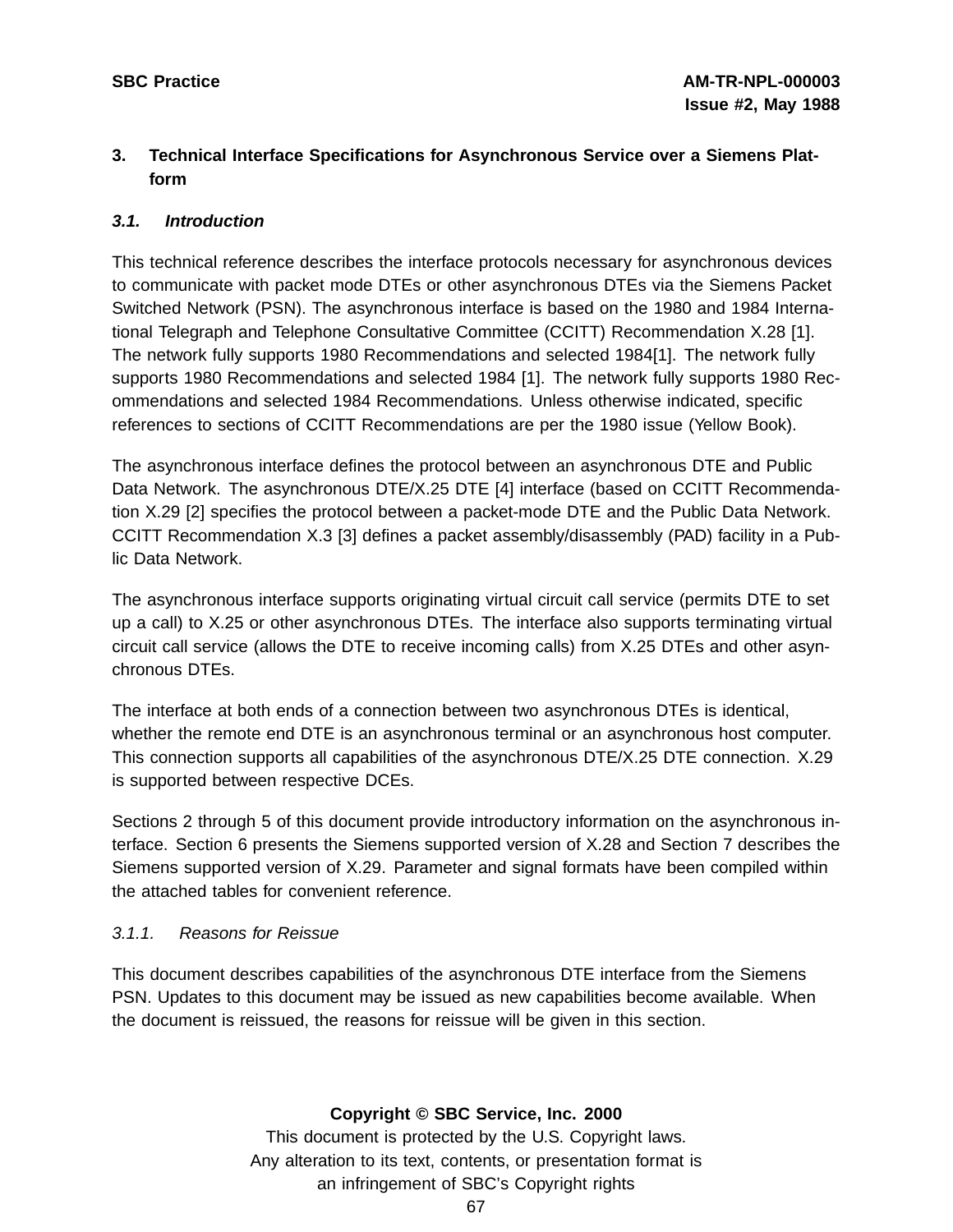### 3.1.2. Terms

This section defines some relevant terms in this technical reference.

- Network interface the demarcation point between the network communications channel and user provided equipment.
- Data Circuit-Terminating Equipment (DCE) equipment or functions on the network side of the interface that provide access to the PSN.
- Data Terminal Equipment (DTE) user equipment that connects to <sup>a</sup> communications channel as a data source and/or sink. The DTE begins at the communications interface unit on a host computer or terminal equipment.
- Packet Assembler/Disassembler (PAD) a function of the PSN that performs X.25 operations on behalf of the asynchronous DTE.
- Public Switched Telephone Network (PSTN) <sup>a</sup> voice telephone network.
- Public Packet Switched Networks (PPSNs) <sup>A</sup> Bell Operating Company maintained and operated public packet switched data network.
- Network refers to the Siemens packet switched network.

Please refer to Appendix A for additional terms and abbreviations.

### 3.1.3. Companion Documentation

This specification references a number of national and international standards/recommendations. Please refer to Appendix B for a listing and brief description of these references.

### **3.2. Overview**

Figure 1 contains two illustrations which show the way an asynchronous DTE accesses a remote DTE through the PSN and shows the relationships among X.3, X.29 and X.25 protocols.

The first illustration shows haw an asynchronous DTE communicates with a packet mode DTE over the PSN. The asynchronous DTE communicates in a character asynchronous format defined in X.28 while the packet mode DTE communicates with the PSN using X.25 packets. The packetizing and depacketizing of data is performed by the DCE PAD software as defined in X.3. The packet mode DTE uses X.29 procedures to send and receive control information to and from the DCE PAD.

### **Copyright © SBC Service, Inc. 2000**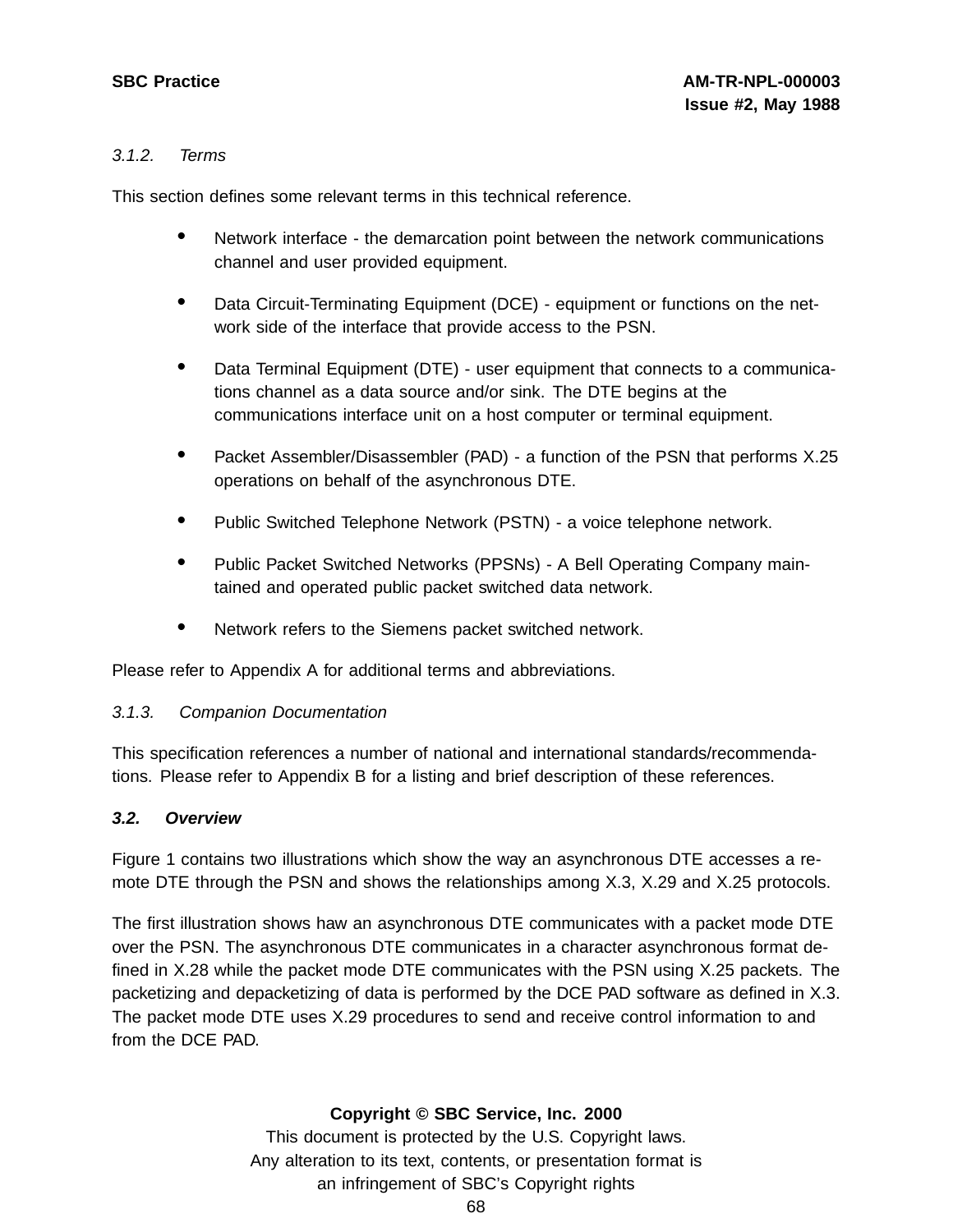The second illustration shows how two asynchronous devices communicate over the PSN. Both devices communicate in character asynchronous format via the PSN DCEs that implement the PAD software. The DCE PADs communicate with each other using X.29 procedures.

X.3 defines a set of 22 PAD parameters that can be configured to provide a variety of services to the asynchronous DTE. Each parameter can be set to any of a number of allowed values to provide different features. A combined set of parameter values defines a profile.

X.28 defines the command and service signals that enable the DCE PAD and asynchronous DTE to communicate with each other. These include a variety of commands and procedures that are used for setting PAD parameters, establishing a call, clearing calls, and inquiring about call status.

X.29 defines the formats of the control messages sent between the packet mode DTE and the DCE PAD (or between two PADs). These control messages provide a means for the packet mode DTE to manipulate the PAD parameters. PAD messages are contained in data-qualified packets (Q-bit = 1) at the X.25 packet level. All information transfer between the DCE PAD and packets mode DTE occurs according to procedures specified in X.25.

These PSN interface procedures conform primarily to the 1980 versions of these standards. unless otherwise indicated specific references to sections of CCITT Recommendations are per the 1980 issue (Yellow Book).

A private interface may be operated by a specific customer of the PSN. The service characteristics of the interface (e.g. operating speed, default profile) are determined by that customer during service provisioning by choosing among a variety of service options offered by the PSN. The PSN supports asynchronous direct access arrangements as well as dial-in via the PSTN to private interfaces.

Asynchronous DTE direct access and dial-in interfaces support originating virtual circuit call service (allowing the asynchronous DTE to initiate calls) to packet mode DTEs (X.25) and other asynchronous DTEs. The direct access interface also supports terminating virtual circuit call service (allowing the asynchronous DTE to receive calls) from packet mode DTEs (X.25) and other asynchronous DTEs.

## **3.3. DCE Functions and PAD Parameters**

The PAD service in the DCE performs X.25 functions on behalf of the asynchronous DTE. How these basic functions are accomplished is determined by the user-selectable options available in the PAD parameters.

Service initialization and call establishment procedures are discussed in Section 6.

## **Copyright © SBC Service, Inc. 2000**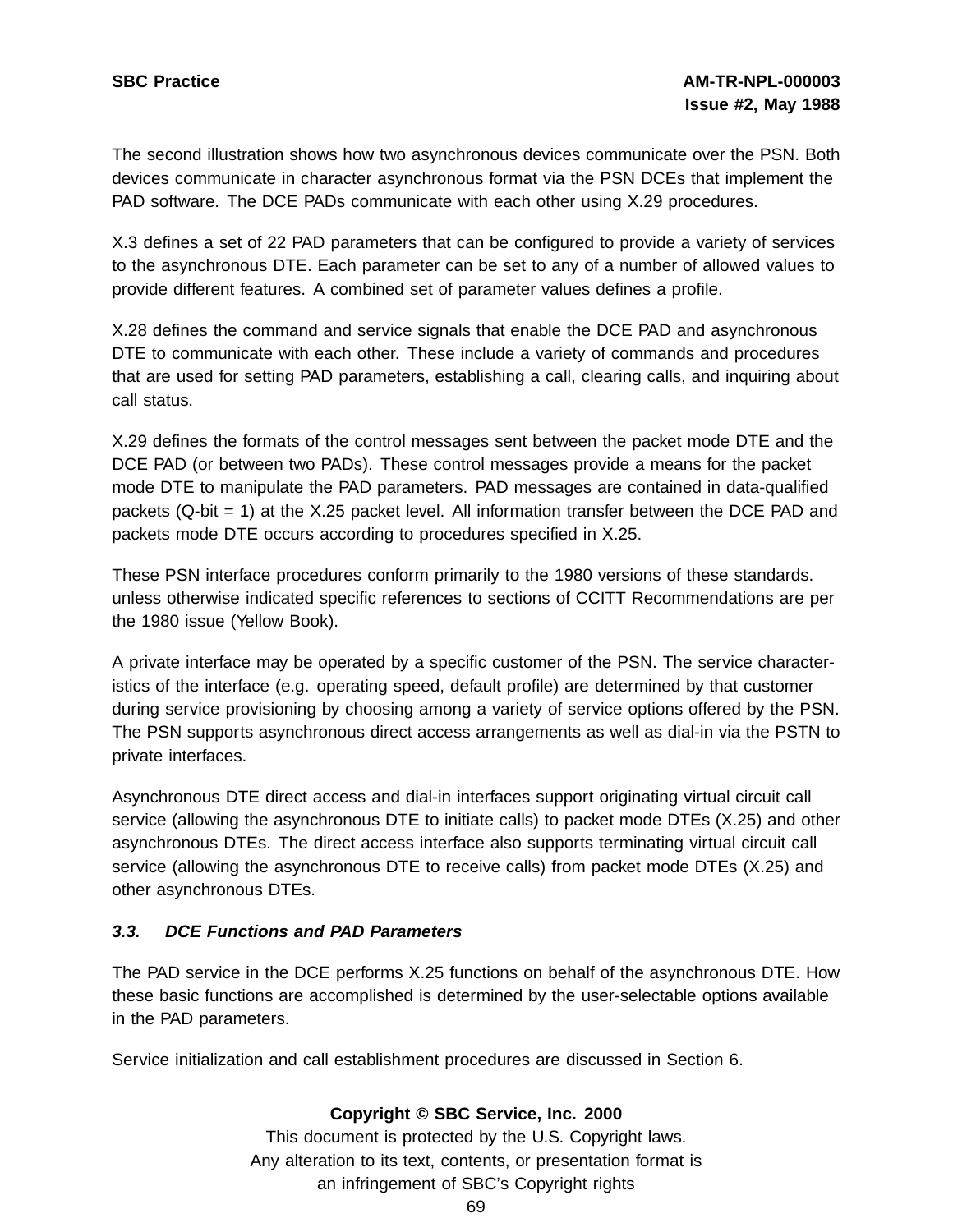# 3.3.1. DCE Functions

When the asynchronous DTE is physically connected to the DCE PAD, the interface is in one of two modes: data transfer mode or command mode.

In the data transfer mode the DCE PAD does not interpret any data it receives. It takes the data from the asynchronous DTE, one character at a time, and builds X.25 data packets (this is called "packetizing"). The X.25 data packets that arrive at the DCE PAD from the network are disassembled and output, one character at a time, to the asynchronous DTE (called "depacketizing").

In the command mode all data received by the DCE PAD is interpreted as commands to be responded to according to the procedures defined in X.28 and X.29.

Before the asynchronous DTE can initiate a virtual circuit call to the remote DTE it must connect with the DCE PAD. This is referred to as service initialization. Service initialization procedures dictate what signals must be exchanged between the asynchronous DTE and DCE PAD to establish the initial communication. To facilitate this exchange, the DCE PAD assigns a default profile upon receipt of a valid service request from the asynchronous DTE. After the asynchronous DTE receives the service request acceptance from the DCE PAD, it may then issue commands to the DCE PAD. The interface is now in the command mode. While in this mode, the DCE PAD does not relay data. It interprets any data it receives as a command and responds by taking appropriate action. These commands range from PAD profile selections to virtual circuit call establishment.

A call request may be sent fro the asynchronous DTE to the DCE PAD to initiate call establishment. The DCE PAD takes this information and forms an X.25 call request packet on behalf of the asynchronous DTE. The rest of the call establishment procedures between the DCE PAD and, for example, a packet mode DTE follow the X.25 protocol logic. The DCE PAD sends a call-connected message to the asynchronous DTE after the remote DCE has received the appropriate call-accepted packet from the packet mode DTE. Once the virtual circuit call has been established the DCE PAD enters the data transfer mode. The DCE PAD performs packetizing and depacketizing functions in this mode.

The asynchronous DTE may enter the command mode at any time during the virtual circuit call by sending the escape-to-command character defined in parameter 1. Commands and responses between the remote packet-mode DTE and the local DCE PAD are sent via data qualified X.25 packets (Q bit = 1) and are dictated by X.29 procedures.

To clear a call the DCE PAD must return to the command mode. The asynchronous DTE can clear the call with the X.28 clear command. The packet mode DTE can clear the call either by sending an X.25 clear-request packet or by sending an X.29 qualified-data packet to the DCE

# **Copyright © SBC Service, Inc. 2000**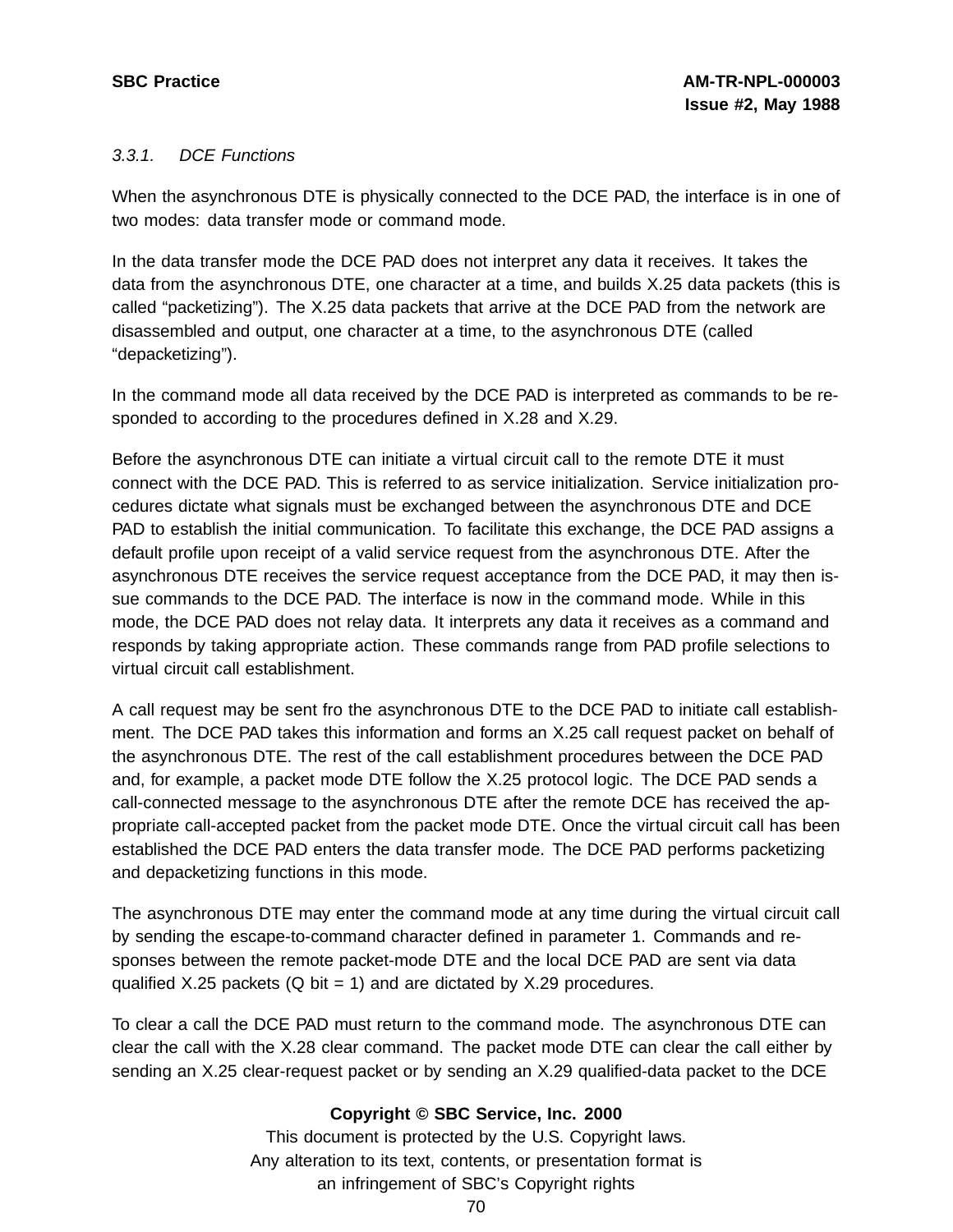PAD and instructing it to clear the call. The DCE PAD also handles reset and interrupt procedures.

# 3.3.2. PAD Parameters

The DCE PAD can perform the previously mentioned functions for a variety of asynchronous DTEs. This flexibility is achieved by providing PAD parameters that can be configured to meet the needs of a particular terminal, host, or application involved in a communications session. Each parameter function is identified by a reference number and is assigned a value used by the DCE PAD to determine actions to take for the particular terminal, host, or application. The DCE PAD maintains a set of parameters and their values for each active asynchronous DTE; this is called a profile. The PSN supports the X.3 parameters and values listed in Table 1. A description of these parameters is given throughout Section 6. Individual parameter values can be examined and/or set at any time during a call by either the asynchronous DTE (using X.28 commands) or the packet mode DTE (using X.29 PAD messages).

# **3.4. Physical Access**

Dial-in and direct access arrangements are supported on the PSN.

# 3.4.1. Direct Access

Direct access service is offered using private line modems or through DDS access facilities operating from 1200 bps to 9600 bps.

## 3.4.1.1. Speeds

The asynchronous interface for direct access supports an asynchronous EIA interface to users and can operate at full-duplex speeds of 1.2, 2.4, 4.8 and 9.6 kbps.

## 3.4.2. Dial-In Access

The PSN supports a dial access port that provides a full-duplex interface.

## 3.4.2.1. Speeds

The PSN supports a dial-access port that provides a full-duplex interface, at 300 bps or 1200 bps.

## 3.4.2.2. Compatible Equipment

Please refer to the Siemens exchange termination compatibility specification in Appendix C for a cross reference of modems and data sets which are compatible with the Siemens PSN.

# **Copyright © SBC Service, Inc. 2000**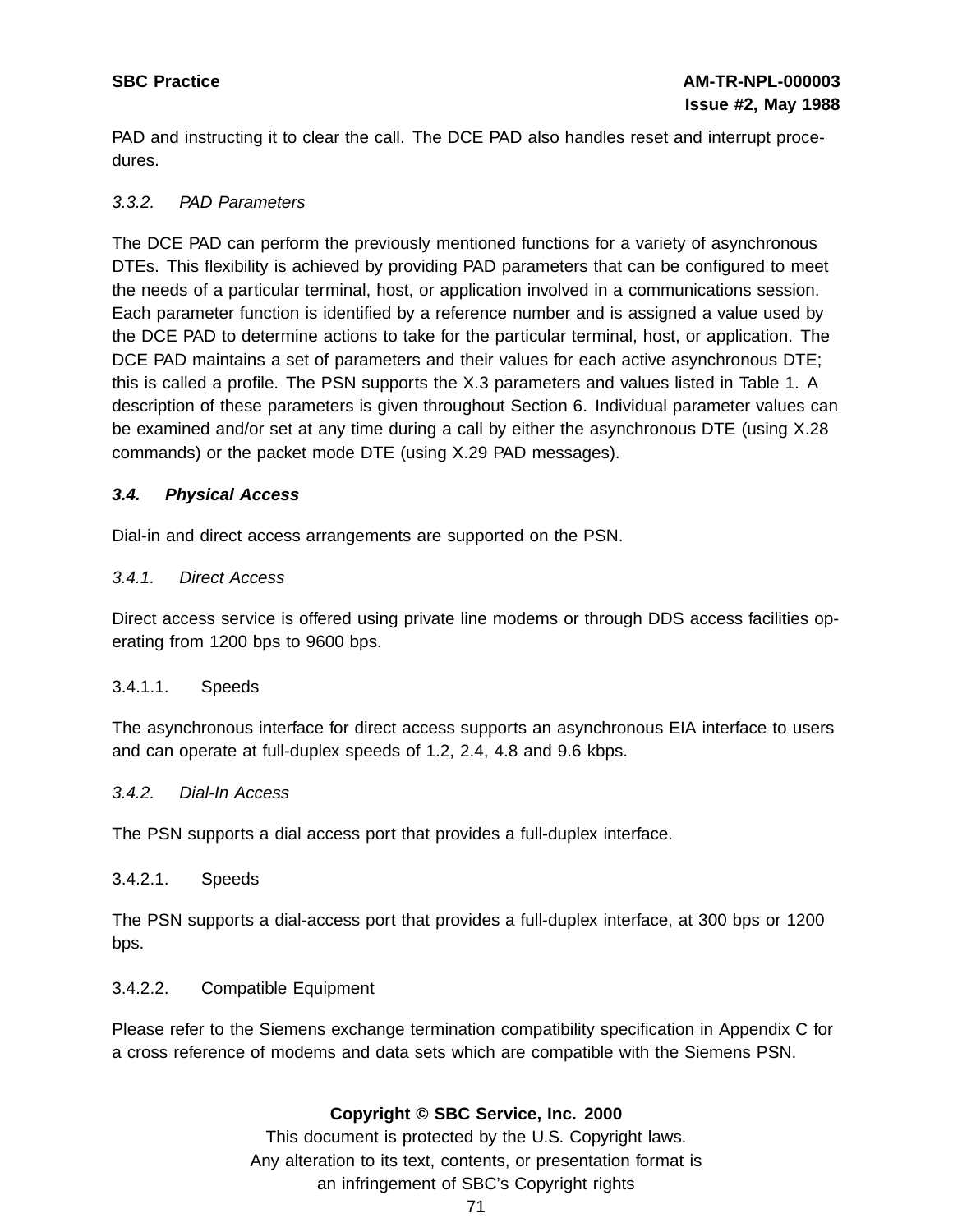# 3.4.2.3. Dial-In Port Types

The DCE supports two types of dial access ports: public dial ports, and private dial ports. The public dial ports require the use of a Network User Identification (NUI) which is signaled by the DTE in an call request packet to provide information to the PSN for billing purposes. NUI (see section 6.2.2.1.1) and auto reverse charging are optional on private dial ports.

# 3.4.2.4. Establishing the Switched Access Connection

Dial access ports use modem handshaking and an autobaud detection mechanism to detect the data rate of the DTE and set the DCE modem speed. To enable autobaud detection, the user initiates the session by entering a service request as specified in Paragraph 6.1.2.

# 3.4.2.5. Maintaining the Switched Access Connection

The DCE uses the following carrier disconnect criteria for all asynchronous dial access ports:

- The DCE disconnects an established connection through the PSTN network if the received carrier is interrupted or lost for more that 3.0 seconds. The DCE also ends the session on this port, including the virtual circuit call if one existed on this port.
- The DCE does not disconnect or end the session when the received carrier is interrupted or lost for less than 2.0 seconds.

It is recommended that this procedure also be implemented a the customer's DTE. Implementation of these disconnect criteria prevents the dial access user who subscribes to call waiting service from being prematurely disconnected if call waiting tones are received.

# 3.4.2.6. Disconnecting the Switched Access Connection

On a dial access port, after a disconnect in the physical level by either the user or the DCE, the DCE prevents connections to this port until after the user's session is cleared. This function prevents a new user from being connected to this port before the previous session is completely cleared.

# **3.5. Interface Subscription Options**

The PAD service in the DCE performs X.25 functions on behalf of the DTE. How these basic functions are accomplished is determined by the user-selectable options available in the PAD parameters. Each parameter is identified by a reference number and is assigned a value used by the DCE to determine actions to take for the particular terminal, application or host. The

# **Copyright © SBC Service, Inc. 2000**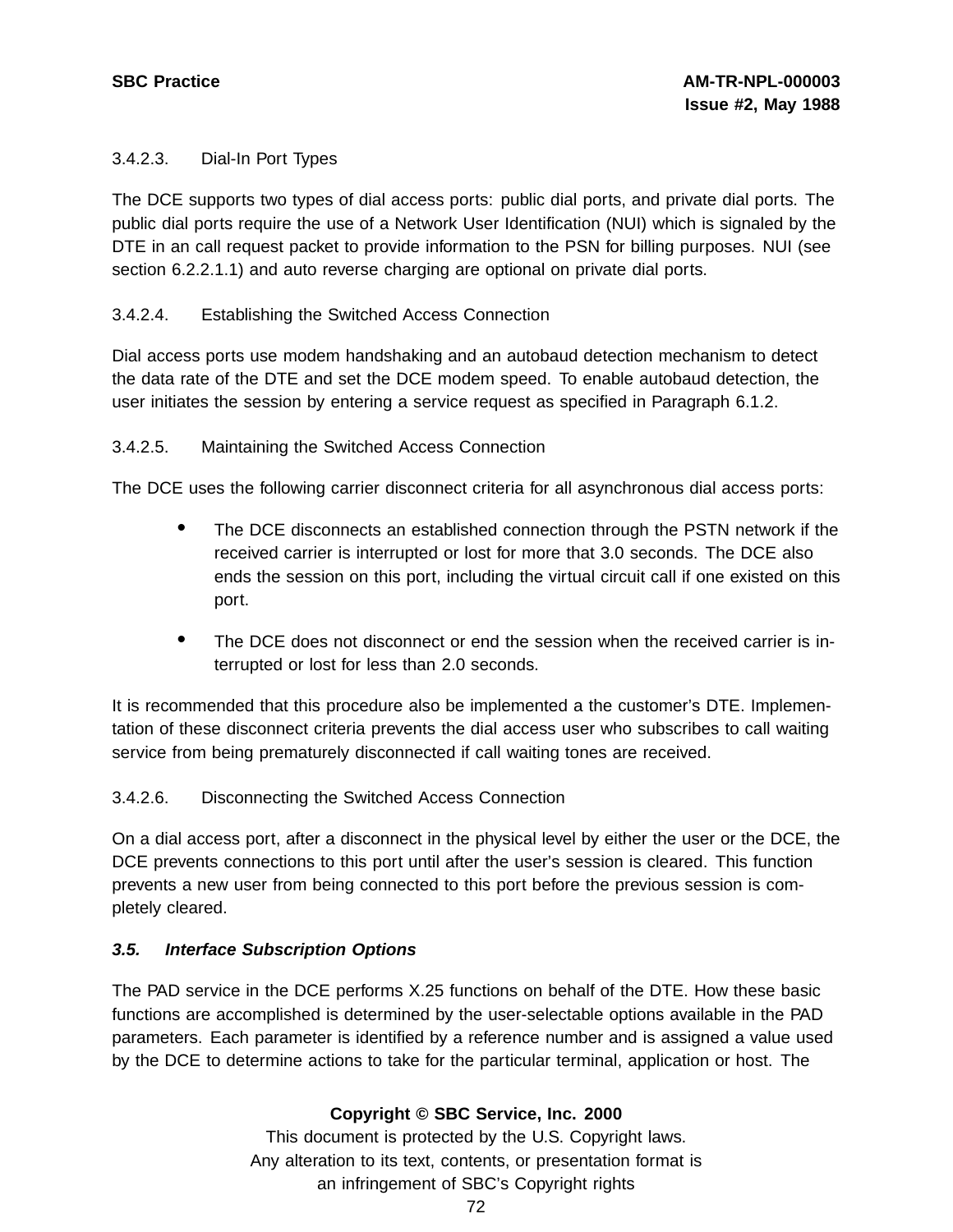DCE maintains a set of parameters for each active DTE - this is called a profile. This section describes the subscription options available to the asynchronous user on PSN.

# 3.5.1. Profiles

A profile is a specific combination of parameter values. The asynchronous interface supports user-selectable profiles and a user-default profile that can be defined for each direct access interface.

The user may alter parameters during a session by requesting a different profile or by setting individual parameters with the appropriate X.28 commands. These changes last for the duration of the session only and do not affect the default parameter values.

# 3.5.1.1. PSN Standard Profile

The CCITT has defined a simple standard profile and a transparent standard profile for general use (these profiles are defined in tables 15 and 16). A default profile has also been defined for Siemen's PSN. This profile, if configured, is equivalent to the CCITT simple standard profile except for a few variations. For instance, parameter 6 is set equal to 5 to allow for user-friendly PSN PAD service signals, and parameter 7 is set equal to 1 to allow for a uniform way of handling receipt of a break signal from the DTE. The Siemens PSN standard profile is described in Table 14.

# 3.5.1.2. User-Default Profiles

The User Default profile is a default profile defined for each interface port. The default profile on all asynchronous dial access ports is the defined default profile. On direct access interfaces the user default profile will be set at service order time to any combination of parameter values specified by the direct access customer.

# 3.5.1.3. User-Selectable Profiles

A user-selectable profile is stored in the DCE. This provides a simple means of setting the desired PAD parameters. When a user requests a user-selectable profile (see Section 6.1.3.2) the DCE immediately sets that entire profile. The asynchronous interface supports the simple and transparent standard profiles specified in the CCITT Recommendation X.28 and up to 16 other different profiles which can be defined in one PAD.

## 3.5.2. Closed User Groups

The closed User Group (CUG) facilities enable users to form groups, with different combinations of access restrictions, from or to users having one or more of these facilities. These are all optional user facilities assigned to the user for an agreed contractual period:

# **Copyright © SBC Service, Inc. 2000**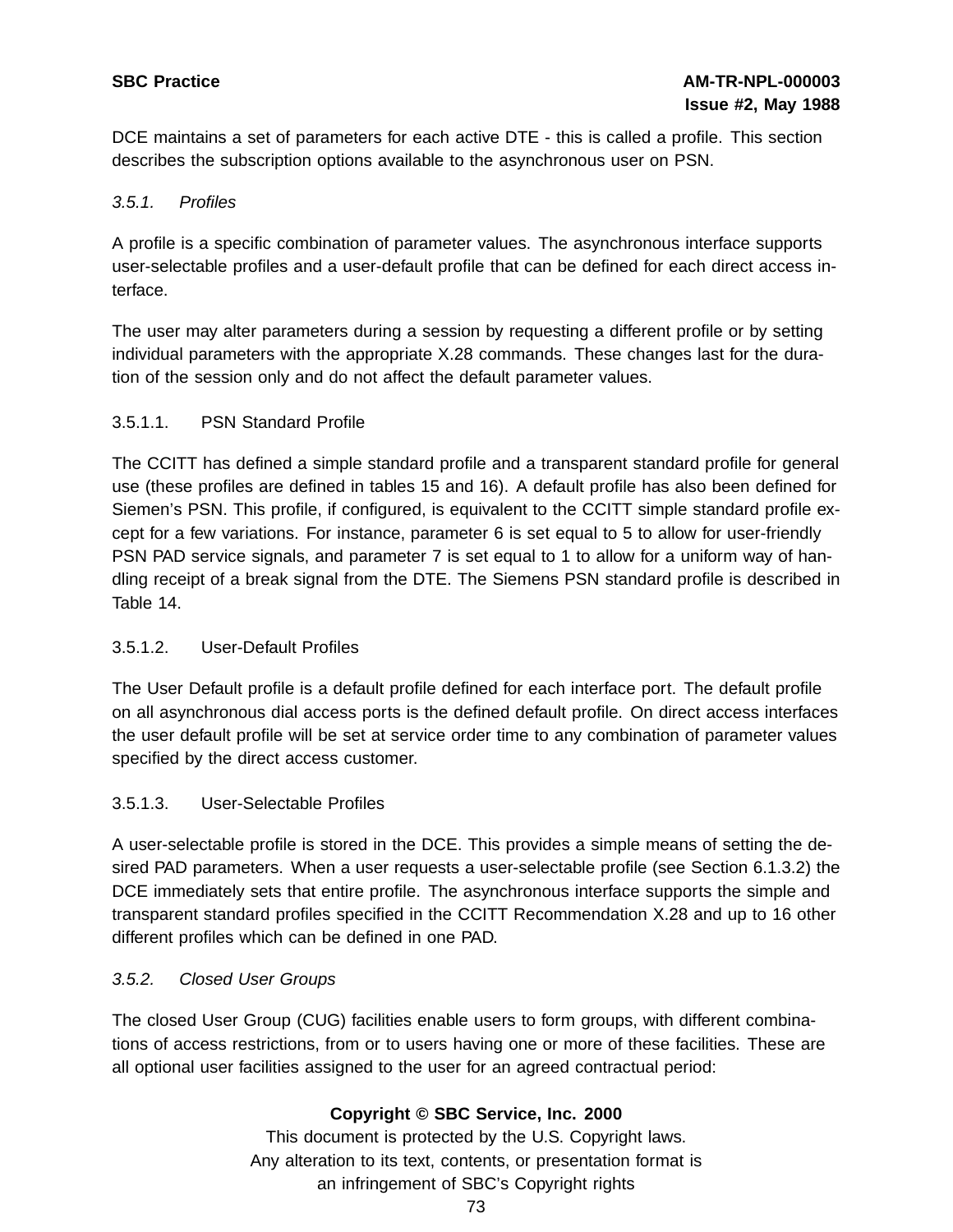- A. Closed User Group this facility in the basic form enables a user to belong to one or more CUGs. Users within a CUG may only make or receive outgoing calls to other users belonging to the same CUG.
- B. Closed User Group with Outgoing Access individual members of a CUG may make outgoing calls to the open part of the network or to other users belonging to the same CUGs.
- C. Closed User Group with Incoming Access individual members of a CUG may, if they choose, receive incoming calls either from other CUGs or from other network users.

A wide range of individual user call transmission/reception capabilities and restrictions can be provided by combining the functionality of the closed user group with that of the call barred facility (see sections 5.9 and 5.10.

# 3.5.2.1. Destination Exchange

At the destination exchange a validation check of the acceptability of the call is made. The call is forwarded only in the cases when the CUG interlock code received matches with the interlock codes stored at the destination exchange for the associated called user, or when a call with outgoing access is to be forwarded to a user which belongs to the open part of the network. In the cases when a call is rejected because of incompatible CUG information, an access barred signal is sent to the calling user.

**NOTE:** A call may be rejected for other reasons not related to the CUG facilities.)

A user may belong to one or more CUGs. In the case when a user belongs to more that one CUG, one of these is nominated as the preferred CUG of that user (the default). When a user belongs to multiple CUGs and receives a call request, at least one CUG must have the closed user group facility with incoming access or one of the CUG facilities must match that of the incoming call. Outgoing calls must be to another member of the requested CUG or the requested CUG must have outgoing access.

The realization of the CUG facilities is based on various validation checks at call set-up which determine whether or not a requested call is allowed. In particular, a validation check is performed by comparison of a interlock code, which is associated with each user belonging to a CUG.

Facility registration, including allocation of interlock codes, is controlled by the PSN and cannot be controlled by the user.

# **Copyright © SBC Service, Inc. 2000**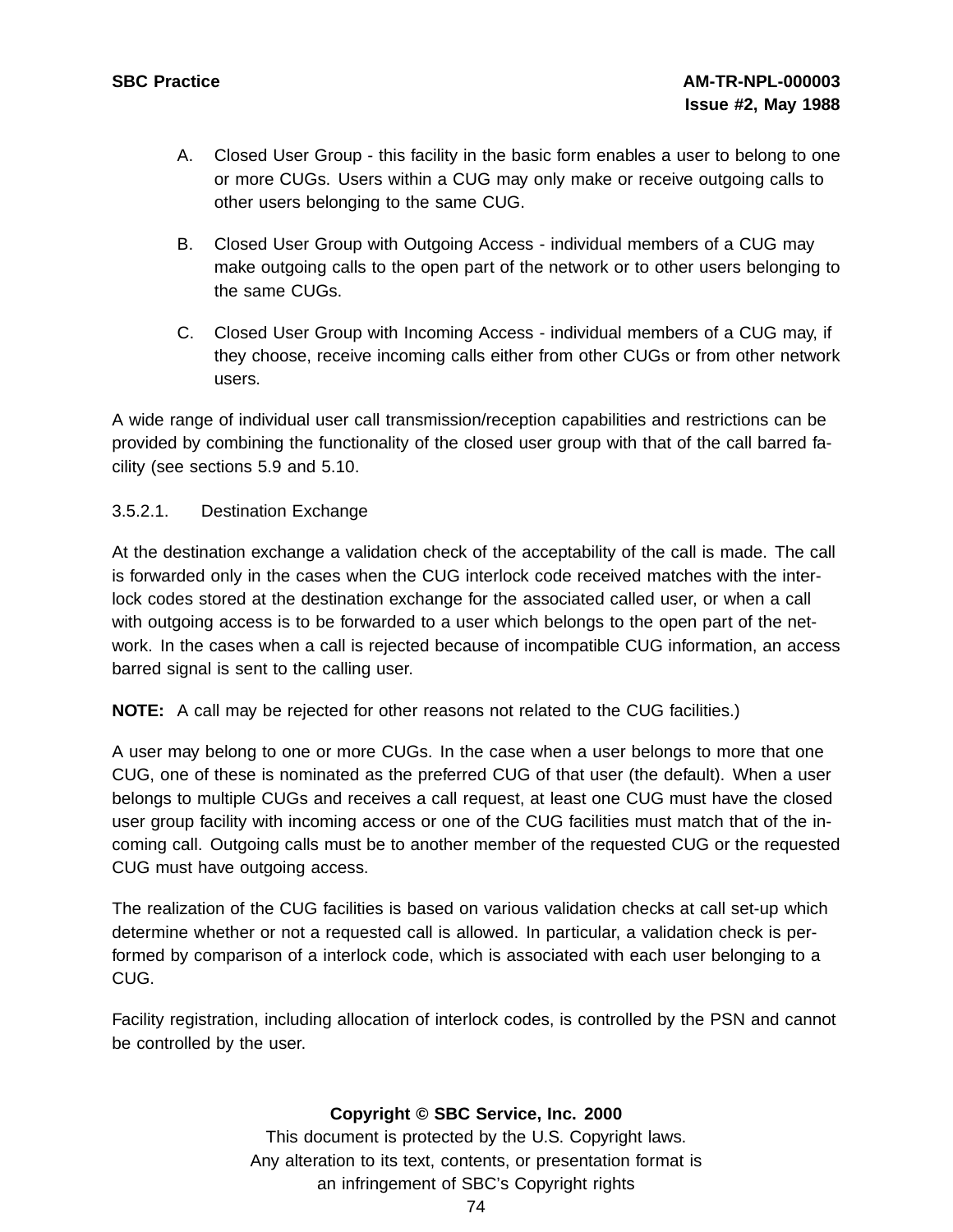# 3.5.2.2. Originating Exchange During Call Setup Procedure

DTE/DCE protocol actions at the originating exchange during call setup from a user belonging to a CUG, depend on whether the user belongs to one or more CUGs and on the combination of CUG facilities that apply.

# 3.5.2.3. CUG Selection

For each CUG that a user belongs to, the interlock code assigned to that CUG is stored and associated with the user at the local exchange. In the case when a user belongs to more than one CUG, a selection of the CUG concerned, and thus of the corresponding interlock code, is required at call setup. This selection is made on the following criteria.

In the case when the calling user makes a facility request that includes an index identifying a particular CUG, this is selected by the originating exchange.

In the case when the calling user makes no facility request identifying a particular CUG, the originating exchange selects the preferential (or only) CUG.

Thus no facility request concerning CUG facilities is required by the calling user in the case:

- A. When the user belongs to one CUG only,
- B. When a user that belongs to more than one CUG makes a call within the preferred CUG,
- C. When a user having the closed user group with outgoing access facility makes an outgoing access call.

If a call is made using a NUI, the CUG membership will differ from the CUG membership if no NUI was specified. In this case, the CUG membership will correspond to the NUI. If no NUI is specified, the CUG membership is that of the line being used.

3.5.2.4. Call Setup from a User Having the Closed User Group with Outgoing Access Facility

In this case the call is regarded as an outgoing access call within the preferred (or only) CUG.

The call is set up at the originating exchange. The call request packet forwarded to the next exchange includes the interlock code of the preferred (or only) CUG together with an indication that the call is a CUG call for which outgoing access is allowed.

**NOTE:** With the above procedure, it is not necessary to distinguish at the originating exchange between a call within a CUG and an outgoing access call.

# **Copyright © SBC Service, Inc. 2000**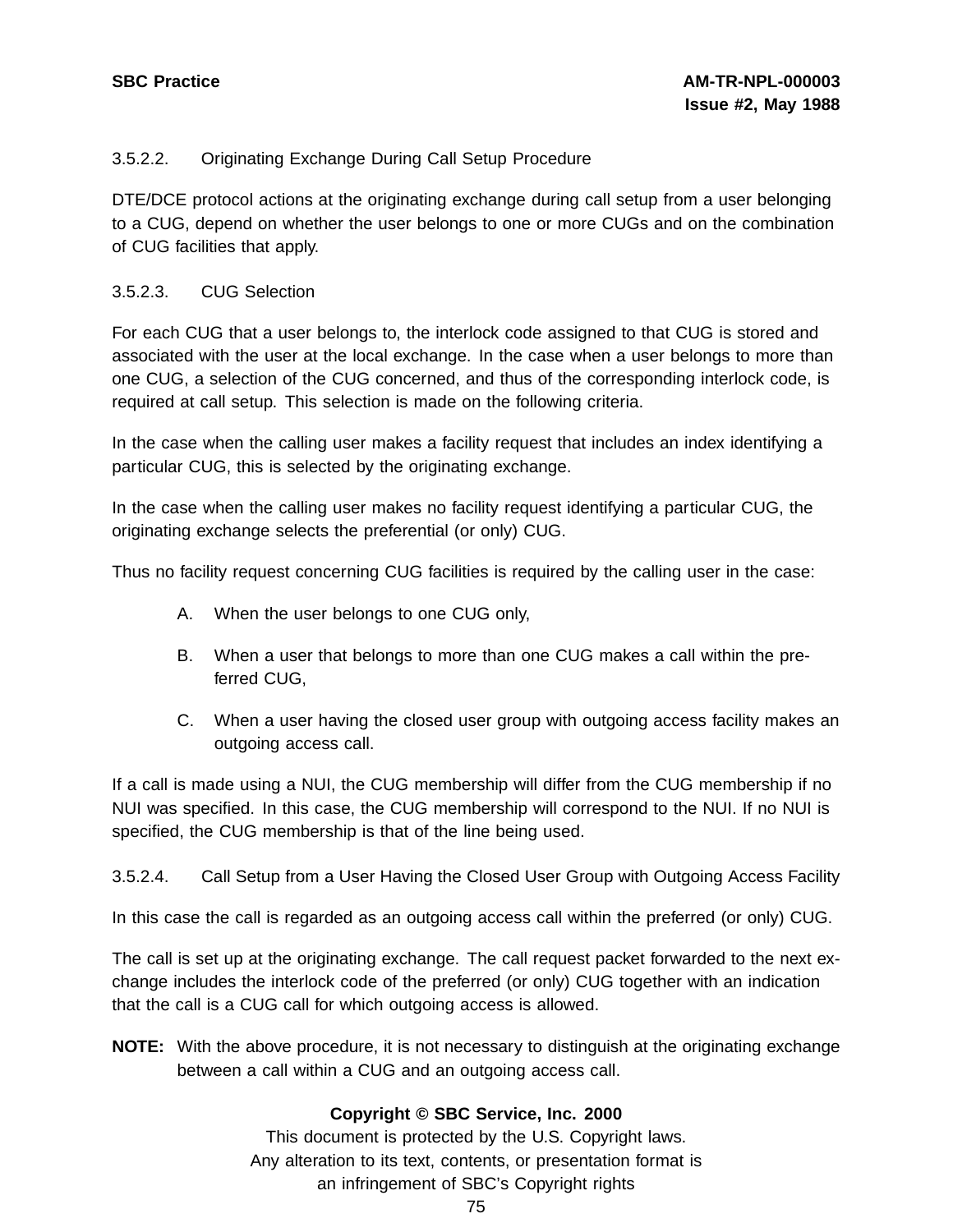3.5.2.5. Calls to a User Having the Closed User Group or the Closed User Group with Outgoing Access Facility

In this case an incoming call is accepted only when it is a CUG call, including the case when outgoing assess is allowed and correspondence is found between the interlock code received and an interlock code associated with the called user. If all the above conditions are not met, the call is rejected.

# 3.5.2.6. CUG Calls to a User Not Belonging to Any CUG

The incoming call is only accepted for a CUG call for which outgoing access is allowed. An incoming call without CUG facility is always allowed.

3.5.2.7. CUG Calls to a User Having the Closed User Group with Incoming Access Allowed Facility

In this case an incoming CUG call is accepted only when it is a CUG call with outgoing access allowed or correspondence is found between the interlock code received and an interlock code associated with the called user.

## 3.5.2.8. Calls Without CUG Facility

An incoming call without CUG facility is accepted only when the called user has no CUG facility or incoming access is allowed.

## 3.5.3. RPOA Selection

The user may specify a preferred first transit network (e.g., inter-LATA carrier) for an interface via the Registered Private Operating Agency (RPOA) Selection facility. The PSN will route any call originated on that interface that requires a transit network (e.g., an inter-LATA call between two PSN subscribers) to the preferred transit network unless the user selects a different transit network during call request via the RPOA selection facility (see Section 6.2.2.1.1).

## 3.5.4. Calling Card Service

A PSN user may obtain a Calling Card number from Siemens from which virtual circuit calls originating on the PSN ports may be charged. The user may signal the Calling Card number in the network user identification (NUI) facility of a selection PAD command (see Section 6.2.2.1.1).

Private ports can also be configured to allow originating virtual circuit calls to be charged to a Calling Card number. This capability can be established during service provisioning for the port.

## **Copyright © SBC Service, Inc. 2000**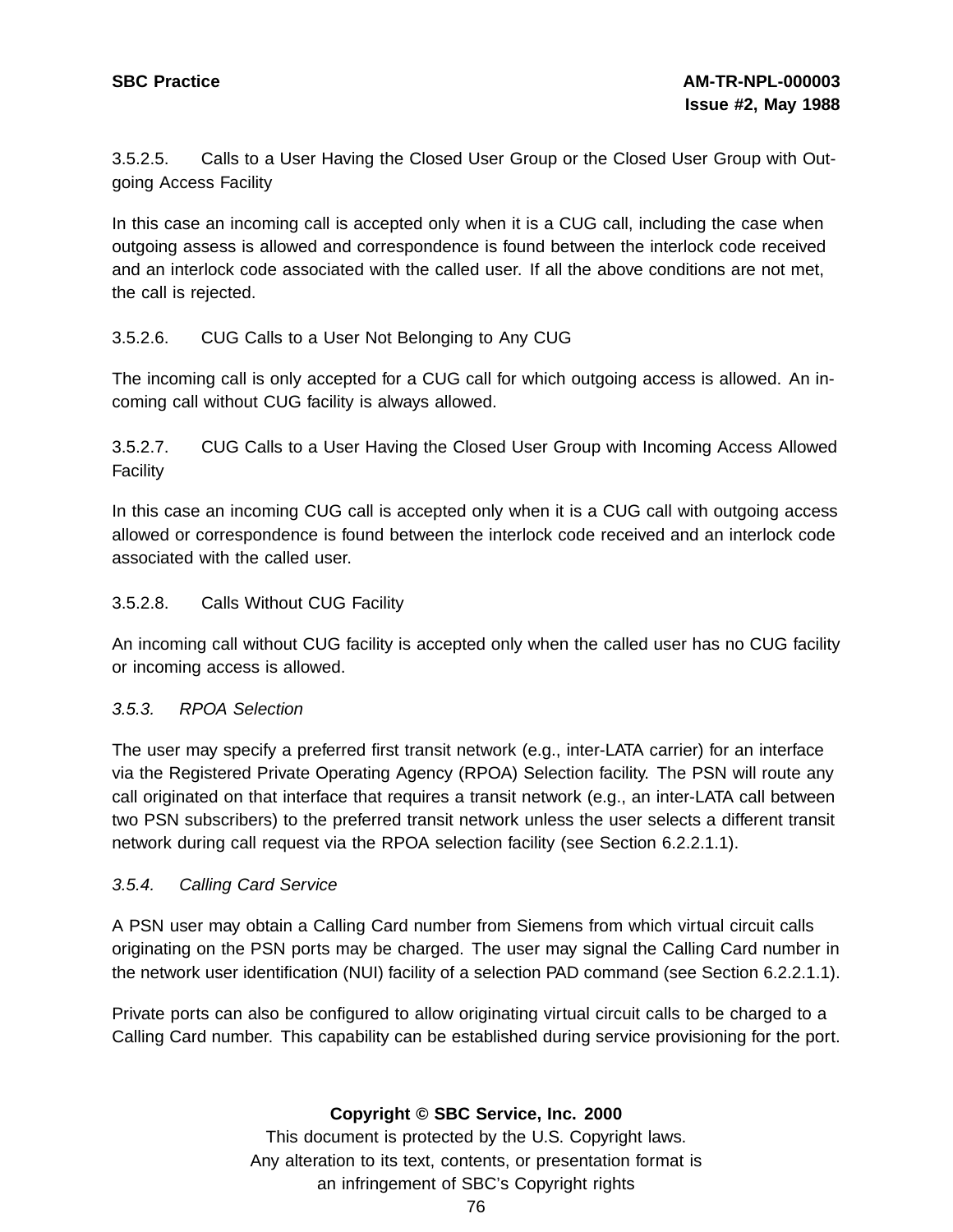# 3.5.5. Hunt Group

A group of asynchronous interfaces may be arranged in a hunt group. On asynchronous hunt groups, up to 128 interfaces may share a single address. (Addressing is discussed in Section 6.2.1.) The PSN will distribute virtual circuit calls made to that address over all the interfaces in that hunt group. A call to that hunt group address is completed if there is at least one idle line within the group. All information associated with a particular call is routed over the same line within the group.

Interfaces within a hunt group may be added, activated, deactivated, and removed without affecting service on the other interfaces in the group.

# 3.5.6. Abbreviated Addressing

A private port may be configured to support abbreviated addressing. Abbreviated addressing allows a limited number of alphanumeric characters to represent a full address. Abbreviated addressing simplifies the calling procedure by eliminating the need for the user to enter, without error, a lengthy address (see Table 2).

# 3.5.7. Reverse Charging

Reverse charging is an optional user facility that may be requested by the user or a per call basis. This allows a calling user to request that the call should be charged to the called party.

A calling user may request reverse charging by means of a facility request over the DTE/DCE interface.

- A. In the case when reverse charging is allowed by the originating exchange, the call control information forwarded to the succeeding exchange will include a reverse charging request indication,
- B. In the case when reverse charging is not permitted by the originating exchange, the call is rejected and an invalid facility request call progress signal is sent to the calling user.

## 3.5.8. Fast Select

Fast Select is an optional user facility which may be requested by a DTE for a given virtual circuit call. The fast select facility allows the user to transmit up to 124 octets of data to the destination in the call request packet. The asynchronous user has one option while using Fast Select:

# **Copyright © SBC Service, Inc. 2000**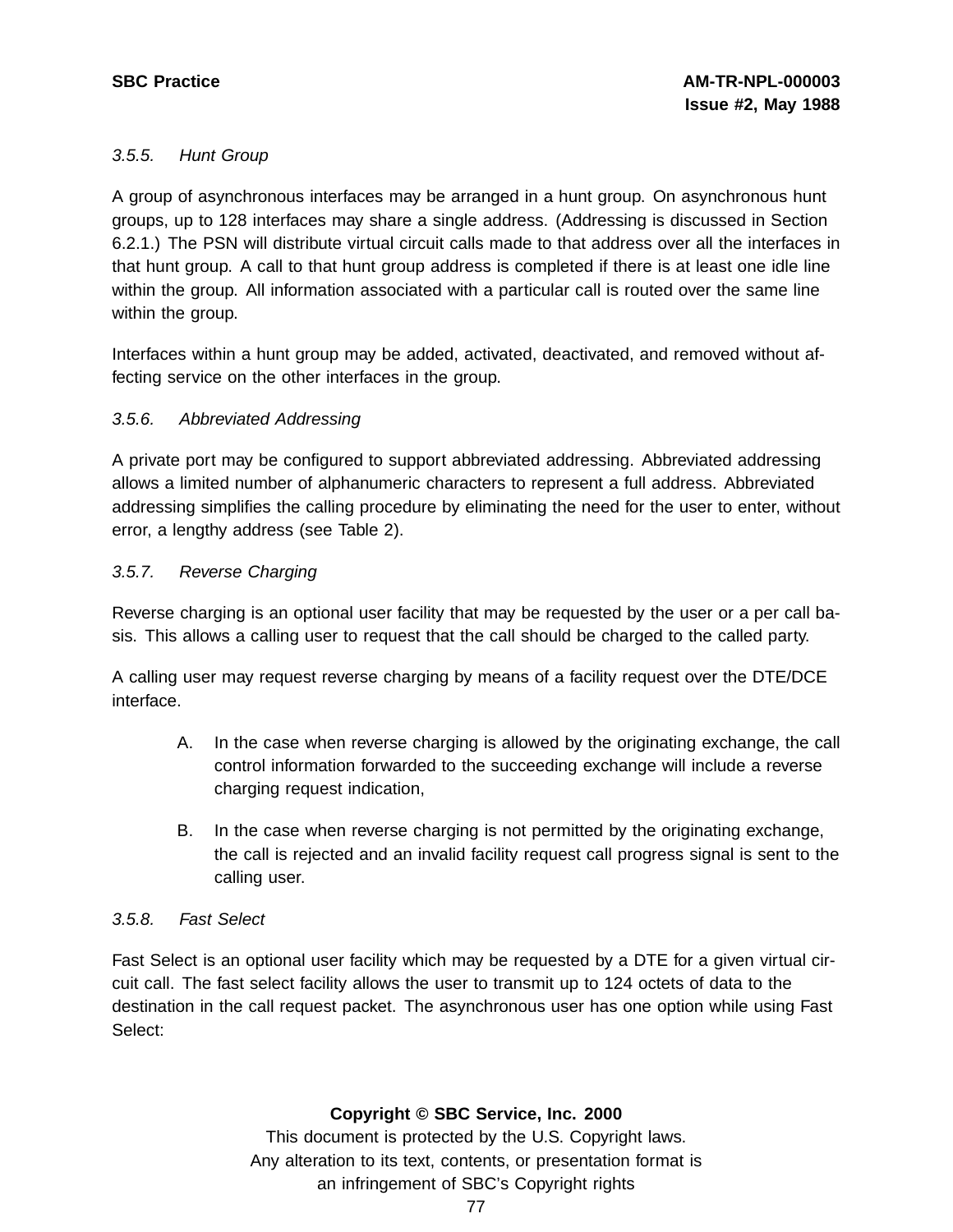• Fast Select with no Restriction on Response - In this mode the connection can enter the data transfer state upon call acceptance.

# 3.5.9. Incoming Calls Barred

Incoming calls barred is an optional user facility that may be used to limit access so that all the incoming calls to a subscriber are barred. This service is offered by the "one way logical channel outgoing" facility which blocks the incoming calls on all logical channels to that subscriber.

If this service applies to a subscriber, all the incoming calls from the network will be rejected, but it is possible for that subscriber to generate call requests in the network direction. The data transfer can be handled in both directions; this means the logical channels retain their fullduplex capability.

# 3.5.10. Outgoing Calls Barred

Outgoing calls barred is an optional user facility that may be used to limit access so that all of the outgoing calls from a subscriber are barred. This service is offered by the "one way logical channel outgoing" facility which blocks the outgoing calls on all logical channels from that subscriber.

If this service applies to a subscriber, all of the outgoing calls to the network will be rejected, but it is not possible for this subscriber to receive incoming calls. The data transfer can be handled in both directions; this means the logical channels retain their full-duplex capability.

## **3.6. X.28 Interface Procedures**

The asynchronous DTE interface supports all the procedures specified in X.28 as well as some additional ones. The following sections describe the procedures for:

- <sup>a</sup> character interchange and service initialization
- exchange of control information
- exchange of user data

between an asynchronous DTE and a DCE PAD. Figures 5 and 6 illustrate these procedures and are recommended as a reference to the material presented in the following sections.

## **Copyright © SBC Service, Inc. 2000**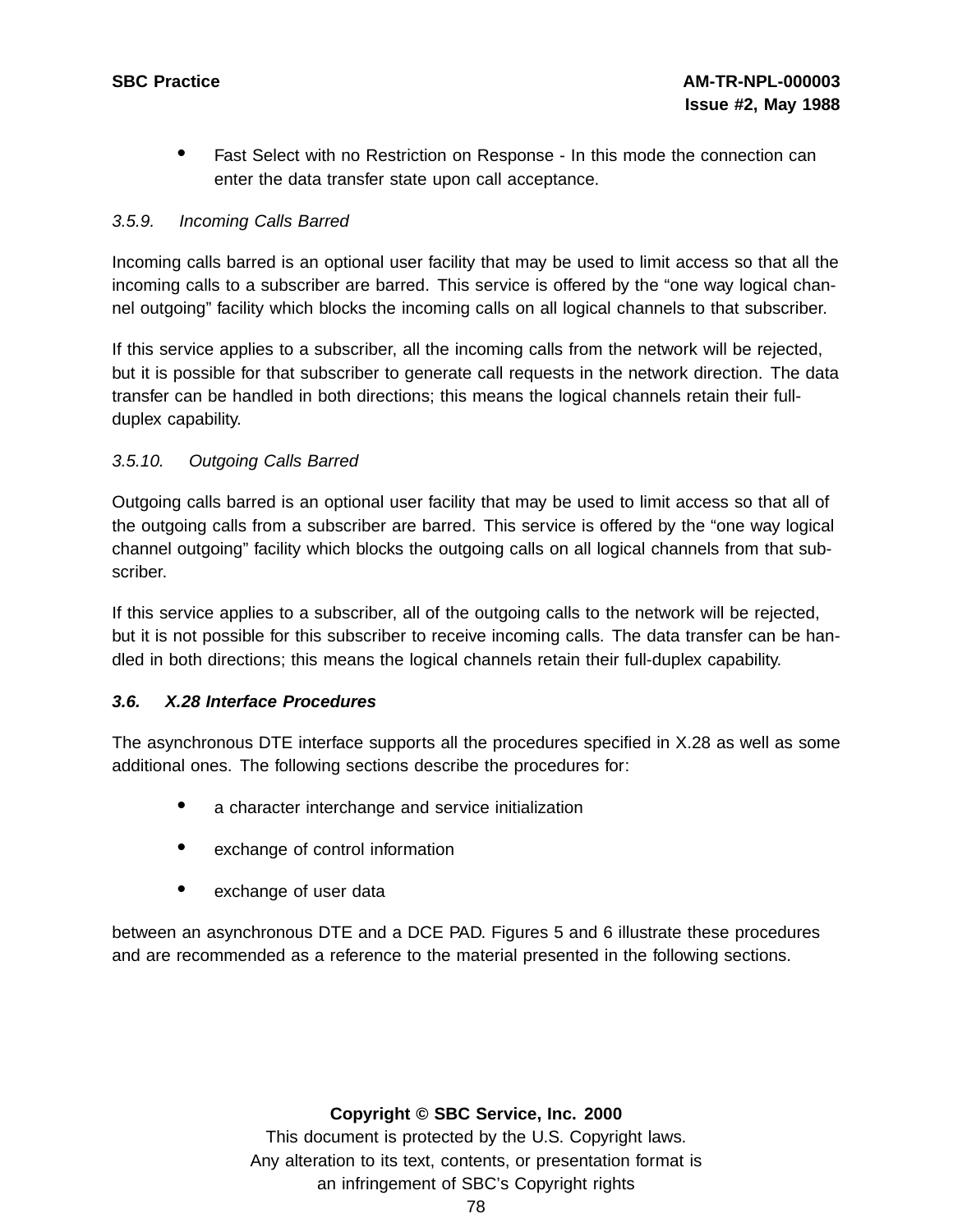# 3.6.1. Character Interchange and Service Initialization

3.6.1.1. Character Formats used in the Exchange of Control Formation Between DTE and DC<sub>E</sub>

The character formats used to exchange control information follow those indicated in X.28. The ASCII character set specified in ANSI X3.4 is used, as it is compatible with International Alphabet No. 5 described in CCITT Recommendation V.3. The structure of characters is in accordance with CCITT Recommendation X.4 [5]. These character formats apply when the DTE and DCE are exchanging commands and signaling messages. (See Section 6.1.3).

## 3.6.1.2. Service Initialization

Service initialization is the establishment of a logical link between the terminal and the network. Prior to service initialization, the physical link must be established (e.g., the user on a dial-in connection calls the DCE, waits for the tone, then presses the data button). The physical link is always connected on direct access interfaces. The procedures for service initialization are described below and illustrated using the state diagrams in Figures 2 and 3. Figure 4 provides a guide in the decoding of the state/event symbols used.

After the physical link is set up, both the DCE and DTE transmit binary ones across the interface. The user initiates communication by transmitting a service request (See Table 2 for format) to the DCE. The service request allows the DCE to detect the speed, code and parity of the DTE. This is required for terminals accessing dial-supports so that the binary speed parameter (Parameter 11) of the simple standard profile (default of dial-up) can be set accordingly.

To maintain a standard initialization procedure, a service request is also required of DTEs with direct access (even though a compatible profile, with the appropriate speed, is typically chosen at service order time.

After sending a service request, the DTE transmits binary ones. The DCE responds to a valid service request by sending a PAD-identification PAD-service signal. Typically, this signal welcomes the user to the PSN. An example is illustrated in Table 2. The DCE transmits binary ones after the PAD-identification PAD-service signal is sent.

If service signals are suppressed (Parameter  $6 = 0$ ) the interface goes directly into the PAD Waiting State after a valid service request is received. The logical link between the DTE and the network is established when the interface enters the PAD Waiting State.

# **Copyright © SBC Service, Inc. 2000**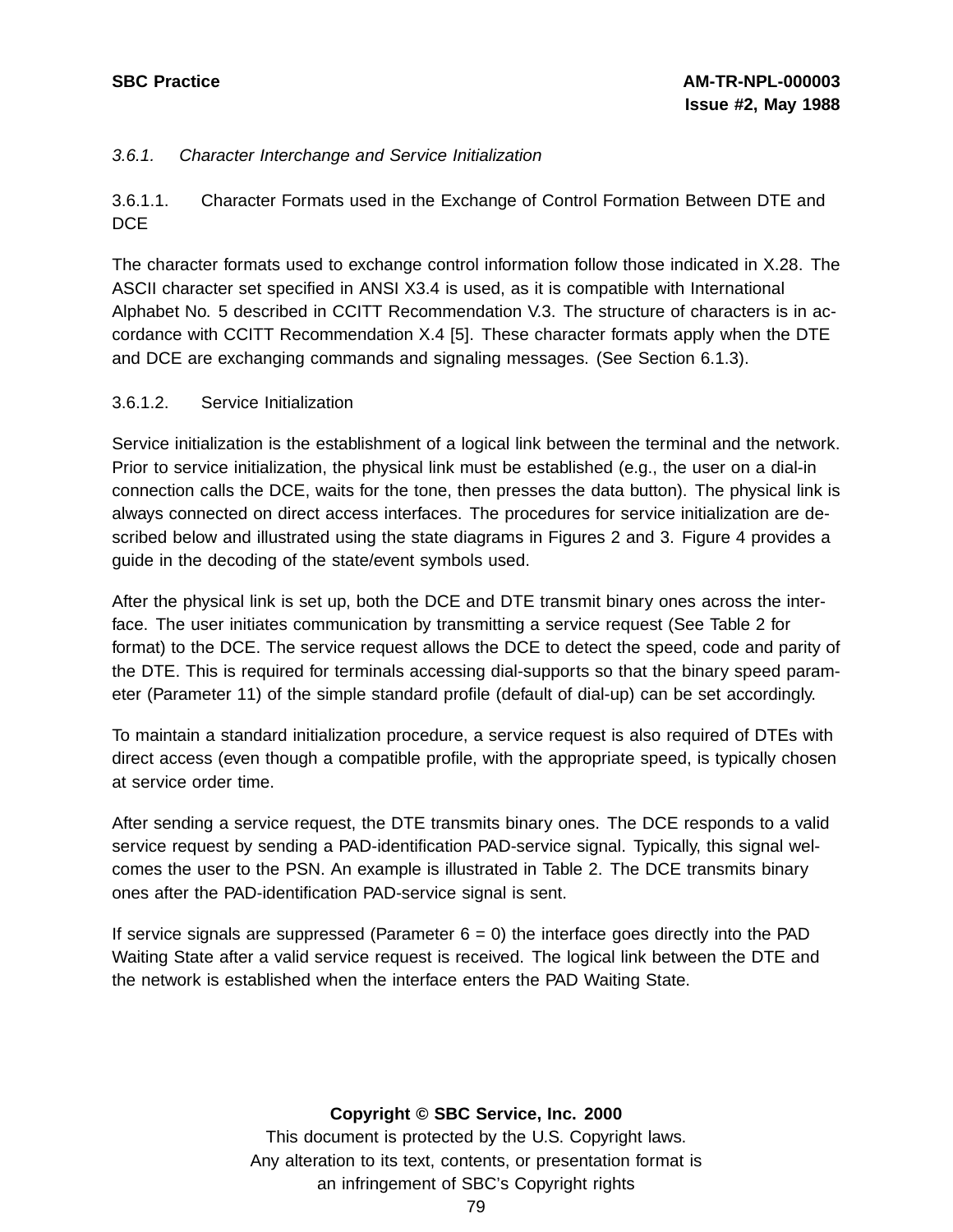# 3.6.1.3. Exchange of Control Information

The interface goes from the PAD waiting state to the PAD command state at the start of a PAD command signal. Commands and service signals are exchanged between the DTE and DCE while in the PAD command state and PAD service signals state, respectively. The description and format of these signals is given in Tables 2 through 9. Command and service signals provide the following functions:

PAD command signals (DTE to DCE)

- Establish and clear virtual circuit calls
- Allow selection of standard profiles
- Allow selection of individual PAD parameters
- Request current PAD parameter status
- Send interrupt
- Request circuit status
- Reset virtual circuit call

PAD service signals (DCE to DTE)

- Call progress signals
- Acknowledge receipt of PAD command signals
- Transfer PAD operation information

For dial-up connections, if the first character of a PAD command signal is not received within 60 seconds after the interface entered the PAD waiting state, the DCE performs DCE clearing in accordance with Paragraph 6.2.3.4. If, after receiving the first character of a PAD command, a complete PAD command signal is not received within 60 seconds the DCE sends an error PAD service signal and the interface enters the PAD waiting state. The DCE also sends an error PAD-service signal indicates what error has occurred. Its format is illustrated in Table 6. This service signal is only sent when parameter 6 is 1 or 5.

# **3.6.1.3.1. Prompt PAD-Service Signal**

**Copyright © SBC Service, Inc. 2000**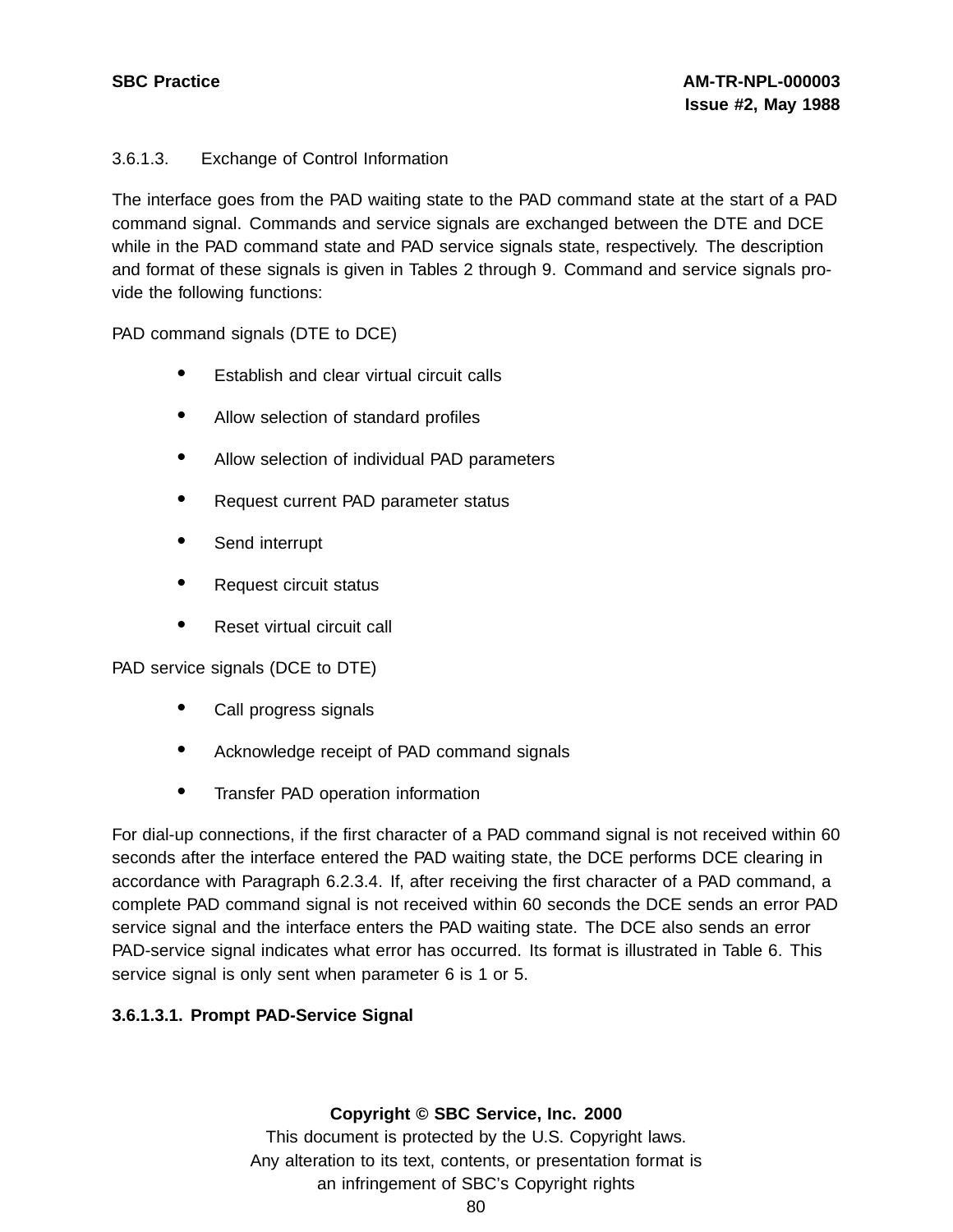When an interface enters the PAD waiting state (state 5) or waiting for command state, the DCE PAD may indicate readiness to receive a PAD command by transmitting the prompt PADservice signal. No PAD commands are accepted until this signal is received.

If parameter 6 is 5, when the interface enters the PAD waiting state or waiting for command state, the DCE indicates readiness to receive a PAD command by transmitting the prompt PADservice signal. No PAD commands are accepted until this signal is received.

If the value of parameter 6 is 0 or 1, the DCE does not transmit a prompt to the DTE.

#### **3.6.1.3.2. Profile Selection**

In addition to the default profile assignment at service order time, the interface also supports DTE selection of profiles. After service initialization is complete, the user can choose one of the user selectable profiles stored in PAD software.

Generally, profile selection is more applicable to dial-access ports because direct-access ports typically provide the most compatible profile as a default when service is installed.

After service initialization, the DTE can request a profile by transmitting the profile-selection PAD command signal. The identifiers for network defined profiles are single or double decimal digits. Profile identifiers for the simple standard profile and the transparent standard profile are 90 and 91, respectively. These two pre-defined profiles are described in tables 15 and 16. If parameter 6 is 1 or 5, the DCE responds to this PAD command signal by sending an acknowledgment PAD service signal. The command and response are illustrated in Table 7.

These procedures do not preclude the DTE setting individual parameters as presented in Paragraph 6.2.4.

## 3.6.2. Procedures for Virtual circuit Call Control

For dial and direct access ports, the interface supports intra-LATA, inter-LATA, and internetwork calls. Also, an asynchronous subscriber can only place one data call at a time. Signaling procedures for RPOA Selection (on all calls), fast select, CUG (Closed User Group) request and reverse charging request are supported by the PSN. (See Paragraph 6.2.2.1.1). Auto-call service is also supported on dial and direct access ports. If auto-call service is subscribed to , when DTE activation is detected, the PAD automatically transmits a call-request packet containing a presubscribed called address and set of associated facilities to the specified address.

On the auto-reverse charge dial access ports, the interface supports intra-LATA, inter-LATA, and internetwork calls. Signaling procedures for RPOA selection and reverse charging are also supported. DTEs may, but need not , use either or both of these signaling procedures for each

## **Copyright © SBC Service, Inc. 2000**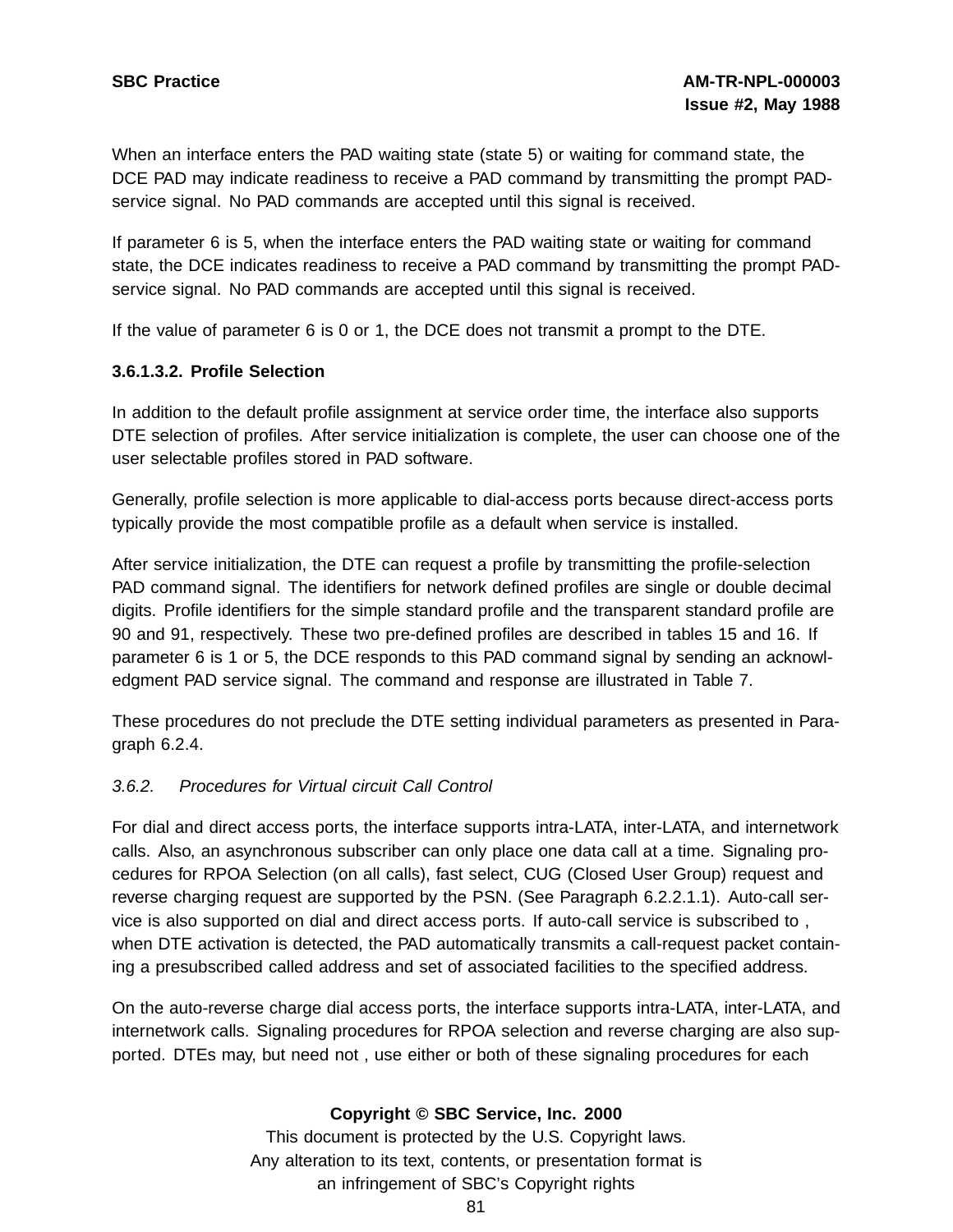virtual circuit call. Regardless of whether the DTE uses the reverse charge request, the DCE automatically requests reverse charging on virtual circuit calls originating from these ports.

On ports requiring the use of a NUI, the interface supports intra-LATA, inter-LATA, and internetwork calls. Signaling procedures for RPOA selection, CUG request and reverse charging are supported.

# 3.6.2.1. Numbering

The PSN numbering plan compiles with CCITT Recommendation X.121 [6] which defines the international numbering plan for public data networks. This recommendation states that an international data number (IDN), which uniquely identifies a particular DTE, consists of a data network identification code (DNIC) followed by a network terminal number (NTN). the DNIC is a 4-digit code that uniquely identifies a network. The NTN is a sequence of 10 digits that is assigned to a particular interface or hunt group.

The PSN NTNs are 10 digits in length and map closely to the existing voice network numbering plan. They are of the form:

 $NXX + NXX + XXX (N = 2,...9; X = 0,...9)$ 

The first 3 digits of an NTN are the Data Numbering Plan Area (DNPA) code. The next 3 digits are the data central office code. Together, the codes uniquely identify a particular wire center served by the PSN. The allocation of DNPA and DCO codes will parallel that of the voice network NPA and CO codes notwithstanding future standards changes. The last 4 digits of the NTN, the end point number (EPN), uniquely identify a particular interface or hunt group within a wire center.

Direct access interfaces on the PSN may be addressed by a 10-digit NTN or a full IDN. Consistent with X.121, which allows a prefix to be used to distinguish among different address formats used on a network, the prefix 1 will indicate an address other than a 10 digit PPSN NTN. Thus, a full IDN (DNIC + NTN) is always preceded by the prefix 1.

Dial-in ports are assigned 10 digit NTNs which are used to identify the particular port on which a dial-in call originates to the remote DTE.

# 3.6.2.2. Call Establishment

Call Set-up is initiated when the DTE sends a selection PAD command signal to the DCE. The format of this command is illustrated in Table 2 and described below.

# **3.6.2.2.1. Selection PAD Command Signal**

# **Copyright © SBC Service, Inc. 2000**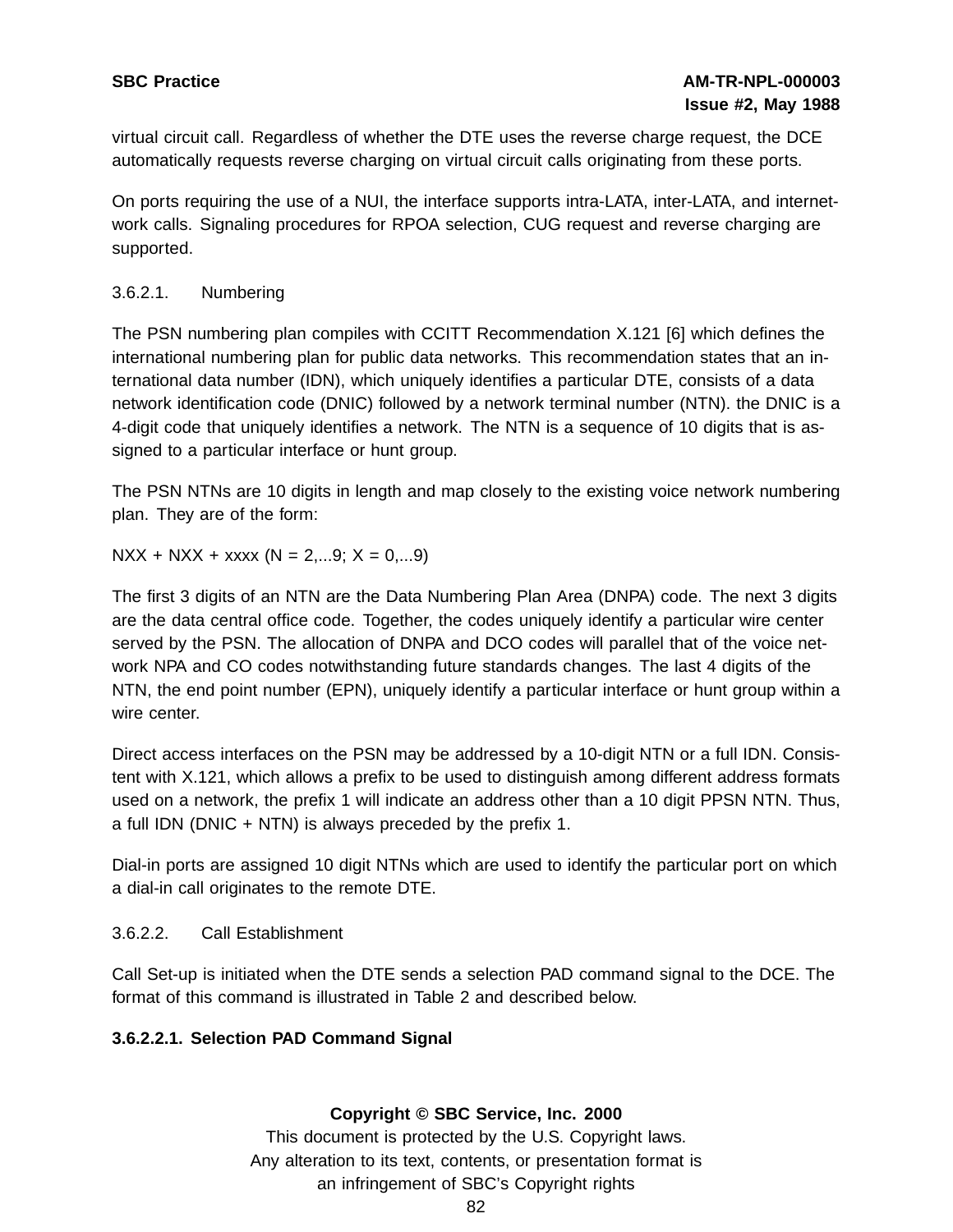The information content of a selection PAD command signal consists of an optional facility request block, an address block and a user optional call user data field.

# **3.6.2.2.1.1. Facility Request Block**

The facility request block identifies the facilities used to establish the call. The available facilities include NUI, closed used group and reverse charging. Formats for the facility block are given in Table 2. If applicable to the particular access method, any combination of these facilities may be used. Several of the facilities that are supported by the PSN on asynchronous interfaces are:

• Network User Identification (NUI)

Presently, the NUI signal is required only when users must identify themselves for billing purposes. The user sends a selection PAD command signal that includes his login ID in the NUI facility as defined in CCITT Recommendation X.28. If the NUI facility is not selected, the network begins clearing procedures with the reason for clearing given as user failure to specify the NUI facility.

The NUI signal is not used for auto reverse charge ports because it is not required that the user identity be known by the DCE. For direct access to the DCE, user identity is known because of the physical termination on the DCE.

• Closed User Groups

Closed user groups allow members to communicate but precludes Communication with nonmembers. This privacy feature can be used to derive a private subnetwork from the components of the public network. This capability is provided via the CCITT defined closed user group facility (See Recommendation X.25 and X.87). The need to identify users limits the use of this facility to direct access ports and login-required ports.

• Reverse Charging

Reverse charge originating facility is optional on asynchronous interfaces. On direct access and NUI-required interfaces, it allows users to request via signaling procedures for each originating call, that the call be reverse charged. For private dial access, the user can call (via the voice network) interface ports designated as automatic reverse charge. On these ports, the PAD automatically requests reverse charging on all virtual circuit calls.

Formats for the facility block are given in Table 2.

If the DCE receives an invalid facility request, it performs DCE clearing in accordance with Paragraph 6.2.3.4.

## **Copyright © SBC Service, Inc. 2000**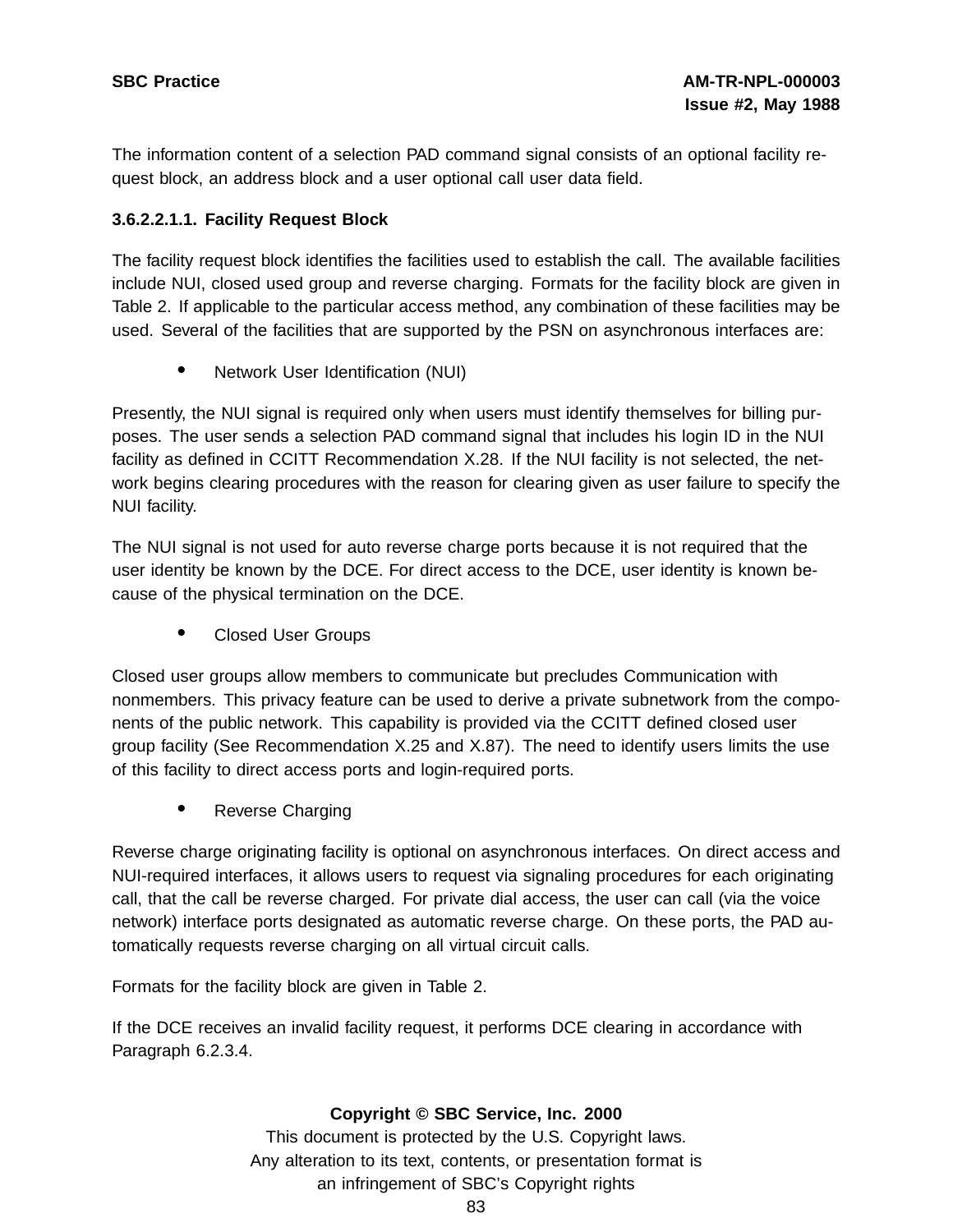# **3.6.2.2.1.2. Address Block**

A 10-digit PSN NTN or 14-digit full IDN with the prefix 1 may be placed in the address block of the selection PAD command signal when the DTE requests a virtual circuit call setup to another interface or another PPSN. A full IDN with prefix must be used when requesting a call to a DTE on a non-PSN public packet switched data network.

# **3.6.2.2.1.3. Call User Data Field**

The call user data field of a selection PAD command signal is optional and is used to append up to 12 characters (124 characters if fast select) or application-dependent information to a call request. The interface supports the call user data field as a per call option consisting of the characters "P" or "D" followed by up to 12 characters of user data.

The interface interprets the "P" or "D" as a signal for the DCE to not echo or echo, respectively, any characters of user data; this "P" or "D" is not interpreted as user data and therefore is not included in the X.25 Call Request Packet.

# 3.6.2.3. Call Progress

After the DTE transmits the selection PAD command signal, it transmits binary ones and the interface enters the DTE Waiting State. The interface remains in this state until a valid selection PAD command signal is received by the DCE. Upon receipt of the valid selection PAD command signal, the DCE does the following depending upon whether or not service signals have been suppressed:

- If the value of parameter <sup>6</sup> is 0, the DCE does not send any service signals and the interface enters the connection-in-progress state. It remains in this state until the virtual circuit call is established or cleared.
- If parameter <sup>6</sup> is <sup>1</sup> or 5, on receipt of <sup>a</sup> valid selection PAD command signal the DCE transmits an acknowledgment PAD service signal (format illustrated in Table 7) followed by binary ones and the interface is put in the connection-in-progress state. To indicate whether the call has been accepted or cleared, the DCE either sends a connected PAD service signal, or a clear-indication PAD service signal, respectively.
- The interface enters the PAD service signals state upon initiation of these signals. This state is bypassed if parameter 6 is 0. PAD service signals responding to previously transmitted PAD command signals have priority over PAD service signals arising from vents within the network. No characters are echoed and no PAD commands are accepted while the interface is in state 8 (transmission of service

# **Copyright © SBC Service, Inc. 2000**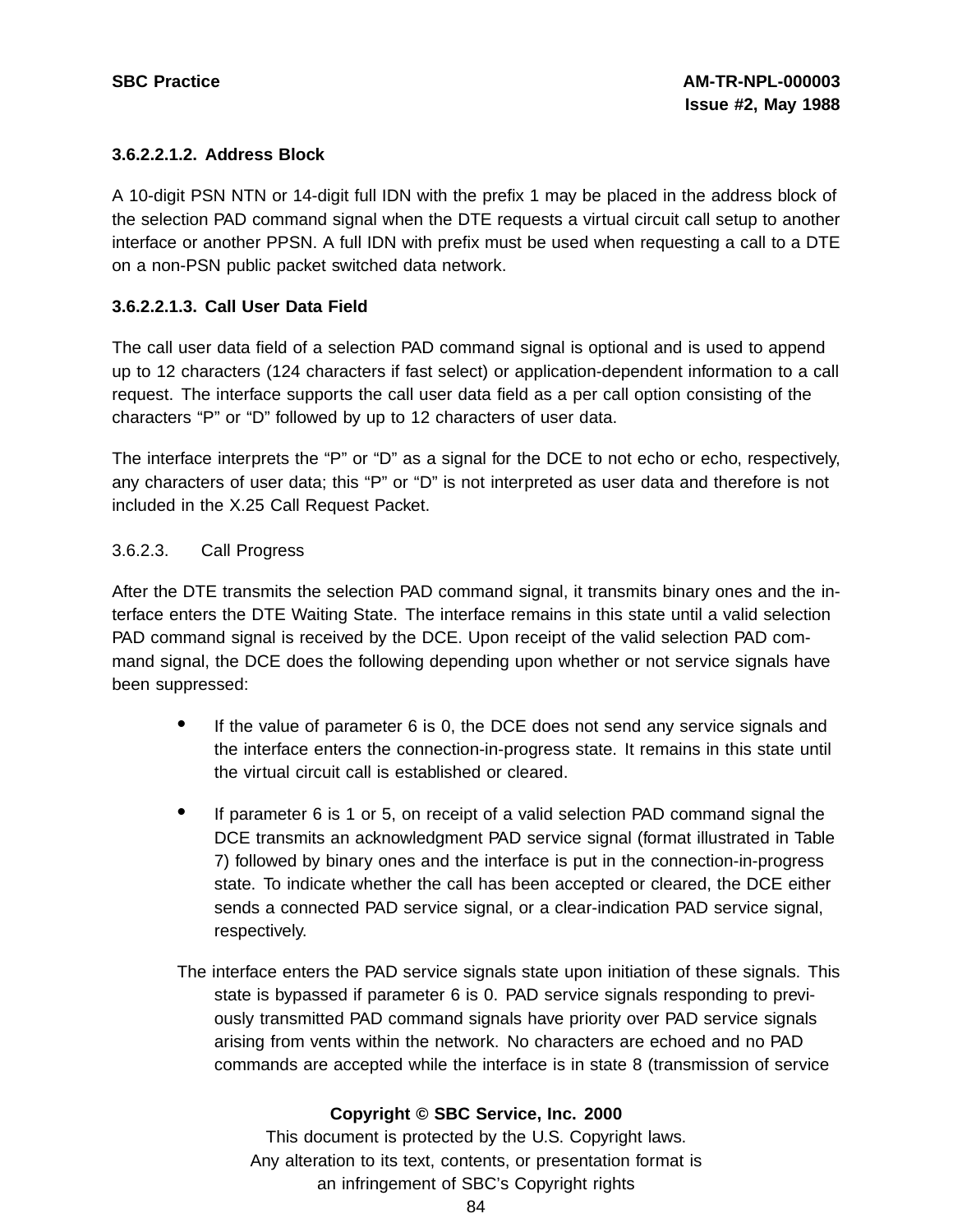signals). If the interface is in state 7 (connection in progress), the only command accepted is a clear request PAD command.

- If the virtual circuit call is established, the interface enters the data transfer state after receiving the connected PAD service signal. Data transfer is discussed on Part 6.3
- If the virtual circuit call is not accepted, the interface enters the PAD waiting state after receiving the clear-indication PAD service signal. If the interface on a dial-up connection enters the PAD waiting state more than 10 times after receiving a service request signal without a virtual circuit call being set up, the DCE discounts the physical access. This does not apply to direct access connections.

## **3.6.2.3.1. Incoming Calls**

Incoming calls are supported according to procedures defined in X.28. The DCE indicates only the presence of an incoming call to the DTE when the interface is in the PAD waiting state. The DCE does not expect a response from the terminal when an incoming call PAD service signal (See Table 8 for format) is sent. After the terminal receives this signal the interface immediately enters the data transfer state.

# **3.6.2.3.2. Clearing**

Clearing the virtual circuit call can be initiated by either the DTE or DCE.

# **3.6.2.3.3. DTE Clearing**

- A DTE can clear a virtual circuit call in one of two ways. The first is to actually disconnect the physical access path (hanging up a dial connection or turning off the terminal). Also, the DTE could clear the call by escaping to the command mode and issuing a clear-request PAD command signal. If a clear request is used, and parameter 6 is set to 1 or 5, the DCE responds with a clear-confirmation PAD service signal. If an invalid clear-request PAD command signal is sent, the DCE includes a local procedural error cause in the clear-indication PAD service signal. The format of these signals is given in Table 3, 4 and 5. After transmitting a clearindication PAD service signal, the interface is in the PAD waiting state and the DTE is allowed a follow-on call.
- If service signals were suppressed (parameter  $6 = 0$ ), no follow-on call is allowed and physical access is disconnected when the DCE receives the clear request.

# **3.6.2.3.4. DCE Clearing**

## **Copyright © SBC Service, Inc. 2000**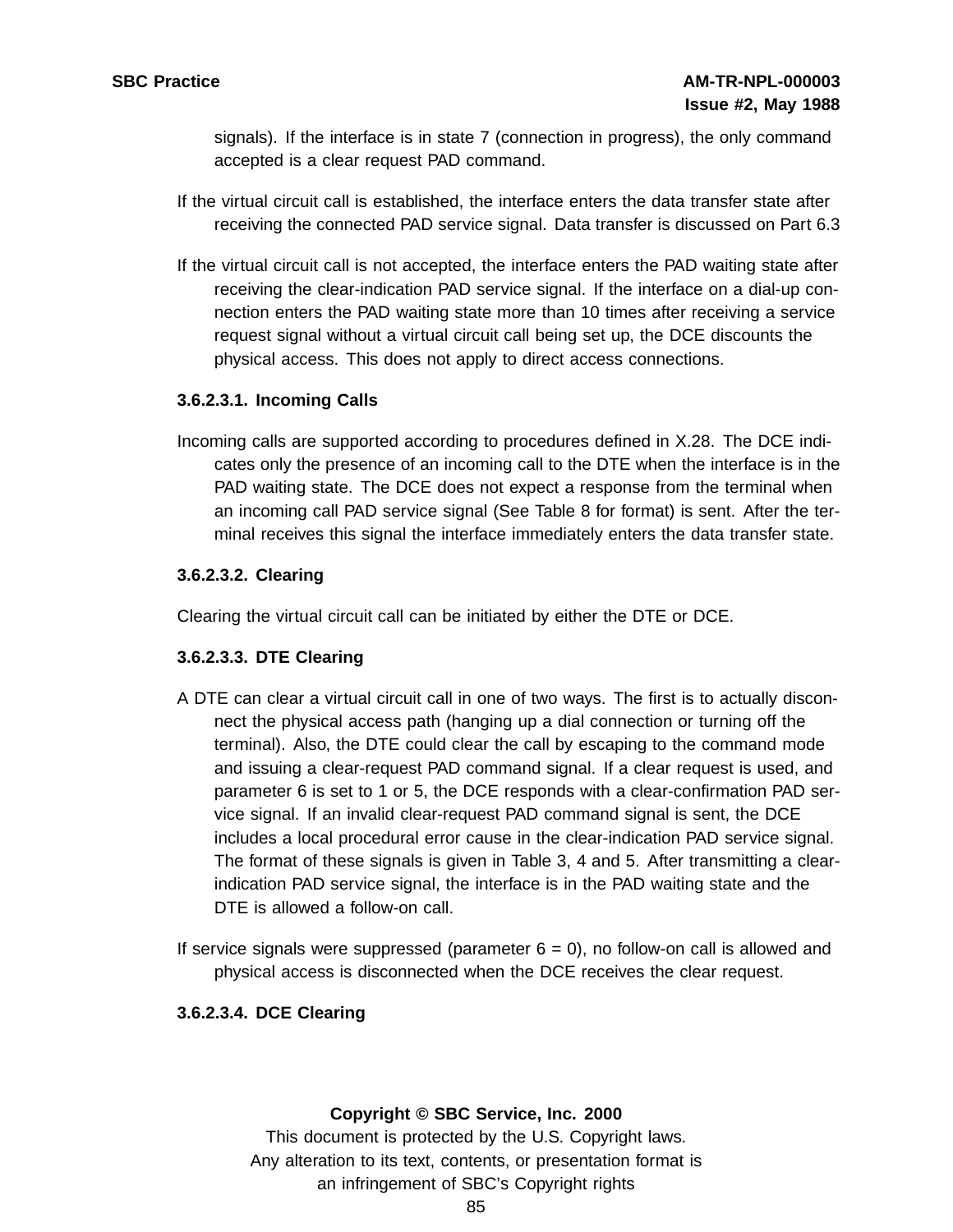- The DCE initiates virtual circuit call clearing by transmitting a clear-indication PAD service signal to the DTE. After sending the signal, the interface is in the PAD waiting state. The DTE stops sending data when it receives the signal and transmits binary ones. If service signals were suppressed the interface goes directly to the PAD waiting state without the DTE being notified of call clearing. If the call is to a dial-up port, the DCE then clears the dial-up connection.
- If physical access is disconnected for any reason, the call attempt or virtual circuit call is cleared by the DCE.

## 3.6.2.4. Procedures for setting or Changing PAD Parameters

When the interface is in the PAD command state, the DTE may change the values of one or more parameters by sending a set or set-and-read PAD command signal. As illustrated in Table 7, the commands include parameters reference(s) and value(s).

If parameter 6 is 1 or 5, the DCE responds to a valid set-and-read PAD command by sending a parameter value PAD service signal. This signal indicates the newly set parameters and also indicates any invalid PAD parameters that were requested (invalid parameters are not invoked). The DCE responds to a valid set PAD command signal by transmitting an acknowledgment PAD signal. Both service signals are shown in Table 7.

When parameter 6 is 0, the DCE accepts and invokes valid parameters without advising the DTE of any invalid parameters or parameter values.

#### 3.6.2.5. Procedures for Reading PAD Parameters

A DTE may inquire about the current values of one or more parameters by transmitting a read PAD command signal (See Table 7). The DCE responds with a parameter value PAD service signal as described in the previous section. If service signals are suppressed the read command is ignored.

#### 3.6.2.6. Parameter Priority

This section describes the procedures to resolve a situation where different parameters use the same character as a parameter value (e.g., if both the line delete character and line display character (parameters 17 and 18) are designated as ASCII Character No. 24, CONTROL X).

The asynchronous terminal interface does not check for character duplication, even if duplication occurs while changing parameters. If this situation occurs, the DCE performs the function of the parameter with the highest priority among those parameters whose values are duplicated. Priority assignment to parameters that may be duplicated is illustrated below:

## **Copyright © SBC Service, Inc. 2000**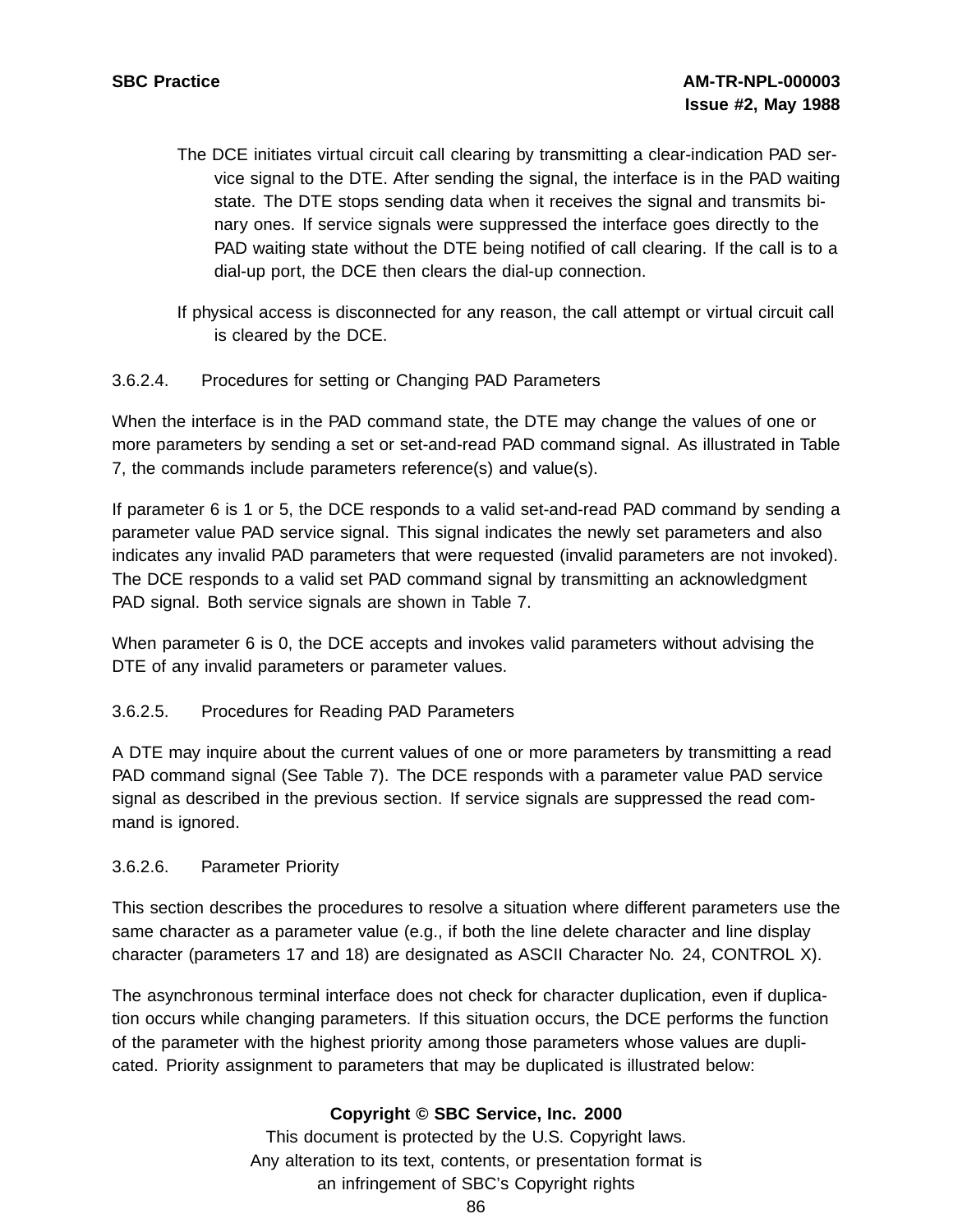(Highest) 1. PAD recall character (parameter 1)

- 2. PAD command signal delimiter
- 3. X.ON, X.OFF (parameter 12)
- 4. Character delete (parameter 16)
- 5. Line display (parameter 18)
- 6. Data forwarding character (parameter 3)
- (Lowest) 7. Line delete (parameter 17)
- 3.6.2.7. Procedure Regarding the Current Value of PAD Parameters

The following conditions apply when a call is cleared without being physically disconnected:

• Upon receipt of <sup>a</sup> clear packet either before or after call set-up, the DCE resets the parameters to the values specified in the default profile.

## 3.6.3. Procedures for the Exchange of User Data

## 3.6.3.1. Data Transfer State

The interface enters the data transfer state when the DTE receives the connected PAD service signal. It remains in this state until either an escape to command mode character is sent by the DTE or the virtual circuit call is cleared.

Any character sequence, except functional characters specified in the parameters, can be sent from DTE to remote DTE while in the data transfer state. Procedures for sending the 1/0 (DLE) character (when parameter 1 is set to 1) are described in the beginning of section 6.3.5.

## 3.6.3.2. Data Exchange

The treatment of parity during data transfer follows the same procedures specified in Section 6.1.2. The DCE delivers data to the DTE by inserting start and stop bits according to CCITT Recommendation X.4.

## 3.6.3.3. Packet Forwarding Conditions

A packet is forwarded from the DCE to the remote DTE when enough data to fill a packet has been received. Packet forwarding also occurs upon expiration of the maximum assembly timer

# **Copyright © SBC Service, Inc. 2000**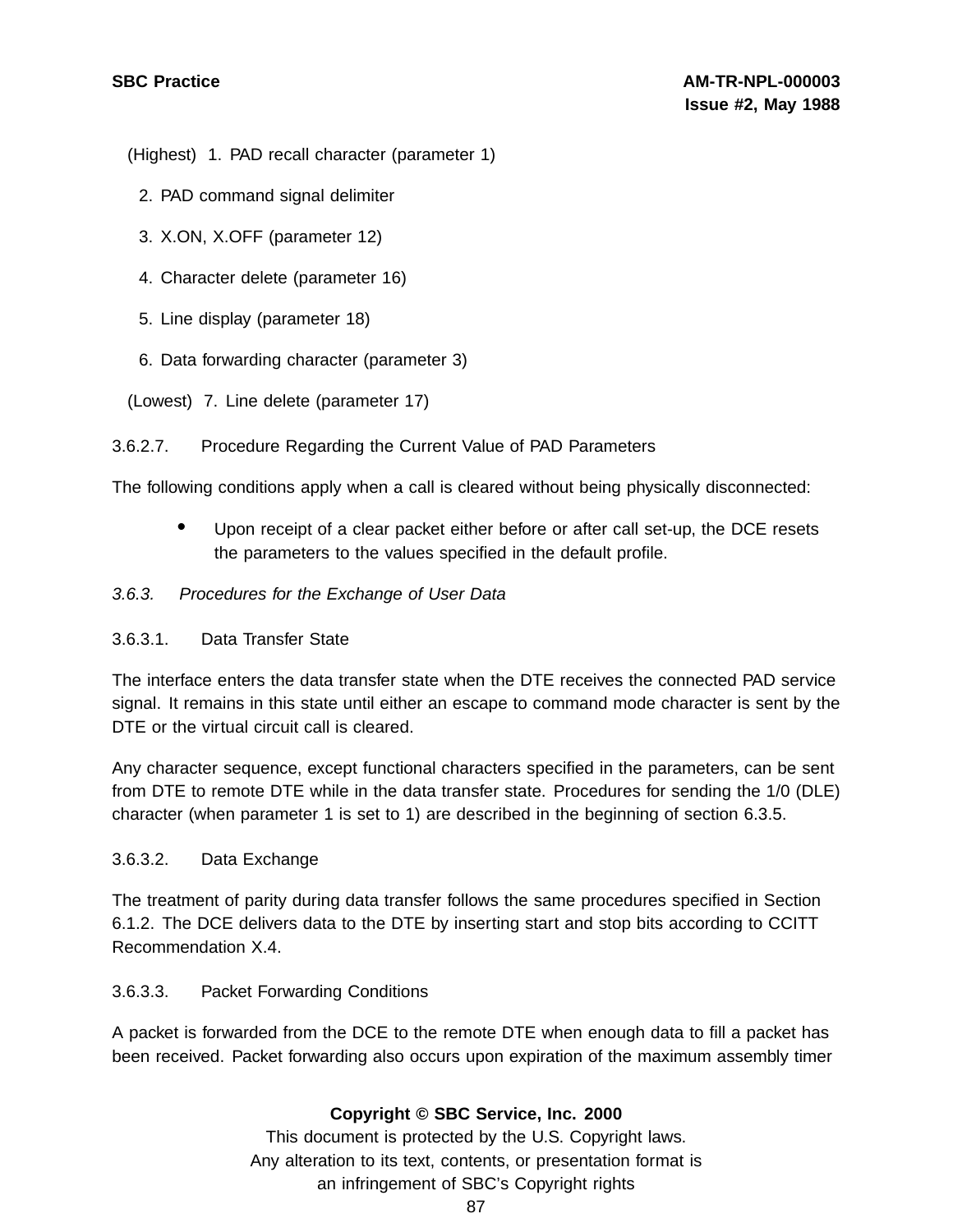delay period. This timer begins when the first character to be assembled into the packet is received by the DCE. The value of the timeout is less than or equal to 12.75 minutes.

The DTE can also impose packet forwarding conditions by performing one of the following:

- Allowing the idle timer delay period to elapse. The idle timer is restarted each time a character is received by the DCE. If a character is not received within the specified delay period (set in parameter 4) the packet is forwarded. If the packet cannot be forwarded because of flow control constraints, characters continue being added to the packet until either flow control permits forwarding or the packet is full. This forwarding condition does not apply if parameter 15 is 1.
- Sending <sup>a</sup> data forwarding character (set in parameter 3).
- Transmitting <sup>a</sup> break signal (when parameter <sup>7</sup> is not 0).
- Sending a PAD command signal.

# 3.6.3.4. Reset Procedures

# **3.6.3.4.1. DTE Sending Reset PAD Command Signal**

The DTE resets a virtual circuit call by escaping from the data transfer state and transmitting a reset PAD command signal to the DCE. The format of this signal is given in Table 9. The DCE interprets a break signal as a reset PAD command signal if parameter 7 is 2. The DCE acknowledges the reset, if parameter 6 is 1 or 5 by sending an acknowledgment PAD service signal.

# **3.6.3.4.2. DCE Sending Reset PAD Service Signal**

If the remote DTE or the network resets the virtual circuit call, the DCE sends a reset PAD service signal to the DTE when parameter 6 is 1 or 5. This signal indicates whether the reset was caused by the remote DTE, a local procedural error, or network congestion. The format for the restart PAD service signal is illustrated in Table 9. If parameter 6 is 0 the DCE does not inform the DTE of a reset.

## 3.6.3.5. Escape from Data Transfer

The DTE can escape from data transfer by sending either an escape character (set in parameter 1) or a break signal (if parameter 7 is 8) to the DCE. If parameter 6 is 5, the DCE responds by sending a prompt PAD service signal. Upon receipt of the escape signal, the interface enters the waiting for command state.

## **Copyright © SBC Service, Inc. 2000**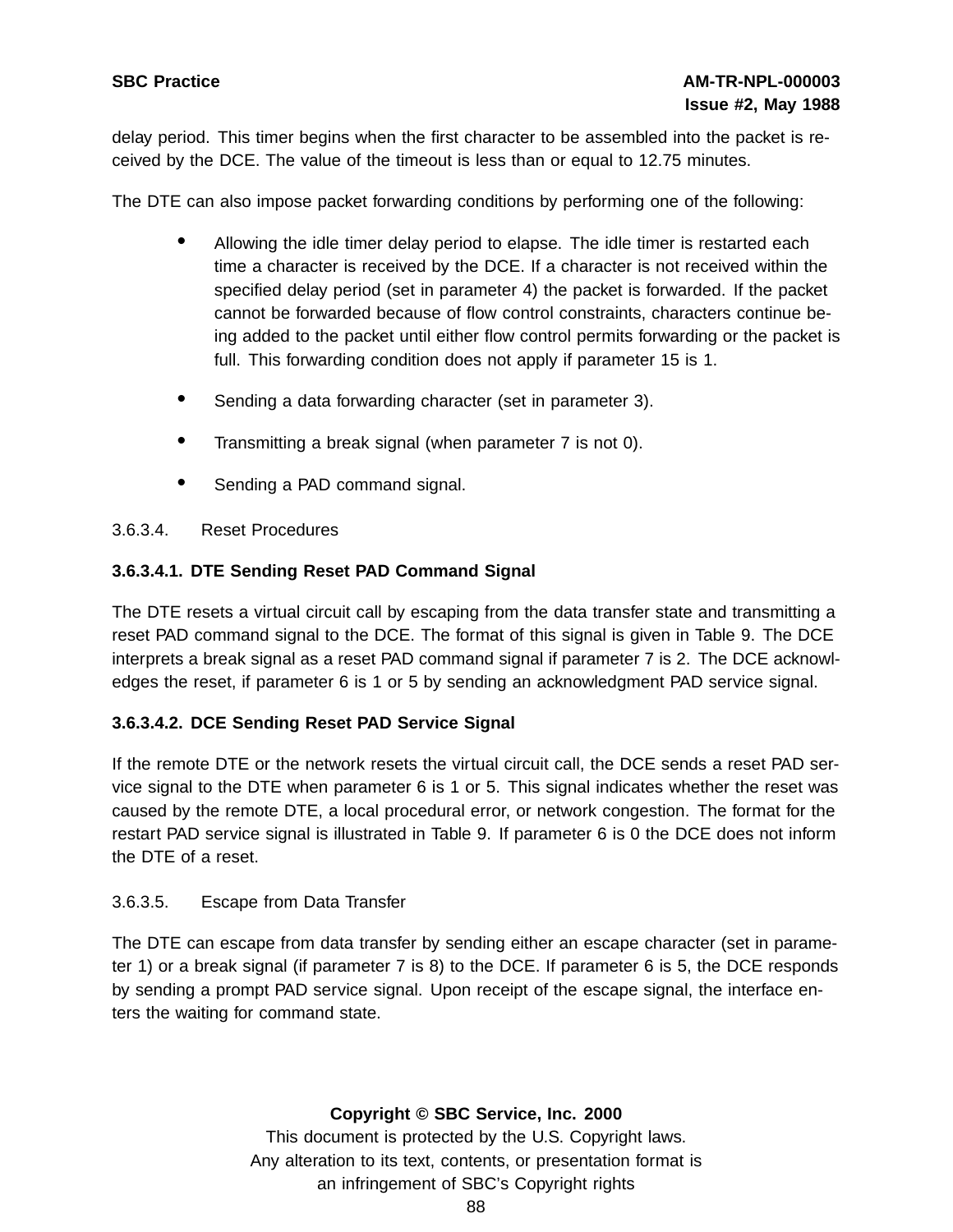All data destined for the DTE is delayed until the interface returns to the data transfer state. The next character sent by the DTE is interpreted as follows:

- If the character is 1/0 (DLE), the interface returns to the data transfer state and this character is treated as user data.
- If the character is the PAD command delimiter  $(+)$  or CR), the DCE does not transfer it and the interface returns to the data transfer state.
- If the character is the first letter of a PAD command, the interface enters the PAD command state. This is a packet forwarding condition.

If the complete PAD command is not received within 60 seconds or an invalid command is sent, the DCE responds with a PAD service signal (if service signals are not suppressed) indicating the error. The interface then returns to the data transfer state.

Following the transmissions a valid PAD command, the interface goes from the service signals state (bypassed if service signals are suppressed) to either the data transfer state, connection in progress, or the PAD waiting state, whichever is appropriate (i.e., a valid selection PAD command leads to the connection in progress state).

# **3.6.3.5.1. PAD Commands and Procedures Allowed After Escape from Data Transfer**

Upon escape from data transfer, the DTE can use any of the following procedures or PAD commands:

- Procedures described in section 3.6.2.3.3 to clear <sup>a</sup> virtual circuit call.
- Procedures described in section 3.6.3.4.1 to reset <sup>a</sup> virtual circuit call.
- If parameter <sup>6</sup> is <sup>1</sup> or 5, the DTE can check to see if <sup>a</sup> virtual circuit call exists by sending a status PAD command signal. The DCE responds by sending either a call-established or a call-idle PAD service signal. The format of these signals is illustrated in Table 6.
- <sup>A</sup> request that an interrupt packet be sent to the remote DTE by transmitting an interrupt PAD command signal (see Table 6) to the DCE. If parameter 6 is not 0, the DCE responds with an acknowledgment PAD service signal.
- The profile selection, set, set-and-read, and read PAD command signals.

# **Copyright © SBC Service, Inc. 2000**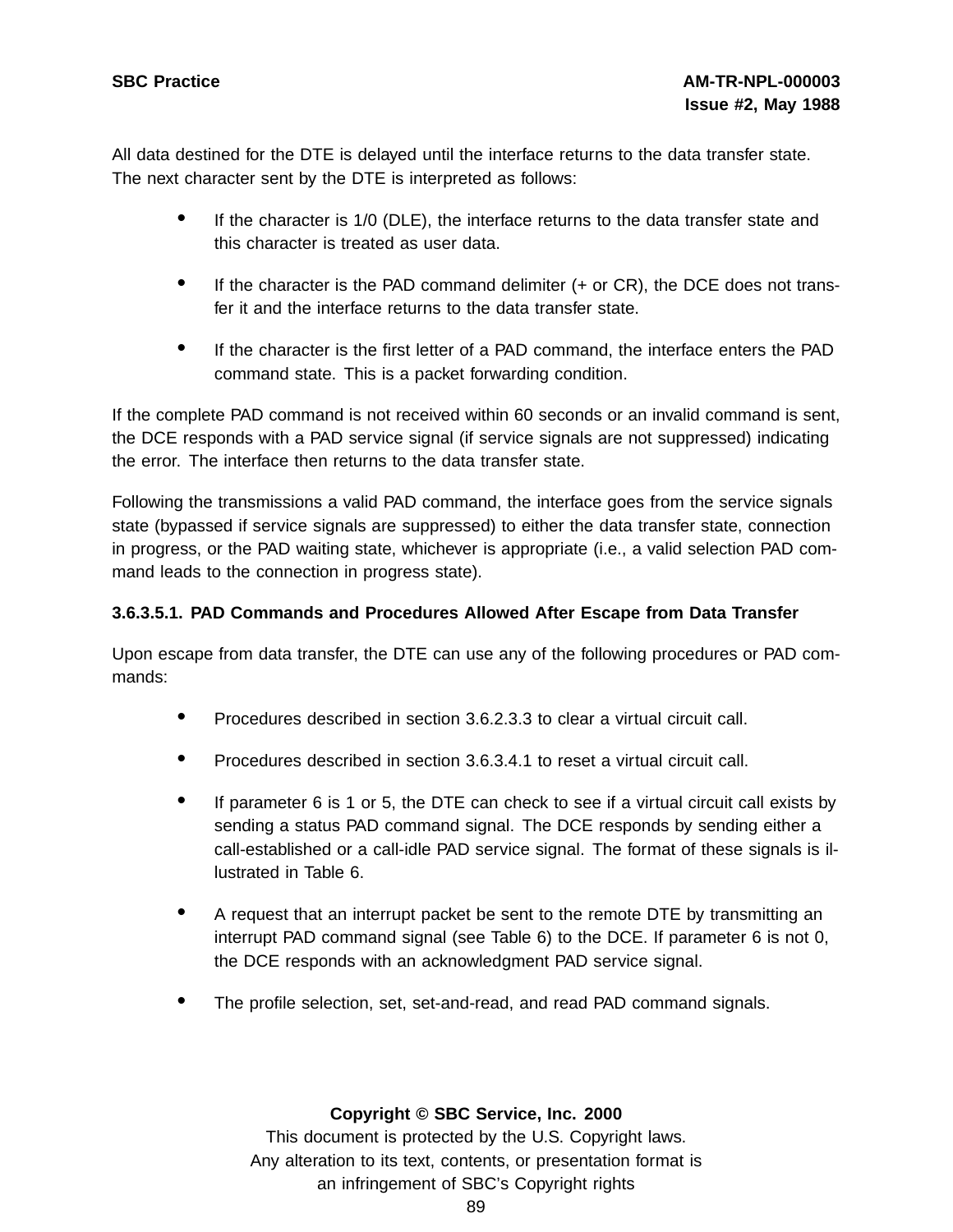# 3.6.3.6. Flow Control

# **3.6.3.6.1. Ancillary Device Control**

If parameter 5 is 1, DCE can flow control the data input from the DTE. When the DCE can no longer accept characters from the DTE, it transmits an X-OFF character. These characters are those which in International Alphabet No. 5 IA are used to switch a transmitting device on and off. When it can receive another character, the DCE transmits the X-ON character. The network can continue to accept a maximum of another 32 characters after the X-OFF has been sent. For this parameter to have any effect, the DTE must recognize standard X-ON and X-OFF characters and respond to them (i.e., stop input on X-OFF, resume input on X-ON.

# **3.6.3.6.2. Flow Control of the DCE by the DTE**

If the interface is in the data transfer state and parameter 12 is 1, the DTE can flow control the DCE by using X-ON and X-OFF characters.

# 3.6.3.7. Echo

The value of parameter 2 dictates whether characters are echoed by the PAD. Typically, they are echoed by the PAD (parameter  $2 = 1$ ) because when this function is performed by the remote DTE the packet count may be more than doubled and delay is usually experienced. For some applications (e.g., editing), the remote DTE may want to assume the function of echoing. In the data transfer mode, characters to be echoed have priority over data characters waiting to be delivered. Characters that cannot be accepted by the DCE, because of flow restrictions, are not echoed.

## 3.6.3.8. Procedure on Break

When a break is entered from the DTE, it results in a physical break on the communications line. This physical occurrence cannot be transmitted over a packet switched network so another means of notifying the remote DTE that a break has occurred is required. The settings for parameter 7 define ways for accomplishing this (see Table 1). The setting relies on the remote DTE knowing what to do with the information indicating that a break has occurred.

Parameter 8 is used in conjunction with the setting of parameter 7 to 21. It indicates whether data destined for the DTE is being flushed by the DCE or is being delivered.

## 3.6.3.9. Other Terminal-Dependent Parameters

## **3.6.3.9.1. Carriage Return Padding**

## **Copyright © SBC Service, Inc. 2000**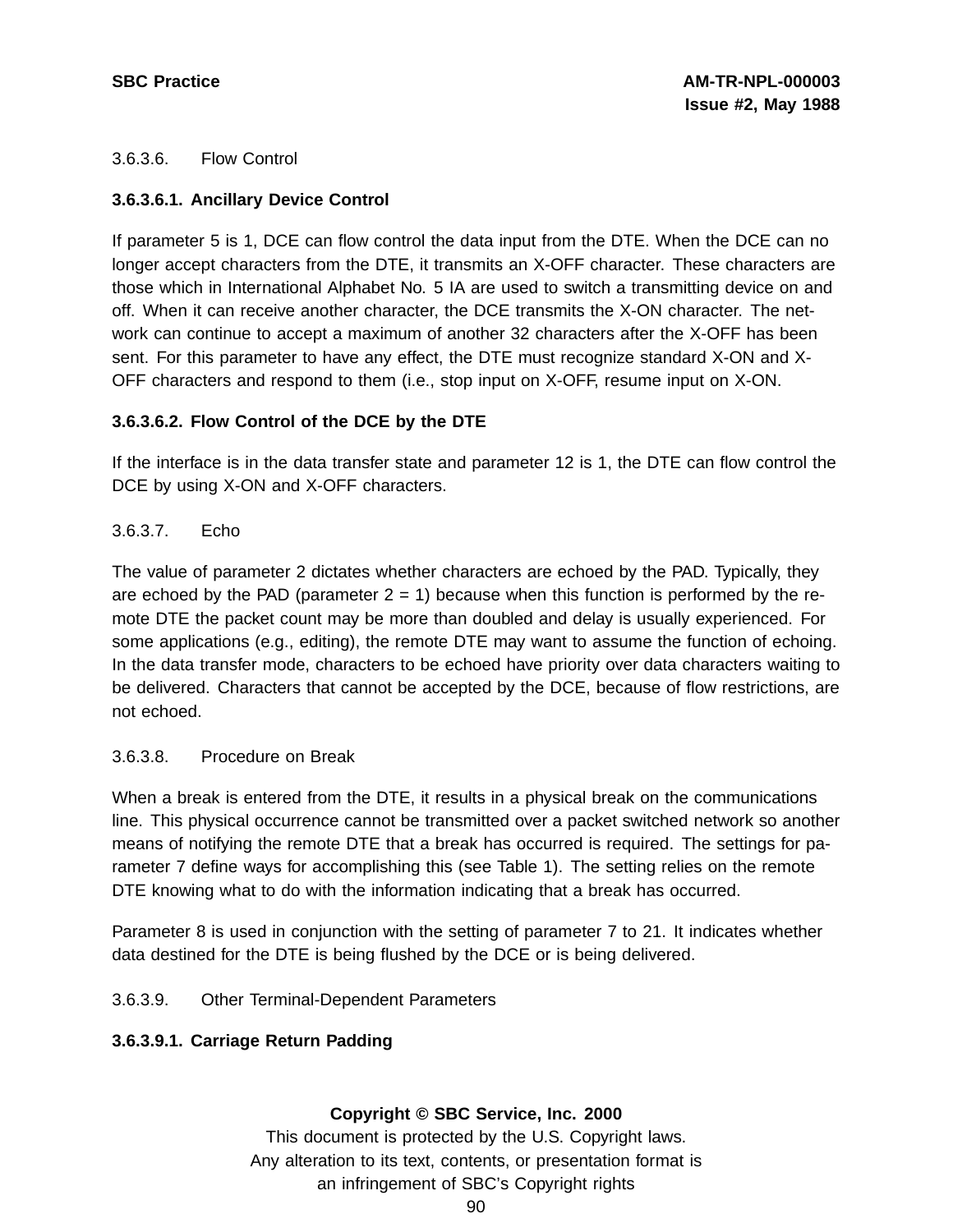The DTE can specify, by means of parameter 9, the number of padding characters to be inserted after each carriage return transmitted or echoed to it. Padding ensures that characters are not printed when the mechanical device (carriage) is being returned to the left margin of the user's display device. The value of parameter 9 indicates how much padding, either a nonpregnant character (NULL) or time fill, is required. This value also specifies the padding inserted after the line feed (ELF) character of the form effector.

# **3.6.3.9.2. Line Folding**

Through parameter 10, the DTE can select a line folding option and specify the maximum number of characters that the DCE can send to it as a single line. After K2 characters (value of K2 set in parameter 10) in an output line the DCE inserts a format effector and provides appropriate format effector padding (parameter 9).

#### **3.6.3.9.3. Line Feed Insertion**

Parameter 13 allows the DTE to specify the action taken by the DCE, with respect to line insertion when it deals with a carriage return during data transfer.

## **3.6.3.9.4. Line Feed Padding**

Parameter 14 specifies whether or not padding is done after a line feed is transmitted to the DTE.

## 3.6.3.10. Editing

The DCE provides editing functions for the DTE so it can edit character input to the DCE before it is processed. The editing buffer can be up to 128 characters but is not larger than the assigned packet size.

Editing is always available in the command mode. The three functions provided are character delete, line delete, and line display. The characters used to perform these functions are determined by the settings of parameters 16, 17 and 18 or may be network default characters. Any default character may be overridden by the setting of a parameter.

Editing during the data transfer mode is selectable by setting parameter 15. If editing is selected, the value of the idle timer (parameter 4) is ignored during data transfer.

## **Copyright © SBC Service, Inc. 2000**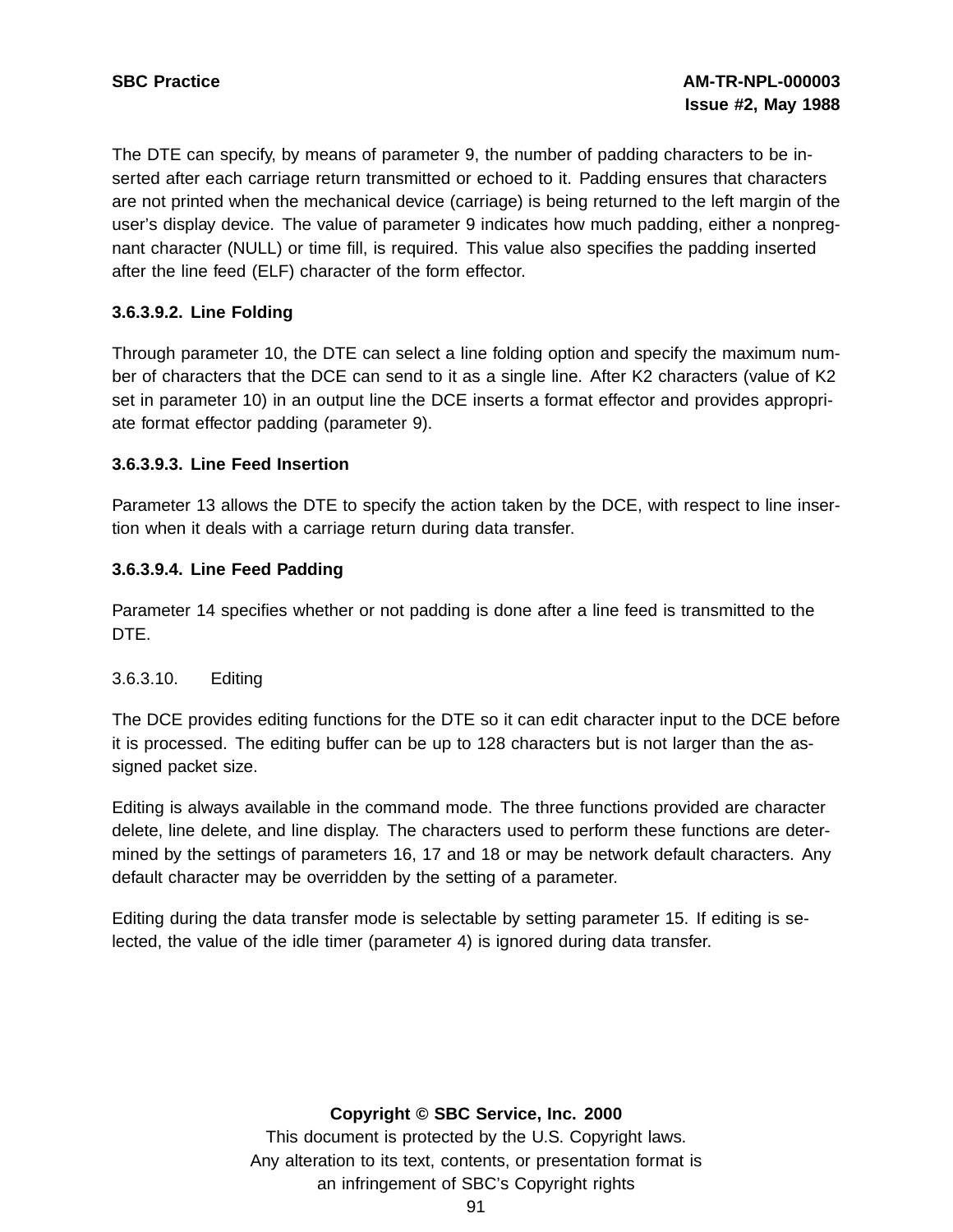# **3.7. X.29 Interface Procedures for Support of Asynchronous DTEs**

## 3.7.1. Procedures for the Exchange of User Data and Control Information

This section describes the protocol required in the X.25 Interface Specifications to provide interconnection with asynchronous terminals. This protocol is compatible with CCITT Recommendation X.29. For the following description, the asynchronous device is the "local DTE" and the X.25 device is the "remote DTE".

## 3.7.1.1. Call Establishment

When the local DCE receives a selection PAD command signal from the local DTE (refer to Section 6.2) it maps the information contained in the signal into a call request packet and sends this packet to the remote DCE. The remote DCE in turn sends an incoming call packet to the remote DTE. (For packet formats refer to Recommendation X.25.)

The call user data field of an incoming call and a call request packet is divided into a protocol identifier field and a call field. The format of the protocol identifier field is illustrated in Figure 7. The call data field contains any user data that was sent by the local DTE in the selection PAD command signal.

A call request may also be initiated by the remote DTE. In this instance, the call user data field is optional and the DCE still accepts the call if none is provided.

## 3.7.1.2. Data Transfer

After the call has been established, the DCE and remote DTE can exchange the complete repertory of packet types. The user data fields of data packets are used to carry PAD messages and user data. The Qualifier bit (Q-bit) distinguishes user data transfer from PAD messages. Data packets that contain user data have the Q-bit set to 0 indicating the data is intended for the local DTE or has originated from the local DTE. Data packets that contain a PAD message have the Q-bit set to 1, indicating the data is intended for the DCE or has originated from the DCE.

The DCE sets the D bit to 0 in all transmitted data packets containing user data. The DCE takes the following actions when receiving data packets containing user data. If the D bit is set to 1, the DCE acknowledges the packet when the data is transmitted to the local DTE.

The significance of the acknowledgment is that the data has been transmitted to the local DTE, but there is not acknowledgment by the local DTE. The DCE need not withhold the acknowledgment if the data packet has the D bit set to 0.

## **Copyright © SBC Service, Inc. 2000**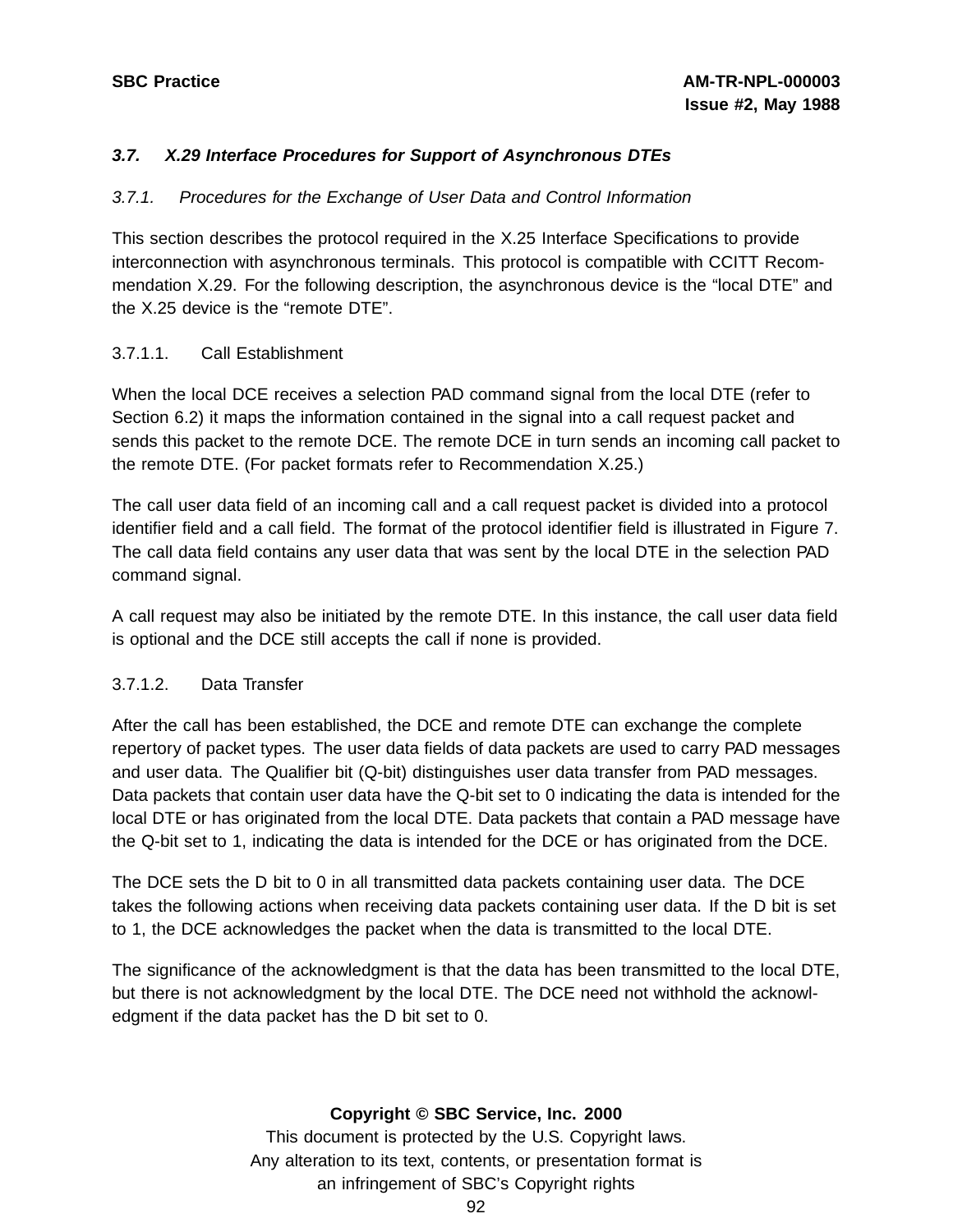## 3.7.1.3. PAD Messages

PAD messages allow the remote DTE to set parameters, read parameters, and initiate call clearing from the DCE. PAD messages allow the DCE to indicate the value of parameters (in response to a read from the remote DTE), indicate that the terminal sent a break, and indicate a remote DTE PAD message in error.

All PAD messages contain a control identifier field and a message code field (refer to Figure 8). Some PAD messages also include a parameter field. The control identifier field (bits 8 through 5 of the first byte) contains all zeros. The message code field (bits 4 through 1 of the first byte) indicates the message type (see Table 11).

Successive bytes (this does not apply to message types 1 and 5) are interpreted in pairs where the first byte indicates the PAD parameter reference number and the second byte indicates the value of the parameter. The DCE supports PAD message length of at least 61 octets. This allows for one octet containing the control identifier field and message code, followed by up to 30 parameter fields. If a parameter reference appears more than once in a PAD message, only the last appearance is taken into account.

The DCE does not set the D bit to 1 when transmitting data packets containing PAD messages.

The DCE takes the following actions when receiving data packets containing PAD messages. If the D bit is 1, the DCE acknowledges the packet when the command contained in the PAD message has been carried out. The significance of this acknowledgment is that the DCE has completed the actions specified by the PAD message (command). The DCE need not withhold the acknowledgment if the data packet has the D bit set to 0.

## **3.7.1.3.1. Procedures for Setting and /or Reading PAD Parameters**

When the DCE receives a set, read or set-and-read PAD message, any data destined to the local DTE is delivered before action is taken in response to the message. Receipt of this PAD message is also a data forwarding condition. The occurrence of a packet forwarding condition does not cause the DCE to transmit empty data packets.

The DCE responds to a valid read or set-and-read PAD message by making the appropriate parameter modifications and then sending a parameter-indication PAD message. The parameter-indication PAD message contains the specified parameter reference numbers and their current values (after modification, if any). A parameter-indication PAD message is not sent in response to a set PAD message. Table 10 specifies the DCEs response to set, read, and set-and-read PAD messages.

## **Copyright © SBC Service, Inc. 2000**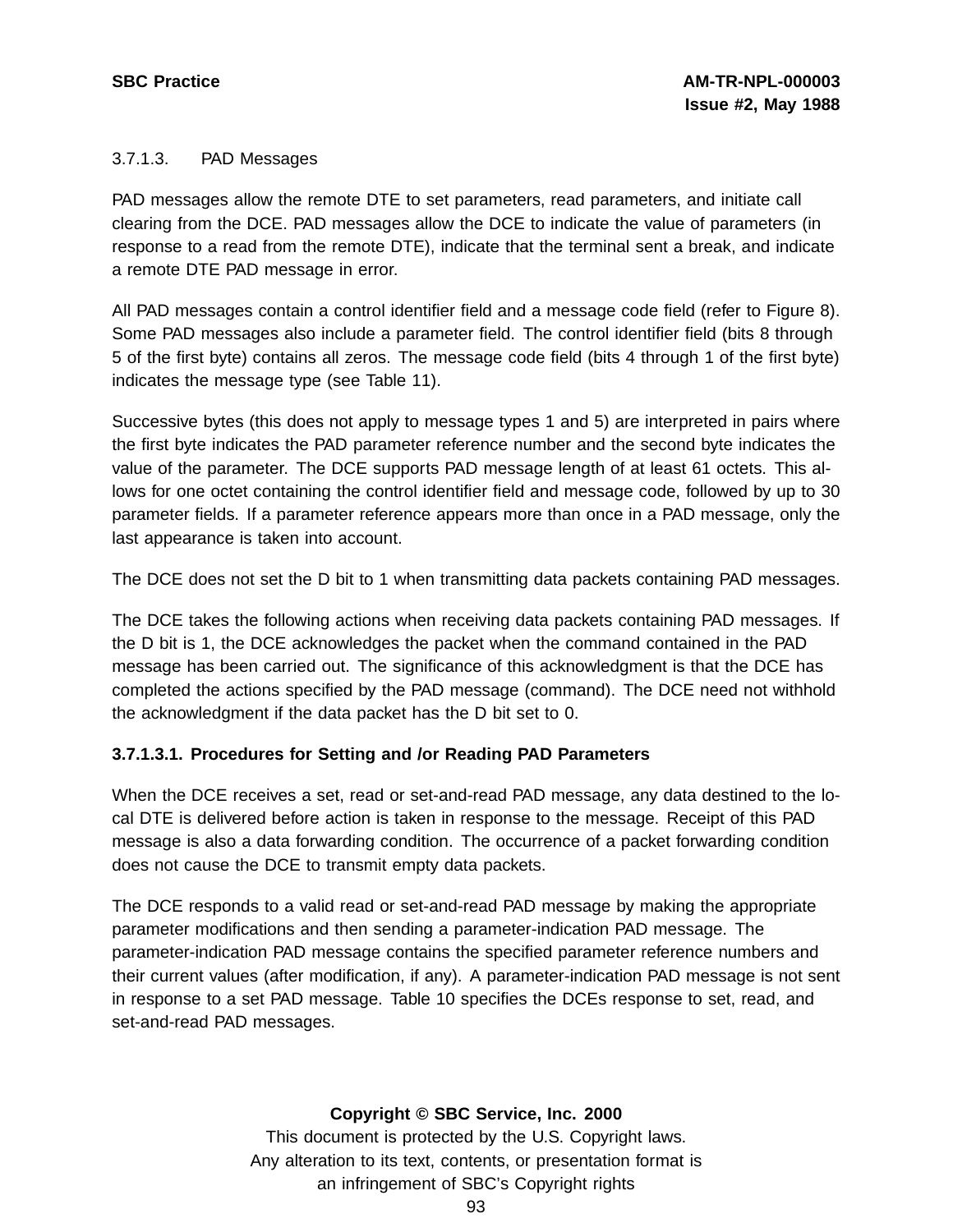# **3.7.1.3.1.1. Parameter Field for set, Read, Set-and Read, and Parameter Indication PAD Messages**

The parameter field, when present, of these PAD messages consists of successive parts of reference fields and value fields, each one octet long (see Figure 8).

Parameter reference numbers are binary coded in bits 7 to 1 or the reference field. The DCE ignores bit 8 in all PAD messages it receives and only interprets bits 7 to 1. If bits 7 to 1 contain an invalid reference (see Section 3.7.1.3.5) the DCE sets bit 8 to 1 in the parameterindication PAD message to inform the remote DTE of an error.

Parameter values are coded in bits 8 to 1 of the parameter value field. The value fields in read PAD messages contain the value 0. In set and set-and-read PAD messages, the value fields contain the requested parameter values. If the preceding reference field has 8 set to 1, the value field indicates the reason for error as given in Table 12.

# **3.7.1.3.2. Procedures for Inviting the PAD to Clear**

The remote DTE can request that the DCE clear a virtual circuit call by sending it an invitationto-clear PAD message. Upon receipt of this message, the DCE sends all previously transmitted data to the local DTE. The DCE then sends a clear indication packet to the remote DTE with the clearing cause field of this packet set to "DTE clearing".

The invitation to clear PAD message consists of only one octet (control identifier field and message code). This is illustrated in Figure 10.

## **3.7.1.3.3. Interrupt and Discard Procedures**

The following procedures apply when the local DTE transmits a break and parameter 7 is 21. The DCE sends an interrupt packet with the user data field set to 0 followed by an indication-ofbreak PAD message (refer to Figure 11). The parameter field of this message indicates that parameter 8 is set to 1 (discard output).

The remote DTE must send a set or set-and-read PAD message changing the value of parameter 8 to 0 (normal data delivery) before data transmission to the DCE can resume. If the DCE receives an indication-of-break PAD message from the remote DTE with no parameter field, it transmits a break signal to the local DTE.

If the local DTE sends an interrupt PAD command or break signal to the DCE and parameter 7 is set to 1, the DCE responds by transmitting an interrupt packet with the user data field coded as 00000001.

## **3.7.1.3.4. Procedures for Reset**

## **Copyright © SBC Service, Inc. 2000**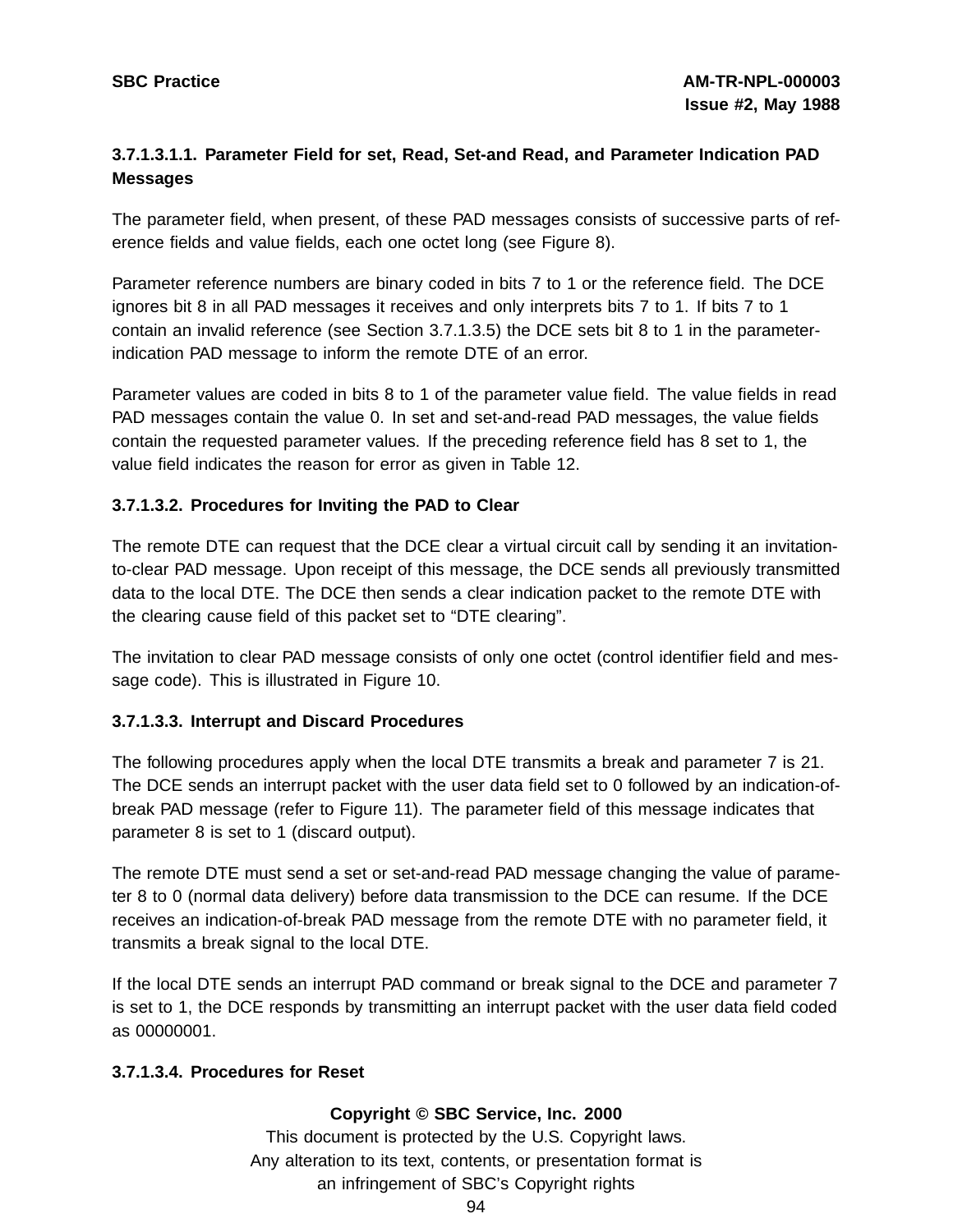Procedures for reset are described in CCITT Recommendation X.25. A reset results in parameter 8 being set to 0 (normal data delivery). All other parameters maintain their current values.

## **3.7.1.3.5. Error Handling Procedures by the DCE PAD**

If an error occurs in one of the reference/value sets of the parameter field in a set, read, or setand-read PAD message, the DCE indicates it in the parameter-indication PAD message by setting bit 8 in the reference field to 1. Possible errors include: referencing a parameter that does not exist, trying to set a read-only parameter and requesting an invalid parameter value. These errors do not affect the processing of any other valid references to PAD parameters.

When the DCE receives an invalid PAD message, it responds by sending an error PAD message. The error PAD message (see Figure 9) indicates what type of error has occurred (see Table 13) and also contains the message code of the invalid PAD message.

FIGURE 1

#### ASYNCHRONOUS TERMINAL INTERFACES



#### **Copyright © SBC Service, Inc. 2000**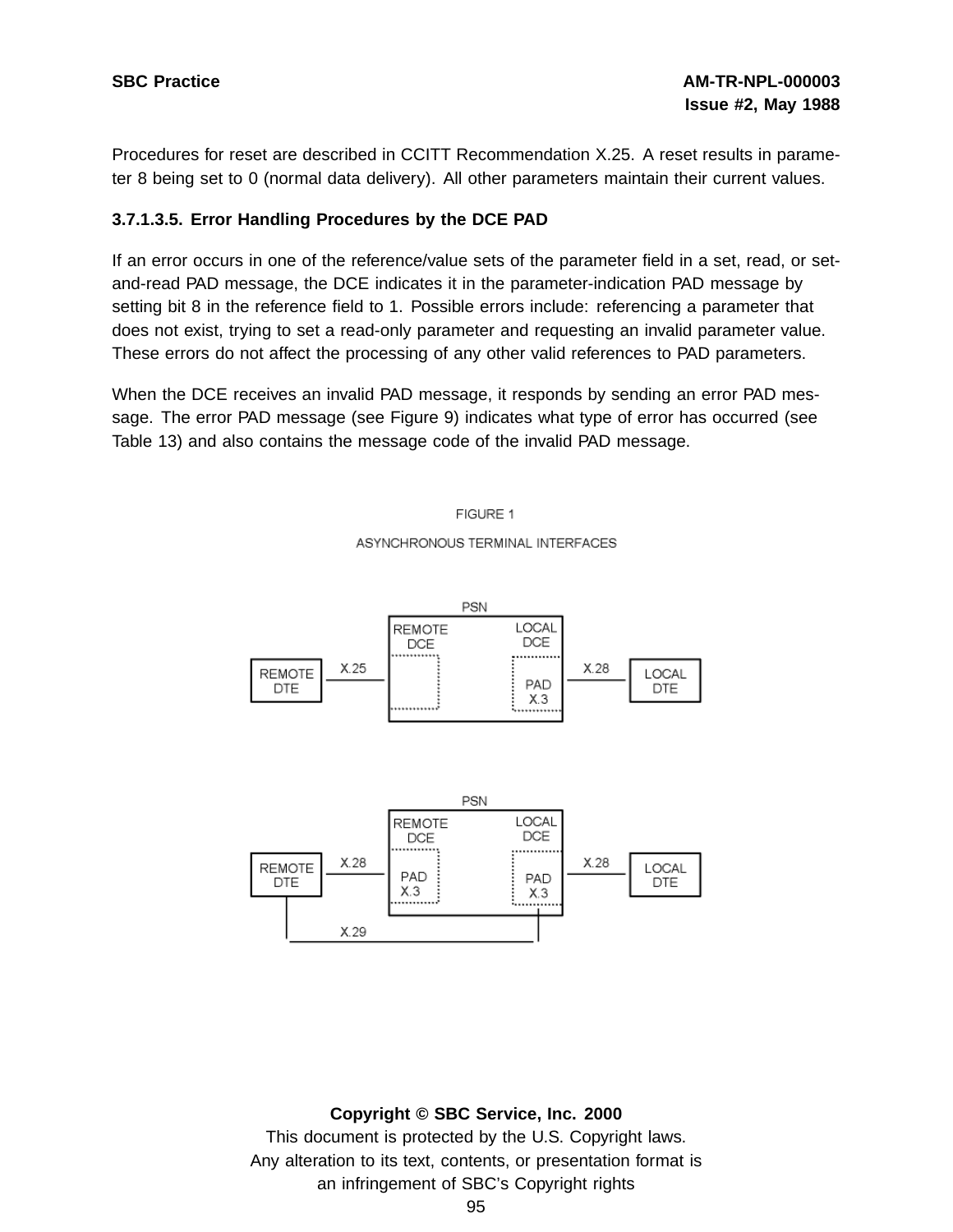#### FIGURE 2 \*

#### STATE DIAGRAMS OF CALL ESTABLISHEMNT AND CALL CLEARING BY PAD COMMAND AND SERVICE SIGNALS WHEN PARAM, 6 IS 1



# **FIGURE 2 (Continued)**

#### **Notes:**

- 1. State 8 is used to represent a state during which all PAD service signals are transmitted (except for the PAD identification and editing PAD signals).
- 2. The transition from state 5 to state 8 occurs only when the PAD receives a call destined for the start-stop mode DTE.

## **Copyright © SBC Service, Inc. 2000**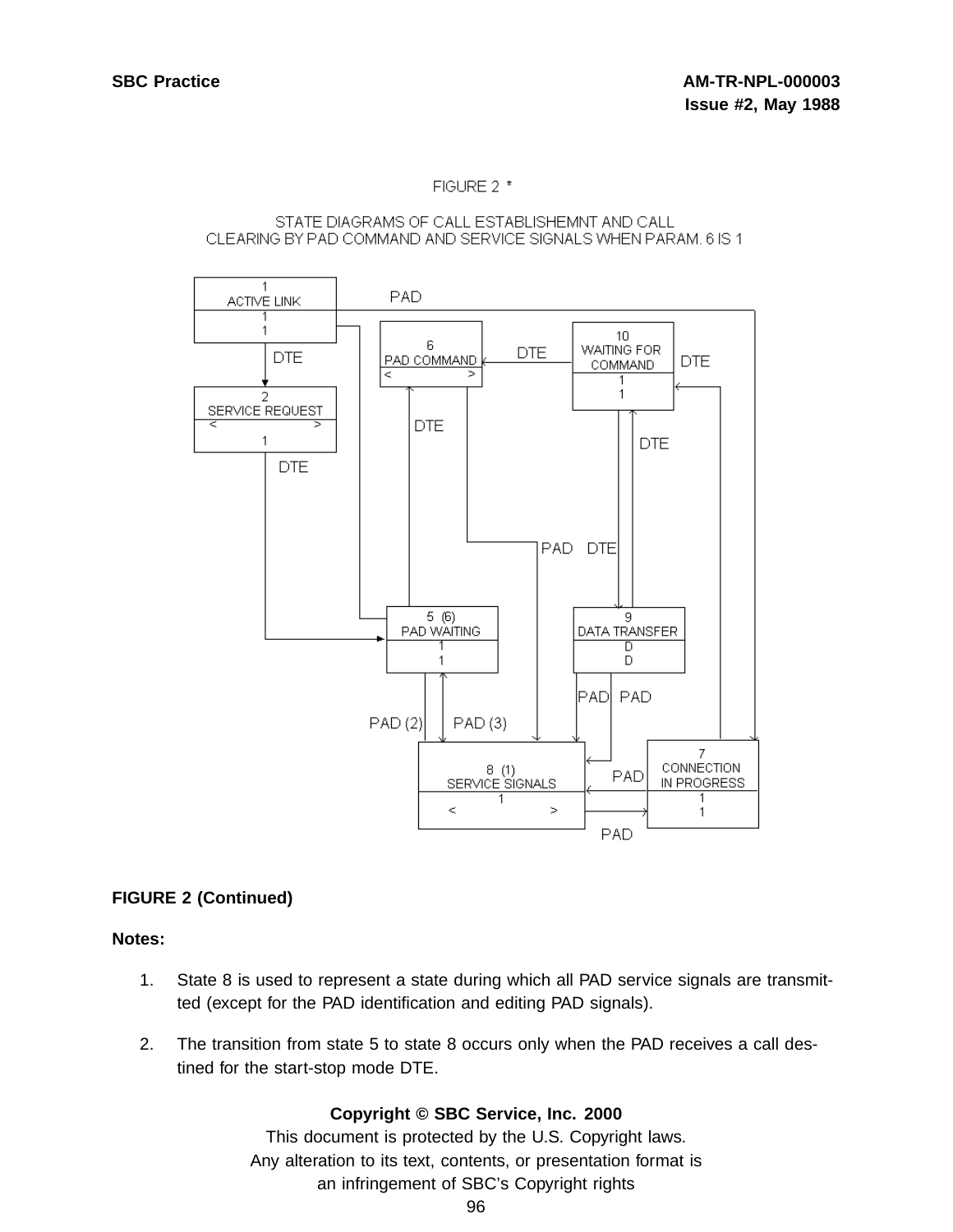- 3. The PAD may permit entry to the PAD waiting state 10 times before performing PAD disconnecting.
- 4. Under certain circumstances DTE clearing is performed by disconnecting the access information path.
- 5. See Figure 4 for the symbol definitions of the state diagrams.
- 6. The condition of the interchange circuit 103 (Recommendations X.20 bis and V.21) or the T interchange circuit (Recommendation X.20) shown in state 5 is the preferred

#### **Copyright © SBC Service, Inc. 2000**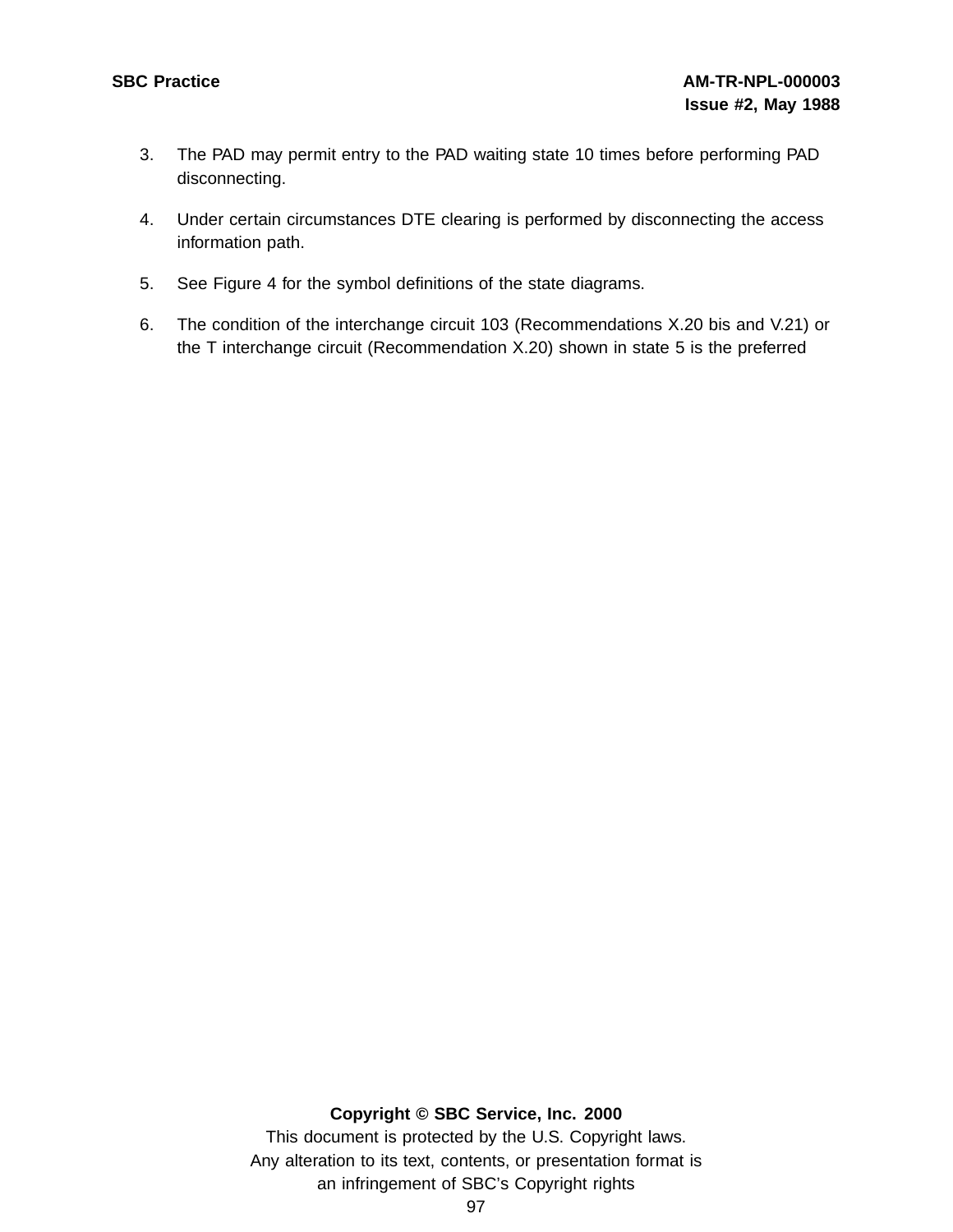condition. The DTE may not have sufficient information to maintain this condition under all circumstances and consequently may transmit characters.

#### FIGURE 3

#### STATE DIAGRAMS OF CALL ESTABLISHEMNT AND CALL CLEARING BY PAD COMMAND AND SERVICE SIGNALS WHEN PARAM, 6 IS 0



## **FIGURE 3 (Continued)**

## **Notes:**

1. The transition from state 5 to state 9 occurs only when the PAD receives a call destined for the start-stop mode DTE.

## **Copyright © SBC Service, Inc. 2000**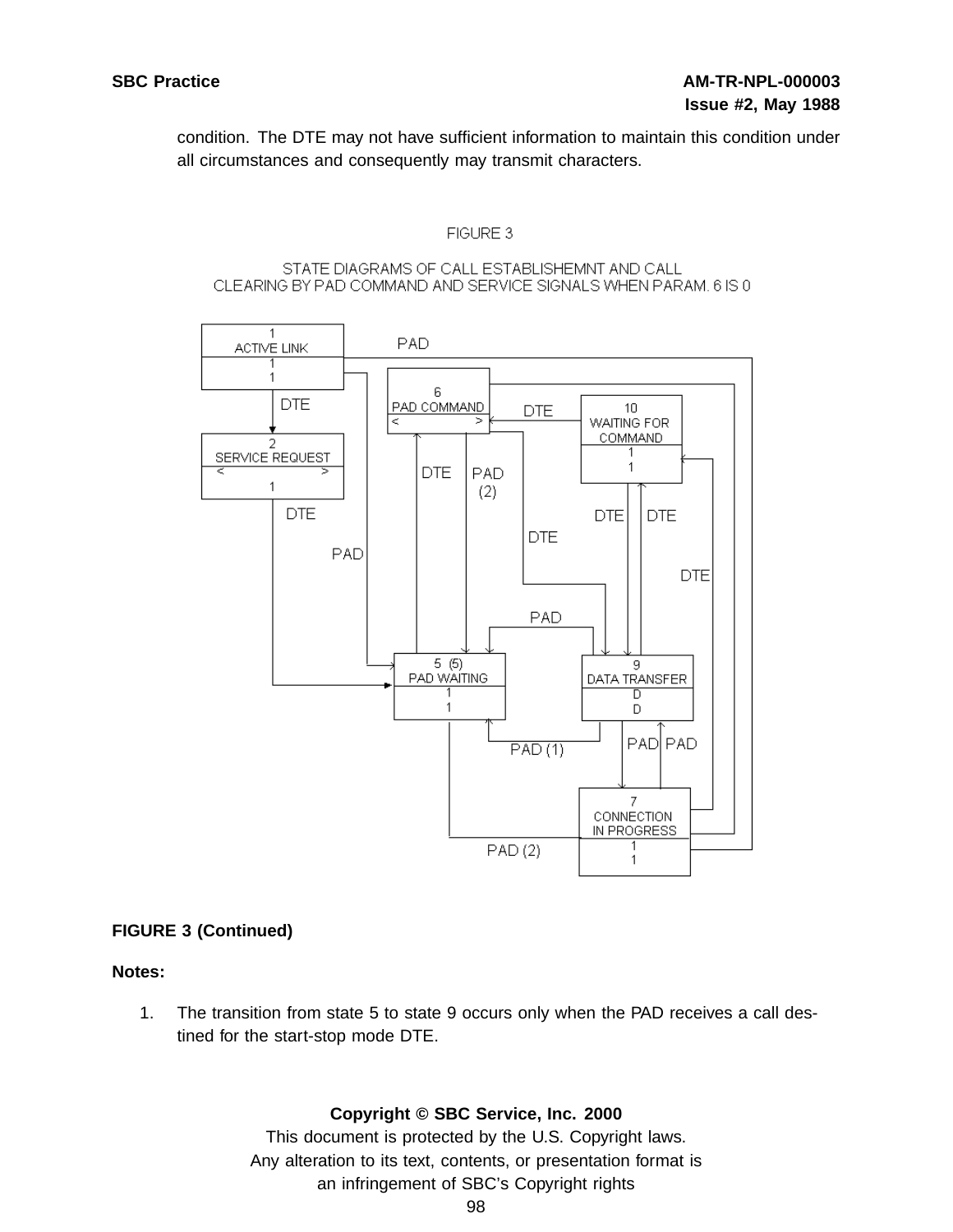- 2. The PAD permits entry to the PAD waiting state 10 times before performing PAD disconnecting.
- 3. Under certain circumstances the DTE is cleared by disconnecting the access information path.
- 4. See figure 4 for the symbol definitions of the state diagram.
- 5. The condition of the interchange circuit 103 (Recommendations X.20 bis and V.21) or the T interchange circuit (Recommendation X.20) shown in state 5 is the preferred condition. The DTE may not have sufficient information to maintain this condition under all circumstances and consequently may transmit characters.
- 6. The condition of the interchange circuit 103 (Recommendations X.20 bis and V.21) or the T interchange circuit (Recommendation X.20) shown in state 5 is the preferred condition. The DTE may not have sufficient information to maintain this condition under all circumstances and consequently may transmit characters.



FIGURE 4 SYMBOL DEFINITIONS OF THE STATE DIAGRAMS

#### **Copyright © SBC Service, Inc. 2000**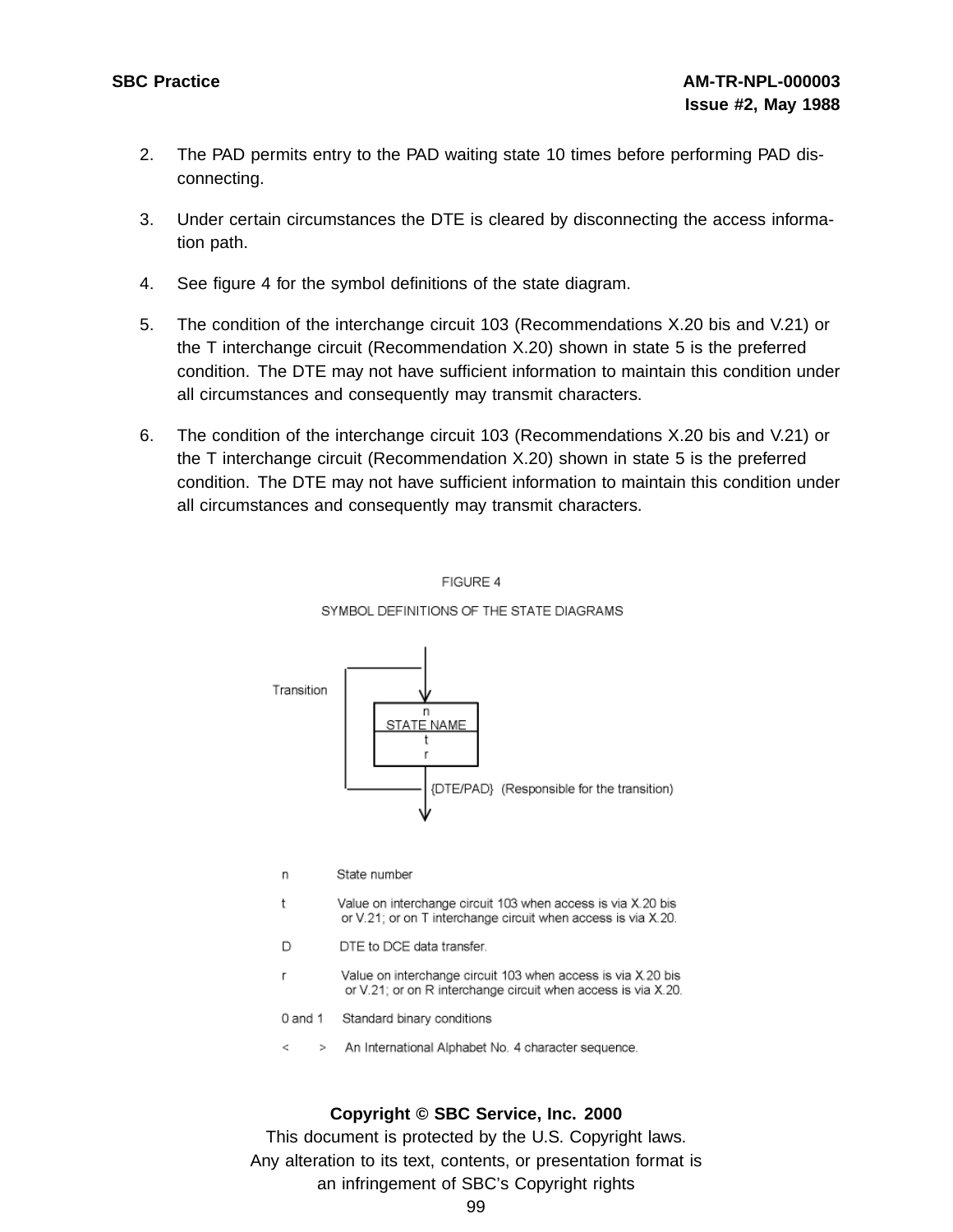# SEQUENCE OF EVENTS AT THE INTERFACE: CALL ESTABLISHMENT



#### **Copyright © SBC Service, Inc. 2000**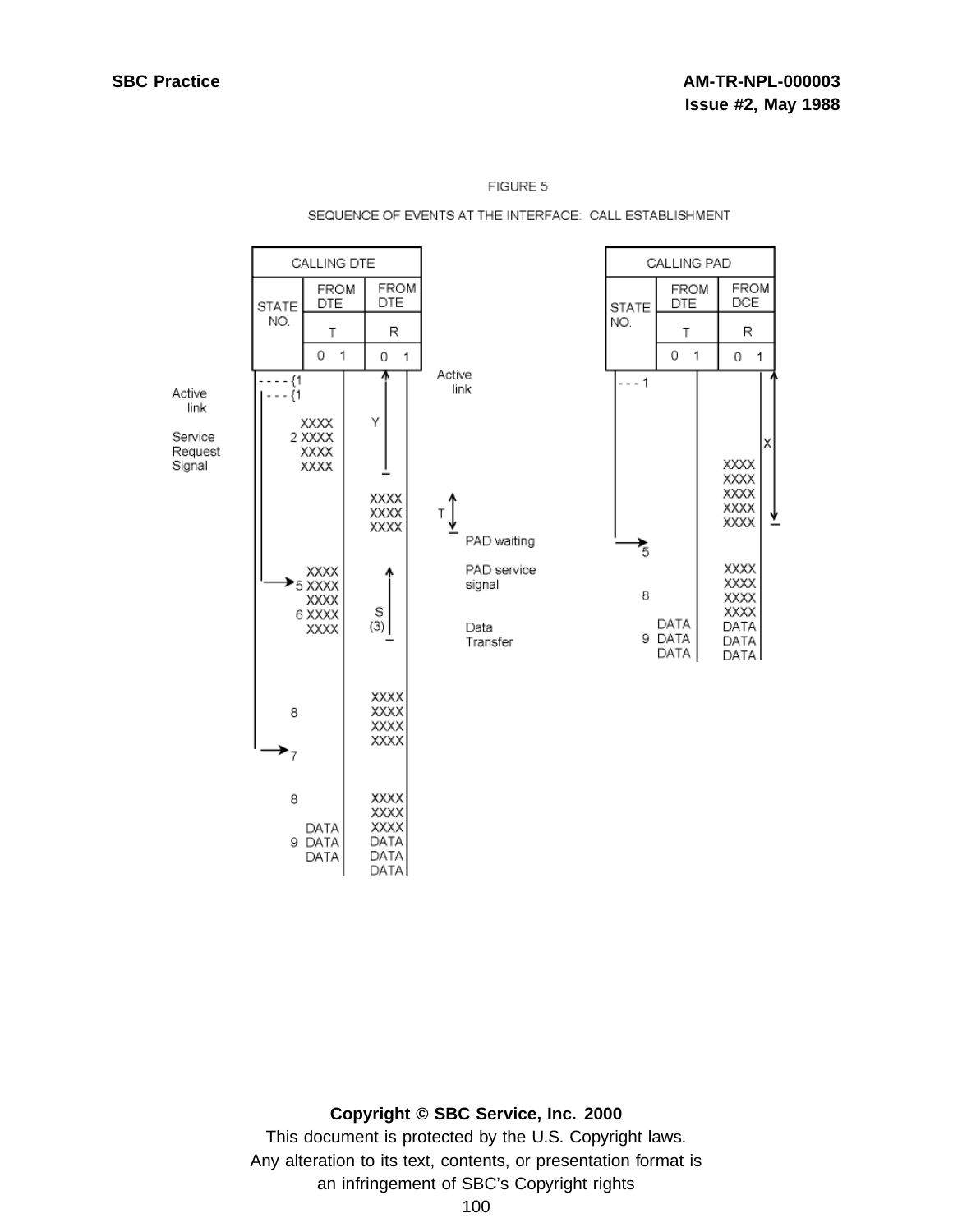|                                          | DTE clearing by<br>disconnecting the<br>access information<br>path (1) |                                                                |                                                      |                                                                                              |                        | CALLING PAD                                  |                                                          |  |
|------------------------------------------|------------------------------------------------------------------------|----------------------------------------------------------------|------------------------------------------------------|----------------------------------------------------------------------------------------------|------------------------|----------------------------------------------|----------------------------------------------------------|--|
|                                          |                                                                        |                                                                |                                                      |                                                                                              | <b>STATE</b>           | <b>FROM</b><br>DTE                           | <b>FROM</b><br>DCE                                       |  |
|                                          | <b>STATE</b><br>NO.                                                    | <b>FROM</b><br><b>DTE</b>                                      | <b>FROM</b><br>DTE                                   |                                                                                              | NO.                    | Τ                                            | R                                                        |  |
|                                          |                                                                        | T                                                              | R                                                    |                                                                                              |                        | 1<br>0                                       | 0<br>$\overline{1}$                                      |  |
|                                          |                                                                        | 1<br>0                                                         | 0<br>1                                               |                                                                                              |                        | DATA<br>9 DATA                               | DATA<br>DATA                                             |  |
|                                          |                                                                        |                                                                |                                                      | Data<br>transfer<br>Waiting for<br>Command<br>PAD command<br>Signal<br>PAD service<br>signal | $10-10$<br>6<br>8<br>5 | DATA<br>esc.<br>esc.<br>XXXX<br>XXXX<br>XXXX | DATA<br>DATA<br>DATA<br>(3)<br>R<br>XXXX<br>XXXX<br>XXXX |  |
|                                          | PAD clearing                                                           |                                                                |                                                      | PAD waiting                                                                                  |                        |                                              |                                                          |  |
|                                          | <b>STATE</b><br>NO.                                                    | FROM<br>DTE                                                    | <b>FROM</b><br>DCE                                   |                                                                                              |                        |                                              |                                                          |  |
|                                          |                                                                        | T                                                              | R                                                    |                                                                                              |                        |                                              |                                                          |  |
|                                          |                                                                        | 0<br>1                                                         | 0<br>1                                               |                                                                                              |                        |                                              |                                                          |  |
| PAD service<br>signal (2)<br>PAD waiting | 5.                                                                     | DATA<br>DATA<br>DATA<br>DATA<br>8 DATA<br>DATA<br>DATA<br>DATA | DATA<br>DATA<br>DATA<br>DATA<br>XXXX<br>XXXX<br>XXXX |                                                                                              |                        |                                              |                                                          |  |

#### SEQUENCE OF EVENTS AT THE INTERFACE: CALL CLEARING

## **FIGURE 6 (Continued)**

#### **Notes:**

1. The DTE clear may be performed by disconnecting the access information path. The response from the DCE is PAD clearing which also disconnects the access information path.

#### **Copyright © SBC Service, Inc. 2000**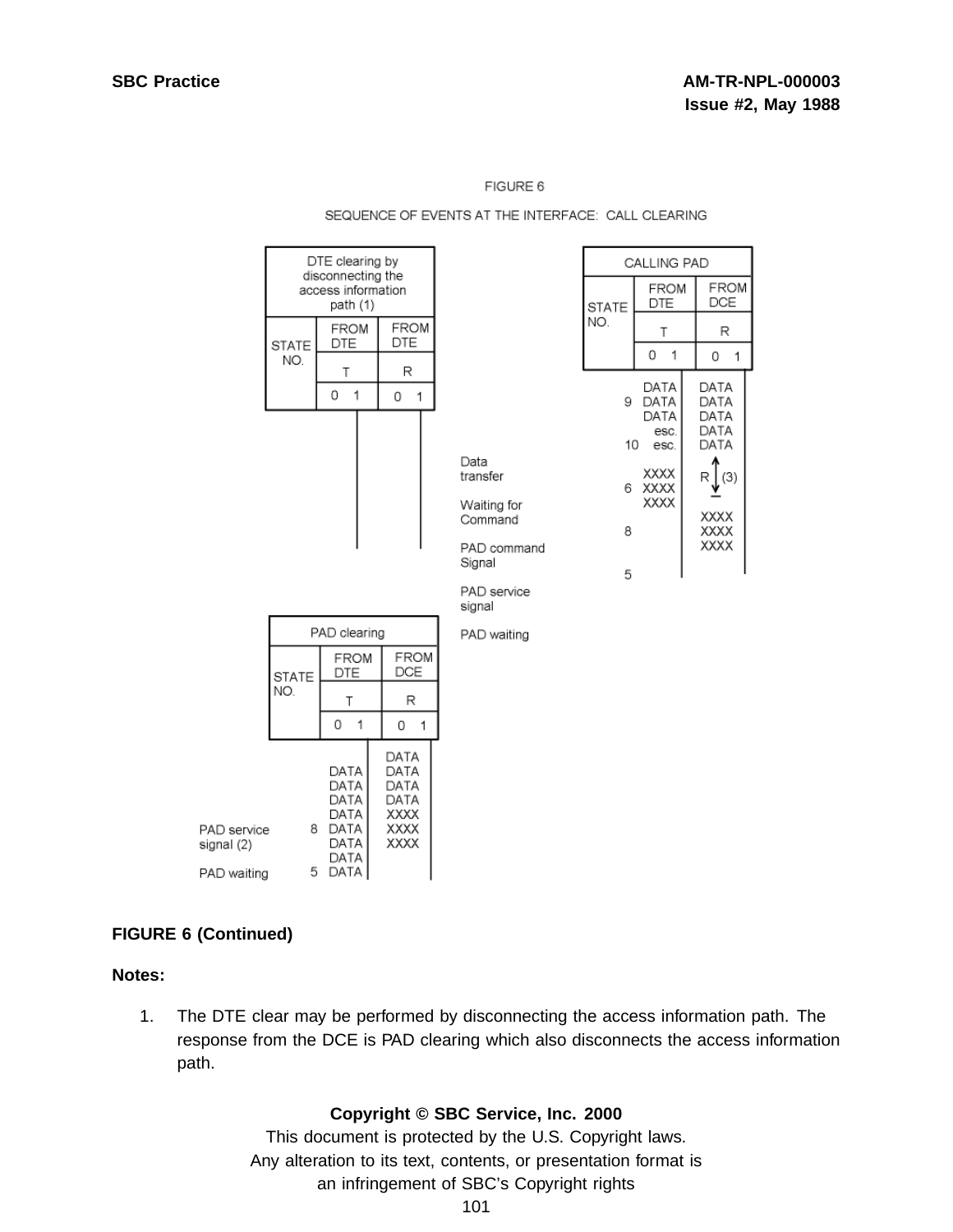- 2. The PAD may be cleared by disconnecting the access information path.
- 3. The time-outs S and R and 60 seconds.



#### CALL USER DATA FIELD FORMAT

4<N<16 Octets or 124 if Fast Select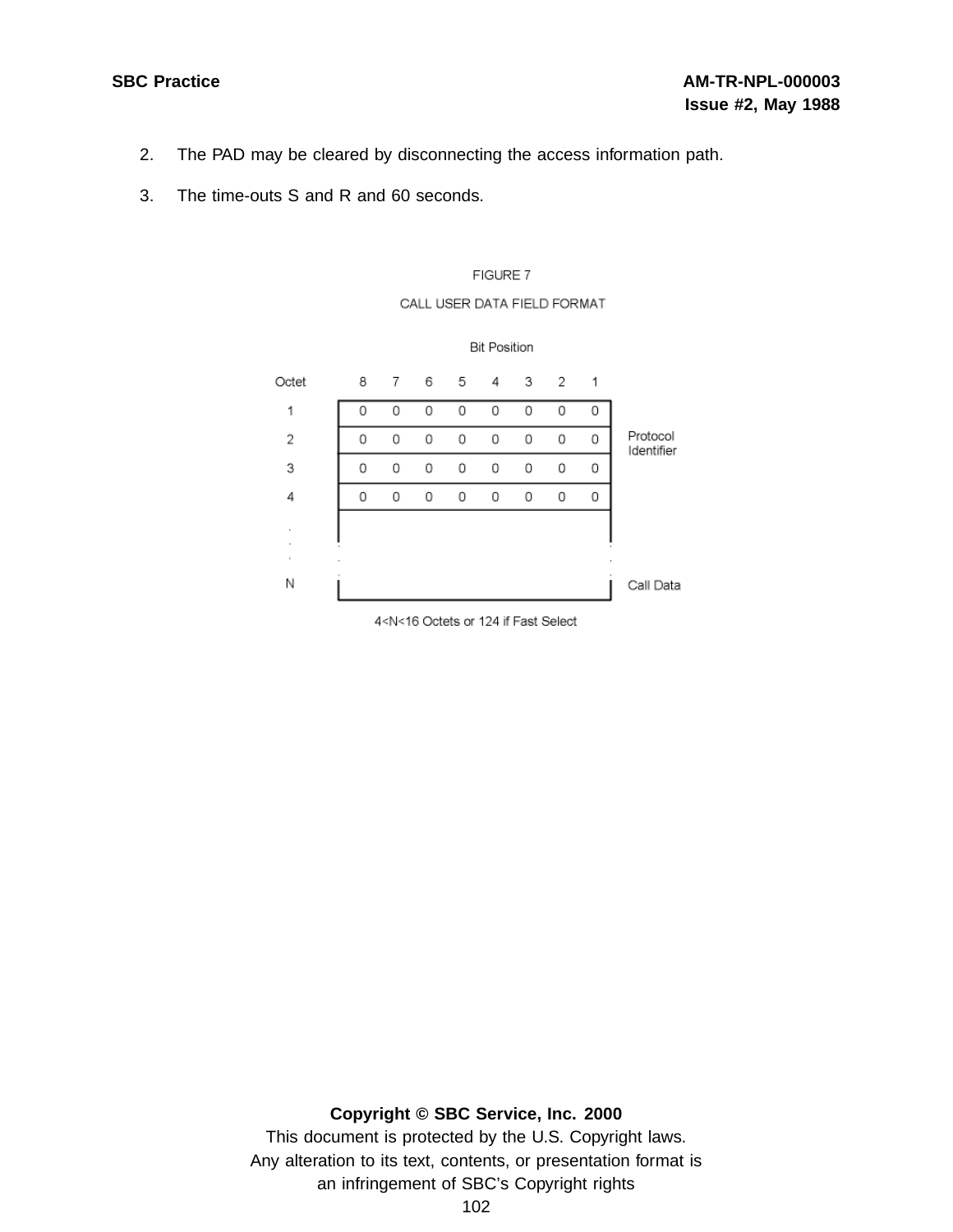#### SET, READ, SET-AND-READ AND PARAMETER INDICATION PAD MESSAGE FORMAT



Message Code:

0010 - Set 0100 - Read 0110 - Set and Read 0000 - Parameter indication

Notes:

- (1) These Octets contain all 0's in read PAD messages
- (2) Parameter field need not be present (see table 10)

#### **Copyright © SBC Service, Inc. 2000**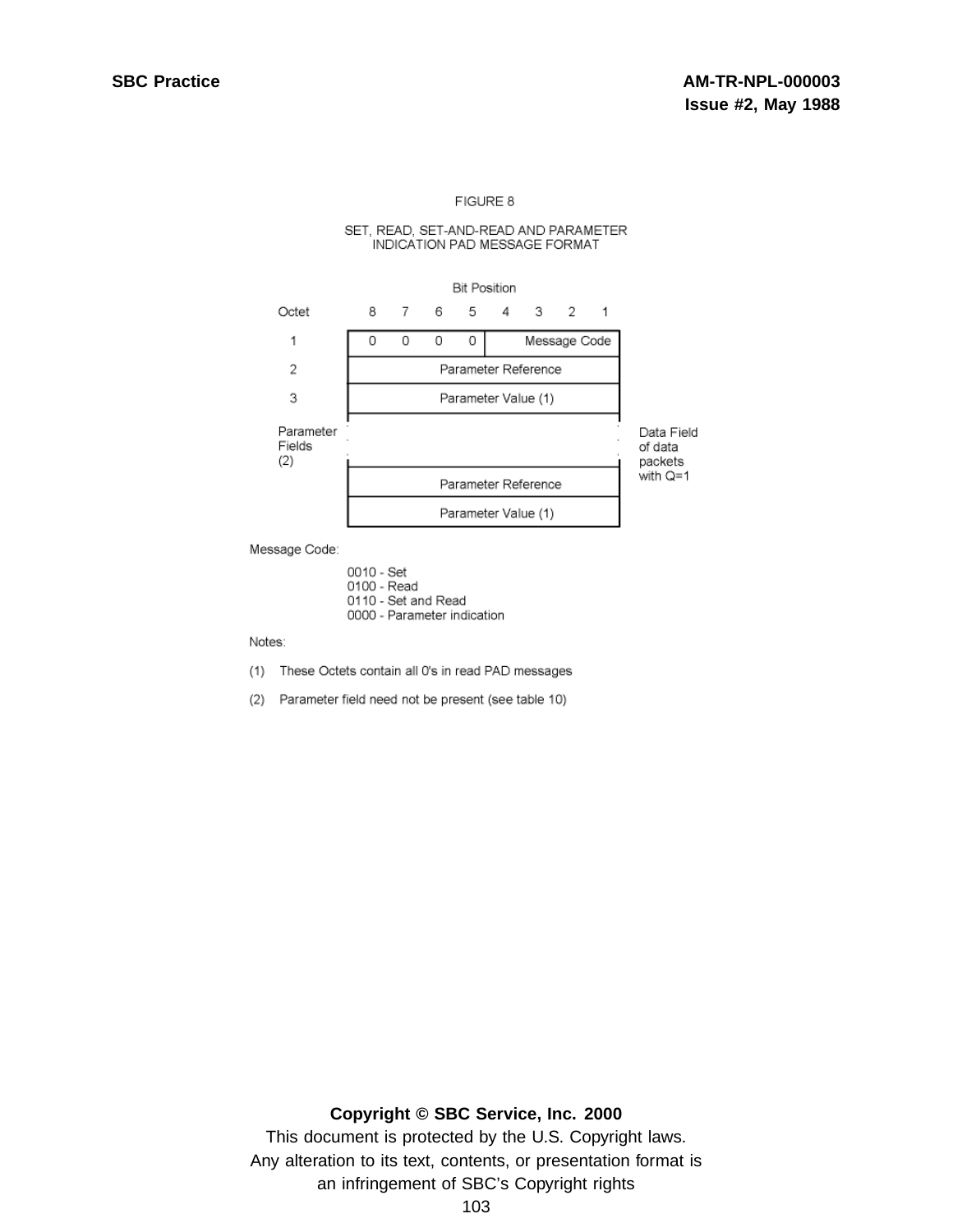#### ERROR PAD MESSAGE FORMAT

#### **Bit Position**



Notes:

(1) See Table 12

Does not occur for error type 00000000  $(2)$ 

#### FIGURE 10

#### INVITATION TO CLEAR PAD MESSAGE FORMAT

#### **Bit Position**





#### INDICATION OF BREAK PAD MESSAGE FORMAT



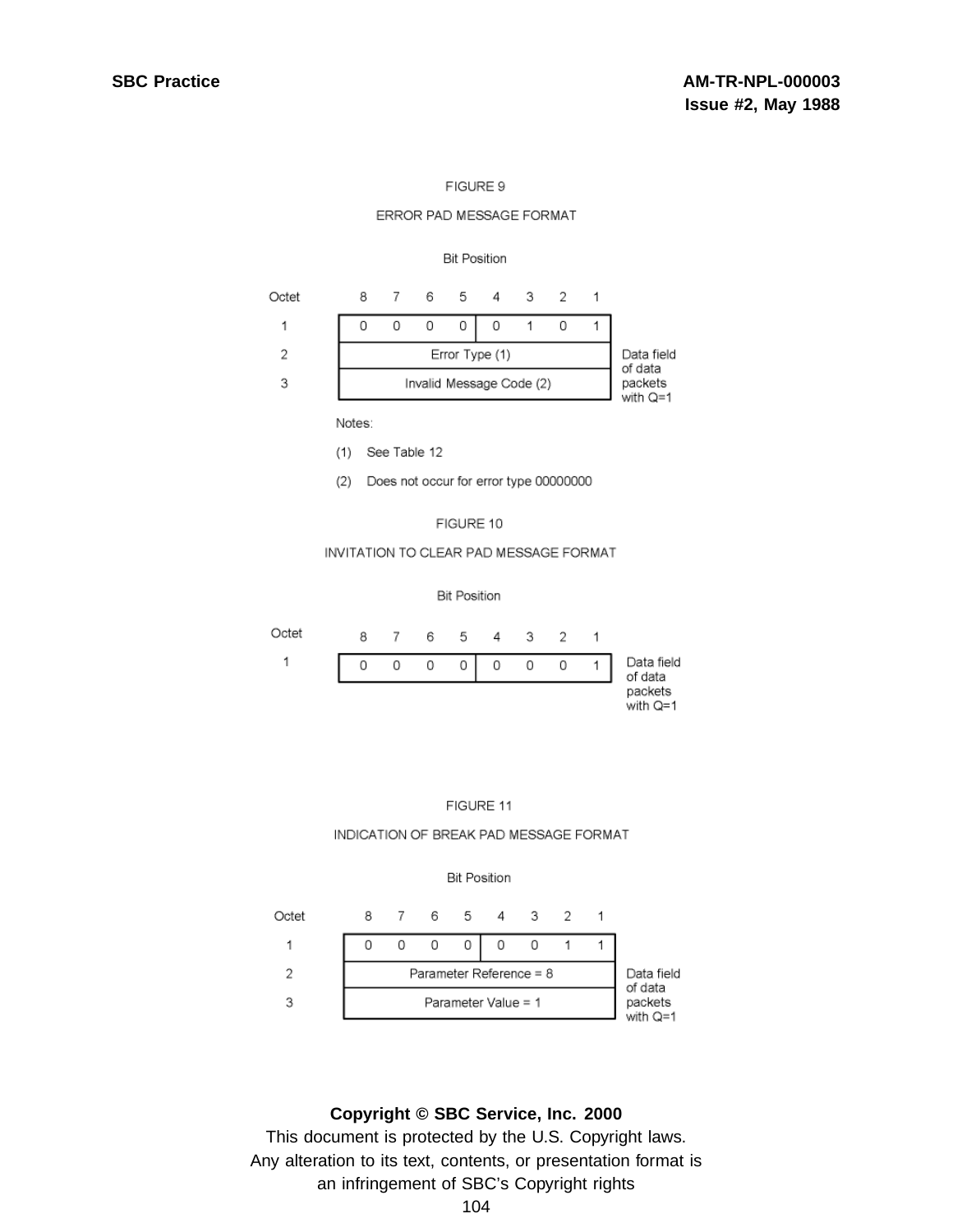### TABLE 1

#### POSSIBLE VALUES AND COMBINATIONS OF VALUES OF PAD PARAMETERS

| Param |                                                  |              | PAD.                                                  |                                                      |
|-------|--------------------------------------------------|--------------|-------------------------------------------------------|------------------------------------------------------|
| Ref   | Param                                            | Possible     | Param                                                 |                                                      |
| No.   | Desc.                                            | Values       | Meaning                                               | Remark                                               |
| 1     | PAD recall<br>using a                            | 0.           | Not possible                                          |                                                      |
|       | character                                        | $\mathbf{1}$ | Character DLE                                         |                                                      |
|       |                                                  | 32-126       | One character from the<br>permissible range of IA5    | Octal representation<br>of an ASCII char.            |
| 2     | Echo                                             | 0            | No echo                                               |                                                      |
|       |                                                  | 1            | Echo                                                  |                                                      |
| 3     | Selection<br>of data<br>forwarding<br>characters | 0            | No data forwarding<br>characters                      |                                                      |
|       |                                                  | 2            | Character CR                                          |                                                      |
|       |                                                  | 6            | Characters: CR, ESC,<br>BEL, ENQ, ACK                 | value formed<br>by combination<br>of CCITT $(2+4)*$  |
|       |                                                  | 18           | Characters: CR, EOT,<br><b>ETX</b>                    | value formed<br>by combination<br>$(2+16)$           |
|       |                                                  | 126          | All characters in column 0<br>and 1 and character DEL | value formed by<br>combination<br>$(2+4+8+16+32+64)$ |
|       |                                                  | 0            | No idle timer                                         |                                                      |
| 4     | Selection of<br>idle timer<br>delay              | 1-255        | Value of idle timer in<br>20ths of a second           |                                                      |

\* Note: CCITT numbers 4, 16, 32 and 64 are not implemented on a stand alone basis.

# **Copyright © SBC Service, Inc. 2000**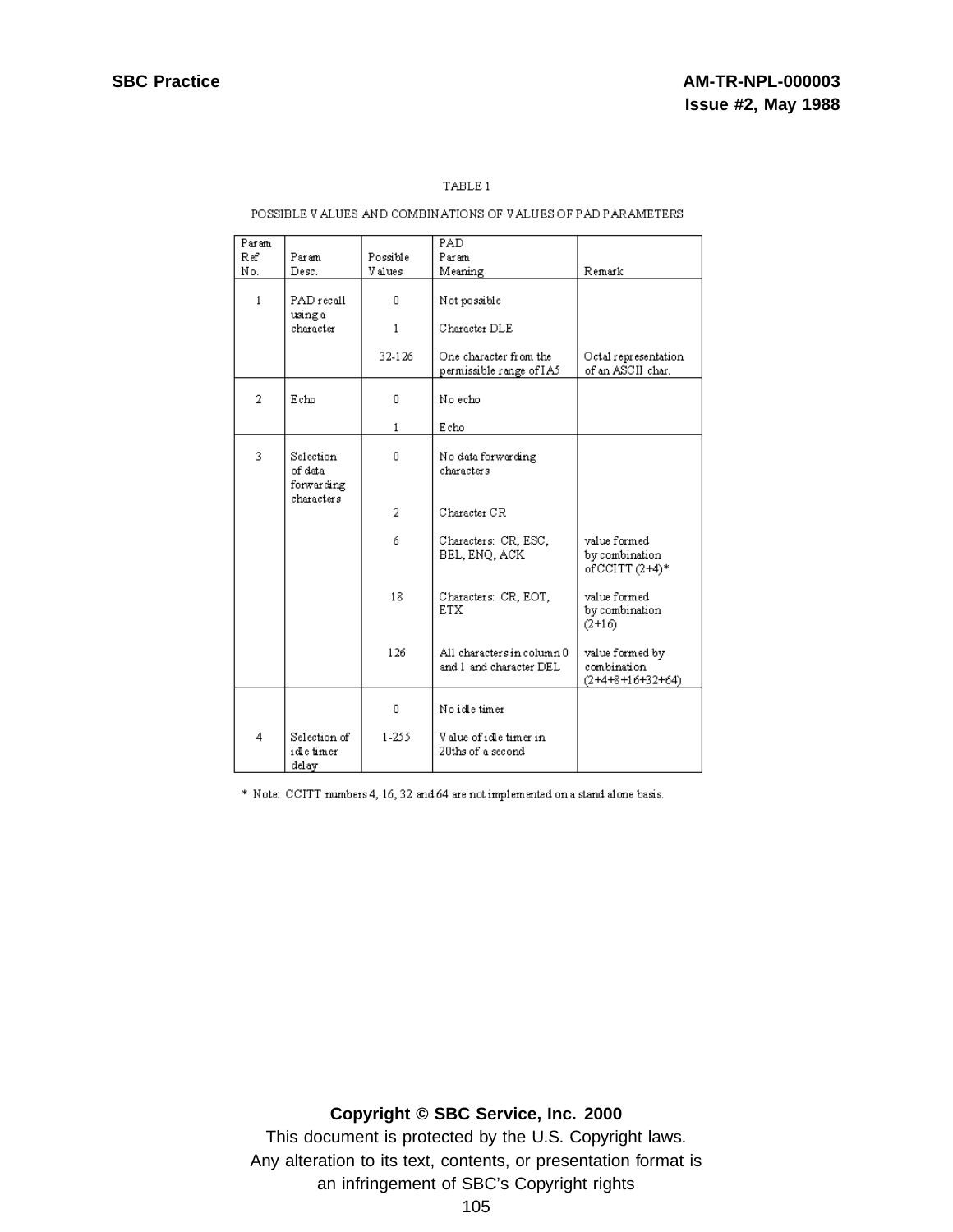| Param |                                      | Possible     | PAD                                                                                                                                              |                                            |
|-------|--------------------------------------|--------------|--------------------------------------------------------------------------------------------------------------------------------------------------|--------------------------------------------|
| Ref   | Param                                | V alues      | Param                                                                                                                                            |                                            |
| No.   | Desc.                                | Man/Opt      | Meaning                                                                                                                                          | Remark                                     |
| 5     | ancillary<br>device<br>control       | 0            | No use of XON/XOFF<br>(DC1/DC3 respect.)                                                                                                         |                                            |
|       |                                      | $\mathbf{1}$ | Use of XON/XOFF in<br>data transfer mode                                                                                                         |                                            |
|       |                                      | 2            | Use of XON/XOFF in<br>data transfer and<br>command mode                                                                                          |                                            |
| 6     | Control of<br>PAD service<br>Signals | 0            | No PAD service signals<br>are sent to the start-stop<br>mode DTE                                                                                 |                                            |
|       |                                      | $\mathbf{1}$ | PAD service signals are<br>sent to the start-stop mode<br>DTE in standard format                                                                 |                                            |
|       |                                      | 5            | PAD service signals and<br>the prompt PAD service<br>signals are sent to the<br>start stop mode DTE in<br>standard form at                       | value formed<br>by combination<br>$(1+4)$  |
|       |                                      | 9            | PAD service signals and<br>data and time are sent to<br>the start-stop mode DTE<br>in standard format.                                           |                                            |
|       |                                      | 13           | PAD service signals and<br>date and time and the<br>prompt PAD service<br>signals are stop mode<br>DTE in standard form at at<br>call estab/term | value formed<br>by combination<br>$(1+13)$ |

# **Copyright © SBC Service, Inc. 2000**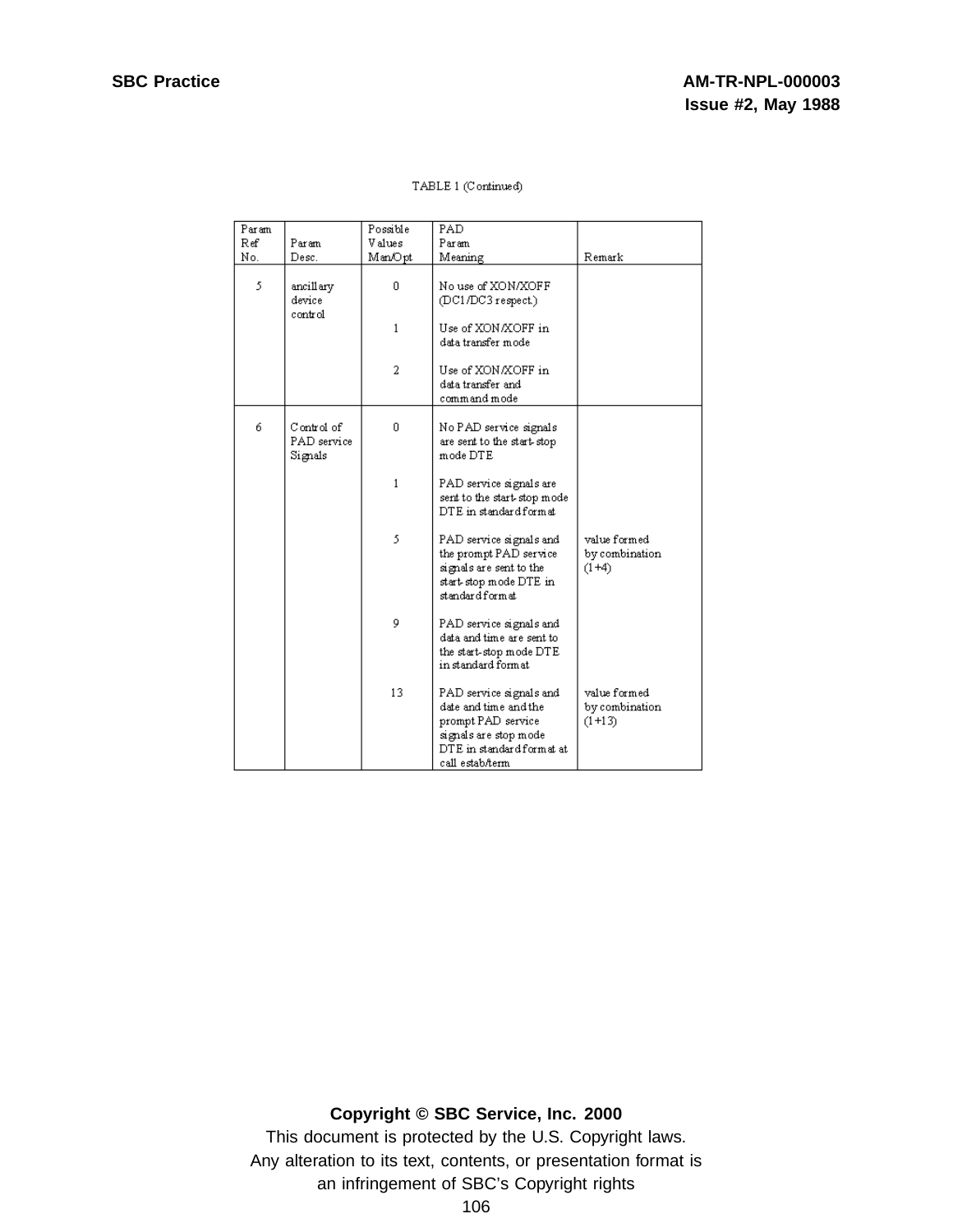| Param               |                                              | Possible                                        | PAD                                                                                     |                                        |
|---------------------|----------------------------------------------|-------------------------------------------------|-----------------------------------------------------------------------------------------|----------------------------------------|
| Ref                 | Param                                        | V alues                                         | Param                                                                                   |                                        |
| No.                 | Desc.                                        | Man/Opt                                         | Meaning                                                                                 | Remark                                 |
| 7                   | Selection of<br>operation of                 | 0                                               | Nothing                                                                                 |                                        |
|                     | the PAD on<br>receipt of                     | 1                                               | Interrupt                                                                               |                                        |
|                     | break signal<br>from the                     | 2                                               | Reset                                                                                   |                                        |
|                     | start stop<br>mode DTE                       | 5                                               | Interrupt and indication of<br>a break                                                  | value formed by<br>combination(1+4)    |
|                     |                                              | 8                                               | Escape from data transfer<br>state                                                      |                                        |
|                     |                                              | 21                                              | discard output, interrupt<br>and indicate break                                         | value formed by<br>combination(1+4+16) |
| 8                   | Discard<br>output                            | 0                                               | Normal data delivery                                                                    |                                        |
|                     |                                              | 1                                               | Discard output                                                                          |                                        |
| 9                   | Padding<br>after CR                          | 0                                               | No padding after carriage<br>return                                                     | Note 1                                 |
|                     |                                              | 1-255                                           | Number of padding<br>characters to insert after<br>CR                                   |                                        |
| 10                  | Line Folding                                 | 0                                               | No line folding                                                                         |                                        |
|                     |                                              | 1-255                                           | Number of graphic<br>characters per line                                                |                                        |
| 11<br>read-<br>only | Binary<br>speed of<br>start stop<br>mode DTE | 0<br>2<br>$\bar{3}$<br>5<br>8<br>10<br>12<br>13 | 110 bps<br>300 bps<br>$1200$ bps<br>75 bps<br>200 bps<br>50 bps<br>2400 bps<br>4800 bps |                                        |
|                     |                                              | 14<br>15                                        | 9600 bps<br>19200 bps                                                                   |                                        |

## **Copyright © SBC Service, Inc. 2000**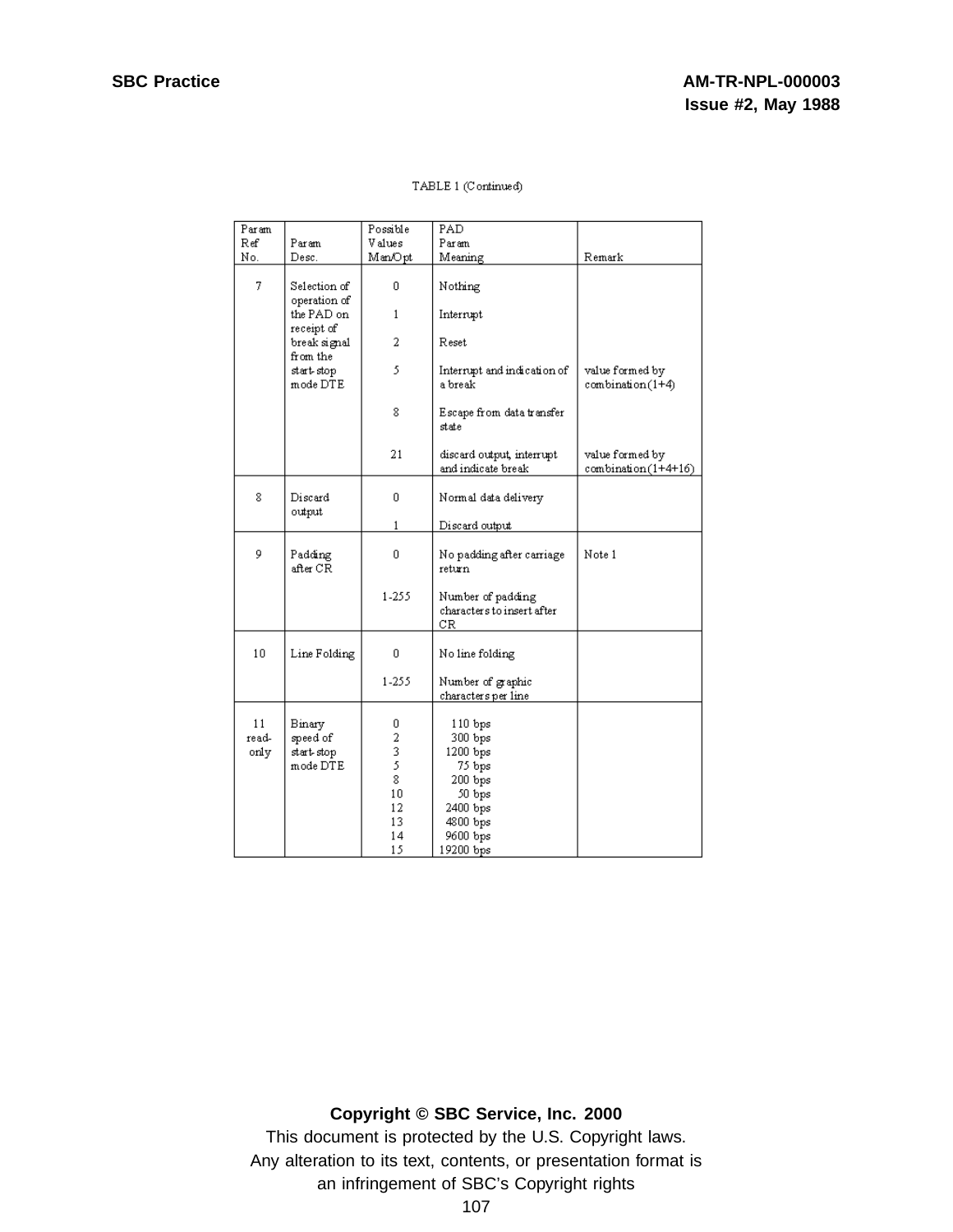| Param |                            | Possible     | PAD                                                                                                                             |                                                                    |
|-------|----------------------------|--------------|---------------------------------------------------------------------------------------------------------------------------------|--------------------------------------------------------------------|
| Ref   | Param                      | V alues      | Param                                                                                                                           |                                                                    |
| No.   | Desc.                      | Man/Opt      | Meaning                                                                                                                         | Remark                                                             |
| 12    | Flow control<br>of the PAD | 0            | No use of XON/XOFF<br>(DC1/DC3) respect.) for<br>flow control                                                                   |                                                                    |
|       |                            | 1            | Use of XON/XOFF<br>(DC1/DC3 respect.) for<br>flow control.                                                                      |                                                                    |
| 13    | Linefeed<br>insertion      | 0            | No linefeed insertion                                                                                                           |                                                                    |
|       | after CR                   | $\mathbf{1}$ | Insert linefeed after<br>transmission of CR to the<br>start stop DTE                                                            |                                                                    |
|       |                            | 4            | Insert linefeed after echo<br>of CR to the start-stop<br>mode DTE                                                               |                                                                    |
|       |                            | 5            | Insert linefeed after<br>transmission and echo of<br>CR to the start-stop mode<br><b>DTE</b>                                    | combination<br>$(1+4)$                                             |
|       |                            | 6            | Insert linefeed into data<br>stream after CR from the<br>start-stop mode DTE and<br>after echo of a CR to the<br>start stop DTE | combination<br>$(2+4)$                                             |
|       |                            | 7            | Insert linefeed into data<br>stream to and from the<br>start stop mode DTE after<br>the echo of a CR to the<br>start stop DTE   | combination<br>$(1+2+4)$<br>applies only to data<br>transfer state |

**Copyright © SBC Service, Inc. 2000**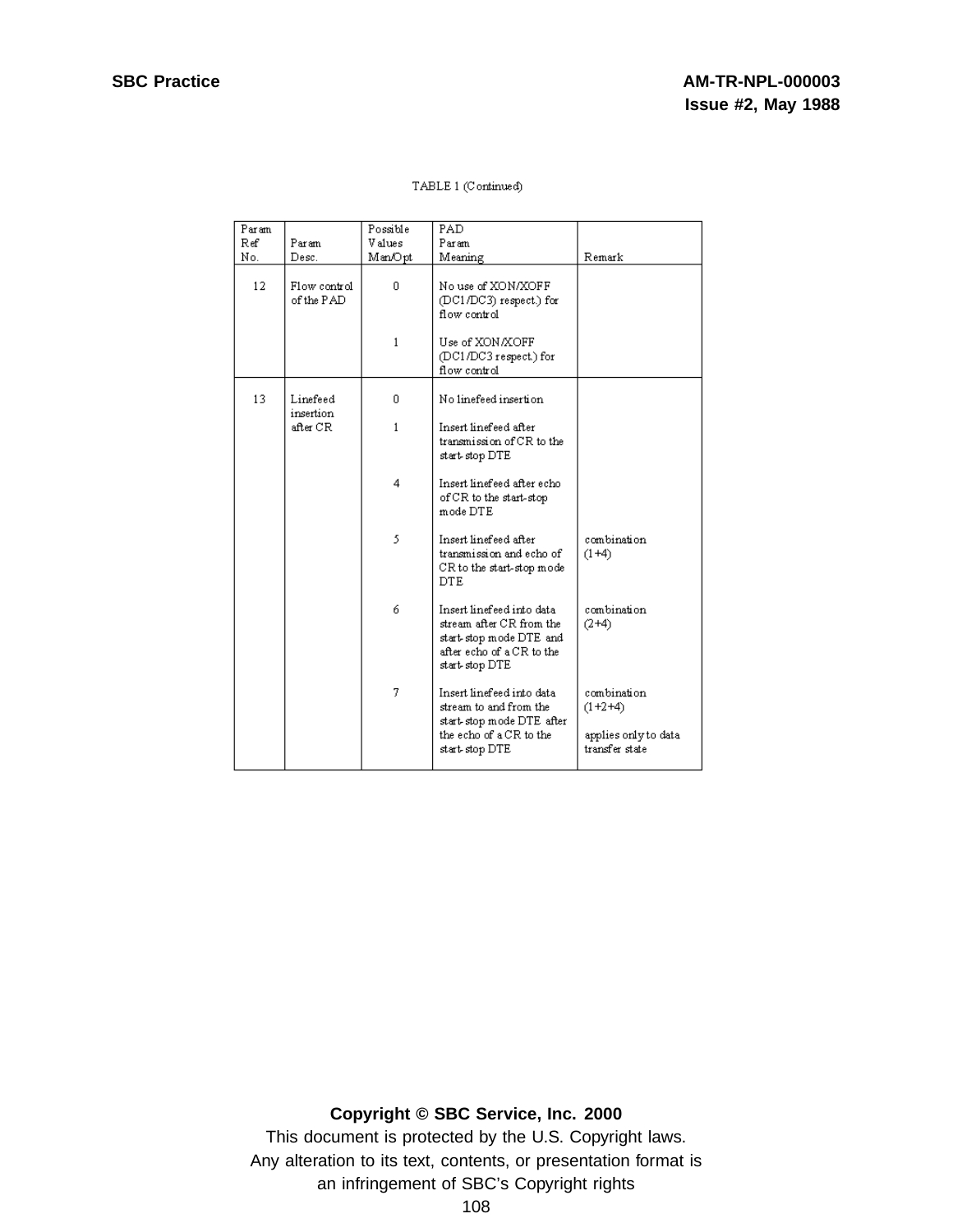| Param           |                                  | Possible     | PAD                                                         |                                        |
|-----------------|----------------------------------|--------------|-------------------------------------------------------------|----------------------------------------|
| Ref             | Param                            | Values       | Param                                                       |                                        |
| No.             | Desc.                            | ManOpt       | Meaning                                                     | Remark                                 |
| 14              | Padding<br>after.                | 0            | No padding after linefeed                                   |                                        |
|                 | linefeed                         | $1 - 7$      | Number of padding<br>characters to insert after<br>linefeed | Applies only to data<br>transfer state |
| 15<br>Note 2    | Editing                          | 0            | No use of editing in the<br>data transfer state             |                                        |
|                 |                                  | $\mathbf{1}$ | Use of editing in the data<br>transfer state                |                                        |
| 16<br>Note 2    | Character<br>delete              | $0-127$      | One character form range<br>of IA5                          |                                        |
| 17<br>Note 2    | Line delete                      | $0 - 127$    | One character from range<br>of IA5                          |                                        |
| 18<br>Note<br>2 | Line display                     | 0-127        | One character from range<br>of IA5                          |                                        |
| 19<br>Note 2    | EditingPAD<br>service<br>signals | 0            | No editing PAD service<br>signals                           |                                        |
|                 |                                  | $\mathbf{1}$ | Editing PAD service<br>signals for print terminal           |                                        |
|                 |                                  | 2            | Editing PAD service<br>signals for display term.            |                                        |
|                 |                                  | 8            | EditingPAD                                                  |                                        |
|                 |                                  | 32-126       | Service signals using a<br>character from range of<br>IA5   |                                        |

## **Copyright © SBC Service, Inc. 2000**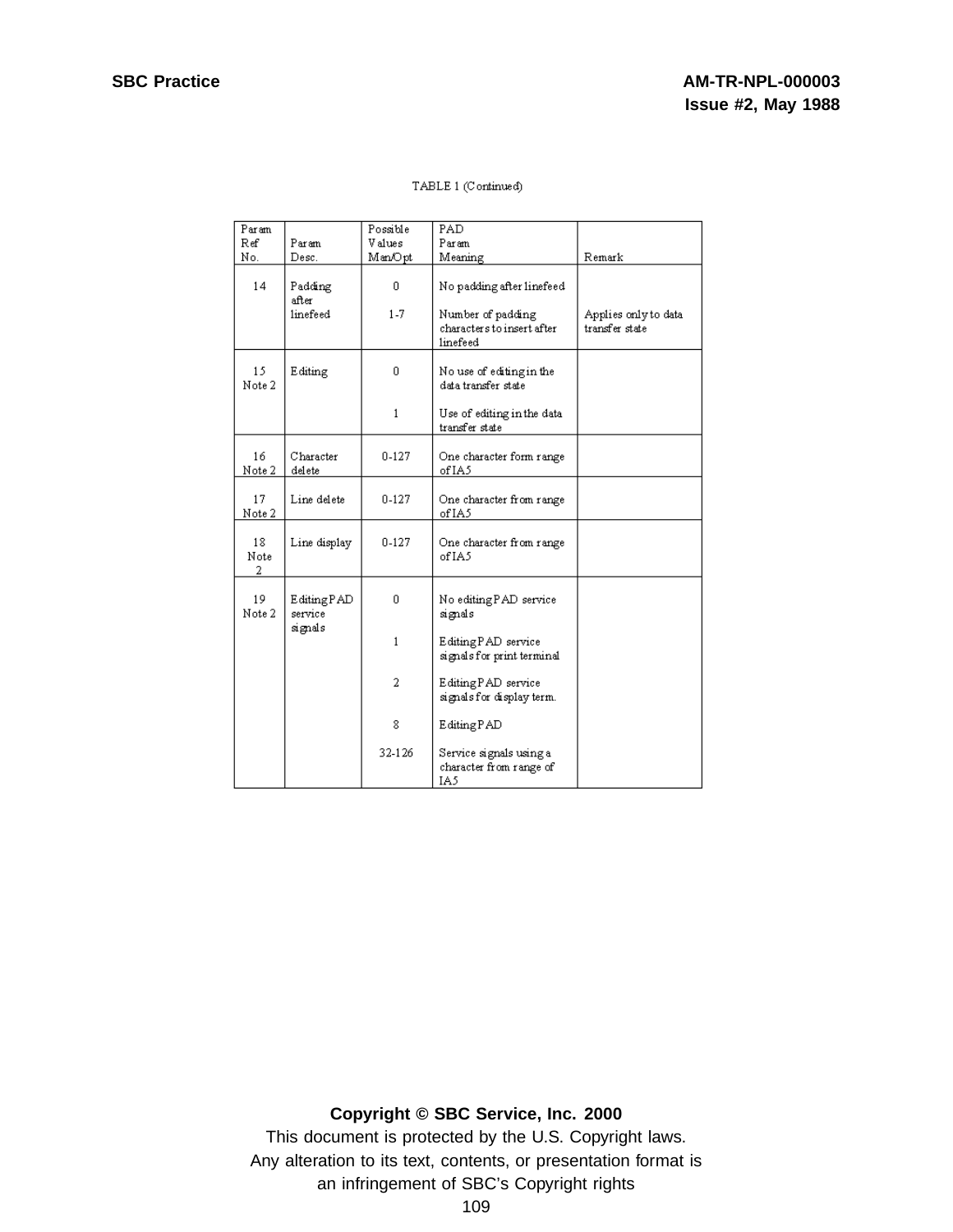| Param        |                     | Possible       | PAD                                                                                      |                                            |
|--------------|---------------------|----------------|------------------------------------------------------------------------------------------|--------------------------------------------|
| Ref          | Param               | <b>V</b> alues | Param                                                                                    |                                            |
| No.          | Desc.               | Man/Opt        | Meaning                                                                                  | Remark                                     |
| 20<br>Note 3 | Echo Mask           | 0              | No echo mask                                                                             | Values may be formed<br>by combining basic |
|              |                     | $\mathbf{1}$   | No echo of CR                                                                            | values                                     |
|              |                     | 2              | No echo of LF                                                                            |                                            |
|              |                     | 4              | No echo of VT, HT, FF                                                                    |                                            |
|              |                     | 8              | No echo of BEL, BS                                                                       |                                            |
|              |                     | 16             | No echo of ESC, ENQ                                                                      |                                            |
|              |                     | 32             | No echo of ACK, NAK,<br>STX, SOH, ETB, ETX                                               |                                            |
|              |                     | 64             | No echo of editing<br>characters as designed by<br>param.'s 16, 17, 18                   |                                            |
|              |                     | 128            | No echo of all characters<br>in columns 0 and 1 not<br>mentioned above and DEL           |                                            |
| 21           | Parity<br>treatment | 0              | No parity detect or<br>generation                                                        |                                            |
|              |                     | $\mathbf{1}$   | Parity checking                                                                          |                                            |
|              |                     | 2              | Parity generation                                                                        |                                            |
|              |                     | 3              | Parity checking and<br>generation                                                        | V alue formed by<br>combination(1+2)       |
| 22.          | Page Wait           | 0              | Page wait disabled                                                                       |                                            |
|              |                     | 1-255          | Number of line feed<br>characters considered by<br>the PAD for the page wait<br>function |                                            |

## Table 1 Notes:

- 1. There is no padding after CR except that PAD service signals contain a number of padding characters according to the data signaling rate of the start-stop mode DTE.
- 2. When parameter 15 is implemented (set to 1), the values of parameter 16, 17, 18, and 19 are either default values or are selectable from the optional range shown. The editing function is provided during the PAD command state whether parameter 15 is implemented or not. If parameter 16, 17, 18, and 19 are implemented, the editing

# **Copyright © SBC Service, Inc. 2000**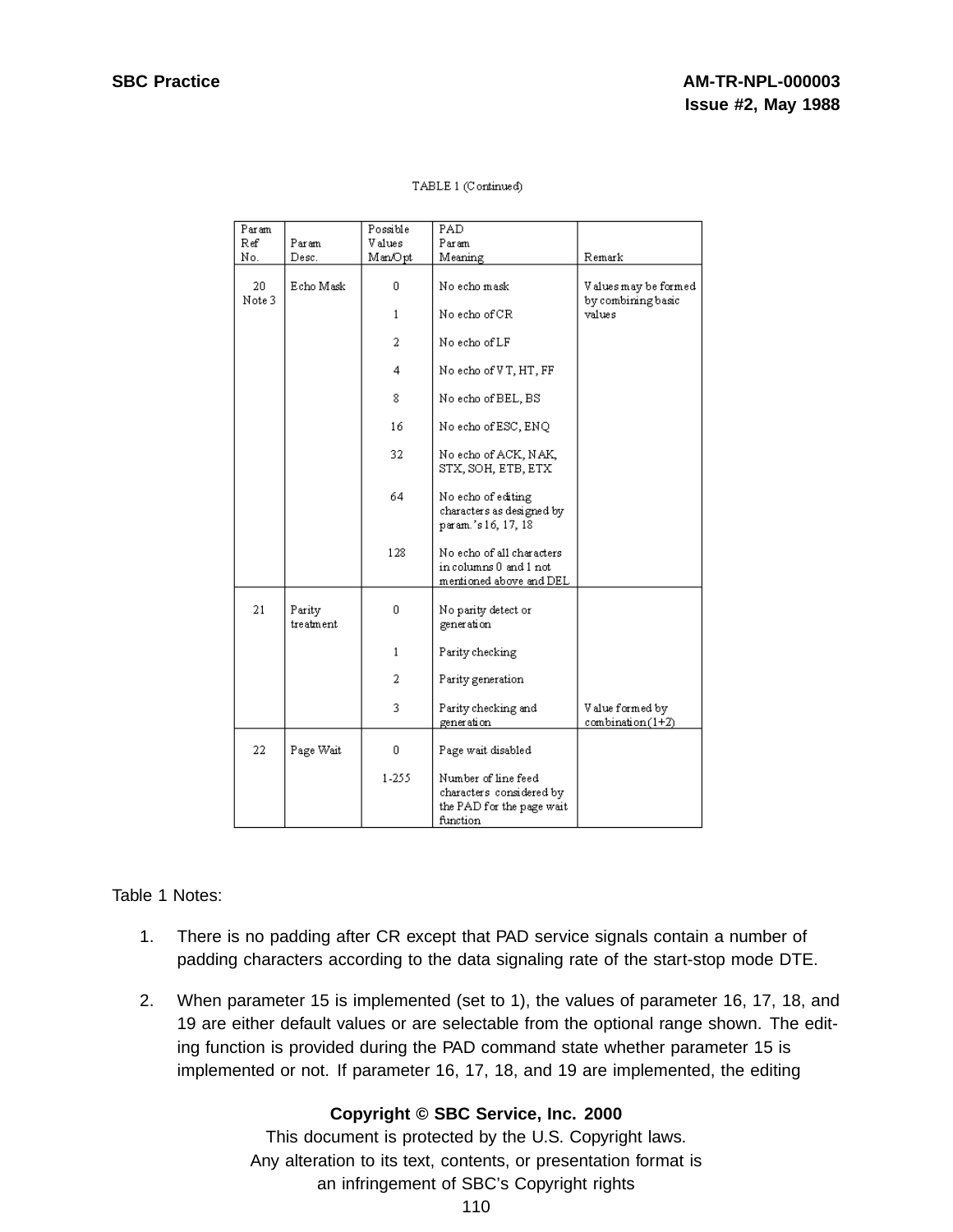characters and editing PAD service signals during the PAD command state are defined by the appropriate values of these parameters. If parameters 16, 17, 18, and 19 are not implemented, default values for these parameters are applicable to the PAD command state.

3. This parameter does not apply if parameter 2 is zero. If parameter 5, 12, or 22 is set to a nonzero value, then XON/XOFF characters are not echoed.

| TABLE 2                                                                            |                                                         |  |
|------------------------------------------------------------------------------------|---------------------------------------------------------|--|
|                                                                                    | <b>CALL SET UP</b>                                      |  |
| CCITT Terminology (description)                                                    | <b>PSN</b> service format                               |  |
| Service Request Signal (allows network to detect<br>speed and code)                | H                                                       |  |
| PAD identification service signal (network response<br>to a valid service request) | <pad identification=""><br/><psn herald=""></psn></pad> |  |
| Selection PAD command signal (used to establish a<br>virtual call)                 | [facility] address [user data]<br>(Note 1)              |  |
| Connected PAD service signal (informs user that the<br>call had been accepted)     | [called address] COM                                    |  |
| indicates that data within the brackets is optional                                |                                                         |  |

Table 2 Notes:

Note 1 - Available Facilities:

| <b>DESCRIPTION</b>                | <b>FACILITIES INDICATION CODE</b> |
|-----------------------------------|-----------------------------------|
| Network User Identification (NUI) | N <nui string=""></nui>           |
| <b>PROA</b> selection             | $T < 4$ digit DNIC>               |
| Reverse charging                  | $\mathsf{R}$                      |
| Closed User Group (CUG)           | $G$ <index></index>               |
| Charging informaton               | $\mathsf{C}$                      |
| Fast select                       | F                                 |

# **Copyright © SBC Service, Inc. 2000**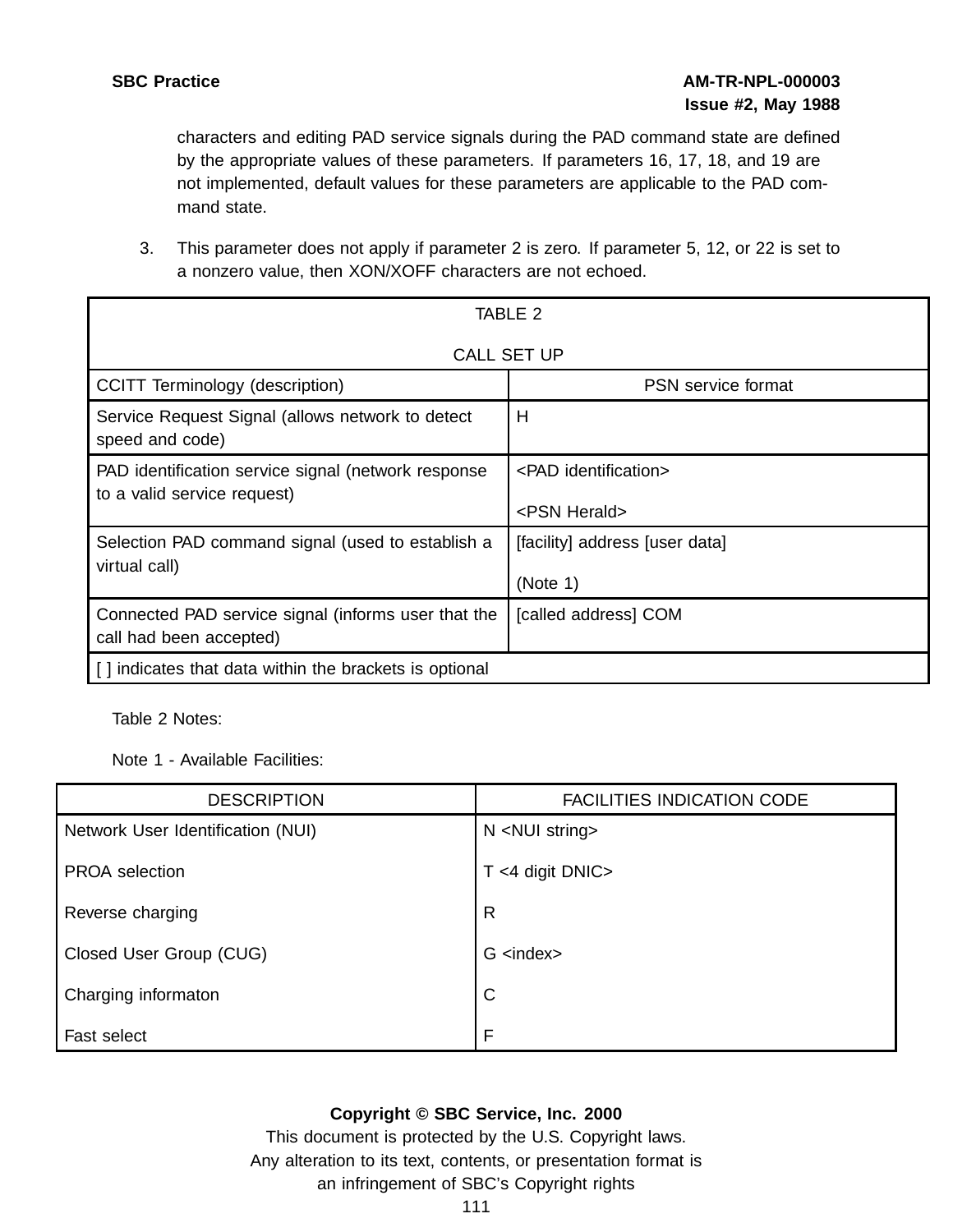The facility field is terminated with a dash (-). (Multiple facilities are separated by commas).

- Address Block:

Full addresses and abbreviated addresses are supported. An abbreviated address is preceded by a period (.). A single period (.) is used to indicate a direct call.

- User Data Field:

The user data field is preceded by an asterisk (\*) or a dash (-). Characters P or D will be sent followed by up to 12 characters of user data (124 characters for fast select). A P indicates echo suppression (e.g. password) and D indicates echo enable (e.g. data).

| TABLE 3                                                              |                                                |  |  |
|----------------------------------------------------------------------|------------------------------------------------|--|--|
| CALL CLEARING BY THE USER                                            |                                                |  |  |
| CCITT Terminology (description)                                      | PSN service format                             |  |  |
| Clear request PAD command signal (user clears<br>the virtual call)   | <b>CLR</b>                                     |  |  |
| Clear confirmation PAD service signal (response to<br>clear request) | <b>CLR CONF</b><br>[charging info]<br>(Note 1) |  |  |
| indicates that data within the brackets is optional                  |                                                |  |  |

Table 3 Notes:

Note 1 -

Charging information is provided if the charging facility is subscribed to in the selection PAD command.

After a call is cleared, charging information in a standard format (see below) can be received. First, the duration of the call is shown in Days:Hours:Minutes:Seconds. Next, are three columns which refer to different billing periods. The top row of a column represents the number of segments received, and the bottom row represents the number of segments transmitted.

CHARGING INFORMATION FACILITY:

00:00:01:34

## **Copyright © SBC Service, Inc. 2000**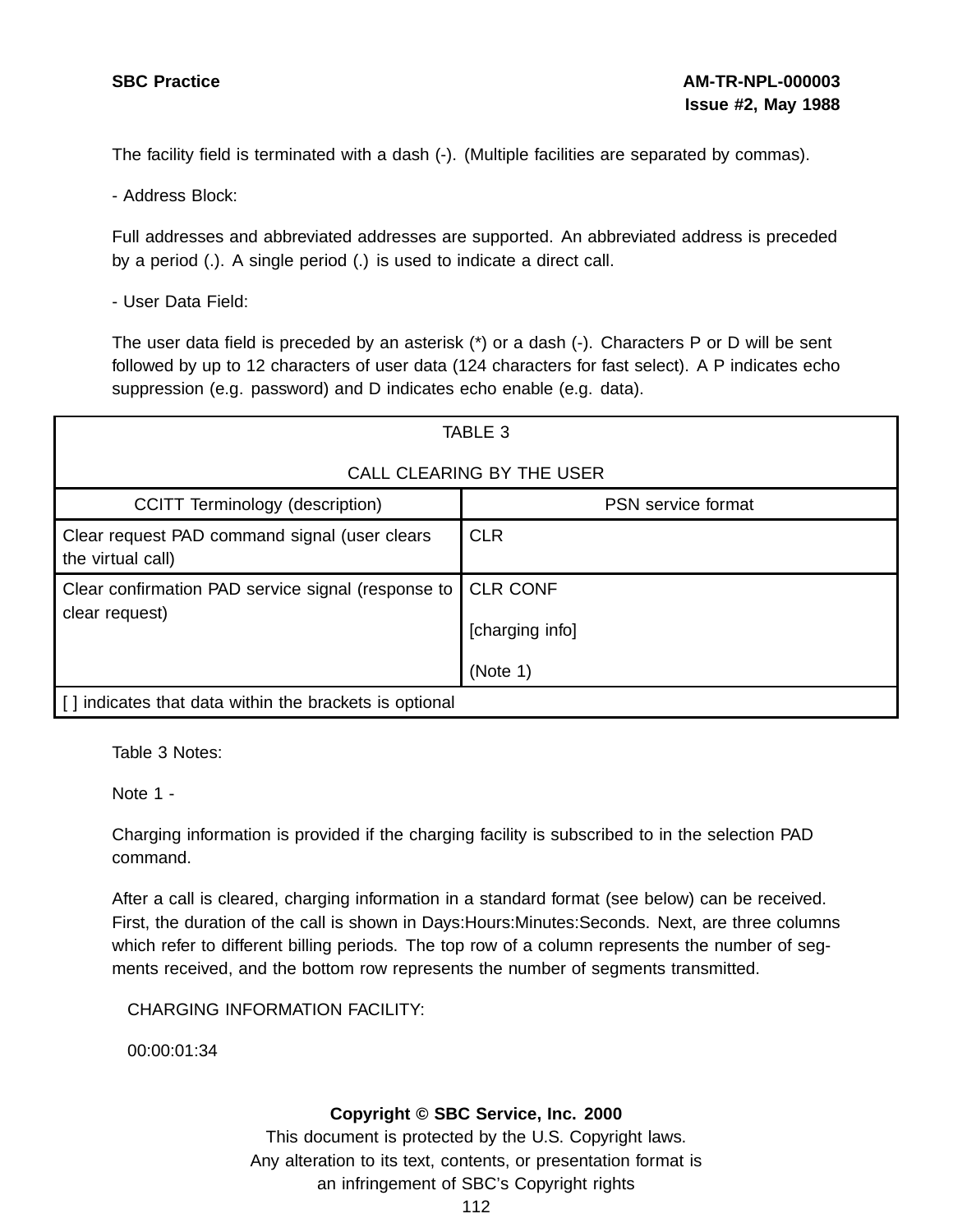03512 00000 00000

## 00361 00000 00000

| <b>TABLE 4</b>                                                                              |                           |  |  |
|---------------------------------------------------------------------------------------------|---------------------------|--|--|
| <b>CALL INDICATION PAD SERVICE SIGNALS DURING CALL SET UP</b>                               |                           |  |  |
| <b>CCITT Terminology (description)</b>                                                      | <b>PSN service format</b> |  |  |
| Remote DTE is busy                                                                          | <b>CLR DCC</b>            |  |  |
| Network problem. Fault condition or<br>congestion                                           | <b>CLR NC</b>             |  |  |
| Invalid facility request (facility unavail-<br>able or not subscribed to)                   | <b>CLR INV</b>            |  |  |
| DTE not permitted to access host (i.e.<br>incompatible CUG or not authorized<br>for access) | <b>CLR NA</b>             |  |  |
| Address non-existent or out of num-<br>bering plan                                          | <b>CLR NP</b>             |  |  |
| Destination out of order or not ac-<br>knowledging                                          | <b>CLR DER</b>            |  |  |
| Destination does not accept charges                                                         | <b>CLR RNA</b>            |  |  |
| Destination RPOA unable to forward<br>call                                                  | <b>CLR RPOA</b>           |  |  |

Table 4 Notes:

- Clear Indication PAD service signals may also include the 2 optional fields [called DTE address] and [charging info].

| <b>TABLE 5</b>                                                      |                |  |  |
|---------------------------------------------------------------------|----------------|--|--|
| <b>CLEAR INDICATION PAD SERVICE SIGNALS DURING CALL SESSION</b>     |                |  |  |
| <b>CCITT Terminology (description)</b><br><b>PSN service format</b> |                |  |  |
| Local procedural error                                              | <b>CLR ERR</b> |  |  |
| Remote Procedural error detected                                    | CLR RPE        |  |  |

## **Copyright © SBC Service, Inc. 2000**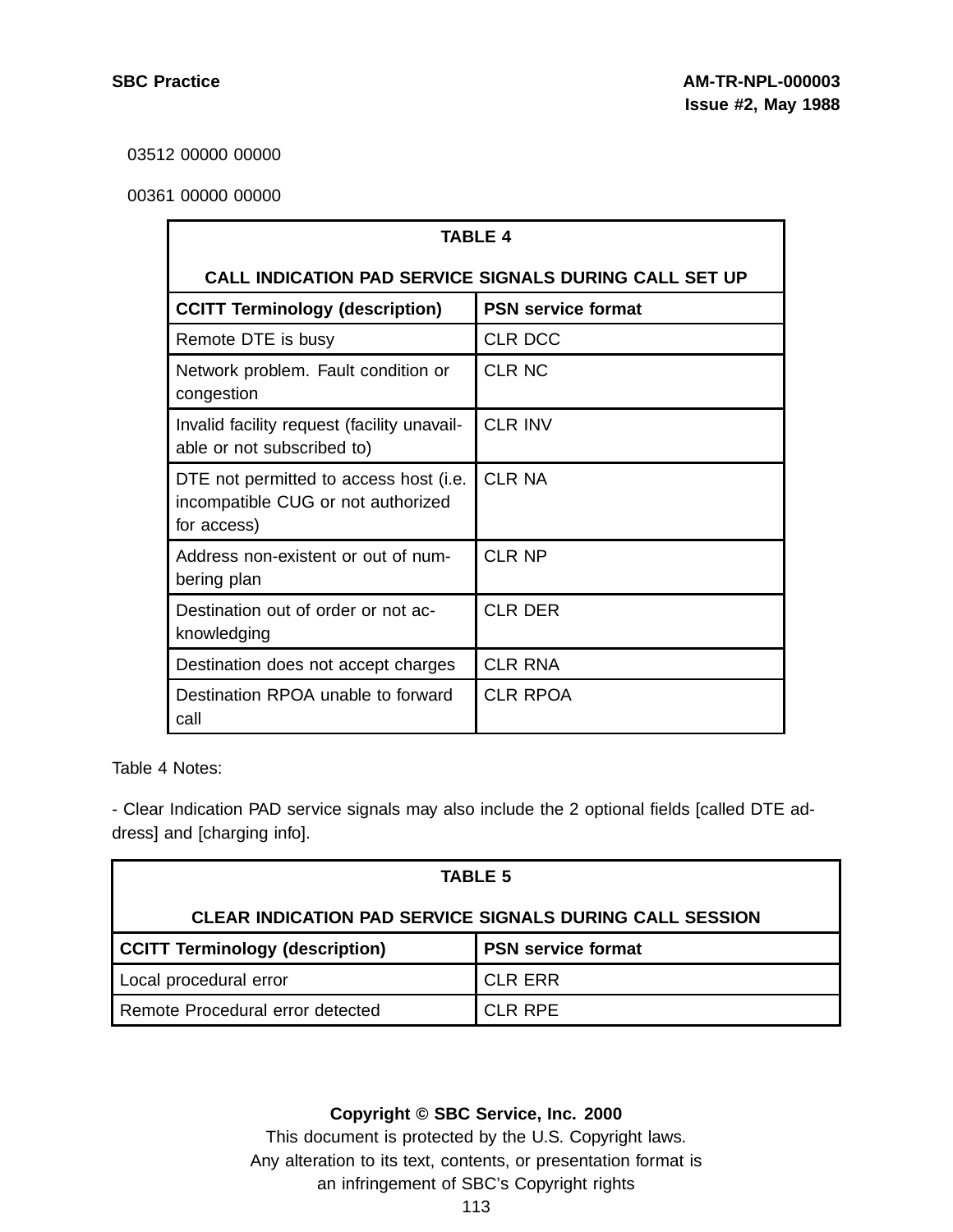| <b>PAD</b> clearing, initiated by remote DTE | <b>CLR PAD</b> |
|----------------------------------------------|----------------|
| Remote DTE clears                            | <b>CLR DTE</b> |

Table 5 Notes:

- Clear Indication PAD service signals may also include the 2 optional fields [called DTE address] and [charging info].

| TABLE 6                                                                          |                           |  |  |
|----------------------------------------------------------------------------------|---------------------------|--|--|
| <b>SESSION COMMANDS</b>                                                          |                           |  |  |
| <b>CCITT Terminology (description)</b>                                           | <b>PSM service format</b> |  |  |
| Interrupt PAD command signal (sends inter-<br>rupt packet to destination)        |                           |  |  |
| Response to interrupt packet                                                     |                           |  |  |
| Status PAD command Signal (used to ques-<br>tion call establishment)             | <b>STAT</b>               |  |  |
| (Response to status command if call is estab-<br>lished)                         | <b>ENGAGED</b>            |  |  |
| (Response to status command if call is not<br>established)                       | <b>FREE</b>               |  |  |
| Reset PAD Command Signal (user resets vir-<br>tual call)                         | <b>RESET</b>              |  |  |
| (Syntax error in command, question call es-<br>tablishment)                      | <b>ERR</b>                |  |  |
| (Command issued in an inappropriate state<br>or in violation of service options) | ERR                       |  |  |
| Page wait PAD command signal (indicates<br>the page wait condition has occurred) | <b>PAGE</b>               |  |  |

# **Copyright © SBC Service, Inc. 2000**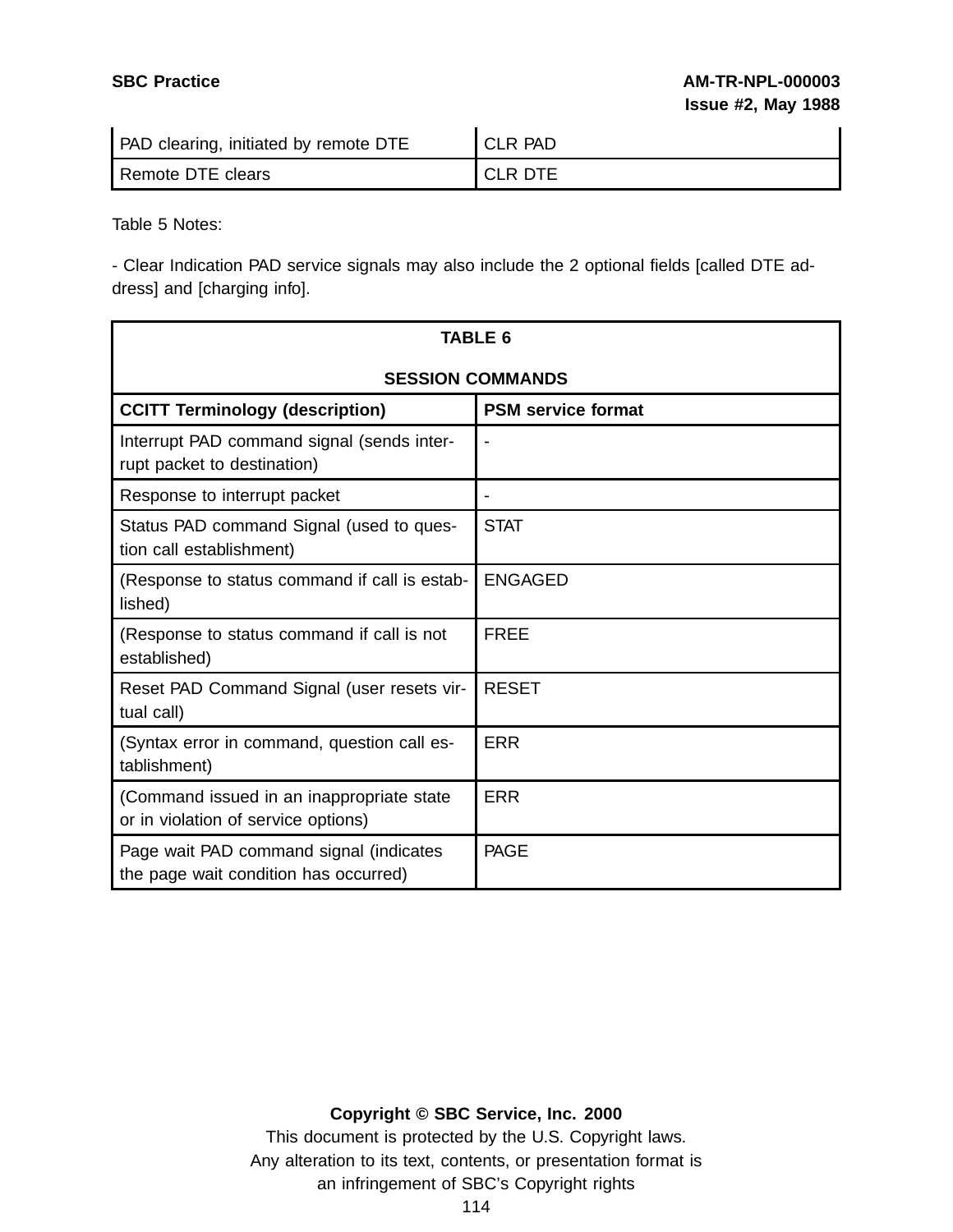| <b>TABLE 7</b>                                                             |                                |  |  |  |
|----------------------------------------------------------------------------|--------------------------------|--|--|--|
| PARAMETER AND PROFILE SIGNALS                                              |                                |  |  |  |
| <b>CCITT Terminology (description)</b>                                     | <b>PSN</b> service format      |  |  |  |
| Read PAD command signal (user's                                            | PAR? (parameter reference no.) |  |  |  |
| request to read parameters)                                                | (i.e. PAR? 1,2,7) (NOTE 1)     |  |  |  |
| Set PAD command signal (user's                                             | SET (reference no. and value)  |  |  |  |
| reequest to set parameters)                                                | (i.e. SET 2:0,3:2,9:4)         |  |  |  |
| Set and read PAD command sig-                                              | SET? (reference no. and value) |  |  |  |
| nal (user's request to set and read<br>parameter values                    | i.e. SET? 2:0,3:2,9:4          |  |  |  |
| Parameter value PAD service sig-                                           | PAR (reference no & value)     |  |  |  |
| nal (network response to a read<br>command or a set and read com-<br>mand) | i.e. PAR 2:1.3,3:2,64:INV)     |  |  |  |
|                                                                            | (NOTE 2)                       |  |  |  |
| Standard profile selection com-                                            | PROF (identifier)              |  |  |  |
| mand (user to select profile                                               | (i.e. PROF 3)                  |  |  |  |
| Profile select and read PAD com-                                           | PROF?                          |  |  |  |
| mand signal (used to select and<br>read profile)                           | i.e. PRF? 3)                   |  |  |  |
|                                                                            | (NOTE 3)                       |  |  |  |
| Acknowledgment PAD service sig-                                            | <cr> and <lf></lf></cr>        |  |  |  |
| nal (network response to a profile<br>select and read command)             |                                |  |  |  |
| Profile select and read PAD ser-                                           | PROF (identifier)              |  |  |  |
| vice signal (network response to a<br>profile select and read command      | PAR (reference and value)      |  |  |  |

Table 7 Notes:

- Note 1 All parameters are read if no reference number is specified.
- Note 2 INV indicates an invalid reference number or value.
- Note 3 The current profile is read if no identifier is specified.

## **Copyright © SBC Service, Inc. 2000**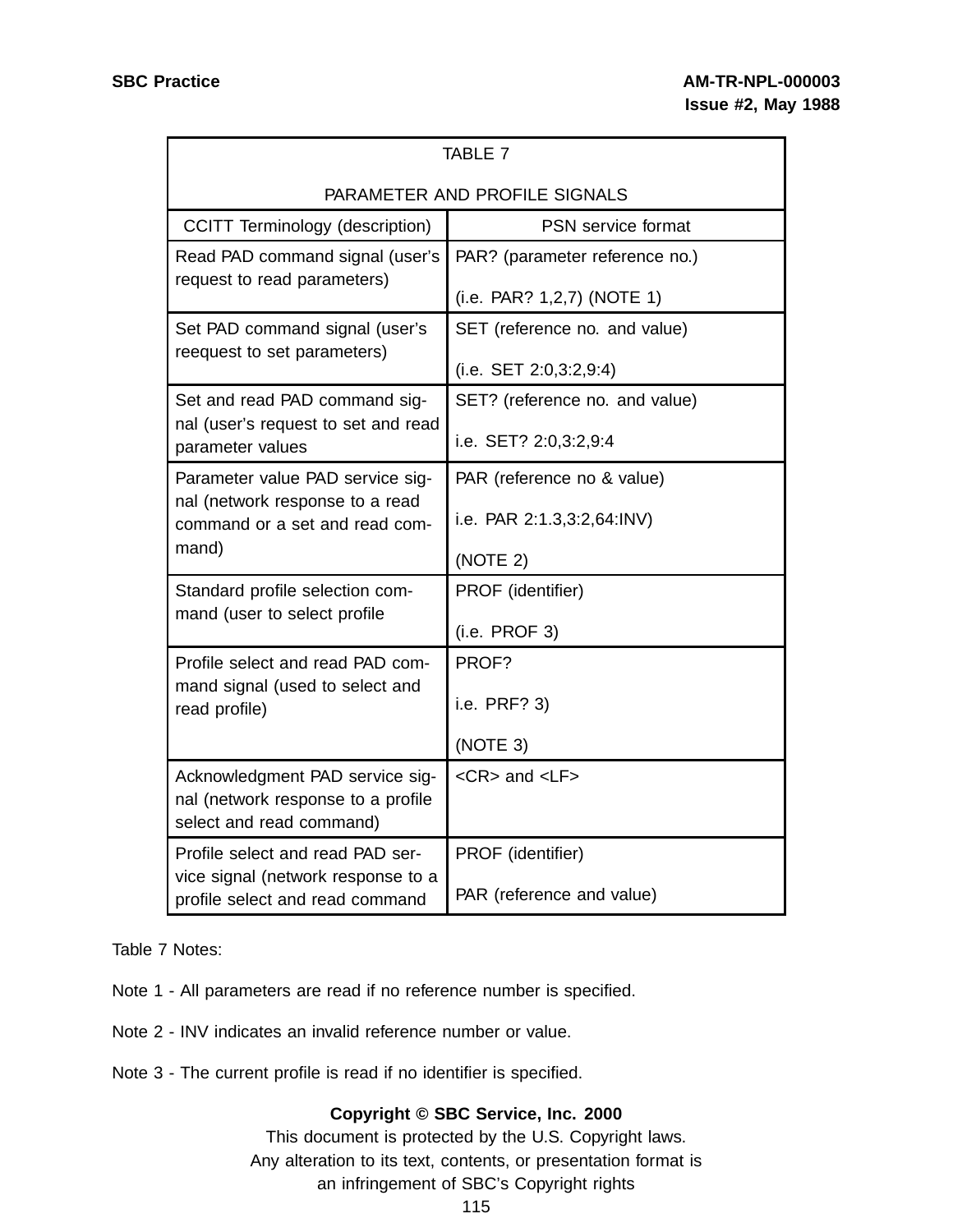| TABLE 8                                                                |                                                                      |  |
|------------------------------------------------------------------------|----------------------------------------------------------------------|--|
| <b>INCOMING CALLS</b>                                                  |                                                                      |  |
| CCITT Terminology (description)                                        | <b>PSN</b> service format                                            |  |
| Incoming call PAD service signal<br>(informs user of an incoming call) | (calling address) [facility block] CDM [call<br>data block] (NOTE 1) |  |
| Restriction PAD service signal (in-<br>forms user of call transfer)    | TRANSFER (calling address) [facility<br>block] CDM [call data block] |  |
| [] indicates that data withing the brackets is optional                |                                                                      |  |

Table 8 Notes:

- The facility block format if FAC:<facility string>. The call data block contains up to 12 characters from the call data field received from the remote DTE.

| TABLE 9                                |                           |  |  |
|----------------------------------------|---------------------------|--|--|
| RESET PAD SERVICE SIGNALS              |                           |  |  |
| <b>CCITT Terminology (description)</b> | <b>PSN</b> service format |  |  |
| Remote DTE resets virtual call         | <b>RESET DTE</b>          |  |  |
| Reset due to local procedural error    | <b>RESET ERR</b>          |  |  |
| Reset due to network congestin         | <b>RESET NC</b>           |  |  |

## **Copyright © SBC Service, Inc. 2000**